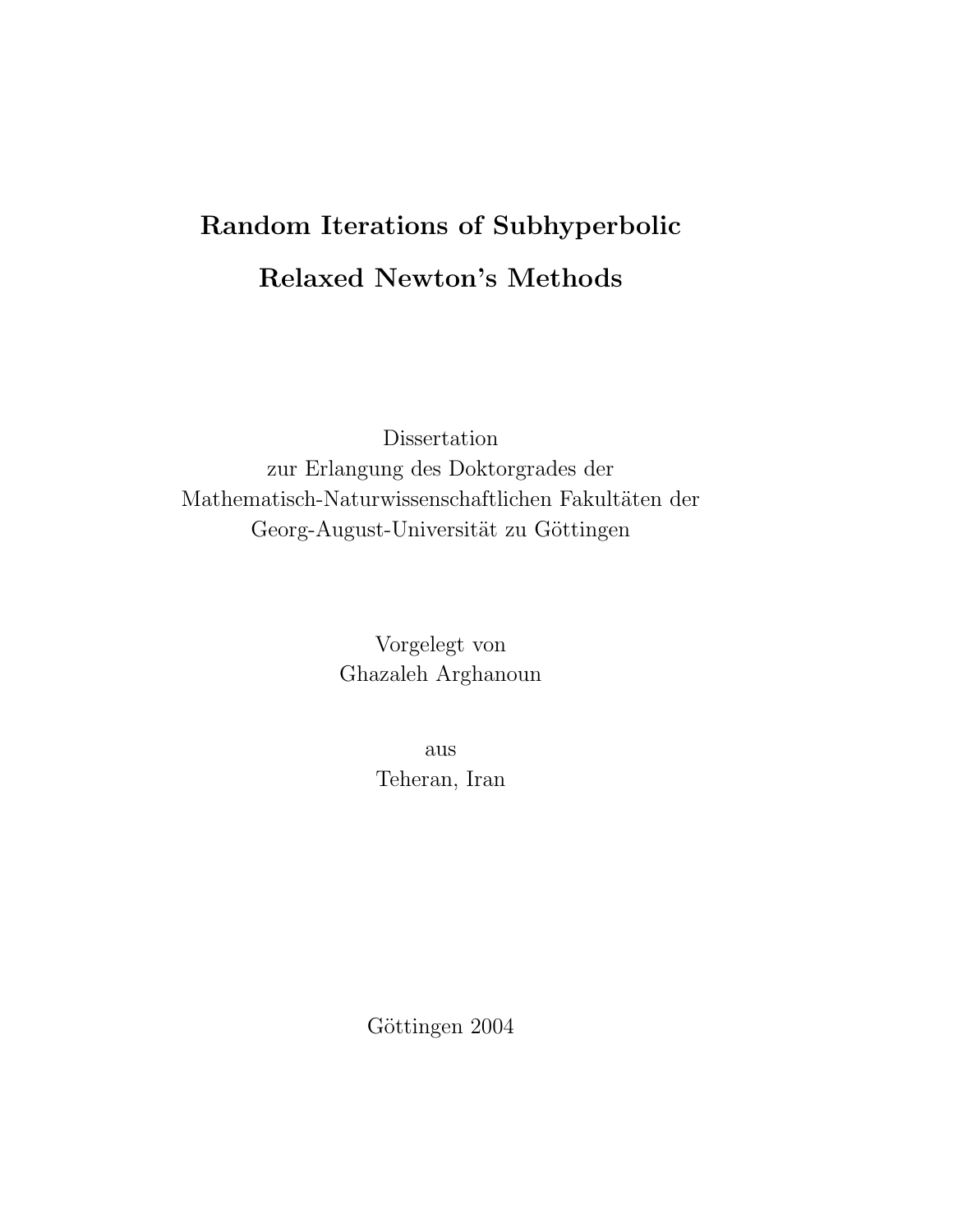D<sub>7</sub> Referent: PD Dr. Hartje Kriete Korreferent: Prof. Dr. Manfred Denker Tag der mündlichen Prüfung:  $14.04.2004$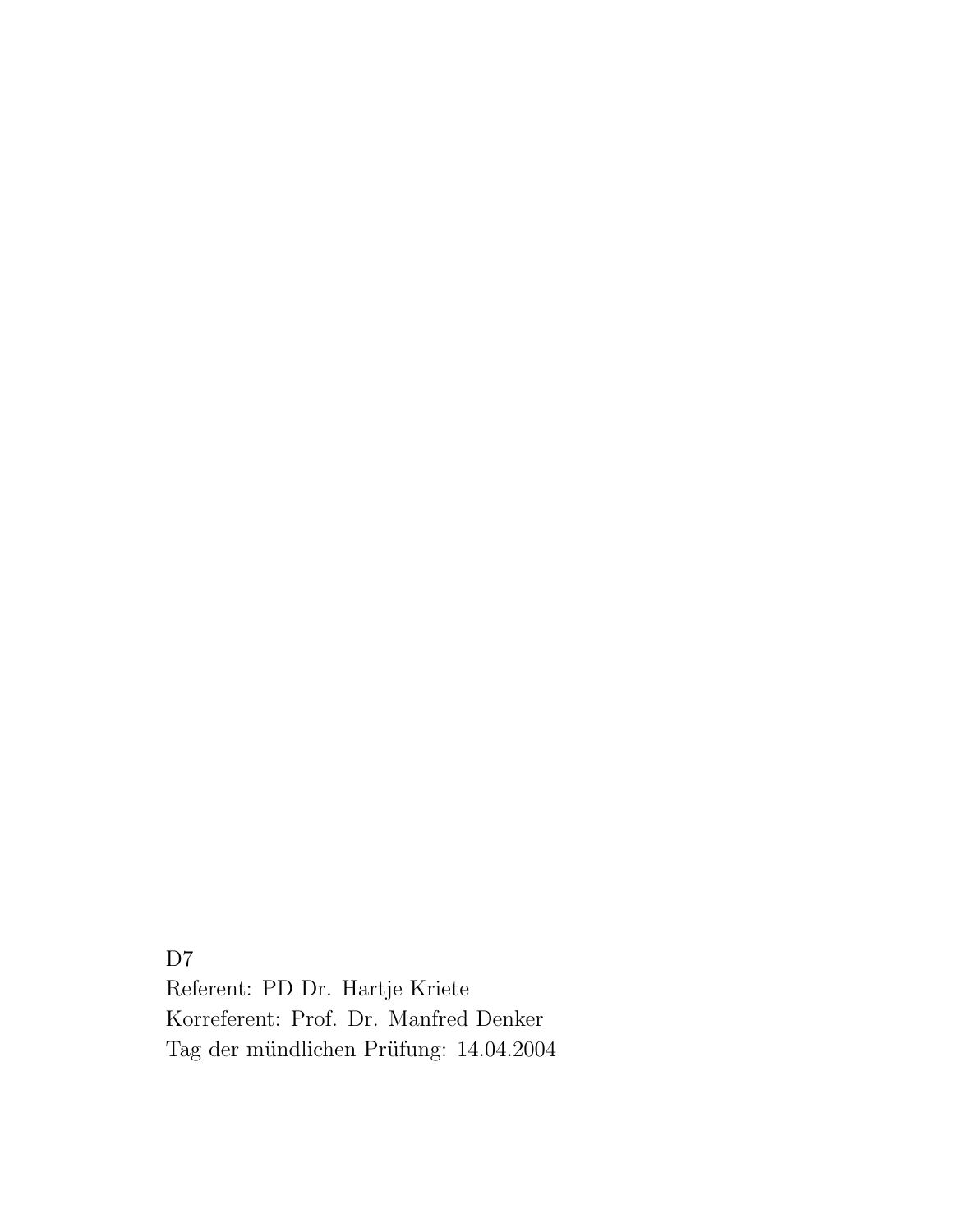#### Acknowledgement

I would like to acknowledge all the people who have contributed to the improvement of this thesis through their critisisms, suggestions and patience; special thanks are due to my Advisor PD Dr. Hartje Kriete for his extensive support. He helped me with several corrections and motivating discussions. I would also like to thank Prof. Dr. Siavash Shahshahaani. A large part of my knowledge in the general theory of dynamical systems is due to him. Also, I want to express my sincerest thanks to my parents and Arne Ackermann.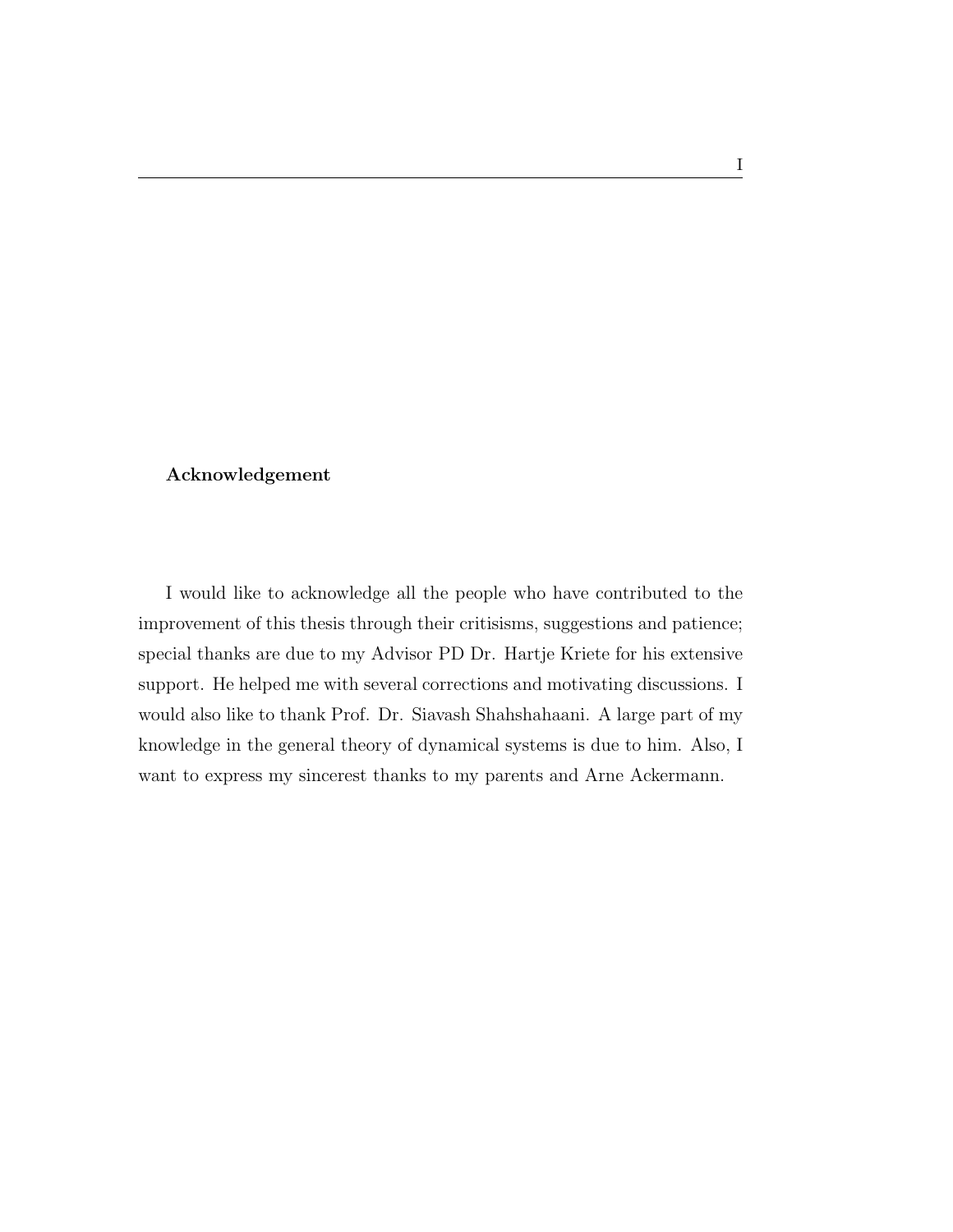# Contents

| 1              |                      | Preface |                                                                                 | $\mathbf{IV}$  |  |
|----------------|----------------------|---------|---------------------------------------------------------------------------------|----------------|--|
| $\overline{2}$ | <b>Known Results</b> |         |                                                                                 |                |  |
|                | 2.1                  |         |                                                                                 | $\mathbf{1}$   |  |
|                |                      | 2.1.1   | The Extended Complex Plane                                                      | $\mathbf{1}$   |  |
|                |                      | 2.1.2   |                                                                                 | $\overline{4}$ |  |
|                | 2.2                  |         | Iteration of One Rational Map                                                   | 11             |  |
|                | 2.3                  |         | Random Iterations: General Case                                                 | 27             |  |
| 3              |                      |         | The Subhyperbolic Relaxed Newton's Method                                       | 33             |  |
|                | 3.1                  |         |                                                                                 | 33             |  |
|                | 3.2                  |         |                                                                                 | 36             |  |
|                |                      | 3.2.1   |                                                                                 | 36             |  |
|                |                      | 3.2.2   |                                                                                 | 36             |  |
|                |                      | 3.2.3   |                                                                                 | 42             |  |
|                | 3.3                  |         | Convergent Sequences Near $(P_0, h_0)$                                          | 48             |  |
|                |                      | 3.3.1   | Introduction                                                                    | 48             |  |
|                |                      | 3.3.2   | The Structure of the Fatou Set                                                  | 49             |  |
|                |                      | 3.3.3   | The Measure of the Julia Set                                                    | 56             |  |
|                | 3.4                  |         | A General Convergent Sequence                                                   | 61             |  |
|                |                      | 3.4.1   |                                                                                 | 61             |  |
|                |                      | 3.4.2   |                                                                                 | 61             |  |
|                |                      | 3.4.3   | The Julia Set                                                                   | 64             |  |
|                |                      | 3.4.4   | Connectedness of the Julia Set $\;\ldots\; \ldots\; \ldots\; \ldots\; \ldots\;$ | 65             |  |
| 4              |                      |         | An Application: the Newton's Petals                                             | 69             |  |
|                | 4.1                  |         |                                                                                 | 69             |  |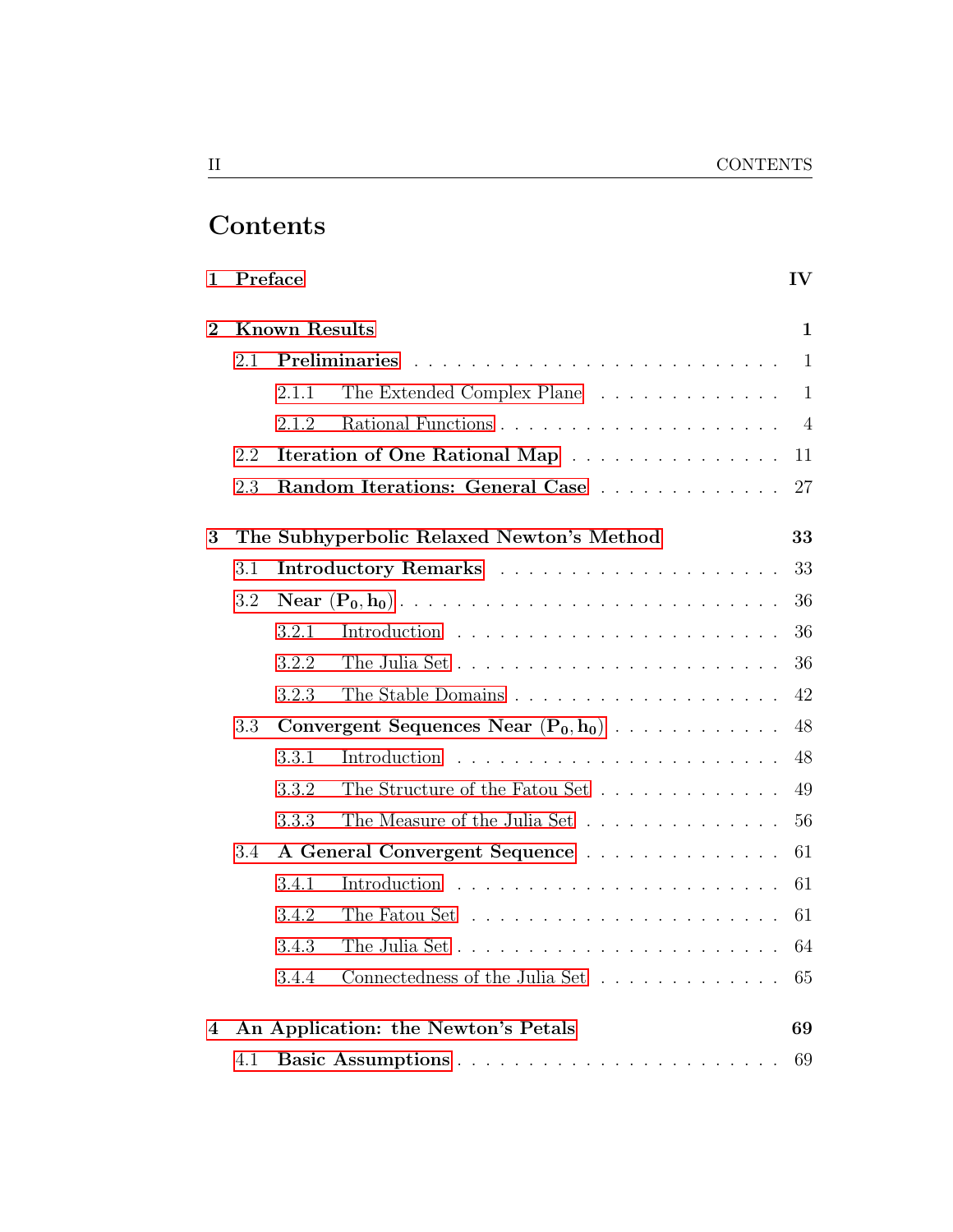|              | 4.2.1 Quasiconformal Mappings 71 |  |
|--------------|----------------------------------|--|
|              |                                  |  |
| 5 References |                                  |  |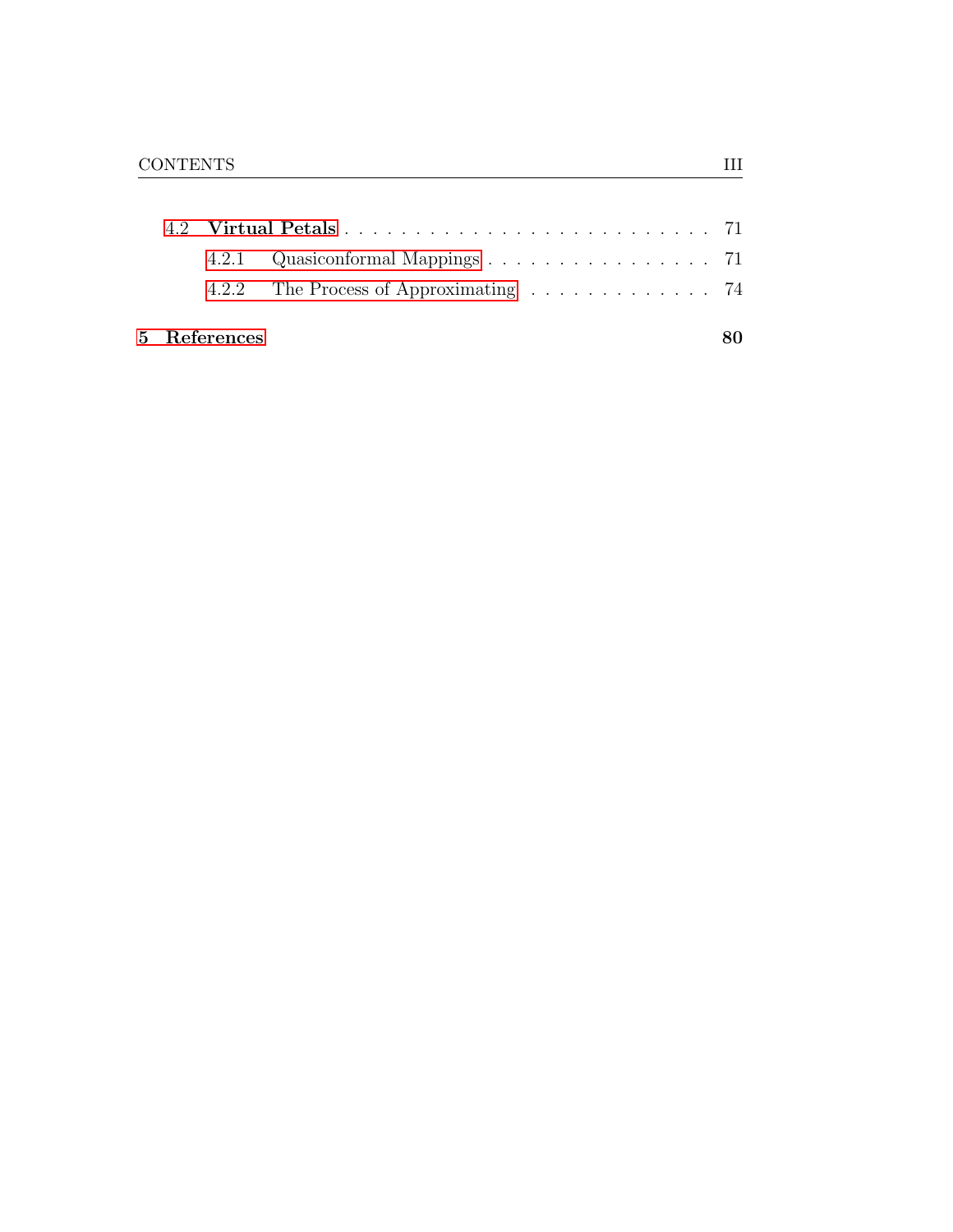# <span id="page-5-0"></span>1 Preface

The theory of polynomial functions is one of the oldest constituents of modern mathematics. Numerous attempts in the course of history have been leading to versatile methods for studying the different aspects of such functions, among them methods for extending their domains of definition, which play an important role in various branches of mathematics like the theory of the Riemannian surfaces and differential topology, as well as several iterating processes for locating their zeros, which once perhaps motivated by approximating an irrational number by rational ones, come partly from the theory of ordinary differential equations and dynamical systems.

Among the different kinds of iterating methods, the one which is of interest to us is the so-called relaxed Newton's method. Its basic idea comes from a process known as Euler's method for approximating the solutions of the initial value problems.

If we look at the differential equation

(1) 
$$
z'(t) = f(z(t)) = f(t, z),
$$

where t is a real number, and  $z$  takes values from the set of complex numbers, then solving this differentail equation is geometrically equivalent to determining a curve  $z = z(t)$  which passes through a given initial point  $z(t_0) = z_0$  and has its slope at each point equal to the value prescribed by the function  $f$  applied to that point. Suppose now that we are at the initial point  $z_0$ . As t increases by a small step h, we move along the tangent line in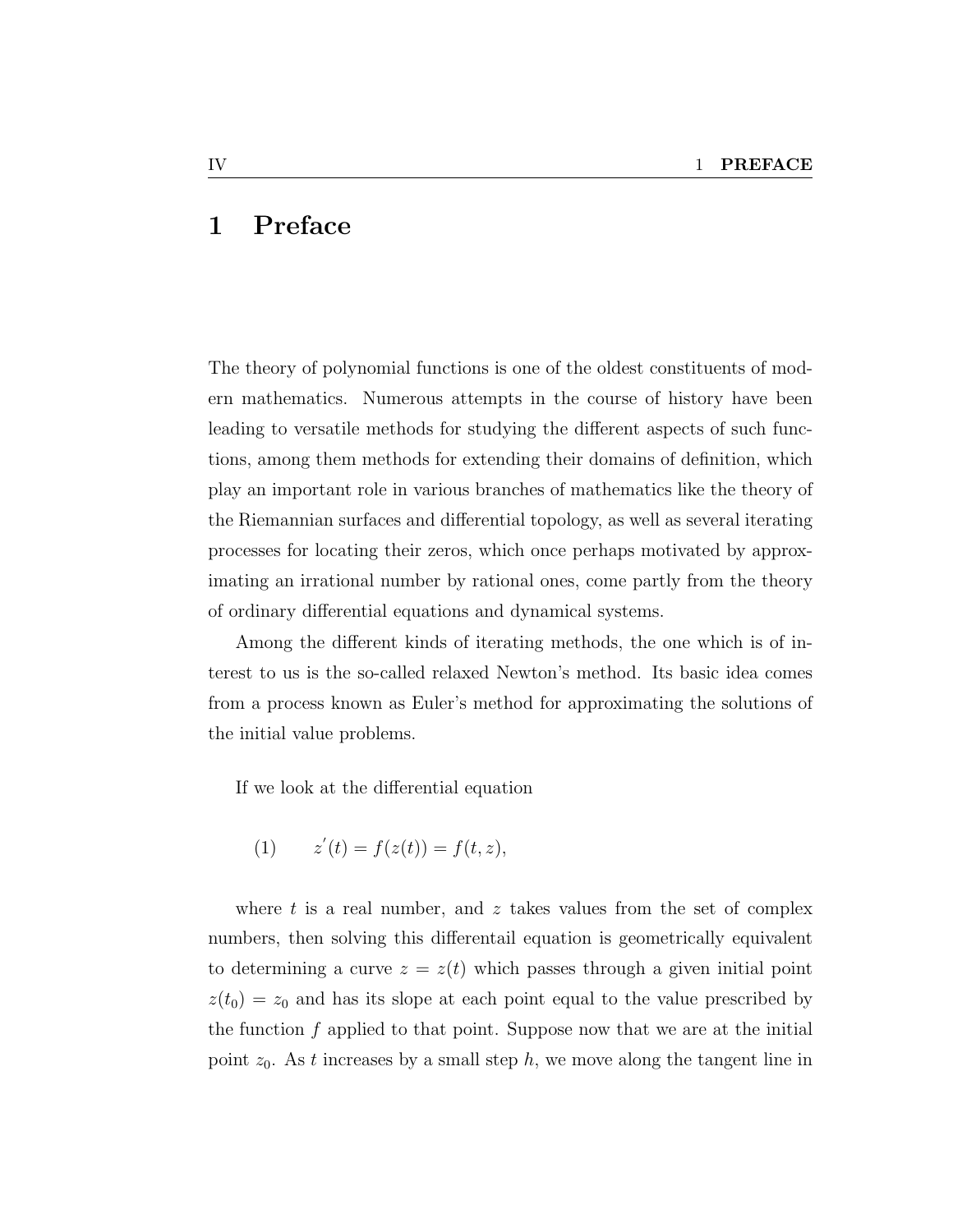the direction of  $f(z_0) = f(t_0, z_0)$  to the point  $z_1 = z_0 + hf(t_0, z_0)$ , which is the result of truncating of the actual solution

$$
z(t_1) = z_0 + h f(t_0, z_0) + \frac{1}{2} h^2 z''(t_0) + \cdots, \quad t_1 = t_0 + h,
$$

after the linear term in h.

If the step size  $h > 0$  is small enough, and if the slope is not changing too drastically near  $(t_0, z_0)$ , the value  $z_1$  will be close to  $z(t_1)$ . In the same way we can start from  $z_1$ , using the slope given by  $f(t_1, z_1)$ , to get

$$
(t_2, z_2) = (t_1 + h, z_1 + h f(t_1, z_1)).
$$

Actually, we are going through an iterating process defined by

(2) 
$$
\begin{cases} t_n = t_{n-1} + h = t_0 + nh \\ z_n = z_{n-1} + h f(t_{n-1}, z_{n-1}) \end{cases}
$$

to approximate the solution  $z(t)$  of our differential equation by  $z_n$ 's.

The first formal description of this method is attributed to Euler, but the first proof of the fact that the approximate solution  $z_n$  converges to a solution as the step h gets smaller is due to Cauchy; Newton had also used this method without comment in the very first book using differential equations. Indeed, one can use an algorithm based on this method to approximate the solutions to the differential equation  $x' = rx$  for real valued x, which match some tables of calculations dating back to babylonians of 2000 B.C.. [\[Henrici,](#page-90-1) [Hubbard-West\]](#page-91-0)

Let us assume a fixed polynomial  $P_0$  defined on the Riemann sphere  $\overline{C}$ ,  $P_0 : \overline{\mathbf{C}} \longrightarrow \overline{\mathbf{C}}$ . If we apply first the formula (1) to the rational function  $f(z) = -\frac{P_0(z)}{P_0'(z)}$  $\frac{P_0(z)}{P_0'(z)}$ , we get the so-called **Newton flow**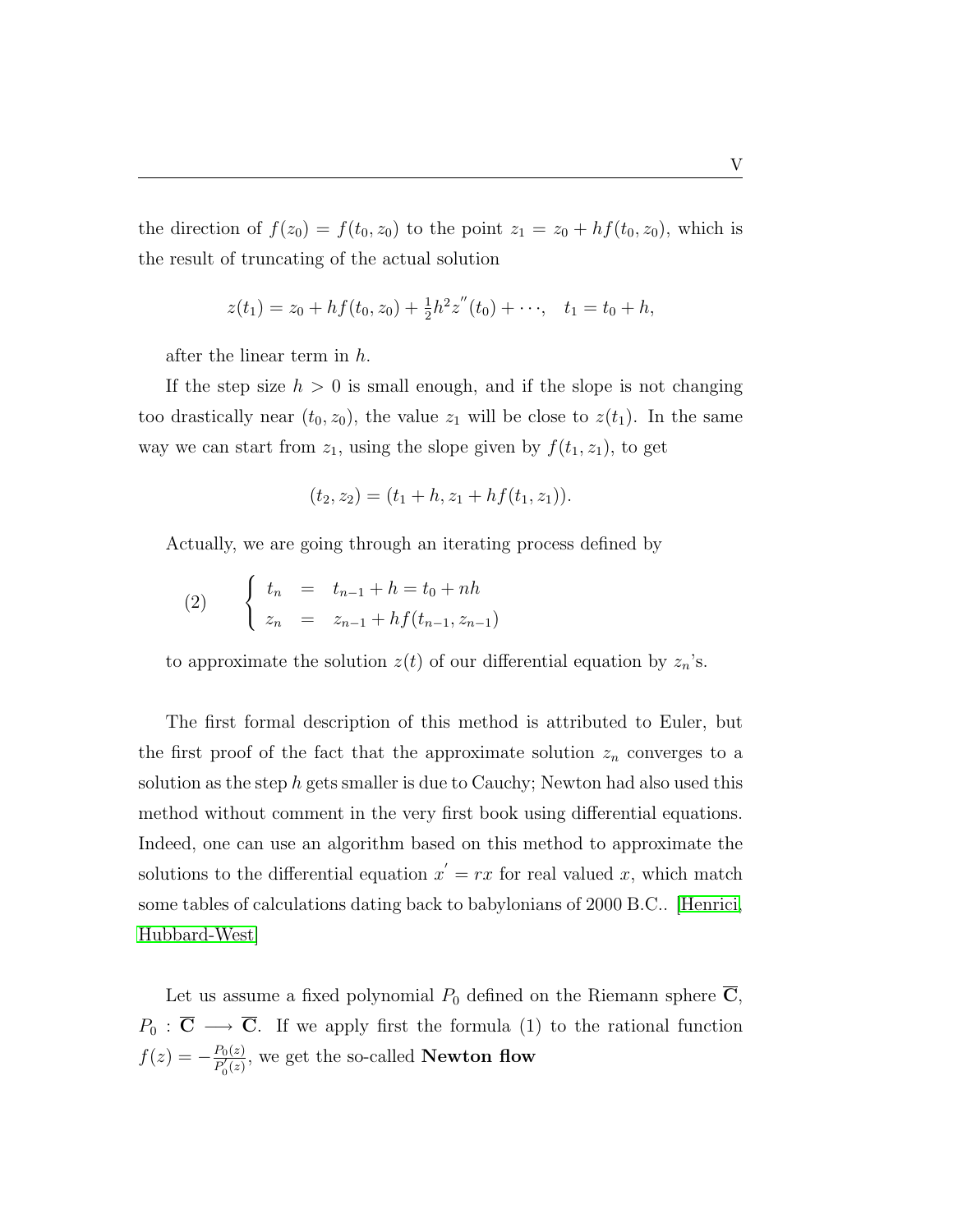(3) 
$$
z'(t) = -\frac{P_0(z)}{P'_0(z)}
$$

for the complex polynomial  $P_0(z)$ . A zero of  $P_0$  is called an **equilibrium** of (3), and a zero of  $P'_{0}$  which is not also a zero of  $P_{0}$  is a **critical point** of (3) [\[Benzinger\]](#page-90-2). Substution  $w = P_0(z)$  leads to the flow

$$
w' = -w
$$

which is one of the simplest linear systems in  $\mathbb{R}^2 \cup \{\infty\}$ . After solving,

$$
w(t) = (w_1(t), w_2(t)) = (c_1e^{-t}, c_2e^{-t}),
$$

and we recognize a stable node (sink) at the origin and an unstable node (source) at  $\infty$  (see for example [\[Perko,](#page-91-1) chap. 1]). Indeed,

$$
P_0(z(t)) = P_0(z_0)e^{-t},
$$

which means the solutions of the main system are the inverse images of the lines  $\theta = \theta_0, \theta_0 \in [0, 2\pi)$ , under  $P_0$ . Further, the zeros of  $P_0(z)$  are all sinks, and  $\infty$  is a source of the Newton flow, respectively. [\[Haeseler-Kriete\]](#page-90-3)

What we mean by a relaxed Newton's method is now the discretized Euler's method related to the Newton flow (3). In our case, we choose a small step  $0 < h_0 \leq 1$  and apply the second formula of (2) to the function  $f(z) = \frac{P_0(z)}{P'_0(z)}$  to obtain

(4) 
$$
N_{P_0,h_0}(z) = z - h_0 \frac{P_0(z)}{P'_0(z)}
$$

The function  $N_{P_0,h_0}:\overline{{\bf C}}\longrightarrow \overline{{\bf C}}\,$  is called **the relaxed Newton's method** for the polynomial  $P_0$ . For an initial value  $z_0$  the iterating process is then defined by

$$
z_{n+1} = N_{P_0, h_0}(z_n), \ \ n \ge 0.
$$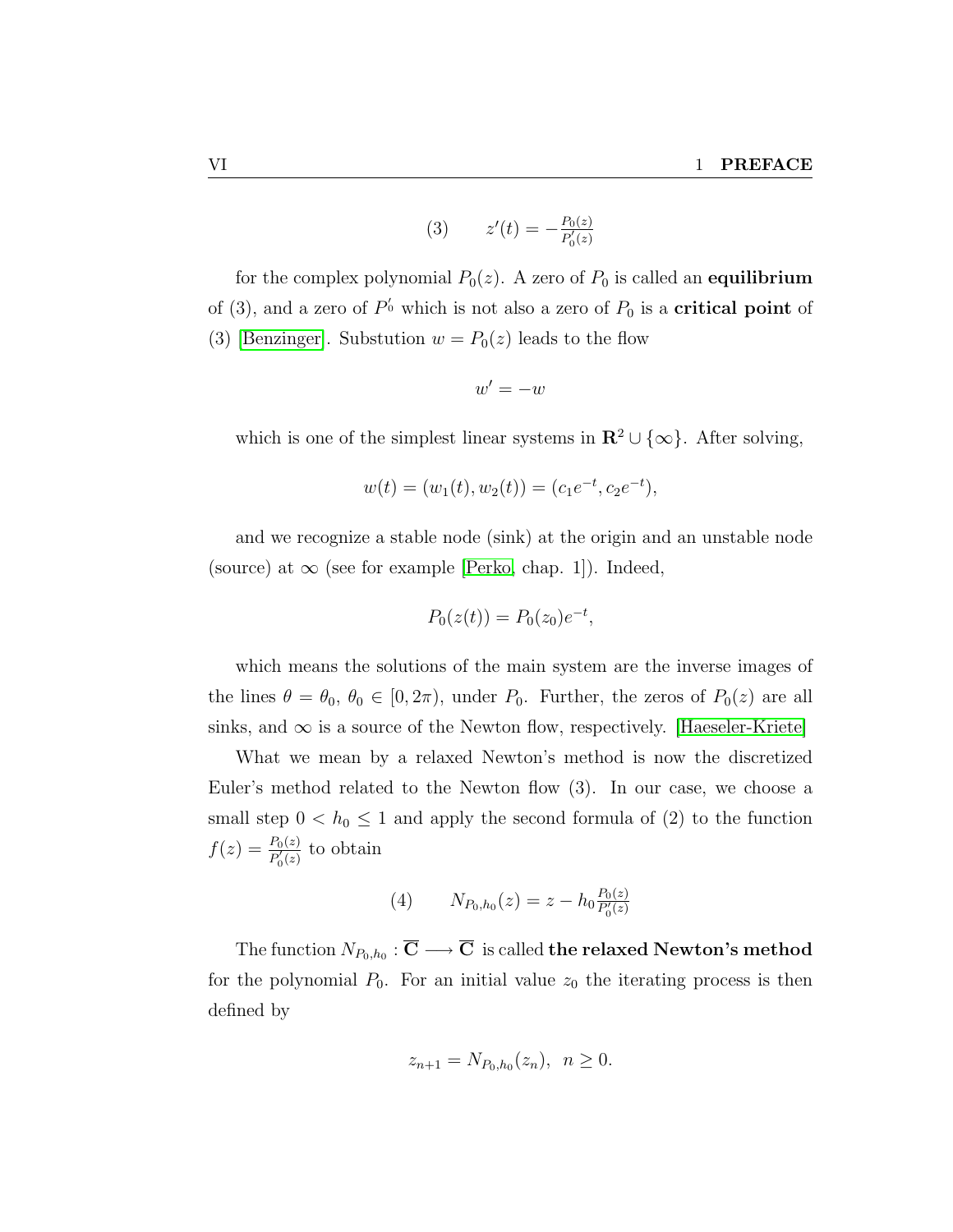The set  $\{z_n\}_{n\geq 0}$  is called the (**forward**) **orbit** of the initial point  $z_0$ under the family  $\{N_{P_0,h_0}^n\}_{n\geq 0}$ , where  $N_{P_0,h_0}^n =$ n−times  $\overline{N_{P_0,h_0}\circ\cdots\circ N_{P_0,h_0}}$ . This discrete system divides the Riemann sphere into two sets: the open Fatou set  $\mathbf{F}(N_{P_0,h_0})$ , where the family  $\{N_{P_0,h_0}^n\}_{n\geq 0}$  is normal, and the orbits of the points of each connected component of  $\mathbf{F}(N_{P_0,h_0})$  move stabely according to some prescribed pattern, and the closed perfect Julia set, where the orbits of the points behave chaotic. The study of the orbits of the points  $z_0 \in \mathbb{C}$ under  $\{N_{P_0,h_0}^n\}_{n\geq 0}$  falls within the scope of the classical theory of iterations of one rational map [\[Beardon,](#page-90-4) [Milnor,](#page-91-2) [Carleson-Gamelin\]](#page-90-5). As one may expect, there are qualitative similarities between these orbits and the trajectories of theNewton flow as  $h \longrightarrow 0$  ([\[Kriete,](#page-91-3) [Haeseler-Kriete,](#page-90-3) [Benzinger\]](#page-90-2)):

**Theorem 1** [\[Haeseler-Kriete,](#page-90-3) Theorem B] Let P be a polynomial,  $deg(P)$  > 2, and  $\Gamma$  be the union of all trajectories which reach some critical point of the Newton flow (3) in finite time. Then for  $h \longrightarrow 0$ :

- the Julia sets of  $N_{P,h}$  tend to  $\Gamma$  (with respect to the Hausdorff metric)
- for every  $z_0 \notin \Gamma$  the orbits  $\{N_{P,h}^n(z_0)\}_{n\geq 0}$  of  $z_0$  under the families  ${N_{P,h}^n}_{n \geq 0}$  tend to its trajectory  ${z_{z_0}(t) | t \geq 0}$  under the Newton flow (with respect to the Hausdorff metric).

While trying to trace the trajectories of the Newton flow or even the discrete dynamical system produced by iterating the relaxed Newton's method of a polynomial as above on the monitor of a computer one confronts some distortions in the dynamics of the orbits which emerge from two main error sources: the truncation of the Taylor series for a solution, and the limitations of finite accuracy due to the computing on actual machines. In order to providing better aproximations to the orbits, one can consider other families of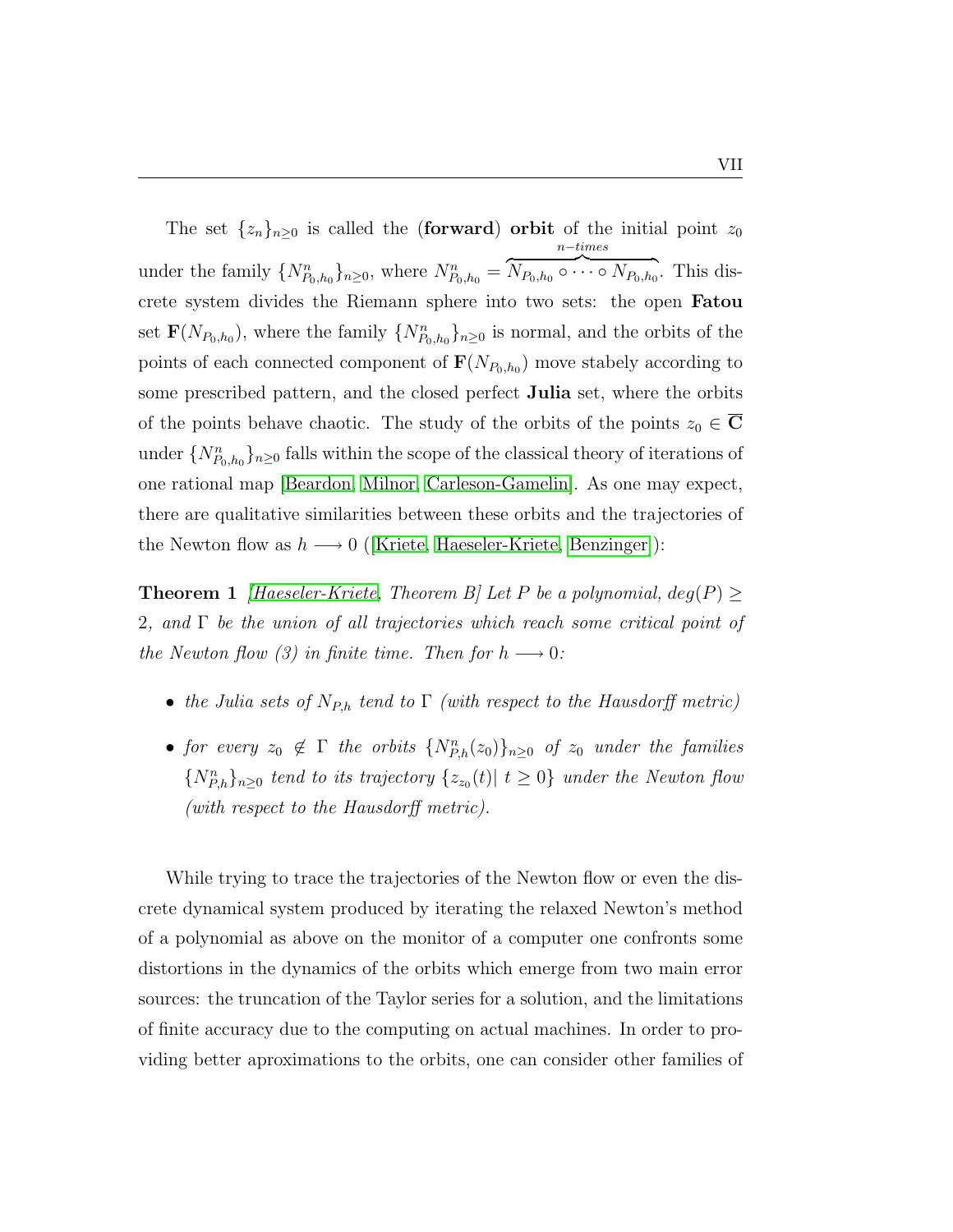rational maps, e. g.  $\{N_{P_n,h_n} \circ \cdots \circ N_{P_1,h_1}\}_{n \in \mathbb{N}}$ , where  $\{P_n\}_{n \in \mathbb{N}}$  is a set of polynomials "suitabely close" to an initial polynomial  $P_0$ ,  $\{h_n\}$  is a sequence of real numbers in  $(0,1]$ , and  $N_{P_i,h_i}$  is the relaxed Newton's method defined for  $(P_i, h_i)$ .

This approach will be developed in this paper for an initial polynomial  $P_0$  and sequences of polynomials  $\{P_n\}$ , which satisfy certain conditions, and sequences  $\{h_n\}$  of positive real numbers in a small neighborhood of some fixed number  $0 < h_0 \leq 1$ .

The next chapter gives an overview of the main results already known in the theory of the standard and random iterations of rational maps.

In chapter 3 we begin our study of random iterations of the relaxed Newton's methods  $\{N_n\}$  explained above near a given pair  $(P_0, h_0)$  with the property that the rational function  $N_{P_0,h_0}$  produced by  $(P_0,h_0)$  is a subhyperbolic rational function. We restrict ourselves first to the small neighborhoods of  $(P_0, h_0)$  and show that the Julia set of the family  $\{N_n\}$  is still a nonempty, perfect, nowhere dense set (Theorem 1 and 2, Lemma 1, sec. 3.2.2), and there is no "wandering domains" among the connected components of its Fatou set (the last paragraph of sec. 3.2.3). Then we consider arbitrary sequences  $\{(P_i, h_i)\}_{i \in \mathbb{N}}$  convergent to  $(P_0, h_0)$  in such neighborhoods and prove that the Julia set of  $\{N_n\}$  is a connected and locally connected closed perfect nowhere dense set of measure zero (sec. 3.3.3 and Theorems 9 and 10, sec. 3.4.4), and the Fatou set consists of contracting domains (Theorem 6, sec. 3.2.2). At last, we deduce the same results for a general sequence  $\{(P_i, h_i)\}_{i \in \mathbb{N}}$  convergent to  $(P_0, h_0)$  (sec. 3.3).

Chapter 4 gives an application of subhyperbolic families of relaxed Newton's methods to the case when  $N_{P_0,h_0}$  has a parabolic periodic point, and therefore not any more a subhyperbolic rational function. Using a special method from the theory of quasiconformal mappings known as "quasiconfor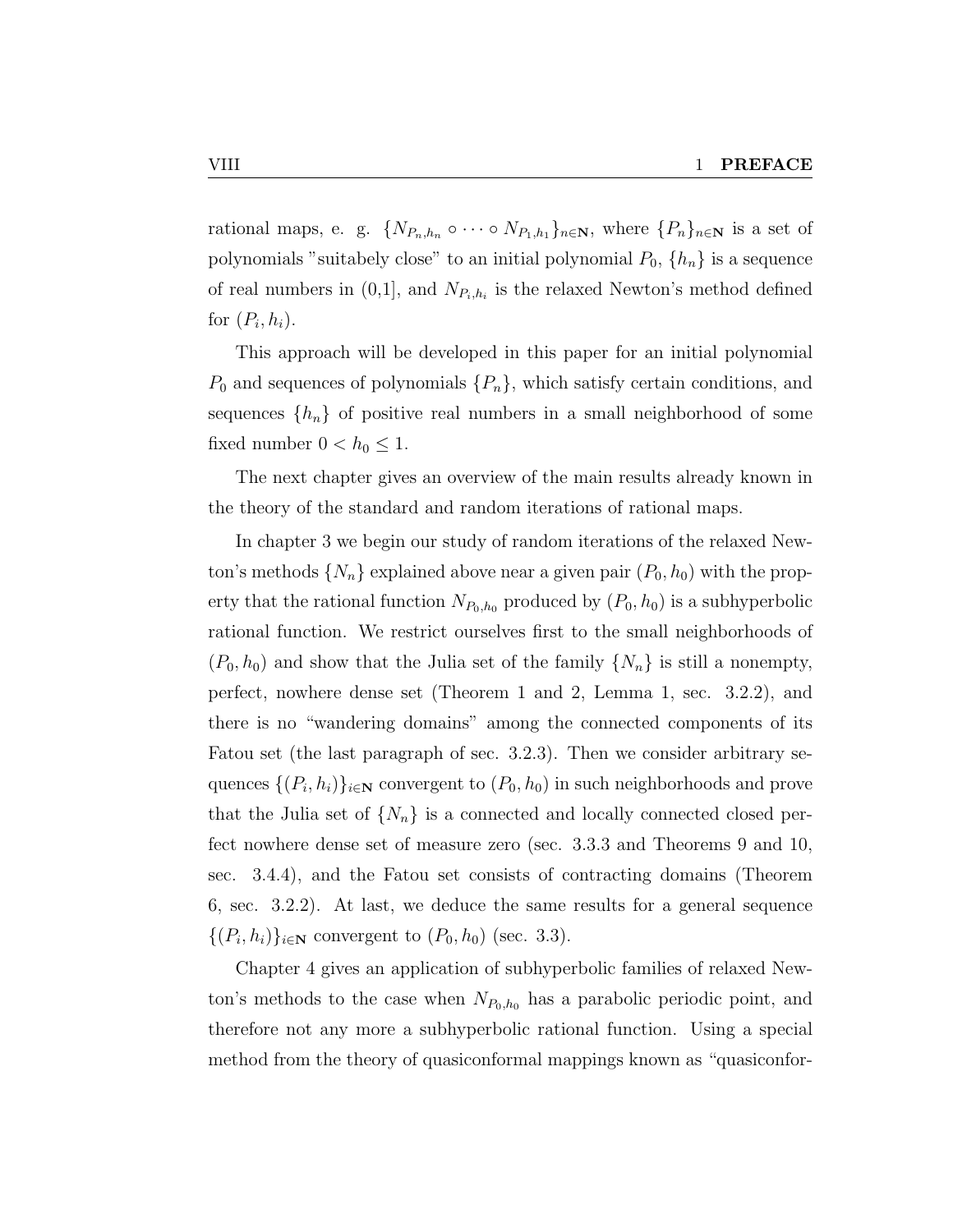mal surgery" we show how the parabolic periodic point and its basin can be approximated by means of a family of random iterations of definite subhyperbolic relaxed Newton's methods which converge to  $N_{P_0,h_0}$ . Hence we turn this case to the one already studied in chapter 3.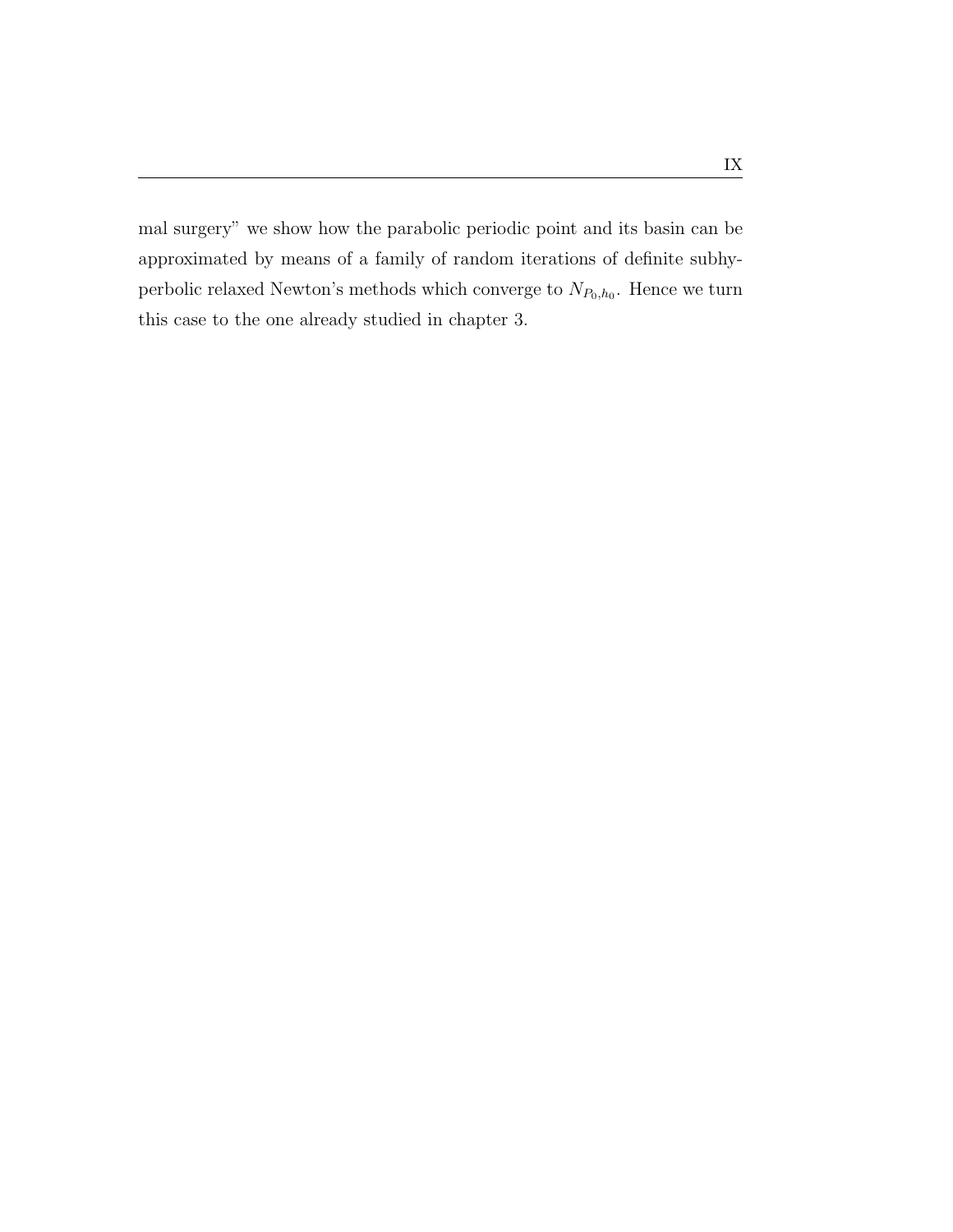## <span id="page-11-0"></span>2 Known Results

### <span id="page-11-1"></span>2.1 Preliminaries

#### <span id="page-11-2"></span>2.1.1 The Extended Complex Plane

The set of complex numbers  $C = \{z = x + iy | x \text{ and } y \in \mathbb{R}\}\)$  has many advantages when used as the domain of definition of a function. One can see for example that  $C$  is algebarically closed, i. e. every polynomial with complex coefficients has at least one root in C. On the other hand, one can give C some topological structure by considering it as the Euclidean plane  $\mathbb{R}^2$ . The set C regarded in this way is called the complex plane. This is a metric space with the usual distance between two points  $z_1 = x_1 + iy_1$  and  $z_2 = x_2 + iy_2$  defined by

$$
d(z_1, z_2) = ((x_1 - x_2)^2 + (y_1 - y_2)^2)^{\frac{1}{2}}.
$$

There are also disadvantages of using C as the domain of definition, among them that  $C$  is not compact, or equivalently not every sequence of points in C has a convergent subsequence. On the other hand, division by 0 is impossible, and some functions are not decined every where, for example  $f(z) = z^{-1}$  is not defined at 0. To avoid these disadvantages, we introduce the set  $\overline{\mathbf{C}} = \mathbf{C} \cup \{\infty\}$ , where  $\infty$  (called the point at infinity) is a symbol which does not represent an element of  $C$ . We call the set  $\overline{C}$  the extended complex plane.

To define a suitable topology on  $\overline{C}$ , we notice first that there is a welldefined map between the 2-sphere  $S^2 = \{(x_1, x_2, x_3) \in \mathbb{R}^3 | x_1^2 + x_2^2 + x_3^2 = 1\}$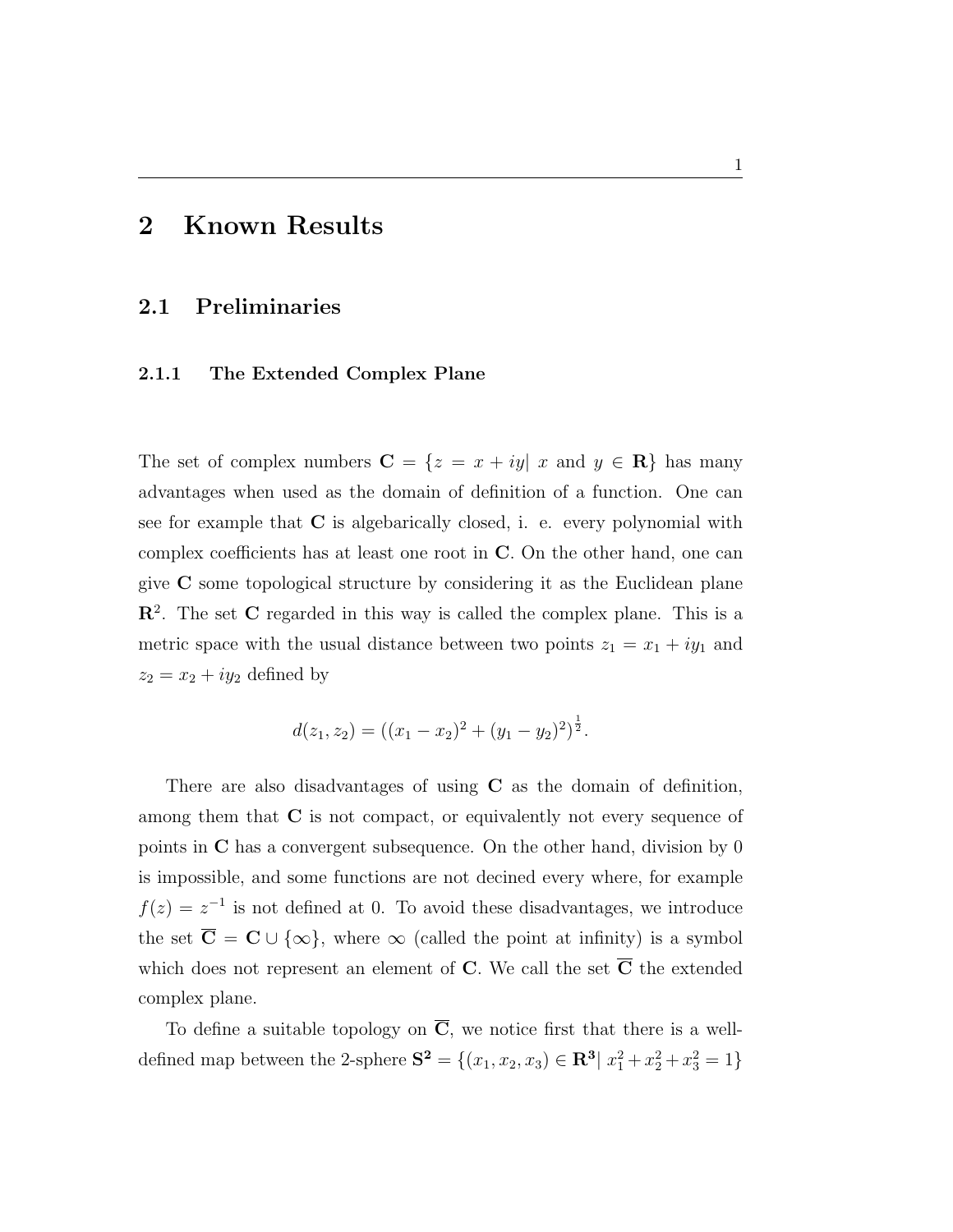and the extended complex plane  $\overline{C}$ , known as the stereographic projection  $\pi : \mathbf{S}^2 \longrightarrow \overline{\mathbf{C}}$  defined by

$$
\begin{cases}\n\pi(x_1, x_2, x_3) = (x(x_1, x_2, x_3), y(x_1, x_2, x_3)), & \text{if } (x_1, x_2, x_3) \neq (0, 0, 1) \\
\pi(0, 0, 1) = \infty,\n\end{cases}
$$

where

$$
x(x_1, x_2, x_3) = \frac{x_1}{1 - x_3}
$$
  

$$
y(x_1, x_2, x_3) = \frac{x_2}{1 - x_3}.
$$

This map is one to one and onto and transfers the Euclidean metric of  $S^2$  (induced from  $\mathbb{R}^3$ ) to a metric  $\sigma$  on  $\overline{\mathbb{C}}$  defined by

$$
\sigma(z, w) = |\pi^{-1}(z) - \pi^{-1}(w)|.
$$

We get therefore an explicit formula for  $\sigma$ :

$$
\begin{cases}\n\sigma(z, w) = \frac{|z-w|}{(1+|z|^2)^{\frac{1}{2}}(1+|w|^2)^{\frac{1}{2}}}, & \text{if } z \text{ and } w \in \mathbf{C}, \\
\sigma(z, \infty) = \lim_{w \to \infty} \sigma(z, w) = \frac{2}{(1+|z|^2)^{\frac{1}{2}}}.\n\end{cases}
$$

The metric  $\sigma$  is called the chordal metric on  $\overline{C}$  since  $\sigma(z, w)$  is the Euclidean length of the chord joining  $\pi^{-1}(z)$  and  $\pi^{-1}(w)$  in  $S^2$ . It converts  $\overline{C}$ to a metric space so that the stereographic projection  $\pi$  defines a homeomorphism between the 2-sphere  $S^2$  and the extended complex plane  $\overline{C}$ , i. e. the map  $\pi$  and its inverse  $\pi^{-1} : \overline{C} \longrightarrow S^2$  are both continuous [\[Jones-Singerman,](#page-91-4) chap. 1].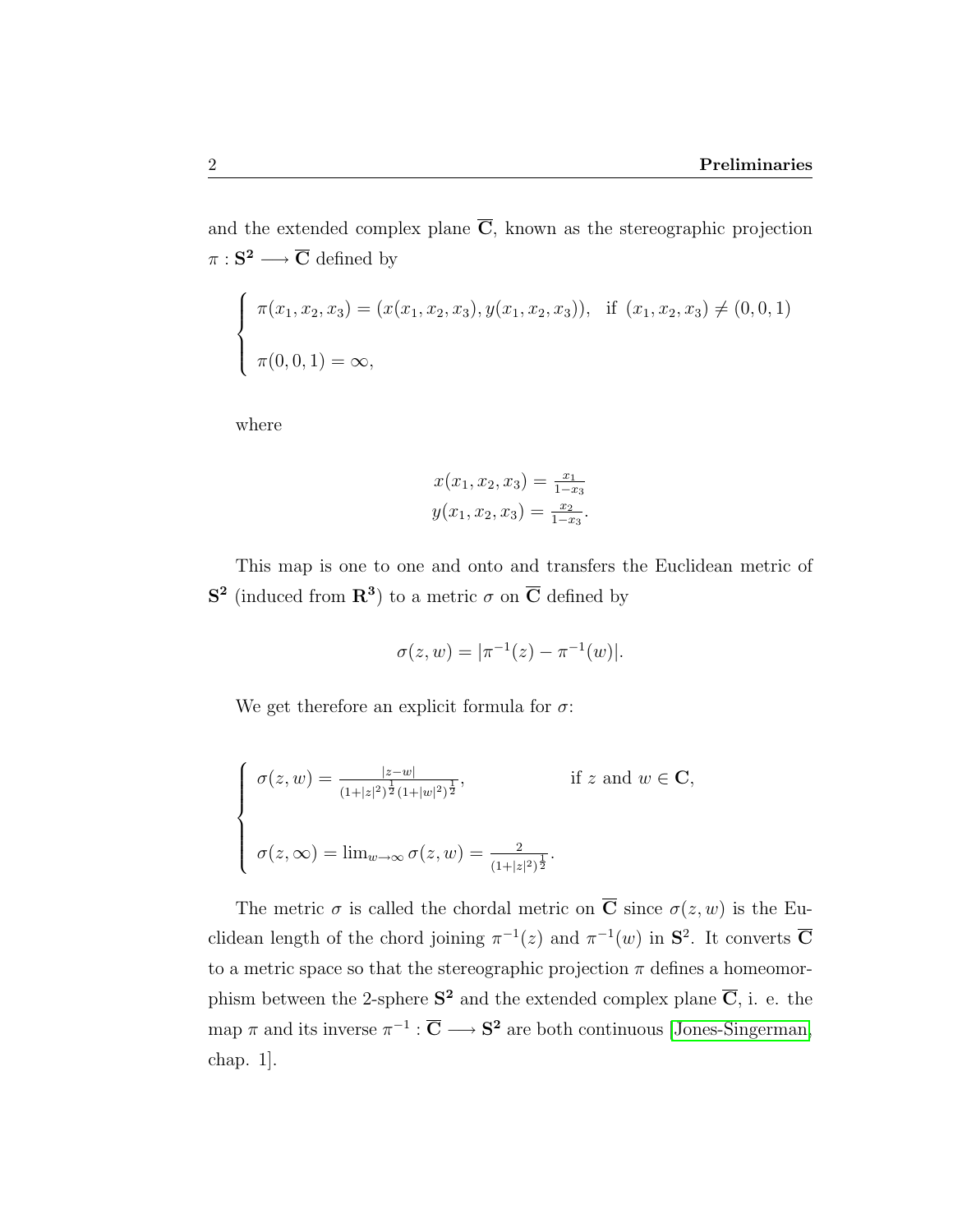The space  $\overline{C}$  with the topology induced by the metric just defined on it is indeed nothing else than the one-point compactification of C [\[Munkres\]](#page-91-5). Hence  $\overline{C}$  is compact, and every open set U in  $\overline{C}$  is either open in C or the complement of a compact subset  $K \subset \mathbf{C}$  in  $\overline{\mathbf{C}}$ ,  $U = \overline{\mathbf{C}} \setminus K$ . We are now able to recognize among others special subsets of  $\overline{C}$  known as **domains** which are nonempty, path-connected, open subsets of  $\overline{C}$ .

There is another metric on  $\overline{C}$ , equivalent to the chordal metric, known as the spherical metric  $\chi$ . The spherical distance  $\chi(z, w)$  between z and w in the extended plane is by definition the Euclidean length of the shortest path on  $S^2$  between  $\pi^{-1}(z)$  and  $\pi^{-1}(w)$ . The both metrics relate to each other by the formula

$$
\sigma(z, w) = 2\sin(\frac{\chi(z, w))}{2}),
$$

which yields the inequalities

$$
\left(\frac{2}{\pi}\right)\chi(z,w) \le \sigma(z,w) \le \chi(z,w),
$$

i. e. the two metrics  $\chi$  and  $\sigma$  are equivalent, and the topological structures produced by them on  $\overline{C}$  are the same. [\[Beardon,](#page-90-4) sec. 2.1]

If we pull the spherical metric  $\chi$  "locally" from an open subset  $U \subset$  $\overline{C}$  back to its preimage  $V \subset \mathbb{R}^2$  under an embedding  $\eta$  which is either a restriction of stereographic projection  $\pi$  to U, or the embedding  $f \circ \pi$ , where  $f(z) = \frac{1}{z}$  in case  $\infty \in U$ , we obtain a conformal metric of the form  $\gamma(z)|dz| = ds = 2\frac{|dz|}{(1+|z|^2)}$  on V. This enables us to define a bounded measure  $\mu$  (by defining such concepts as length, area and so on) for the subsets of  $\overline{C}$  in the sense of Lebesgue measure on  $\mathbb{R}^2$ . For example if we consider the above mentioned embedding for U:

$$
\eta: V \longrightarrow U \subset \overline{\mathbf{C}},
$$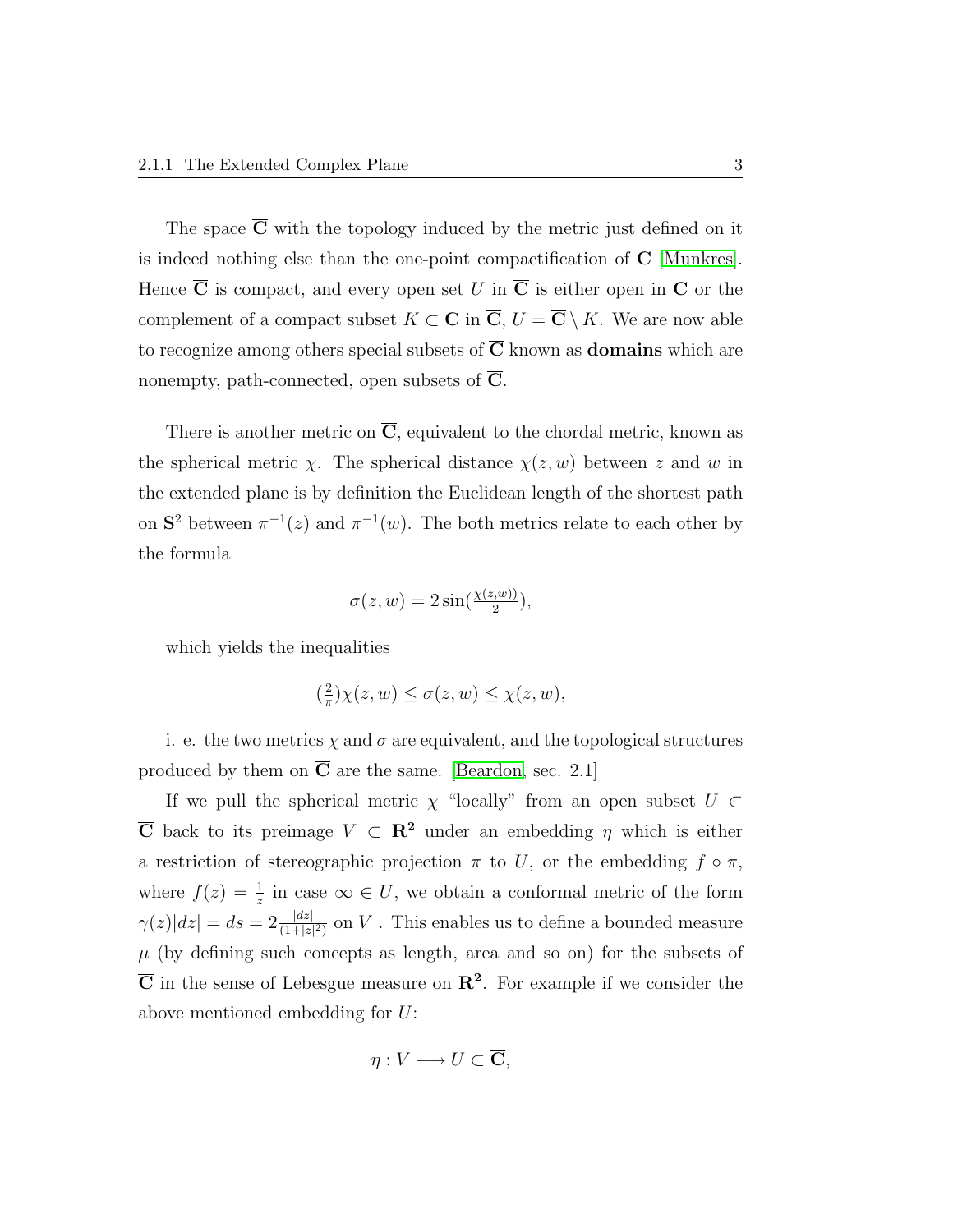which pulls the spherical metric  $\chi$  back to V in the form of the metric  $\gamma(z)|dz| = 2\frac{|dz|}{(1+|z|^2)}$ , the "area" of V in this metric is by definition the integral

$$
\mathcal{A} = \int\int\limits_V \gamma(x+iy)^2 |dx||dy|.
$$

[\[Milnor,](#page-91-2) p. 21, chap. 17]

#### <span id="page-14-0"></span>2.1.2 Rational Functions

Let  $\mathcal{M}(\overline{C}, \overline{C})$  be the class of all functions from  $\overline{C}$  to itself (we recall that a map f is said to be defined near  $\infty$  if it is defined on some subset  $\{|z|>$  $r\} \cup \{\infty\}$  which is as mentioned above an open neighborhood of  $\infty$ ). We define a metric on  $\mathcal{M}(\overline{C}, \overline{C})$  by

$$
\rho(f,g) = \sup \{ \sigma(f(z), g(z)) \mid z \in \overline{\mathbf{C}} \},\
$$
  

$$
\forall f, g \in \mathcal{M}(\overline{\mathbf{C}}, \overline{\mathbf{C}}).
$$

The metric  $\rho$  is called the uniform metric (or the metric of uniform convergence)on  $\mathcal{M}(\overline{\mathbf{C}},\overline{\mathbf{C}})$  ([\[Ahlfors,](#page-90-6) [Munkres,](#page-91-5) [Beardon\]](#page-90-4)). We could equally well use the spherical instead of the chordal metric to define the uniform metric on  $\mathcal{M}(\overline{\mathbf{C}}, \overline{\mathbf{C}})$ .

The convergence in the metric space  $\mathcal{M}(\overline{C}, \overline{C})$  equipted with  $\rho$  can be defined as usual:

**Definition 1** A sequence of elements  $\{f_n\}_{n\in\mathbb{N}}$  ⊂  $\mathcal{M}(\overline{C}, \overline{C})$  converges to some  $f \in \mathcal{M}(\overline{C}, \overline{C})$  with respect to the uniform metric, if for every  $\epsilon > 0$ there exists some positive integer  $n_0$  so that

$$
\rho(f_n, f) < \epsilon, \text{ whenever } n > n_0.
$$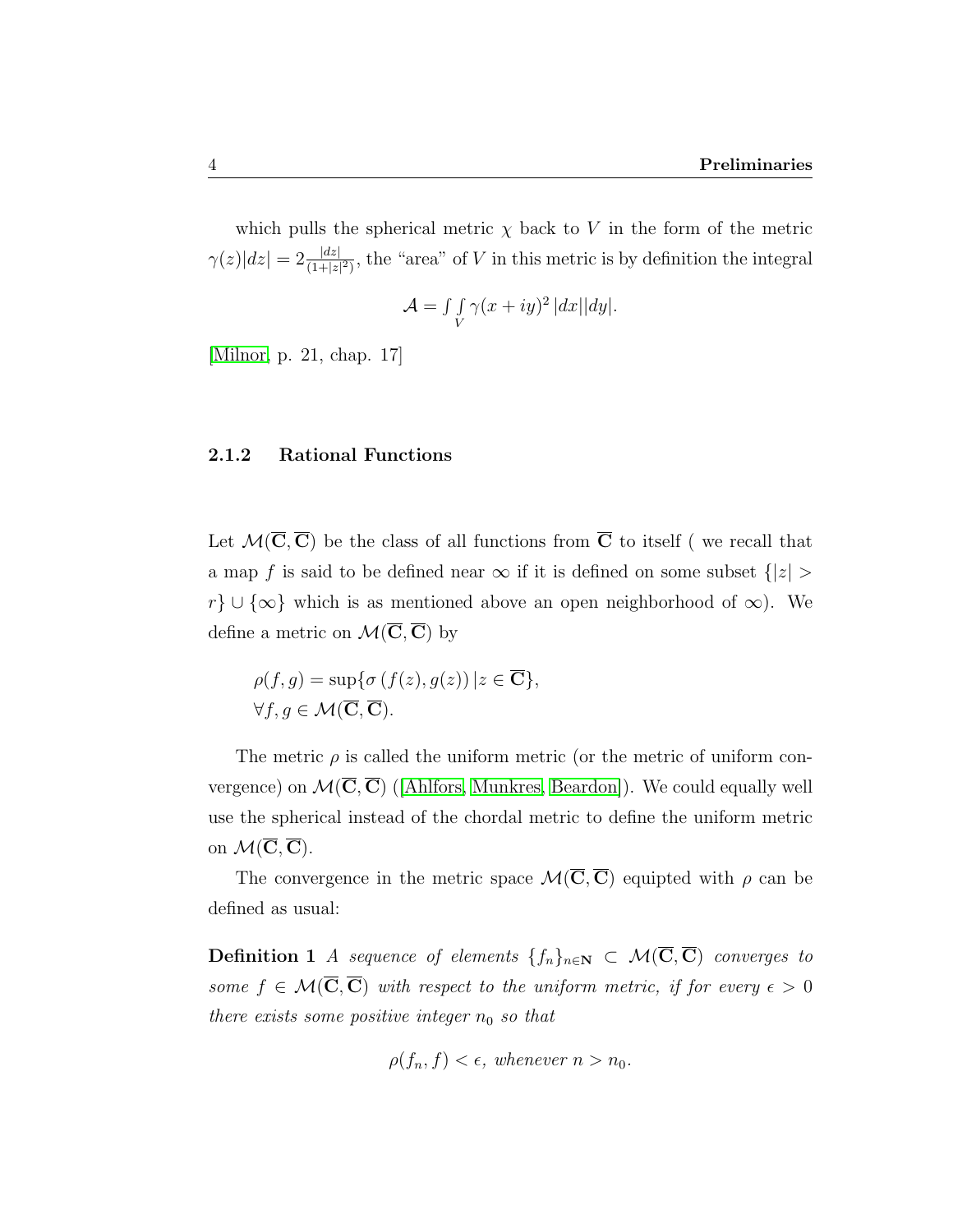We note that a map  $f \in \mathcal{M}(\overline{C}, \overline{C})$  is continuous at  $\infty$  if the map  $z \longmapsto$  $f(\frac{1}{\tau})$  $\frac{1}{z}$ ) is continuous at 0. The subclass  $\mathcal{C}(\overline{C}, \overline{C})$ , in short  $\mathcal{C}$ , is by definition the class of all continuous maps of  $\overline{C}$  to itself. This subclass is actually a closed subset of  $\mathcal{M}(\overline{C}, \overline{C})$ , which means the limit of every convergent sequence of continuous functions on  $\overline{C}$  is itself a continuous function on  $\overline{C}$ . [\[Munkres,](#page-91-5) [Ahlfors\]](#page-90-6)

Now we concentrate on  $\mathcal{C}$ .

Definition 2 A family  $\mathcal{F} \subset \mathcal{M}(\overline{C}, \overline{C})$  is equicontinuous at  $z_0 \in \overline{C}$  if and only if for every positive  $\epsilon$  there is a positive  $\delta$  such that for all  $z \in \overline{\mathbf{C}}$  and for all  $f \in \mathcal{F}$ ,

$$
\sigma(z_0, z) < \delta \implies \sigma\left(f(z_0), f(z)\right) < \epsilon.
$$

The family F is equicontinuous on a subset U of  $\overline{C}$  if it is equicontinuous at every point of U. [\[Beardon\]](#page-90-4)

From the above definition we see that every equicontinuous family is actually a subset of C. A map f in C is holomorphic in a domain  $D \subset \overline{C}$ if the derivative  $f'$  exists and is bounded at each point of D. The map f is meromorphic in  $D$  if each point of  $D$  has a neighborhood on which either  $f$ or  $\frac{1}{f}$  is holomorphic. A pole of f is a point w where  $f(w) = \infty$ . Near such a point w the map  $z \mapsto \frac{1}{f(z)}$  is holomorphic with value 0 at w. Indeed,  $\frac{1}{f}$ is continuous at  $w$  in the Euclidean metric, hence in chordal metric. Since  $\sigma(\frac{1}{z}$  $(\frac{1}{z}) = \sigma(z),$ 

$$
\sigma(f(z), f(w)) = \sigma\left(\frac{1}{f(z)}, \frac{1}{f(w)}\right) = \sigma(\frac{1}{f(z)}, 0) \longrightarrow 0, \text{ as } z \longrightarrow w.
$$

A complex polynomial  $P: \overline{\mathbf{C}} \longrightarrow \overline{\mathbf{C}}$ , is a function of the form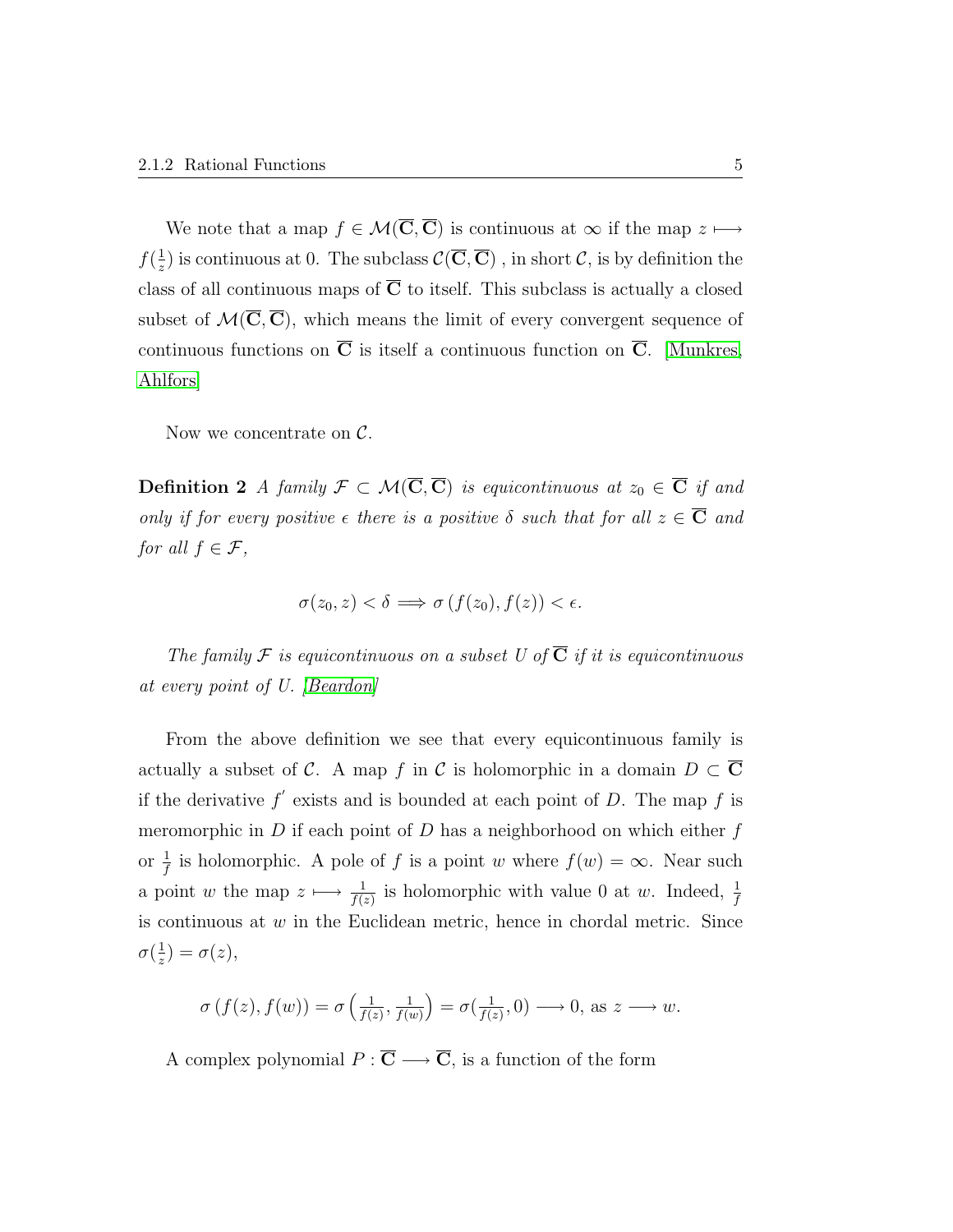$$
P(z) = a_0 + a_1 z + a_2 z^2 + \dots + a_n z^n,
$$

where *n* is a positive integer, and  $a_0, \dots, a_n$  are complex numbers. The number  $n \geq 0$  is called the degree of the polynomial P:  $deg(P) = n$ .

A rational function  $R: \overline{\mathbf{C}} \longrightarrow \overline{\mathbf{C}}$  is a function of the form  $R(z) = \frac{P(z)}{Q(z)}$ , where P and Q are both polynomials as defined above, where  $P(z)$  and  $Q(z)$ are not both being the zero polynomial. If  $P \equiv 0 \ (Q \equiv 0)$  then R is the constant function  $0 (\infty)$ .

If a function  $R : \overline{\mathbf{C}} \longrightarrow \overline{\mathbf{C}}$  is rational then it is meromorphic on  $\overline{\mathbf{C}}$ ; conversely, each meromorphic map on  $\overline{C}$  is a rational function. [\[Jones-Singerman,](#page-91-4) [Milnor\]](#page-91-2)

The rational funtion  $R$  is not defined at the common zeros of  $P$  and  $Q$ . If there is some common zero, we may cancel the corresponding linear factors and thereby assume that  $P$  and  $Q$  are coprime, i.e. they have no common zeros. We assume always that this has been done. The degree  $deg(R)$  of R is then defined by

$$
deg(R) = \max \{deg(P), deg(Q)\},\
$$

where  $deg(S)$  is the degree of a given polynomial S. If R is a constant map with the constant value  $\alpha \in \overline{\mathbf{C}}$ , then  $deg(R) = 0$ .

**Theorem 1** Suppose that  $R_n$  is meromorphic in a domain D on  $\overline{C}$  and  $R_n$ converges to R with respect to uniform metric  $\rho$  restricted to  $\mathcal{C}(D,\overline{\mathbf{C}})$ . Then  $R$  is meromorphic in  $D$ , too. [\[Beardon,](#page-90-4) p. 46]

Therefore the subclass  $\mathcal{R} \subset \mathcal{C}$  of all rational functions on  $\overline{C}$  is a closed subset of C with respect to the topology induced by the metric  $\rho$ .

Let us consider now the function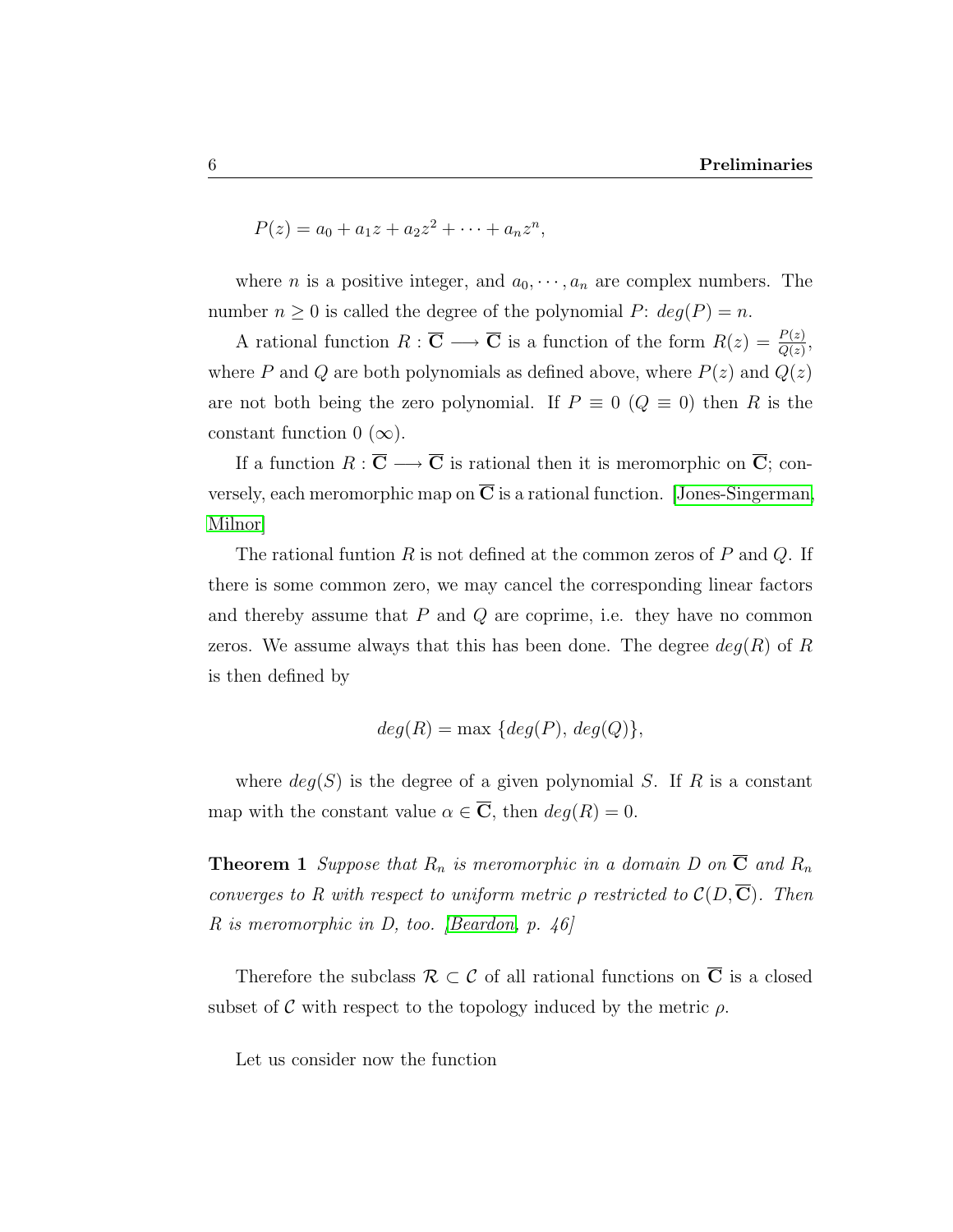$$
deg: \mathcal{R} \longrightarrow \mathbf{Z}^+
$$

which maps each rational map R to its degree  $deg(R)$ . This function enables us to deduce some facts about the connected components of the metric space R.

**Theorem 2** The map deg :  $\mathcal{R} \longrightarrow \mathbf{Z}^+$  is continuous. In particular, if the rational functions  $R_n$  converge in uniform metric to some function  $R$ , then R is rational and for sufficiently large n,  $deg(R_n) = deg(R)$ . [\[Beardon,](#page-90-4) p. 46]

The class  $\mathcal{R}_n$  of rational maps of degree n is the inverse image of the open and closed set  $\{n\} \subset \mathbf{Z}^+$  under the continuous map  $deg$ . Hence  $\mathcal{R}_n$  is an open and closed subset of  $R$ . On the other hand we can always slide zeros and polesof  $R \in \mathcal{R}_n$  to those of  $S \in \mathcal{R}_n$  maintaining the same degree ([\[Ahlfors\]](#page-90-6)). Thus each  $\mathcal{R}_n$  is connected and  $\{\mathcal{R}_n\}$  make the connected components of  $\mathcal{R}$ with respect to uniform metric  $\rho$ .

Each  $R \in \mathcal{R}_n$  of degree d determines its d zeros and d poles (counted with multiplicity) uniquely, so it determines its coefficients up to scalar multiples, i.e. there is a map

$$
\psi: \mathcal{R}_d \longrightarrow \mathbf{CP}^{2d+1}
$$

from  $\mathcal{R}_d$  to the complex projective space obtained form  $\mathbb{C}^{2d+2} - \{0\}$  by identification of the vectors which are nonzero scalar multiples of each other. The map  $\psi$  is actually a homeomorphism of  $\mathcal{R}_d$  onto its image  $\psi(\mathcal{R}_d)$  =  $\{(x_0 : \cdots : x_d : y_0 : \cdots : y_d) \in \mathbf{CP}^{2d+1} | x_d \neq 0 \text{ or } y_d \neq 0\}$  with the induced topology from  $\mathbf{CP}^{2d+1}$ . The image  $\psi(\mathcal{R}_d)$  is an open dense subset of  $\mathbf{CP}^{2d+1}$ . [\[Beardon,](#page-90-4) p. 47]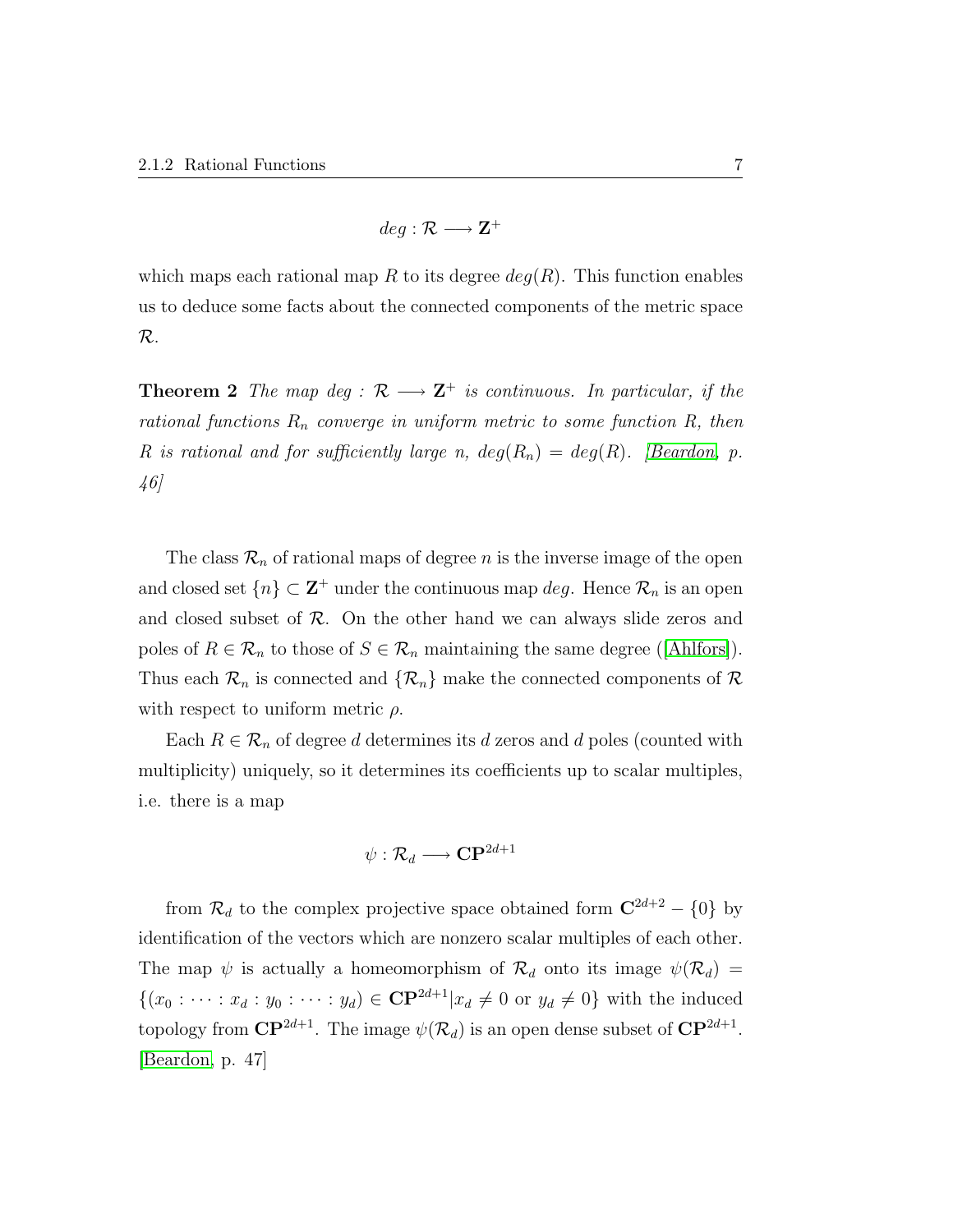As we mentioned, if  $\{R_n\} \subset \mathcal{R}_d$  is a sequence of meromorphic functions on  $\overline{C}$  which converges to some function R in uniform metric, then R is also meromorphic on  $\overline{C}$ . The convergence of  $\{R_n\}$  in  $\mathcal{R}_d$  can be interpreated as a kind of convergence of the sequence of functions  $\{R_n\}$  on  $\overline{C}$  which is known as the uniform convergence:

**Definition 3** The sequence of the maps  $\{f_n\}_{n\in\mathbb{N}}$  is uniformly convergent to a map f on a domain  $D \subseteq \overline{C}$  if for each  $\varepsilon > 0$  there is a positive integer N such that for every  $n \geq N$  and each  $x \in D$ ,  $\sigma(f_n(x) - f(x)) < \varepsilon$ .

This definition of convergence is evidently stronger than the pointwise convergence of a family  $\{f_n\}_{n\in\mathbb{N}}$  of functions to a limit function f on a domain  $D \subseteq \overline{C}$ . We recall that such a family converges pointwise to f on D if the sequence of complex numbers  $\{f_n(z)\}_{n\in\mathbb{N}}$  converges to the complex number  $f(z)$ , for every point  $z \in D$ .

For our purposes we need also a weaker form of the uniform convergence:

**Definition 4** A sequence  $\{f_n\}_{n\in\mathbb{N}}$  of maps on  $\overline{C}$  converges localy uniformly on some domain D of  $\overline{C}$  to some map f if each point x in D has a neighborhood on which  $\{f_n\}$  converges uniformly to f. In this case, the convergence is uniform on each compact subset of D.

**Definition 5** A family  $\mathcal{F} \subset \mathcal{C}$  is called a normal family on a domain  $D \subset \overline{\mathbf{C}}$ if every sequence of maps  $\{f_n\}_{n\in\mathbb{N}}\subset\mathcal{F}$  has a subsequence which converges locally uniformly to some limit map f on D.

Theorem 3 (Arzelà-Ascoli Theorem) Let  $D \in \overline{C}$  be a domain, and  $\mathcal F$ be a family of continuous maps in  $\mathcal C$ . Then  $\mathcal F$  is equicontinous in  $D$  if and only if it is a normal family on D. [\[Ahlfors,](#page-90-6) p. 222]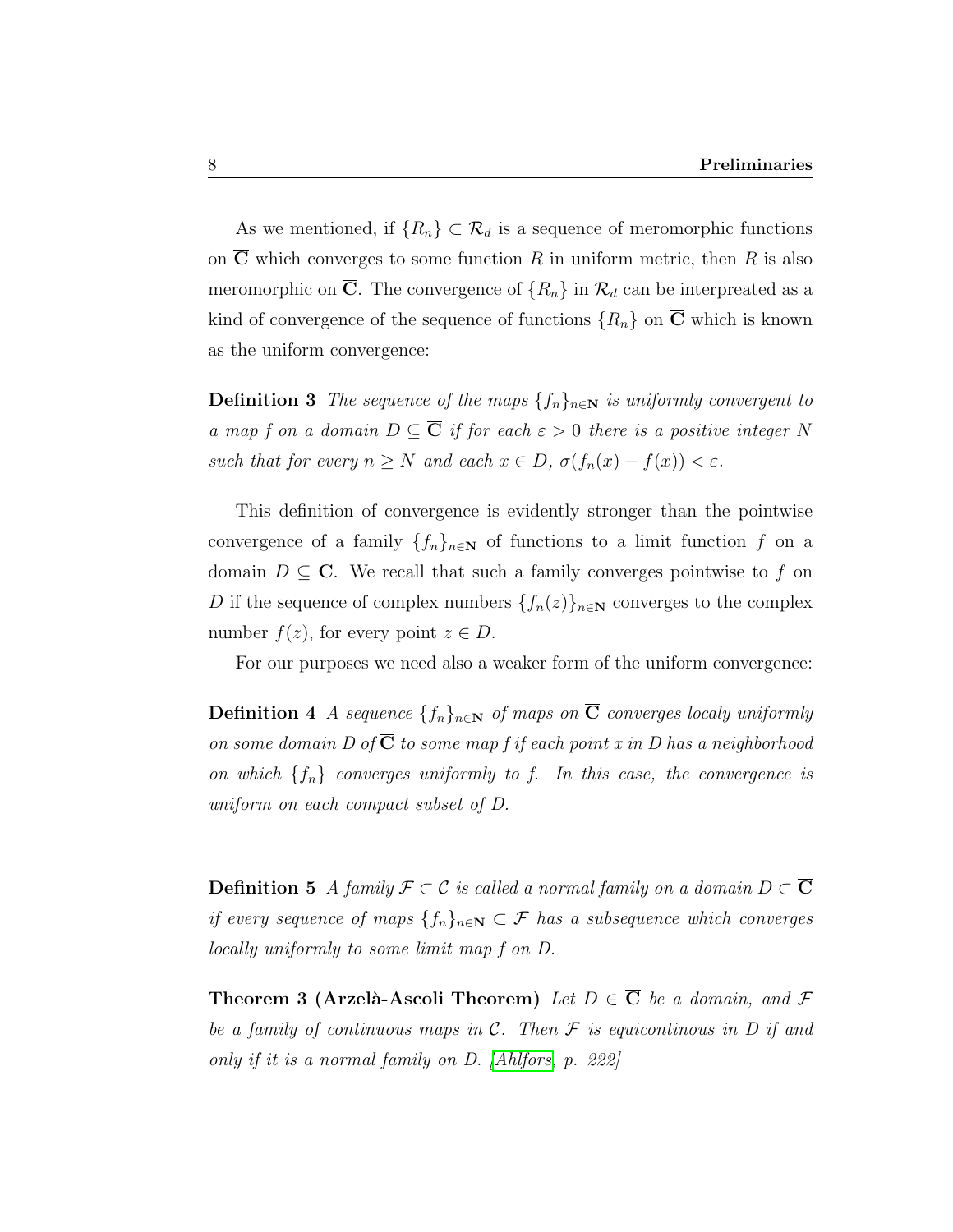Let us further assume  $\mathcal{F} \subset \mathcal{R}$  to be a set of the form  $\{f_n\}_{n\in\mathbb{N}}$  of rational functions  $f_n$ .

#### Definition 6

• The set

 $\mathbf{F}(\mathcal{F}) := \{z \in \overline{\mathbf{C}} \mid \{f_n|_U\}_{n \in \mathbb{N}} \text{ is normal in a neighborhood } U \text{ of } z\}$ is called the Fatou set of the family  $\mathcal{F}.$ 

• The set  $J(\mathcal{F}) := \overline{C} \setminus F(\mathcal{F})$  is called the Julia set of the family  $\mathcal{F}$ .

From the definition, the set  $\mathbf{F}(\mathcal{F})$  is an open set and hence  $\mathbf{J}(\mathcal{F})$  is a closed one. Therefore the connected components of  $\mathbf{F}(\mathcal{F})$  are domains:

**Definition 7** The connected components of  $F(\mathcal{F})$  are called stable domains of  $\mathcal F$ .

**Definition 8**  $\mathcal{G}(D)$  is by definition the set of limit functions of all possible convergent subsequences of  $\mathcal F$  on a domain D. If all elements of  $\mathcal G(D)$  are constant functions, the domain D is called a contracting domain.

With this background, we are now able to state some standard theorems from complex analysis which play an important role in the next sections.

**Theorem 4 (Theorem of Vitali)** Suppose that the family  $\mathcal F$  is normal in the domain  $D$ , and  $f_n$ 's converge pointwise to a map  $f$  on some nonempty open subset W of D. Then there is a map F meromorphic on D such that  $F|_W = f$ , and  $f_n \longrightarrow F$  locally uniformly on D. [\[Beardon,](#page-90-4) p. 56]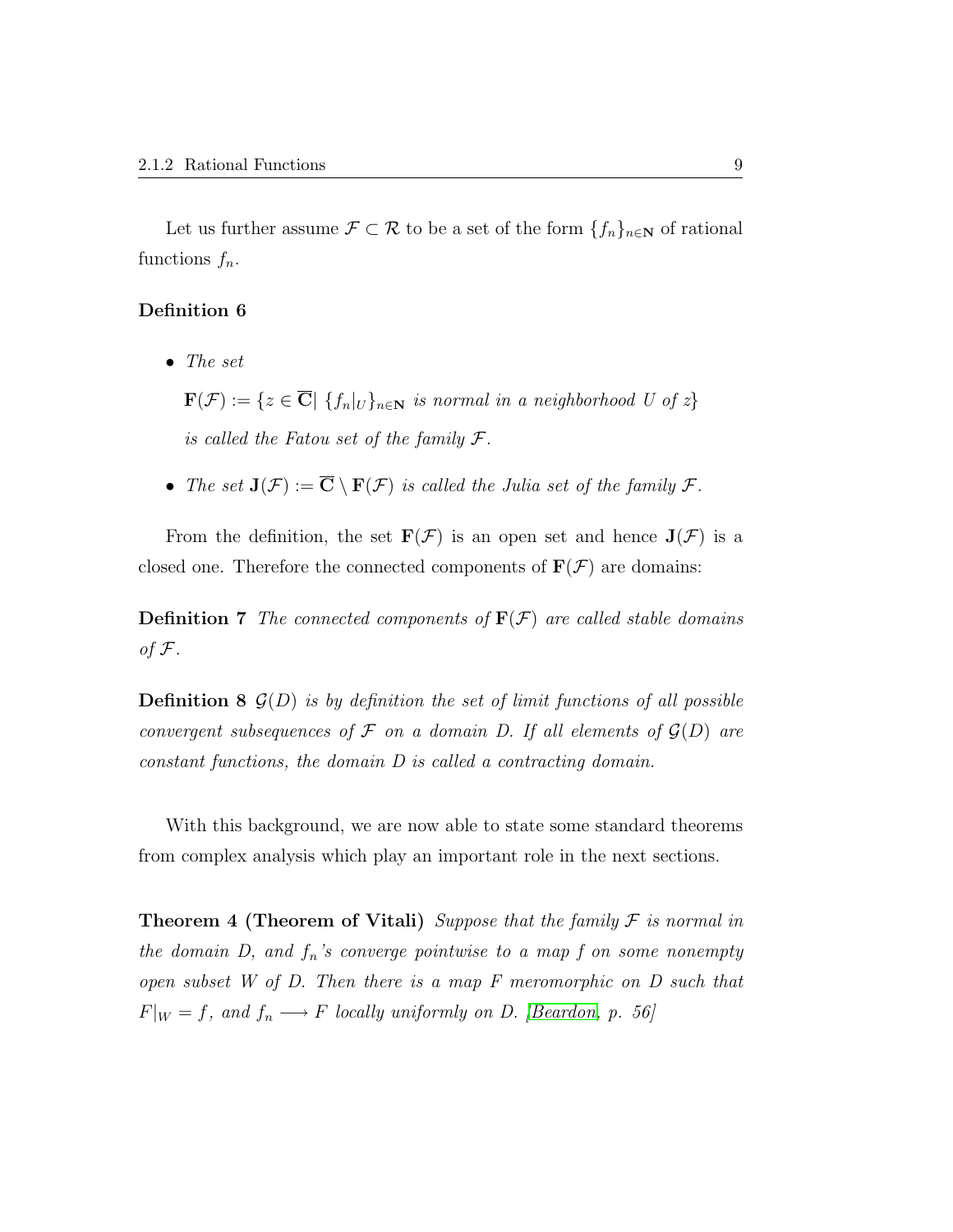**Theorem 5 (Theorem of Montel)** Let D be a domain on  $\overline{C}$ , and let  $\Omega$ be the domain  $\overline{C} \setminus \{0, 1, \infty\}$ . Then the family consisting of all analytic maps  $f: D \longrightarrow \Omega$  is normal in D. [\[Beardon,](#page-90-4) p. 57]

There is a weeker version of Montel's theorem which we shall also need:

Theorem 6 (The weaker Theorem of Montel) Let  $\mathcal F$  be a family of maps as before, each meromorphic in a domain D on the complex sphere. Suppose also there is a positive constant m and, for each  $f \in \mathcal{F}$ , three distinct points  $a_f$ ,  $b_f$ , and  $c_f$  in  $\overline{C}$  such that:

- 1.  $f \in \mathcal{F}$  does not take the values  $a_f$ ,  $b_f$ , and  $c_f$  in D; and
- 2.  $\min\{\sigma(a_f, b_f), \sigma(b_f, c_f), \sigma(a_f, c_f)\} \geq m$ .
- Then  $F$  is normal in D. [\[Beardon,](#page-90-4) p. 57]

The next theorem known as Koebe's Distorsion Theorem enables us to deduce some facts about the measure (produced for example by the spherical metric on  $\overline{C}$ ) of the Julia set of definite families of rational functions:

Theorem 7 (Koebe's Distorsion Theorem) Let  $D \subset \overline{C}$  be a bounded region, and  $E$  be a closed subset of  $D$ . There is a finite positive number  $M$ for E such that for every meromorphic function  $R : D \longrightarrow \overline{C}$  which is one to one on D, and each  $z_1$  and  $z_2 \in E$  we have

$$
\frac{1}{M} \leq \left| \frac{R'(z_1)}{R'(z_2)} \right| \leq M.
$$

[\[Golusin,](#page-90-7) p. 44] [\[Carleson-Gamelin,](#page-90-5) sec. 1.1] [\[Lyubich 1986\]](#page-91-6)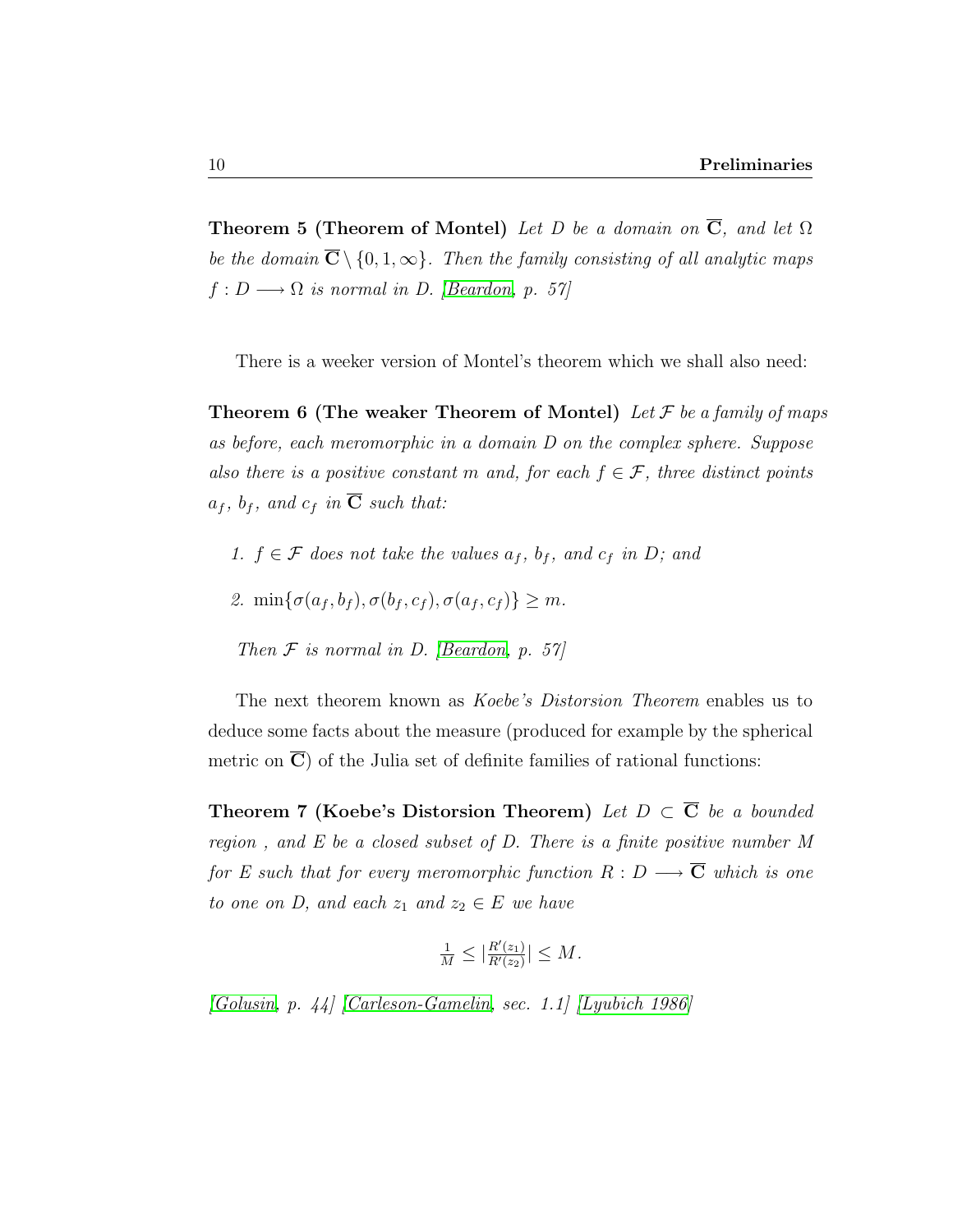### <span id="page-21-0"></span>2.2 Iteration of One Rational Map

We consider first a family  $\Upsilon = \{R^n\}_{n\in\mathbb{N}}$  of forward iterations  $R^n$  of one rational map R of degree at least 2 on  $\overline{C}$ . The set  $\{R^n(z)\}_{n\in\mathbb{N}}$  is called the (forward) **orbit** of the point  $z \in \overline{C}$  under the family  $\Upsilon$ , as mentioned before. There are several standard results about the Fatou and Julia sets (cf. Def. 4) and the dynamical behavior of such families, some of which are listed below.

**Theorem 8** Let R be as above. The Fatou and Julia sets,  $\mathbf{F}(\Upsilon)$  and  $\mathbf{J}(\Upsilon)$ respectively, are completely invariant under R:

$$
R(\mathbf{F}(\Upsilon)) = \mathbf{F}(\Upsilon) = R^{-1}(\mathbf{F}(\Upsilon))
$$

$$
R(\mathbf{J}(\Upsilon)) = \mathbf{J}(\Upsilon) = R^{-1}(\mathbf{J}(\Upsilon)).
$$

 $\left| \text{Beardon}, p. 54 \right|$ 

**Theorem 9** The Julia set  $J(\Upsilon)$  is nonempty. Furthermore it is a perfect set either equal to the whole  $\overline{C}$  or nowhere dense. [\[Beardon,](#page-90-4) p. 68]

Therefore the Julia set is uncountable.

**Theorem 10** For  $\Upsilon$  as above, let W be any nonempty open set which meets  $\mathbf{J}(\Upsilon)$ . Then for all sufficiently large integers  $n > 0$ ,  $\mathbf{J}(\Upsilon) \subset R^n(W)$ . [\[Beardon,](#page-90-4) p. 69]

**Theorem 11** Let E be a closed, completely invariant subset of the complex sphere which has nonempty intersection with the Julia set  $J$ . Then  $E$  is infinite and  $\mathbf{J} \subset E$ . [\[Beardon,](#page-90-4) p. 67]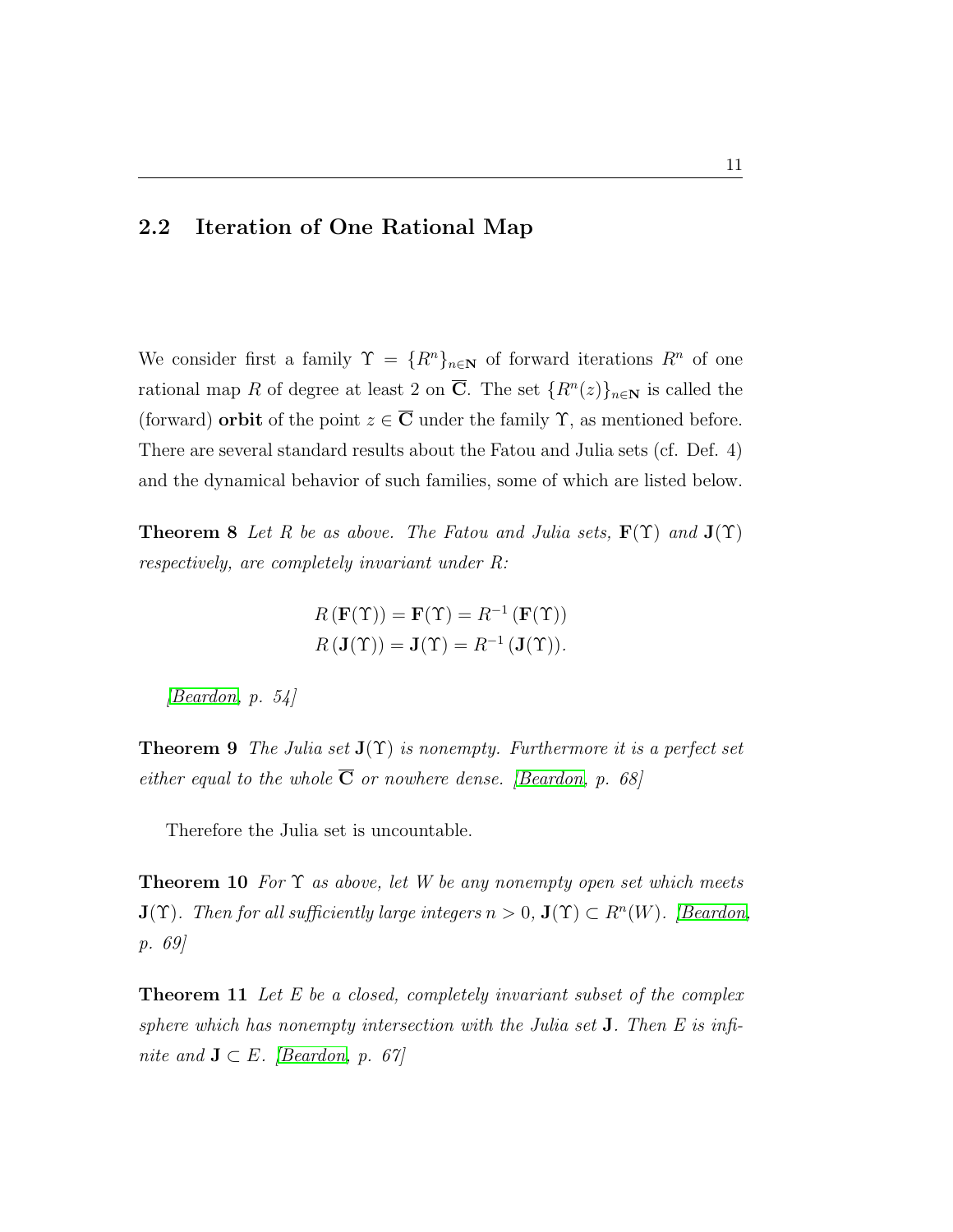#### Definition 9

- Let R be as above. If there exists some  $\alpha \in \overline{C}$  and some positive integer  $n > 0$  such that  $R^{n}(\alpha) = \alpha$  and  $R^{m}(\alpha) \neq \alpha$  for  $0 < m < n$ , then we call  $\alpha$  a periodic point of (minimal) period n. The number  $|(R^n)'(\alpha)|$ is called the multiplier of  $\alpha$ . The set  $\{\alpha, R(\alpha), \cdots, R^{n-1}(\alpha)\}\$ is called a cycle of order n. A periodic point of order 1 is called a fixed point.
- If a point  $\alpha \in \overline{\mathbf{C}}$  is not periodic, but for some natural number  $m > 0$ ,  $R^m(\alpha)$  is periodic, then  $\alpha$  is called a preperiodic point of R.

All of the periodic points of order n in a cycle  $\{\alpha, R(\alpha), \cdots, R^{n-1}(\alpha)\}\$ have the same multiplier  $|(R^n)'(\alpha)|$ , according to the chain rule.

**Definition 10** A periodic point  $\alpha$  of order n is called super-attracting, attracting, indifferent or repelling according as  $|(R^n)'(\alpha)| = 0, \, \langle 1, 1 \rangle = 1$  $> 1$ , respectively.

Related to the last definition is the following

**Theorem 12** The repelling periodic points of the family  $\Upsilon$  are dense in  $\mathbf{J}(\Upsilon)$ . *[\[Beardon,](#page-90-4) p. 148]* 

**Definition 11** Let the point  $\alpha \in \overline{C}$  be an indifferent periodic point of the family  $\Upsilon$ , and  $\lambda$  be the multiplier of  $\alpha$ . If  $\lambda$  is a root of unity,  $\alpha$  is called a rationally indifferent periodic point. Otherwise  $\alpha$  is an irrationally indifferent periodic point of Υ.

**Theorem 13** Every rationally indifferent periodic point of  $\Upsilon$  lies in  $J(\Upsilon)$ . [\[Beardon,](#page-90-4) p. 110]

From the definitions, every (super-)attracting periodic point of the family  $\Upsilon$  is in the Fatou set  $\mathbf{F}(\Upsilon)$ . There are three different kinds of stable domains: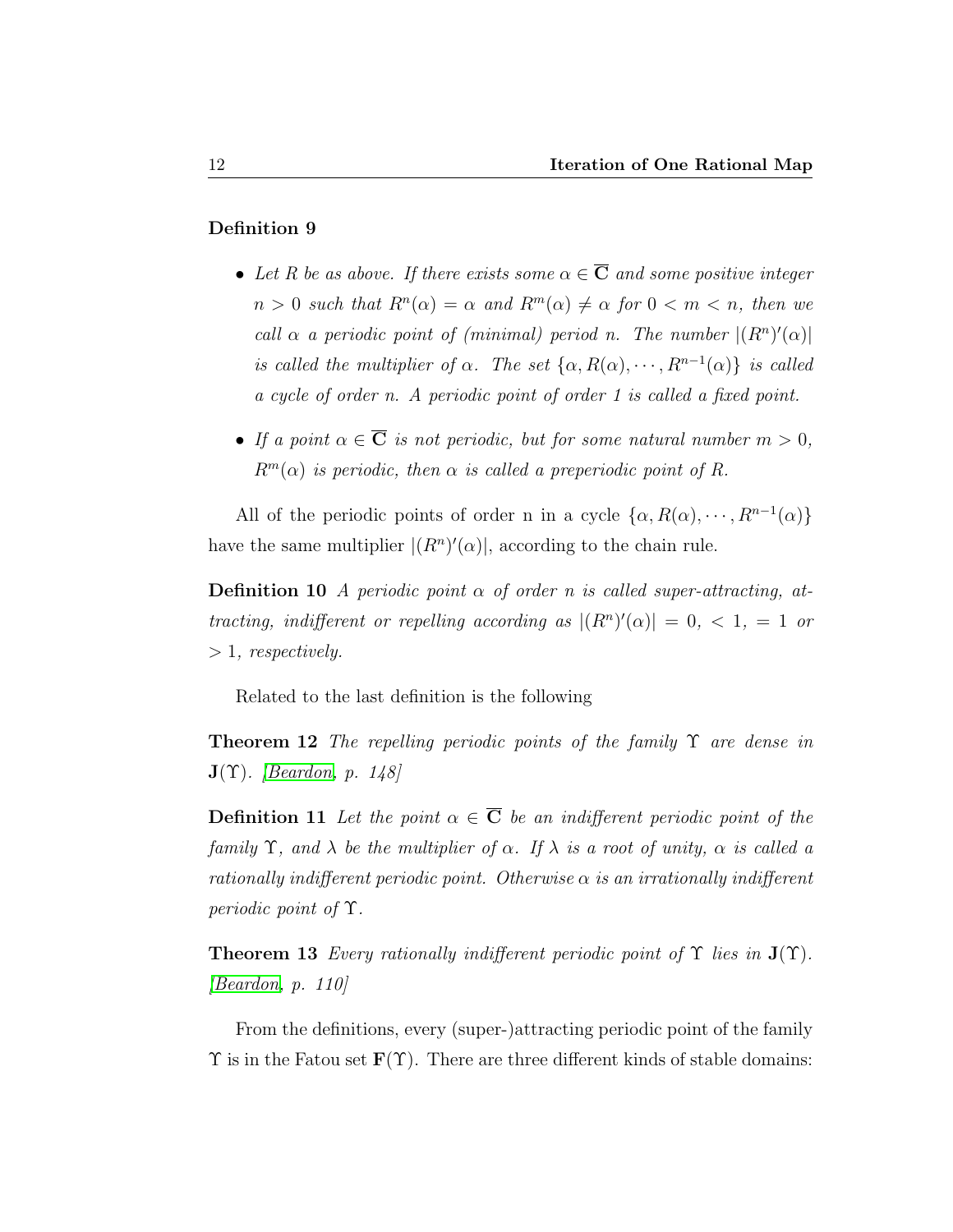**Definition 12** Let V be a stable domain of  $\Upsilon$ . Then

- 1. *V* is periodic if for some  $n \in \mathbb{N}$ ,  $R^{n}(V) \cap V \neq \emptyset$ ;
- 2. V is preperiodic if V is not periodic but there exist  $n, m \in \mathbb{N}$  with  $n \neq m$ and  $R^n(V) \cap R^m(V) \neq \emptyset$ ;
- 3. V is wandering, if V is neither periodic nor preperiodic.

Therefore, if a stable domain is not wandering, then it is either periodic or preperiodic:

**Theorem 14 (Theorem of Sullivan)** Consider the family  $\Upsilon = \{R^n\}_{n\in\mathbb{N}}$ as before. There exists no wandering stable domain in the Fatou set of this family. Every periodic stable domain V has one of the forms below:

- 1. *V* has a super-attracting periodic point  $z_0 \in V$  of order p, and  $\lim_{n\to\infty} R^{np} =$  $z_0$  locally uniformly on V. V is called in this case a Boettcher domain.
- 2. *V* has an attracting periodic point  $z_0 \in V$  of order p, and  $\lim_{n\to\infty} R^{np} =$  $z_0$  locally uniformly on V. Furthermore,  $R^p$  can be linearized in a neighborhood of  $z_0$ , i.e. there is a local diffeomorphism g from a neighborhood of  $z_0$  to a neighborhood of 0 such that  $g \circ R^p \circ g^{-1}(z) = \lambda z$  with  $0 < \lambda < 1$ , for each z in the above neighborhood of 0. The real number  $\lambda$  denotes the multiplier of  $R^p$  at  $z_0$ . Such a V is called a Schroeder domain.
- 3. The boundary  $\partial V \subset \mathbf{J}(\Upsilon)$  of V has a rationally indifferent periodic point  $z_0 \in \partial V$  of order p such that  $\lim_{n\to\infty} R^{np} = z_0$ , locally uniformly on V. Especially,  $z_0$  belongs to  $\mathbf{J}(\Upsilon)$ . This V is called a Leau domain associated with  $z_0$ .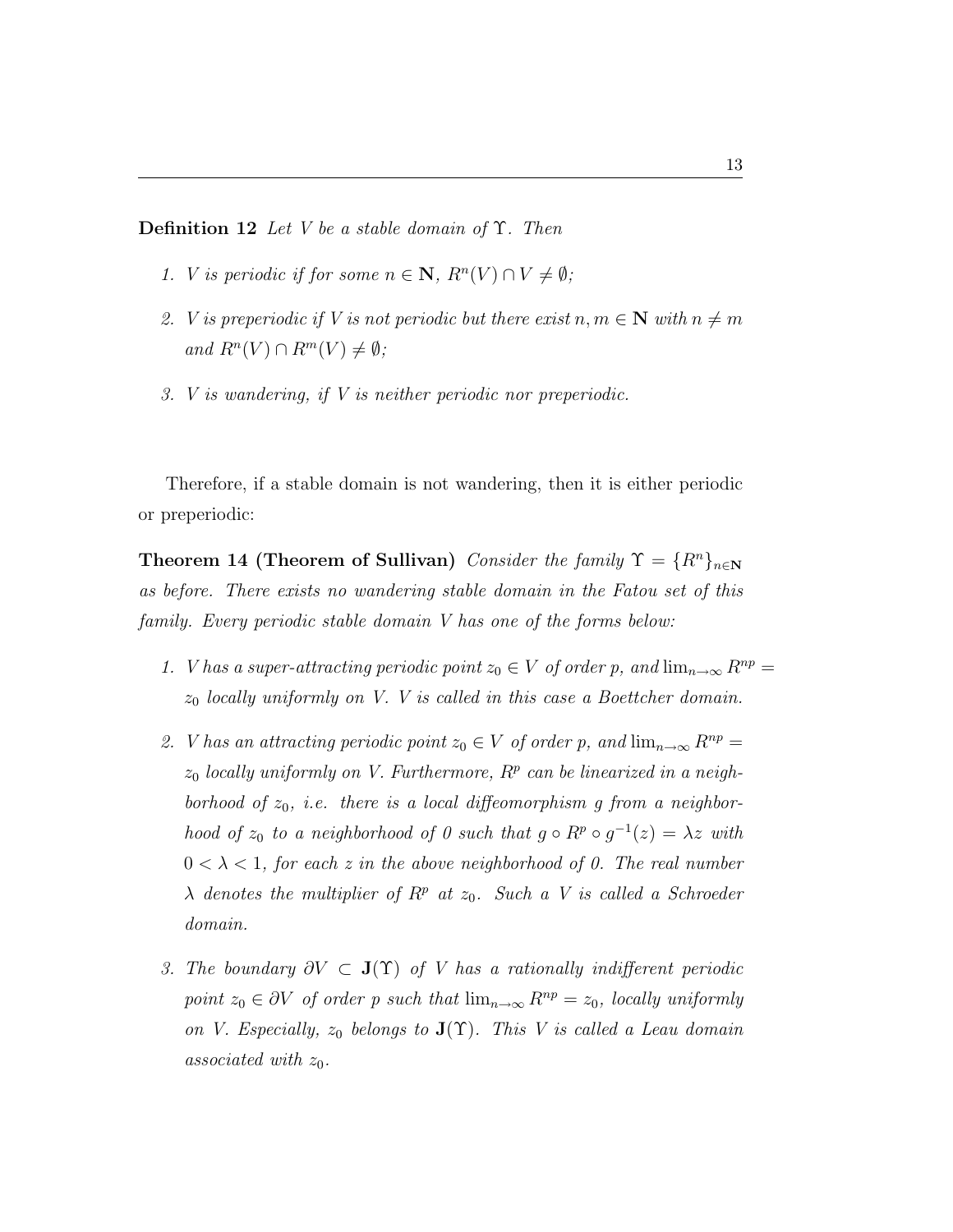4. There is a conformal mapping  $\phi: V \longrightarrow \Delta$ , where  $\Delta$  is the open unit disc  $\{z \in \overline{\mathbf{C}} \mid |z| < 1\}$ , and an irrational number  $\alpha \in \mathbf{R} \setminus \mathbf{Q}$  such that on V

$$
\phi(R^p(\phi^{-1}(z))) = e^{2\pi i \alpha} z.
$$

V is called a Siegel disc. (Recall: a conformal mapping  $\phi$  from a domain  $V\subset \overline{C}$  to a domain  $W\subset \overline{C}$  is an element of  $\mathcal{C}(V, W)$  which is angleand direction-preserving.)

5. There is a conformal mapping  $\varphi: V \longrightarrow \Lambda$ , where  $\Lambda := \{z \in \mathbf{C} | 1 \leq z \leq \Lambda\}$  $|z| < r, r > 0$ , and an irrational number  $\beta \in \mathbf{R} \setminus \mathbf{Q}$  such that on V

$$
\varphi(R^p(\varphi^{-1}(z))) = e^{2\pi i \beta} z.
$$

V is called a Herman ring.

[\[Beardon,](#page-90-4) [Milnor,](#page-91-2) [Carleson-Gamelin\]](#page-90-5)

#### Definition 13

• If  $\alpha$  is a (super-)attracting fixed point of the family  $\Upsilon$ , the connected component of the Fatou set  $\mathbf{F}(\Upsilon)$  which contains  $\alpha$  is called the immediate basin of  $\alpha$ . If B denotes this immediate basin, it follows that  $R^{n}(z) \longrightarrow \alpha$  exatly when z lies in some inverse image  $R^{-n}(B)$ ,  $m \geq 0$ , of B. The set of such z is called the basin of the attracting fixed point  $\alpha$ . More generally, the immediate basin of attraction of a (super-)attracting periodic point  $\alpha$  of period p, which is also known as the immediate basin of attraction of the cycle  $\{\alpha, R(\alpha), \cdots, R^{m-1}(\alpha)\}\,$ is the union of all (Boettcher) Schroeder domains which contain one of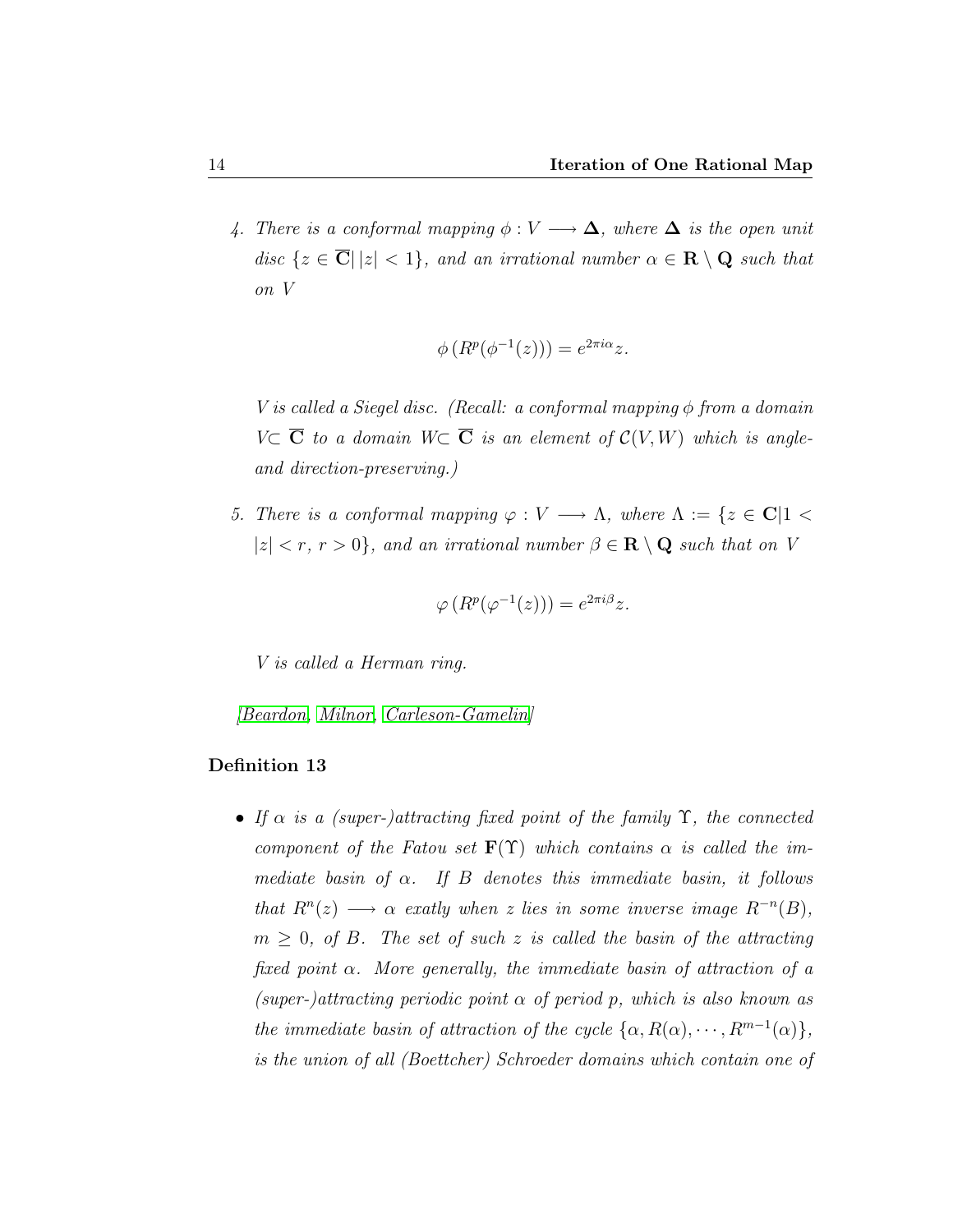the elements of the cycle. The basin for such a periodic point (or its cycle) is the union of the immediate basin and all of its inverse images under R.

• If  $\alpha$  is a rationally indifferent fixed point of the family  $\Upsilon$ , the union of those Leau domains associated with  $\alpha$  is called the immediate basin of  $\alpha$ . The basin of  $\alpha$  is the union of its immediate basin and all of the inverse images of this immediate basin under R. More generally, the immediate basin of a rationally indifferent periodic point  $\alpha$  of period m, which is also known as the immediate basin of the cycle  $\{\alpha, R(\alpha), \cdots, R^{m-1}(\alpha)\}\,$ , is the union of all Leau domains associated with some element of the cycle. The basin for such a periodic point (or its cycle) is the union of its immediate basin and all of the preimages of this immediate basin under R.

If  $\alpha$  is a (super-)attracting periodic point of period m with the cycle  $\{\zeta_0, \dots, \zeta_{m-1}\},\$  where  $\zeta_0 = \alpha$  and  $\zeta_i = R^i(\alpha)$  for  $i = 1, ..., m-1$ , then each  $\zeta_i$ in the cycle belongs to a stable domain which is contained in the immediate basin of the cycle. For a rationally indifferent periodic point the situation is more complicated.

We first explain the dynamics near a rationally indifferent fixed point  $\alpha$ which we suppose to be at 0 without loss of generality. For each positive  $t$ , each positive integer p and each k in  $\{0, 1, \dots, p-1\}$  we define the sets

$$
\Pi_k(t) = \{ re^{i\theta} | r^p < t(1 - \cos(p\theta)); \, |2k\pi/p - \theta| < \pi/p \}.
$$

These sets are called petals at the origin (Figure 1 for  $p = 4$ ). [\[Beardon,](#page-90-4) p. 116]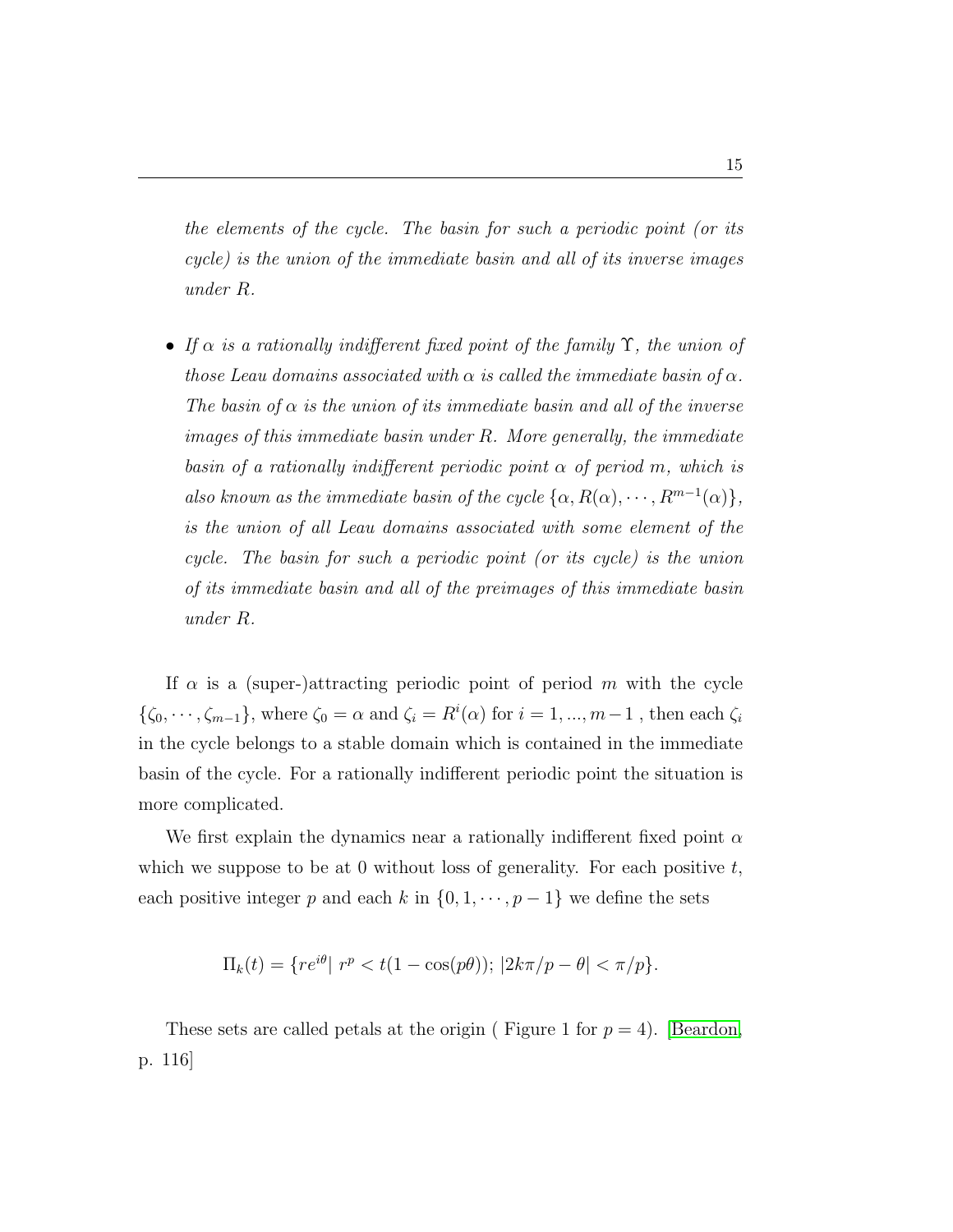

Figure 1 Four petals at the origin, for some  $t > 0$ .

Theorem 15 (Petal Theorem) Suppose that the analytic map R has a Taylor expansion

$$
R(z) = z - z^{p+1} + O(z^{2p+1})
$$

near 0. Then for sufficiently small t:

- 1. R maps each petal  $\Pi_k(t)$  into itself (Figure 2);
- 2.  $R^n \longrightarrow 0$  uniformly on each petal as  $n \longrightarrow \infty$  (Figure 2);
- 3. arg  $R^n \longrightarrow 2k\pi/p$  locally uniformly on  $\Pi_k(t)$  as  $n \longrightarrow \infty$  (Figure 2);
- 4.  $|R(z)| < |z|$  on a neighborhood of the axis of each petal (Figure 2);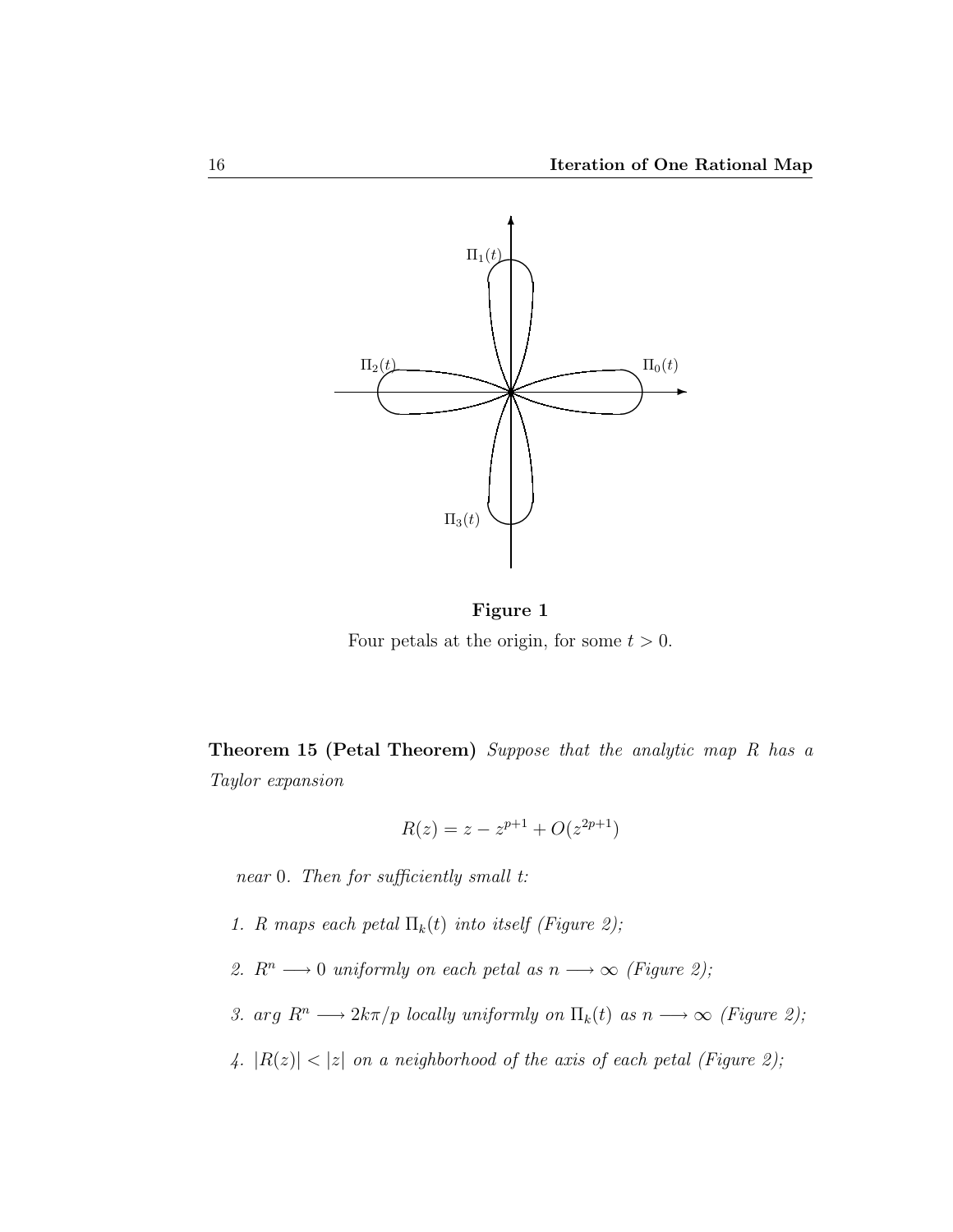5.  $R: \Pi_k(t) \longrightarrow \Pi_k(t)$  is conjugate to a translation.

[\[Beardon,](#page-90-4) p. 116]



Figure 2

For an arbitrary rational function  $R$  with a rationally indifferent fixed point at 0, whose multiplier is equal to 1, we have

**Lemma 1** Let  $R$  be as above with a Taylor expantion

$$
R(z) = z + az^{p+1} + O(z^{p+2}), \qquad a \neq 0
$$

at 0. Then R is conjugate near 0 to a function of the form

$$
R(z) = z - z^{p+1} + O(z^{2p+1}).
$$

[\[Beardon,](#page-90-4) p. 122-124]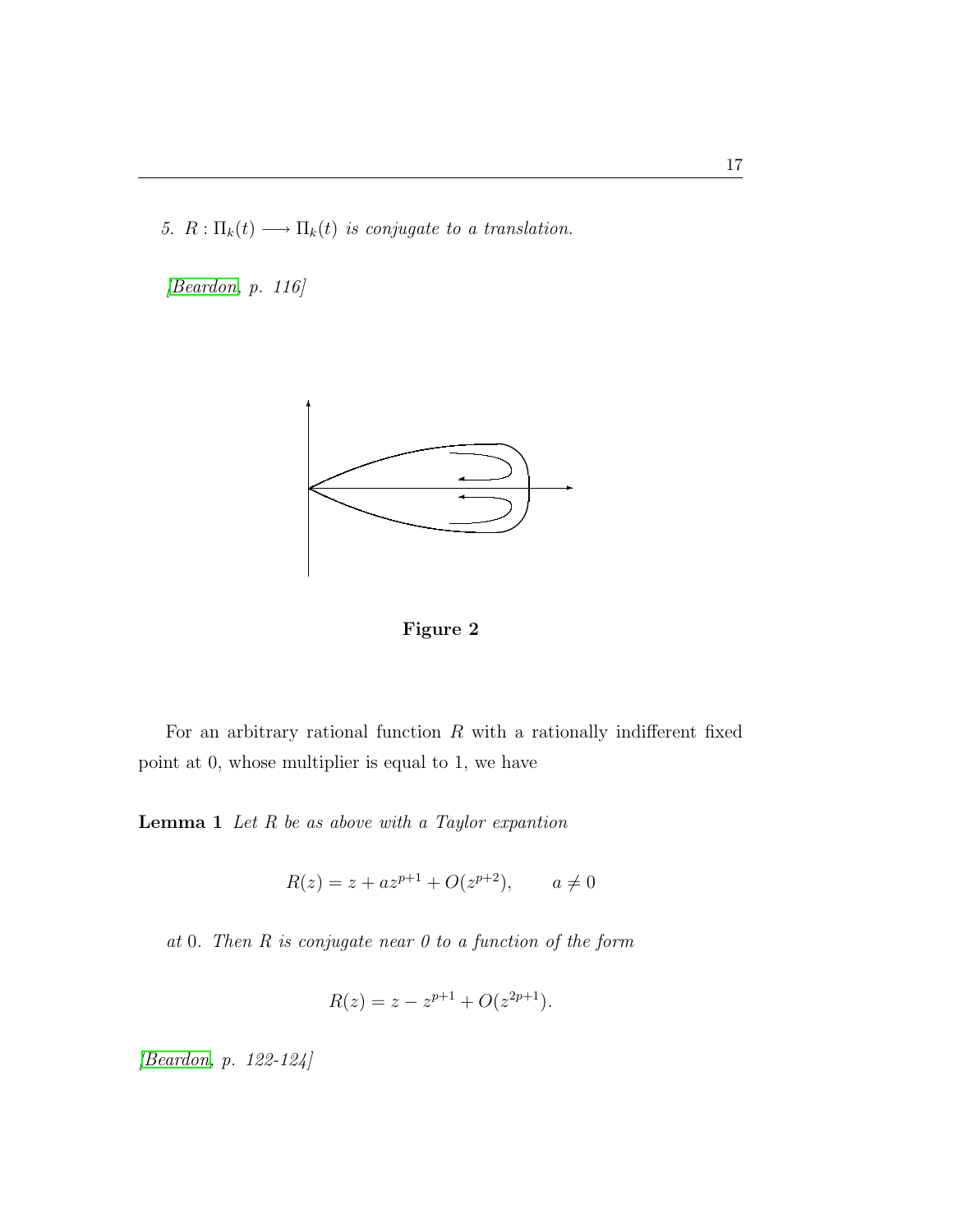Therefore the petals of such function are the conformal images of  $\Pi_k(t)$ under some conjugating map. The conclusions of the Petal Theorem are valid for this arbitrary rational function except for the fact that we no longer have an explicit expression for the petals, however each deformed petal still subtends an angle  $2\pi/p$  at the origin, and the (small enough) petals are pairwise disjoint (since the conjugacies are all conformal maps).

If R has the following Taylor espansion at the origin:

$$
R(z) = az + bz^{p+1} + \cdots,
$$

where  $a \neq 1$  but  $a = \exp(2\pi i r/q)$  for positive integers r, q which are coprime, then  $R<sup>q</sup>$  has the form

$$
R^q(z) = z + cz^{l+1} + \cdots
$$

for some positive integer l, so  $R<sup>q</sup>$  has l petals at the origin, which yields that R is a composition of, say, k disjoint cycles each of length q, such that  $l = kq$ . Thus in this case, R has  $l = kq$  petals at the origin, these dividing into k sets of q petals such that R acts as a cycle of length q on each such set. The positive integer l is equal to p if and only if the numbers p and q are coprimes. [\[Beardon,](#page-90-4) p. 130]

Now let the point 0 belong to a rationally indifferent cycle  $\{\zeta_0, \dots, \zeta_{m-1}\}$ of R, say  $\zeta_0 = 0$ , and  $\zeta_i = R^i(0)$ . The essential difference between this case and the previous one is that now,  $R$  maps each connected component of its Fatou set that contains a petal at  $\zeta_j$  to some other component which contains a petal at  $\zeta_{j+1}$ , where  $j = 0, \dots, m-1$ . Since  $R^m$  fixes each  $\zeta_j$  in the cycle, the previous version applies to  $R^m$ . Indeed, we have the following

Theorem 16 (The General Theorem of Petals) Let  $\{\zeta_0, \cdots, \zeta_{m-1}\}$  be a rationally indifferent cycle for R, and let the multiplier of  $R^m$  at each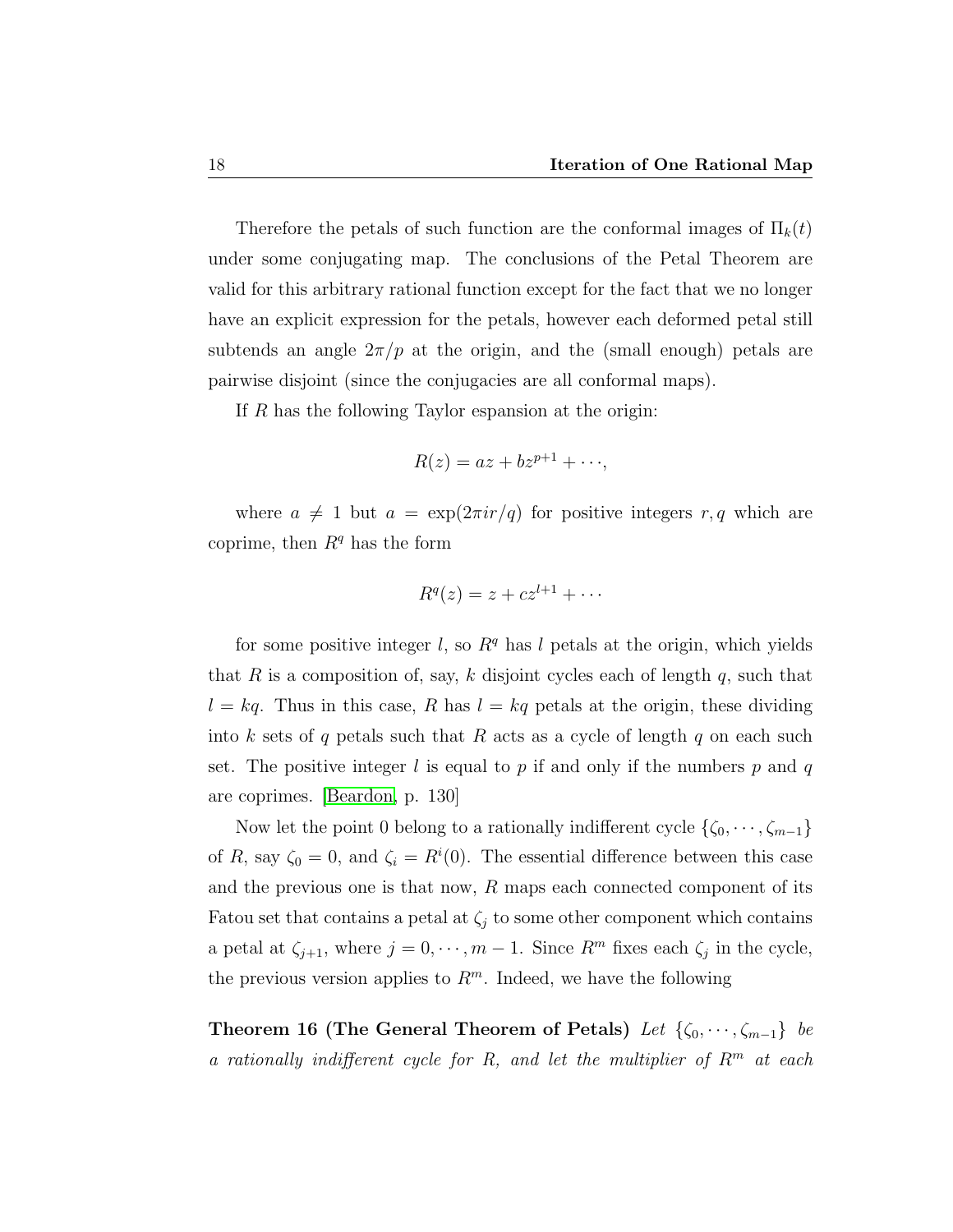point of the cycle be  $\exp(2\pi i r/q)$ , where  $(r, q) = 1$  (they are coprimes). Then there exist an integer l, and mlq distinct components  $F_0, \dots, F_{mlq-1}$  of the Fatou set  $\mathbf{F}(R)$  such that at each  $\zeta_j$ , there are exactly lq of these components containing a petal of angle  $2\pi/lq$  at  $\zeta_j$ . Further, R acts as a permutation  $\tau$ on  ${F_0, \dots, F_{mlq-1}}$ , where  $\tau$  is a composition of l disjoint cycles of length mq, and a petal based at  $\zeta_j$  maps under R to a petal based at  $\zeta_{j+1}$ . [\[Beardon,](#page-90-4) p. 131]

There are some other points in  $\overline{C}$  which play an important role in determining the behavior of the family  $\Upsilon$  on  $\overline{C}$ , namely the critical points of R.

**Definition 14** The point  $z_0 \in \overline{C}$  is a critical point of a rational map R if R is not injective in any neighborhood of  $z_0$ . The orbit of such a point is called a critical orbit.

The two main theorems concerning critical points, which we will need later are

Theorem 17 (Riemann-Hurewitz) For every non-constant rational map R of degree d, the number of the critical points of R counted with multiplicity is at most 2d-2. [\[Beardon,](#page-90-4) p. 43]

**Theorem 18** Let C be the set of all critical points of the rational map R. Then the set of all critical values of  $R^n$  is

$$
R(C) \cup \cdots \cup R^{n}(C).
$$

 $[Beardon, p. 45]$  $[Beardon, p. 45]$ 

**Definition 15** The postcritical set of  $R$  is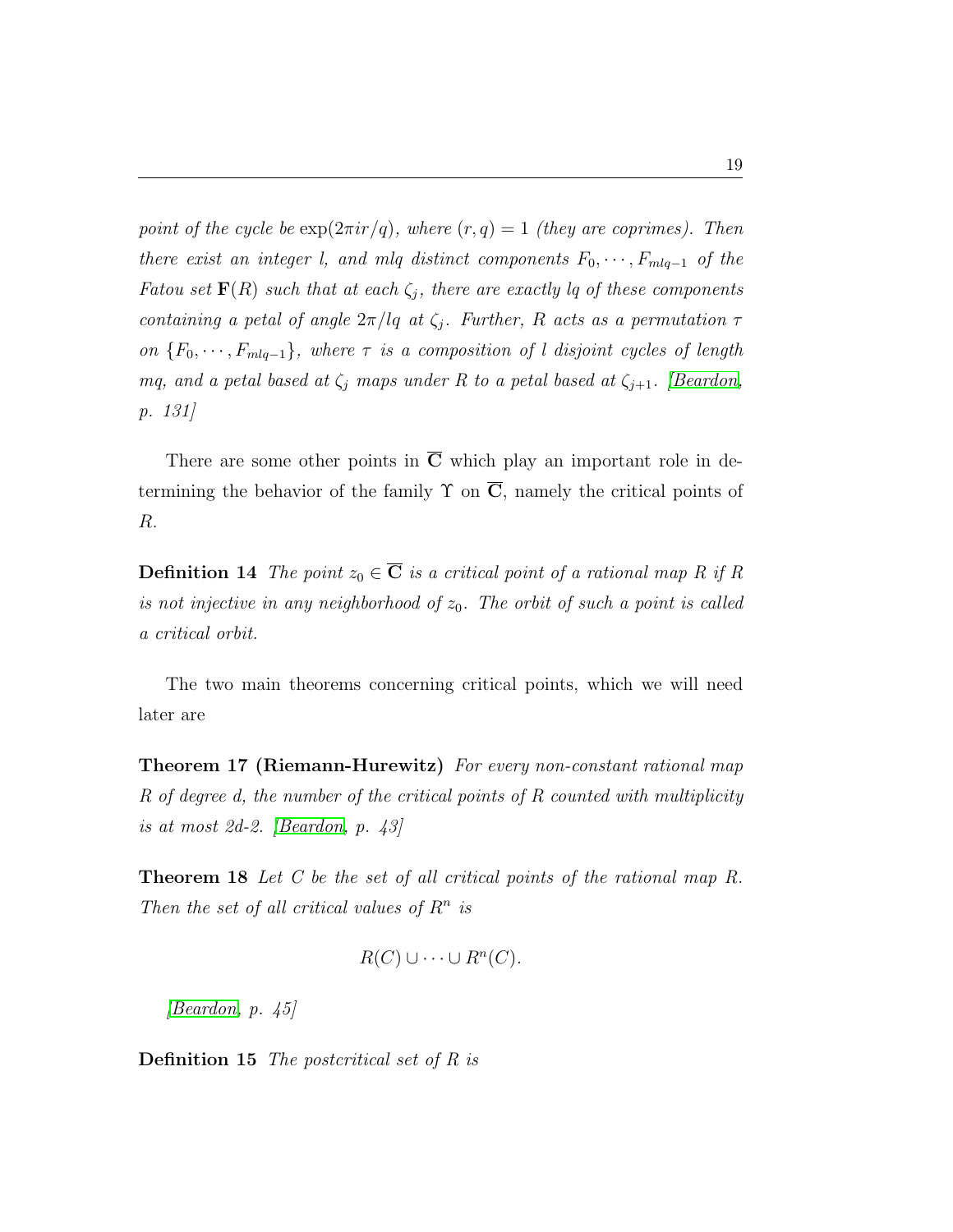$$
C^+ = \bigcup_{n=0}^{\infty} R^n(C),
$$

where C is the set of critical points of R.

**Theorem 19** Let R be a rational map of degree at least 2, and  $\Upsilon = \{R^n\}_{n\in\mathbb{N}}$ . Then

- 1. The immediate basin of each (super-)attracting cycle of  $\Upsilon$  contains a critical point of R;
- 2. Each immediate basin of a rationally indifferent cycle of  $\Upsilon$  has a critical point of R.
- 3. Let  $\{\Omega_1, \cdots, \Omega_q\}$  be a cycle of Siegel discs or Herman rings of  $\Upsilon$ . Then  $\bigcup \partial \Omega_j \subset \overline{C^+}.$
- 4. Every irrationally indifferent cycle of  $\Upsilon$  which belongs to  $J(\Upsilon)$ , lies in the derived set of  $C^+$ .

[\[Beardon,](#page-90-4) chap. 9]

**Definition 16** A rational map R is called hyperbolic if R is expanding on the Julia set  $J(\Upsilon)$ , i.e. there is a Riemannian metric  $||.||$ , defined on a neighborhood of  $\mathbf{J}(\Upsilon)$ , such that the derivative  $DR_z$  at every point  $z \in \mathbf{J}(\Upsilon)$ satisfies

$$
||DR_z(v)|| > ||v||,
$$

for every nonzero vector v in the tangent space  $T\overline{\mathbf{C}}_z$ .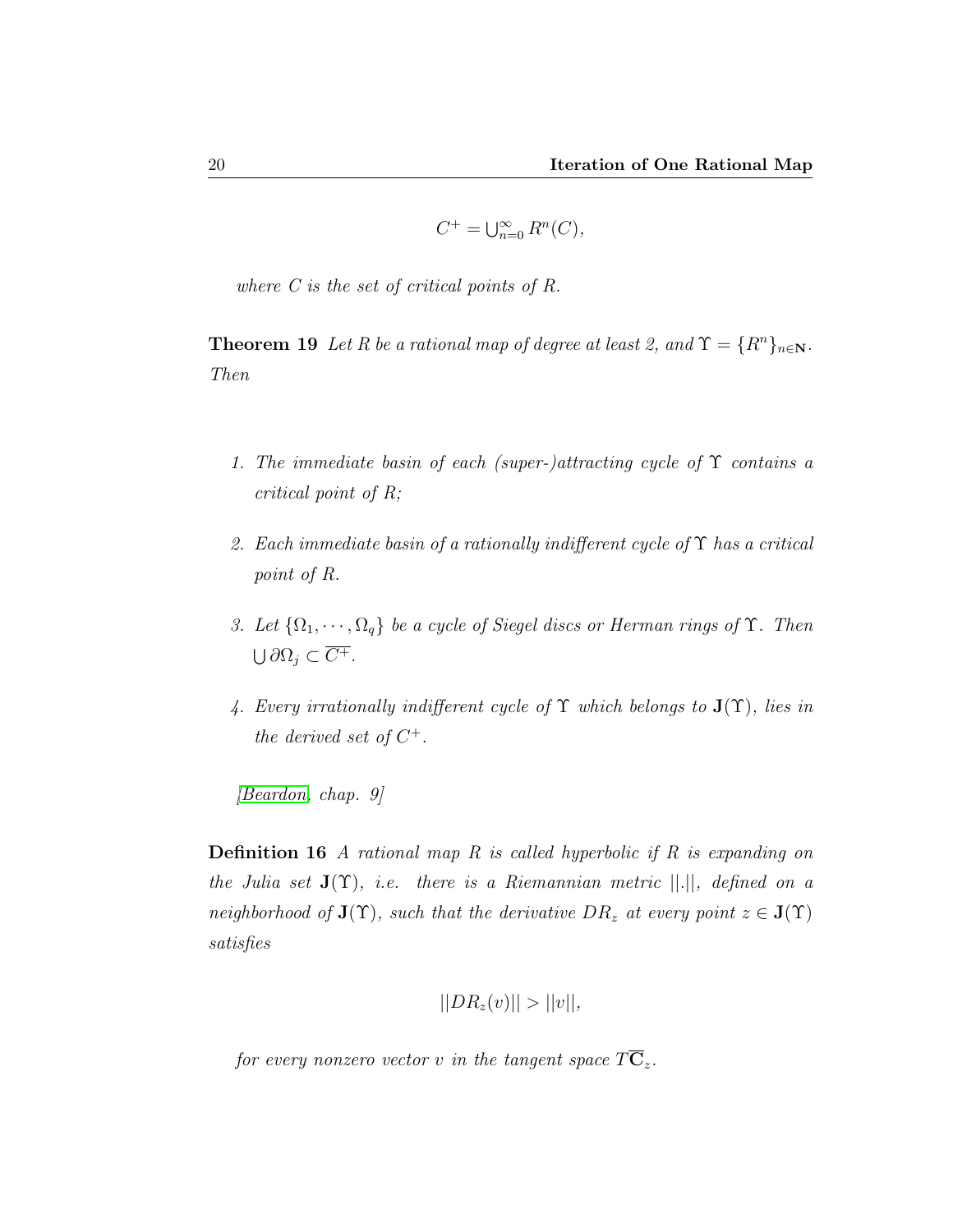Since  $J(\Upsilon)$  is a compact set, there exists some  $k > 1$  with the property  $||DR_z(v)|| > k||v||$  for all points z in some neighborhood of  $J(\Upsilon)$ , and for every nonzero vector v in the tangent space  $T\overline{C}_z$ . Furthermore if R is hyperbolic with respect to one Riemannian metric, it is hyperbolic with respect to every Riemannian metric [\[Carleson-Gamelin\]](#page-90-5).

**Theorem 20** A rational map R of degree at least 2 is hyperbolic if and only if the closure of its postcritical set is disjoint from the Julia set  $J(\Upsilon)$  related to it. [\[Milnor,](#page-91-2) p. 189]

Or more:

Theorem 21 A rational map R of degree at least 2 is hyperbolic if and only if the orbit of every critical point of R converges to a (super-) attracting cycle. [\[Milnor,](#page-91-2) p. 189]

According to [Mañe, Sad, Sullivan], the Julia set  $J(\Upsilon)$  related to the hyperbolic map R deforms continuously under deformations of R through hyperbolic maps. Here we have another important

Theorem 22 If the Julia set of a hyperbolic map is connected, then it is locally connected. [\[Milnor,](#page-91-2) p. 191]

One can consider a wider class of rational functions, namely of those which have critical points in their Julia sets only if each orbit of such a critical point is allowed to have only finitely many elements. Such rational functions are called subhyperbolic. Obviously, the class of subhyperbolic rational functions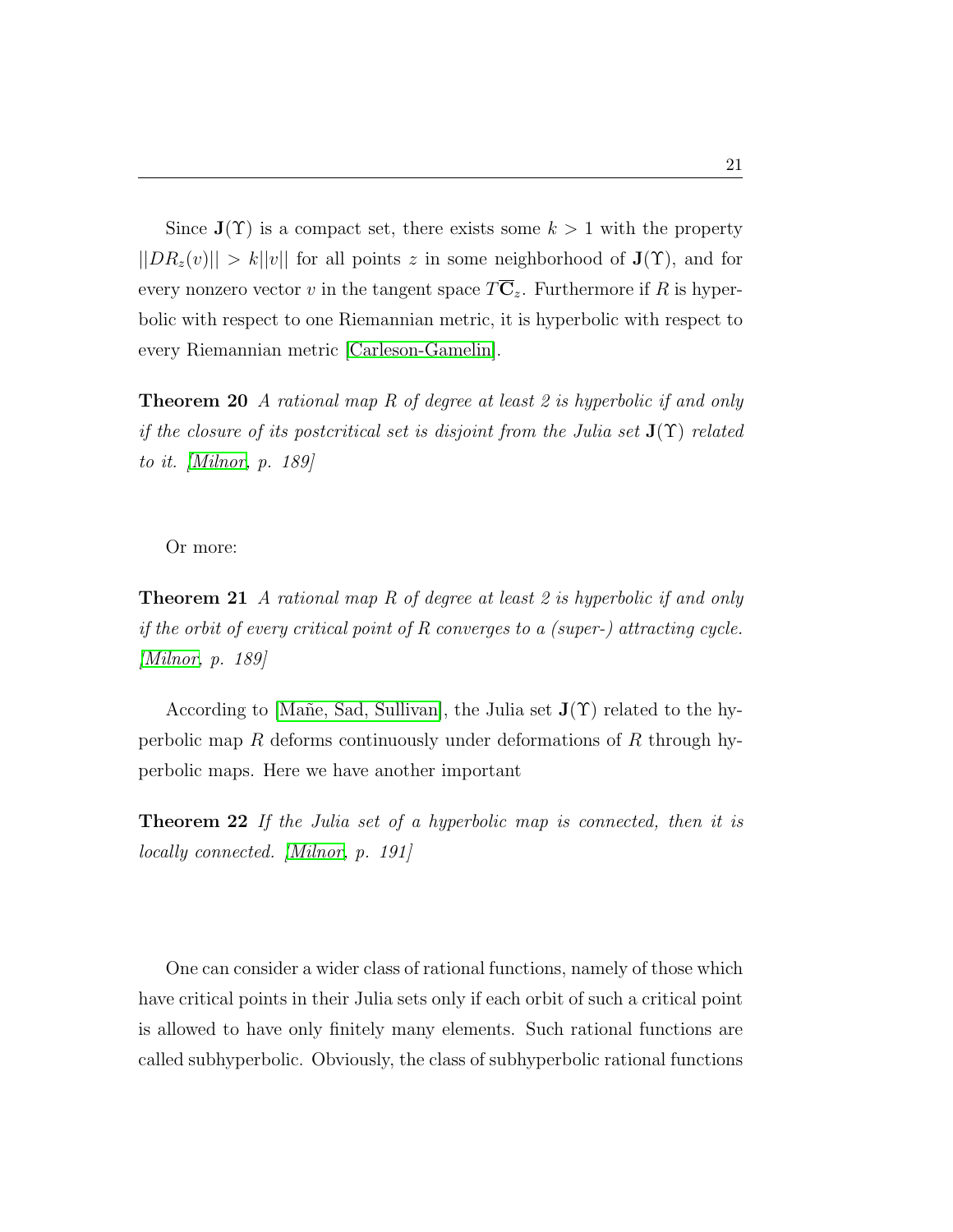contains the hyperbolic ones. In order to define subhyperbolicity exactly, we need some additional definitions. The first two of them are rather topological. We recall that a map  $f: X \longrightarrow Y$  from the topological space X to the topological space Y is called a proper map if the inverse image  $f^{-1}(K)$  of each compact subset  $K$  of  $Y$  is a compact subset of  $X$ .

**Definition 17** A holomorphic map  $p : S' \longrightarrow S$  between two Riemann surfaces will be called a branched covering map if every point of S has a connected neighborhood U so that each connected component of  $p^{-1}(U)$  maps onto U by a proper map. [\[Milnor\]](#page-91-2)

**Definition 18** Let  $f : D \longrightarrow \overline{C}$  be a holomorphic function defined from a domain  $D \subset \overline{C}$  into the Riemann's sphere so that in a suitable neighborhood of a point  $z_0 \in D$ :

$$
f(z) = w_0 + c(z - z_0)^n + (higher \ terms).
$$

The integer  $n(f, z_0) = n \ge 1$  is called the local degree of f at the point  $z_0$ . Hence  $n(z) \geq 2$  if z is a critical point, and  $n(z) = 1$  otherwise.

**Definition 19** A metric on a domain  $D \subset \overline{C}$  with the expression  $\gamma(z)|dz|$ is called an orbifold metric if the function  $\gamma(z)$  is smooth and nonzero on D except at a locally finite collection of points  $a_1, a_2, \cdots$  known as ramification points. [\[Milnor\]](#page-91-2)

#### Definition 20

• The singularities  $a_1, a_2, \cdots$  of such an orbifold metric are points for which some integers known as **ramification indices**  $\nu_i \geq 2$  at  $a_j$ are defined so that if one takes a local branched covering by setting  $z = \phi_{a_j}(w) = a_j + w^{\nu_j}$ , then the induced metric  $\gamma(z(w))\left|\frac{dz}{dw}\right|$ .  $|dw|$  on the w-plane is smooth and nonzero throughout some neighborhood of the origin.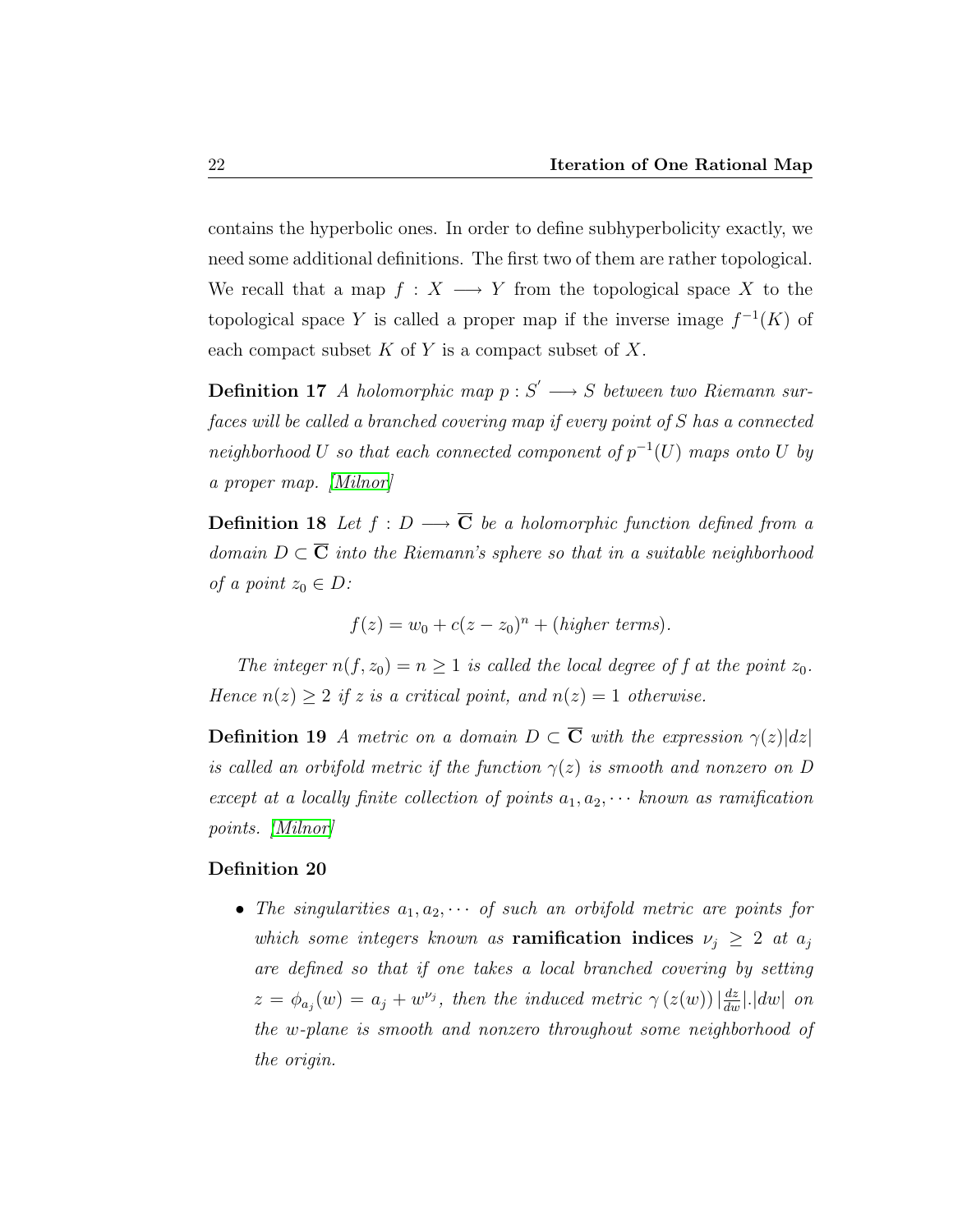• An orbifold  $(S, \nu)$  is a subspace  $S \subset \overline{C}$ , together with a localy finite collection of marked points  $a_i$  which are called ramified points, each of which is assigned a ramification index  $\nu_j \geq 2$  as above. For any point z which is not one of the  $a_j$  we set  $\nu(z) = 1$ . [\[Milnor,](#page-91-2) p. 196]

**Definition 21** The rational function R is expanding with respect to an orbifold metric  $\gamma(z)|dz|$  if the absolute value  $||.||$  of its derivative in this metric satisfies

$$
||DR_z|| \ge k > 1,
$$

whenever z and  $R(z)$  are not one of the above  $a_j$ 's. In other words:

 $\gamma(R(z))$   $|R'(z)| \geq k\gamma(z),$ 

where |.| is the spherical metric, and z and k are as above.

Definition 22 The rational map R is subhyperbolic if it is expanding with respect to some orbifold metric on a neighborhood of its Julia set. [\[Milnor,](#page-91-2) p. 195]

If a rational function  $R$  is subhyperbolic, and  $c$  is a critical point in its Julia set, then every forward image  $R<sup>n</sup>(c)$ ,  $n > 0$ , must be one of the ramification points  $a_1, \dots, a_q$  of the orbifold metric in the Julia set, since the function  $R<sup>n</sup>$  has derivative zero at the critical point c, and yet must satisfy  $||DR_{z}^{n}|| \geq k^{n}$  at the points arbitrarily close to c ([\[Milnor\]](#page-91-2)). Indeed, we have the following

Theorem 23 A rational map is subhyperbolic if and only if each of its critical orbits is either finite or converges to an attracting cycle. [\[Milnor,](#page-91-2) p. 195]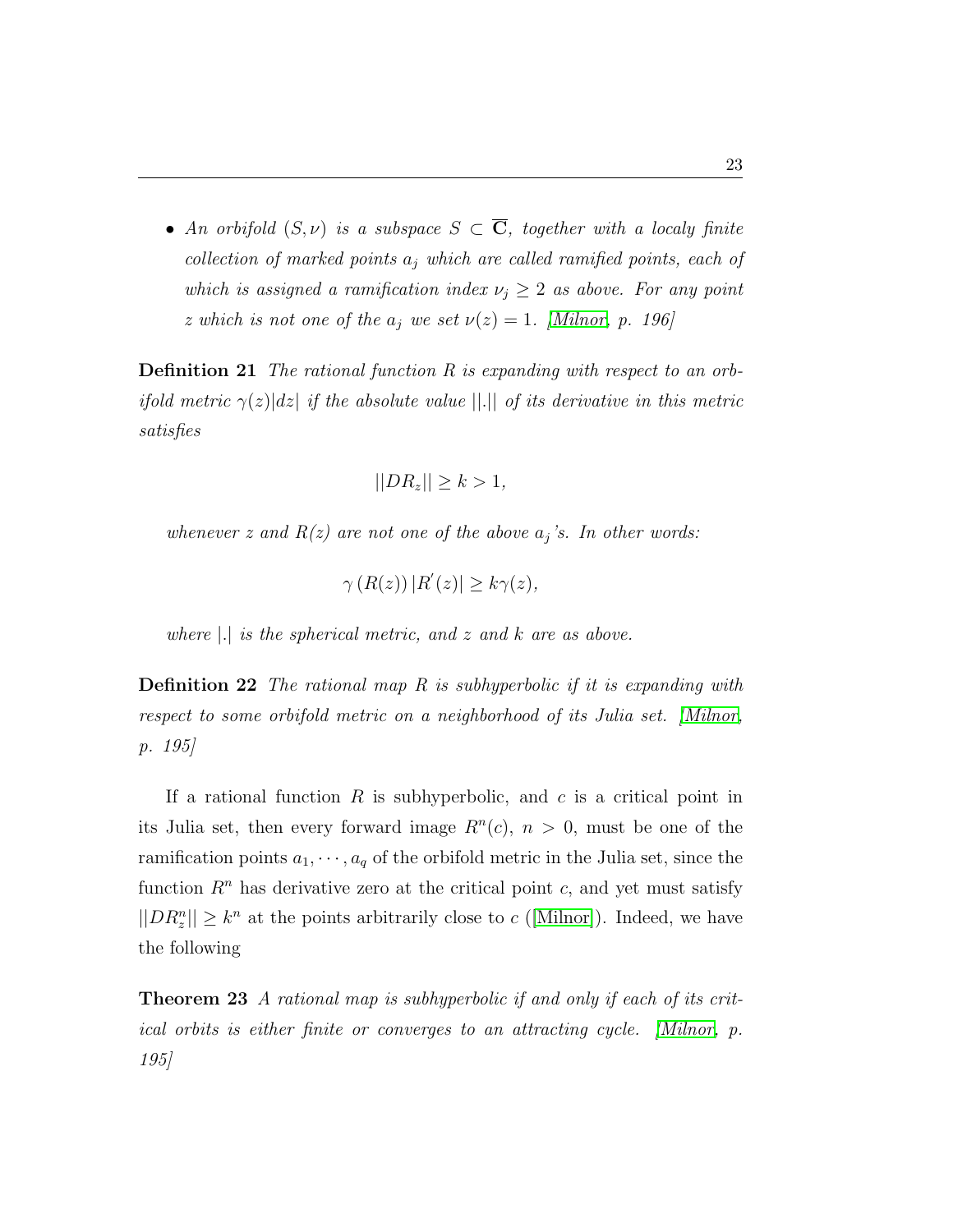The proof of this theorem contains the construction of an orbifold metric for a given rational function with the critical orbits as mentioned in the theorem. To each such function one assigns the **canonical orbifold**  $(S, \nu)$ as follows. As the underlying surface S we take the Riemann Sphere C with all (super)attracting periodic orbits removed. As ramification points  $a_i$ we take all strictly postcritical points  $R<sup>n</sup>(c)$ , where c is a critical point and  $n > 0$ . In order to specify the ramification indices  $\nu(a_i)$  we consider all pairs  $(c, m)$  where c is a critical point with  $R^m(c) = a_j$ , and choose  $\nu(a_j) = \nu_j$  to be the least common multiple of the corresponding local degrees  $n(R^m, c)$  (  $a_j$  itself may be a critical point, since one critical point may eveutualy map to another). There are only finitely many such pairs  $(c,m)$  since we have removed all superattracting periodic orbits, so this least common multiple is well defined and finite. If  $R(z)$  is an attracting periodic point, and hence not in S, then we set  $\nu(R(z)) = \infty$ . For any other  $z \in S \setminus \{a_1, a_2, \dots\}$  the ramification index  $\nu(z)$  is defined to be 1. So we can define the orbifold metric  $\gamma(z)|dz|$  as before, i.e.  $\gamma(z)$  is smooth and nonzero except at ramification points  $a_1, a_2, \dots$ , and if we take a local branched covering at the point  $a_j$ by setting  $z = \phi_j(w) = a_j + w^{\nu_j}$ , then the induced metric  $\gamma(z(w))\left|\frac{dz}{dw}\right|$ .  $|dw|$ on the w-plane is smooth and nonzero throughout some neighborhood of the origin. [\[Milnor\]](#page-91-2)

We illustrate these ideas in the following

**Example.** Consider  $P(z) = z^2 - 2$ . The critical points are 0 and  $\infty$ . The point  $\infty$  is indeed a superattracting fixed point. The postcritical points are  $\infty$  →  $\infty$  and 0 → -2 → 2. The surface S is defined to be the complex plane  $\mathbf{C} = \overline{\mathbf{C}} \setminus \{\infty\}$ . The Julia set of the family  $\{P^n\}_{n \in \mathbf{N}}$  is the closed set [−2, 2] [\[Carleson-Gamelin,](#page-90-5) p. 29]. The function P is not hyperbolic, since the postcritical set is in the Julia set. But  $P$  is subhyperbolic, since the set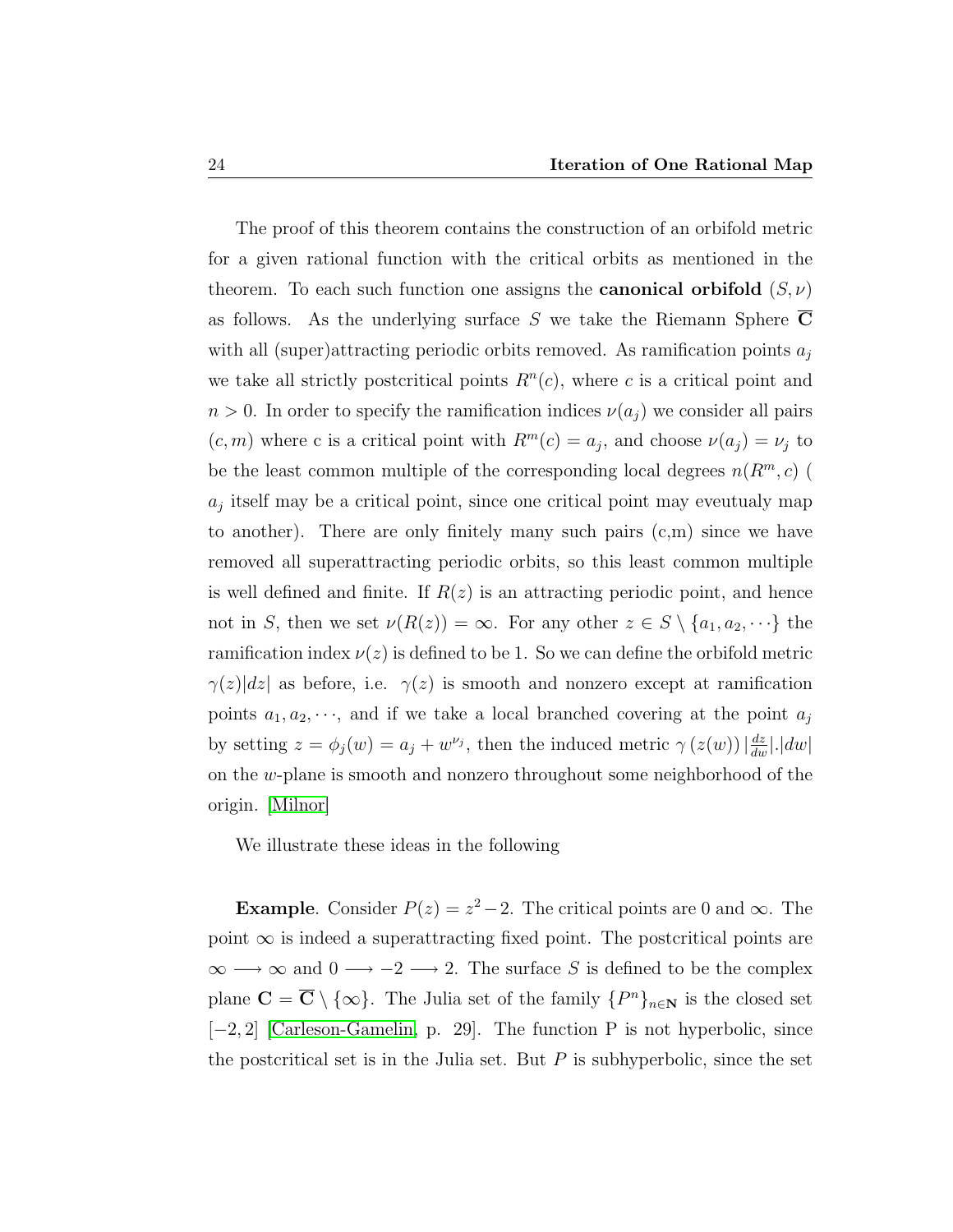of the postcritical points is finite. The ramification points are  $a_1 = -2$  and  $a_2 = 2$  both in the Julia set  $\mathcal{J}(P)$ . The first ramification index  $\nu(a_1)$  is the local degree of P at 0, hence  $\nu(a_1) = 2$ . The second one  $\nu(a_2)$  is the local degree of  $P^2$  at 0. The local form of  $P^2$  at 0 is

$$
P(z) = 2 - 4z^2 + z^4.
$$

Therefore  $\nu(a_2) = 2$ , too.

The canonical orbifold metric  $\gamma(z)|dz|$  must have singularities at the ramification points. We define this metric by

$$
\gamma(z):=\tfrac{1}{\sqrt{|z+2||z-2|}}.
$$

In a neighborhood  $U_1$  of  $a_1$  we set  $z = \phi_1(w) = -2 + w^2$ . This is a local branched covering map from  $U_1$  to a neighborhood of the origin. Then the induced metric  $\gamma (\phi_1(w)) | \frac{d\phi_1}{dw} |$ .  $|dw|$  has the form  $\frac{1}{\sqrt{|w|}}$  $\frac{1}{|w^2-4|}$  dw which is smooth and nonzero at the origin.

Similarly, we choose  $z = \phi_2(w) = 2 + w^2$  in a neighborhood  $U_2$  of  $a_2$  which produces a local branched covering map from  $U_2$  to some neighborhood of the origin. The induced metric  $\gamma (\phi_2(w)) | \frac{d\phi_2}{dw} |$ .  $|dw|$  is then equal to  $\frac{1}{\sqrt{|w|}}$  $\frac{1}{|w^2+4|}|dw|$ which is again smooth and nonzero at the origin.

The next step is to show that  $\gamma(P(z)) |P'(z)| \geq k\gamma(z)$ , which should mean that  $P(z)$  is expanding with respect to the orbifold metric  $\gamma(z)|dz|$ . For  $k=2$ we have the equality  $\gamma(P(z)) |P'(z)| = k\gamma(z)$  on  $\mathbb{C} \setminus \{a_1, a_2\} = \mathbb{C} \setminus \{-2, 2\}$ and therefore on a neighborhood of the Julia set  $[-2, 2]$ , which was our purpose.

There is another theorem concerning subhyperbolic functions which will be used in the next chapter.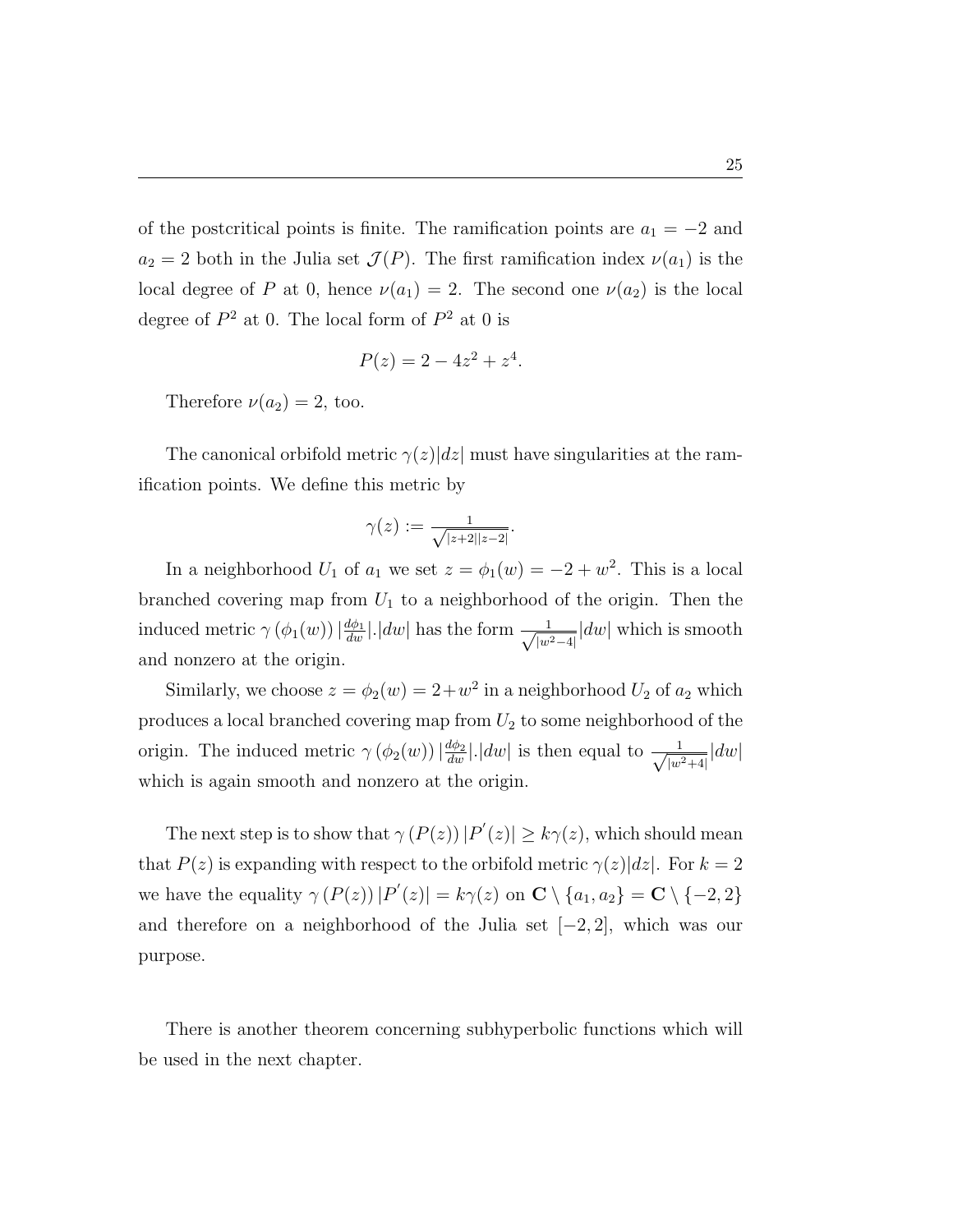**Theorem 24** If R is subhyperbolic, and its Julia set is connected, then the Julia set is locally connected. [\[Milnor,](#page-91-0) p. 195]

Denote the Lebesgue measure generated by the spherical metric on the Riemann Sphere  $\overline{C}$  by  $\mu$  (sec. 2.1.1, p. 7).

**Definition 23** A set Y is said to be a wandering set if  $R^{-m}(Y) ∩ Y = ∅$  for every positive integer  $m \geq 1$ . A point z is called a wandering point if it has a wandering open neighborhood. The set of wandering points on  $\overline{C}$  is denoted by  $\mathcal{B}$ , and its complement is denoted by  $\Omega$  [\[Lyubich 1983\]](#page-91-1).

The above definition works if we consider the condition  $R^m(Y) \cap R^n(Y) =$  $\emptyset$  for every two nonegative integers  $m \neq n$  instead of  $R^{-m}(Y) \cap Y = \emptyset$  for every positive integer  $m \geq 1$ , since these two conditions are equivalent. From Theorem 10 in this section we see that  $J(\Upsilon) \subset \Omega$ , where  $\Upsilon = \{R^n\}_{n \in \mathbb{N}}$  as before.

**Theorem 25** Let  $\Omega \neq \overline{C}$ . If the rational function R is subhyperbolic, then the orbits of almost all points on  $\overline{C}$  (with respect to the measure  $\mu$ ) converge to (super-)attracting cycles. Consequently,  $\mu(\Omega) = 0$  in this case. [\[Eremenko-Lyubich\]](#page-90-0)

Hence if R is subhyperbolic, then  $\mu(\mathbf{J}(\Upsilon)) = 0$ . Indeed, in this case the set  $\Omega \setminus J(\Upsilon)$  consists only of (super-)attracting periodic points. This, however, does not happen in the general case, i. e. when the function  $R$  is not subhyperbolic, although the Julia set of the family of the iterates of  $R$  is always nowhere dense. See for example [\[Lyubich 1986\]](#page-91-2).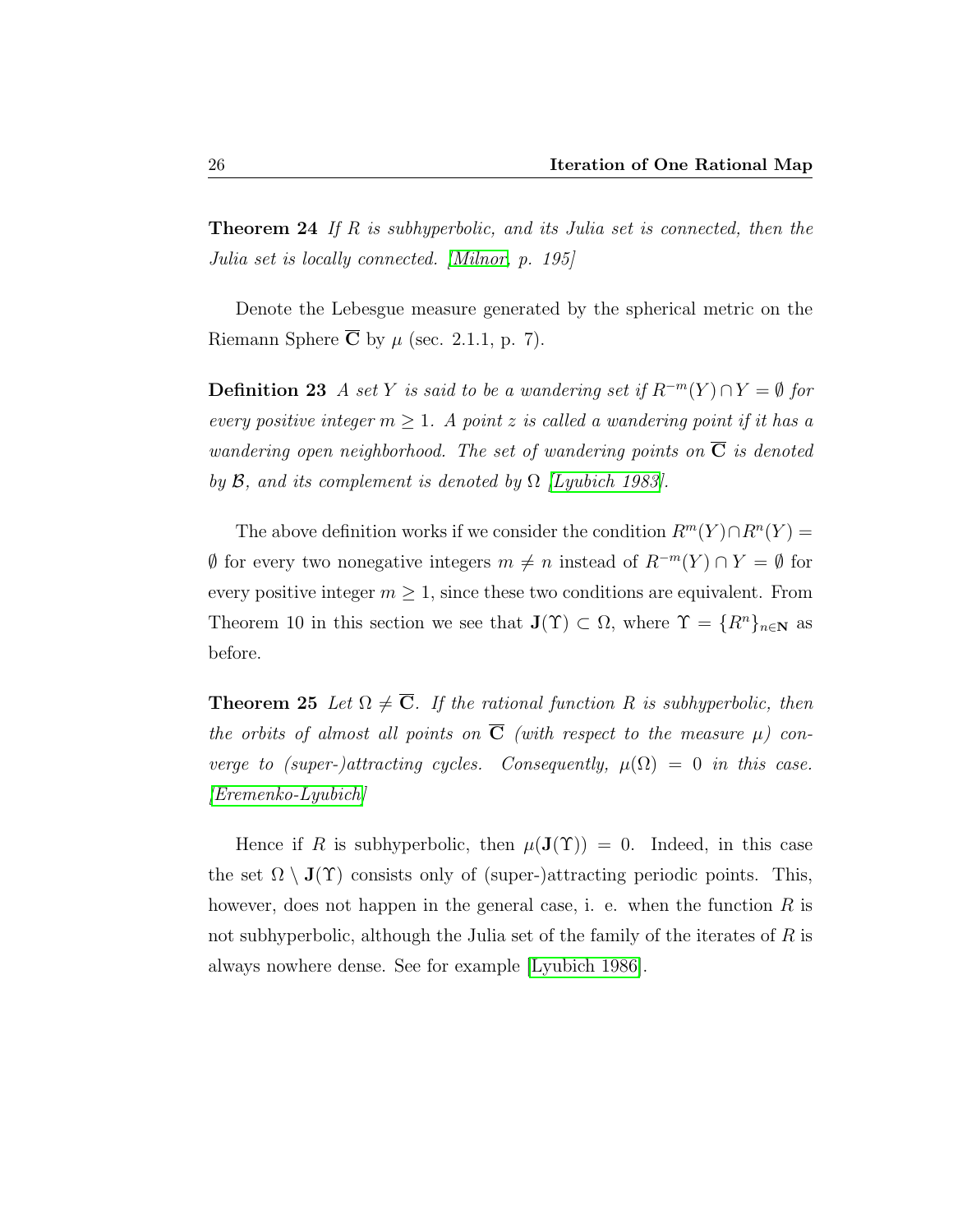# 2.3 Random Iterations: General Case

Let  $\{f_n\}_{n\in\mathbb{N}}$  be an arbitrary family of rational maps of degree at least 2 on the Riemann's sphere. What we will study is the family  $\mathcal{F} = \{F_n\}_{n \in \mathbb{N}}$ , where  $F_n = f_n \circ \cdots \circ f_1.$ 

This family is an extension of the standard case of iterations of one rational map mentioned before. So the natural question is how far we can extend the results of the classical iteration theory to such families. The general case, where there are no restrictions on  $f_j$ 's, has been studied by M. Bueger in [\[Bueger\]](#page-90-1). We mention here some results from [\[Bueger\]](#page-90-1) and other references to provide a suitable background for the next sections.

**Theorem 26** The Julia set of the family  $\mathcal F$  is nonempty. [\[Bueger\]](#page-90-1)

## Proof.

We prove by contradiction. Let the Julia set **J** be an empty set. Then there is a subsequence  ${F_{n_k}}$  of  ${F_n}$  and a function G such that

$$
\lim_{k \to \infty} F_{n_k} = G
$$
, locally uniformly on  $\overline{C}$ .

Indeed this subsequence is uniformly convergent on the whole  $\overline{C}$ , since  $\overline{C}$ is a compact space. Therefore the function  $G$  must be meromorphic on  $\mathbf C$ and hence rational. There are two cases to be considered:

• The function  $G$  is a constant function.

We can assume G to be identically equal to  $\infty$ , since otherwise we can map it to  $\infty$  by a translation. But then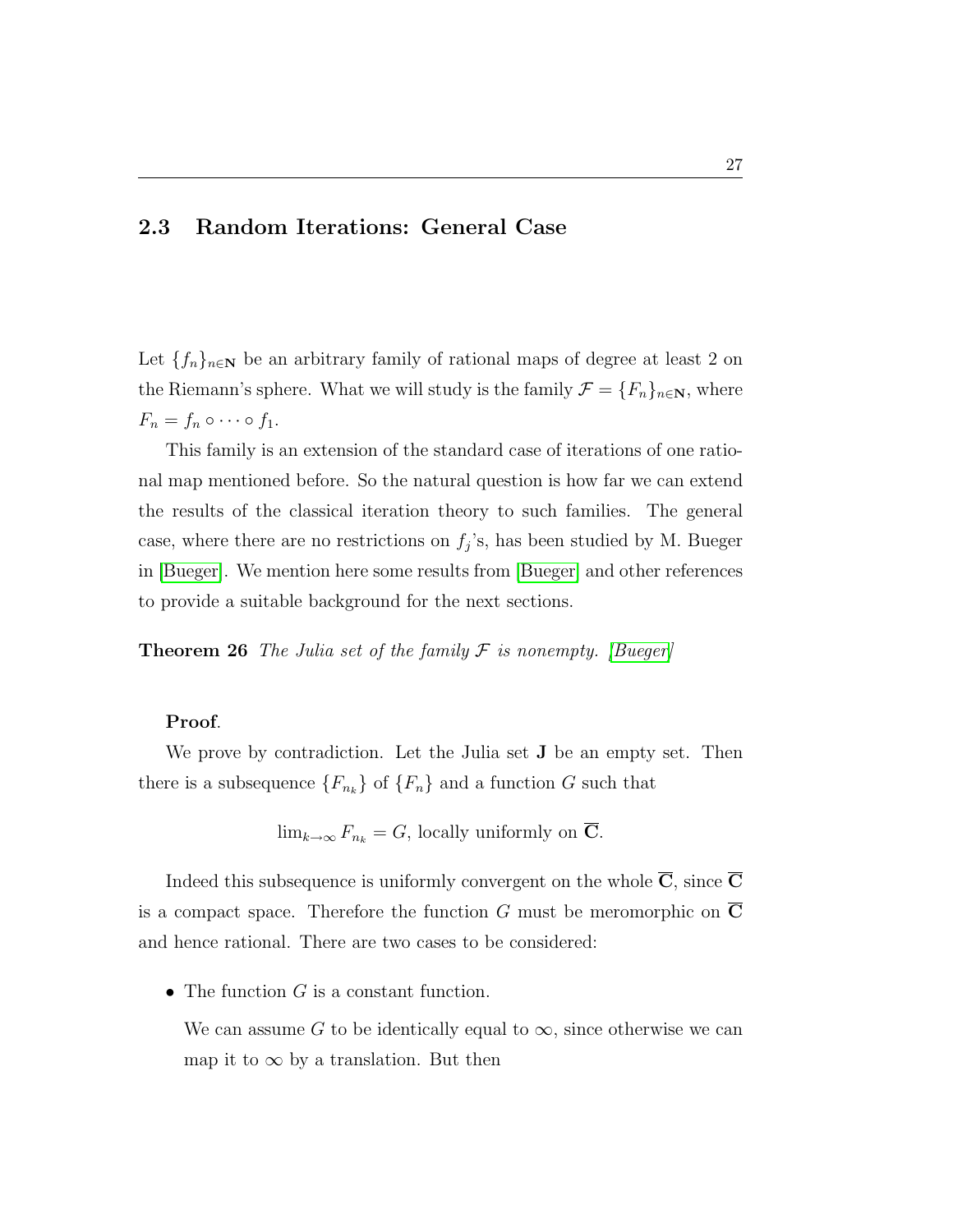$$
\lim_{k\to\infty}F_{n_k}=\infty,
$$

i. e. for every  $\epsilon > 0$  there is some positive integer  $k_0$  such that for each  $k > k_0, \chi(F_{n_k}(z), \infty) \leq \epsilon$ . As we have mentioned before,  $F_{n_k}$  is not constant and has some zero  $z_k$ . Therefore for every positive integer k there is some complex number  $z_k$  such that  $\chi(F_{n_k}(z_k), \infty) = \chi(0, \infty) =$ 2, a contradiction.

• The limit function  $G$  is not constant.

The number N of the zeros of G counted with multiplicity is an integer between 1 and the degree of  $G: 1 \leq N \leq$  deg G. We can find some disjoint open discs  $U_1, \dots, U_N$  at the zeros of G such that  $\cup_{k=1}^N U_k$  has no poles of the function G. Denote the compact complement of  $\cup_{k=1}^{N} U_k$ in  $\overline{C}$  by K and min $\{|G(z)| : z \in K\}$  by  $\epsilon$ . Therefore  $\epsilon > 0$ . From the uniform convergence of  $F_{n_k}$  to G on K we can find some  $k_0$  such that for every  $k > k_0$  and each  $z \in K$ 

$$
\chi(F_{n_k}(z), G(z)) = |F_{n_k}(z) - G(z)| \le \epsilon \le |G(z)|.
$$

Hence from Rouché Theorem  $F_{n_k} \neq 0$ . Further we deduce that G and  $F_{n_k}$  have the same number of zeros (with multiplicity) on  $\cup_{k=1}^N U_k$  and therefore on  $\overline{C}$  for  $k \geq k_0$ , i. e. for such k's deg  $G = \deg F_{n_k}$ . But  $f_{n_k}$ 's are all rational functions with deg  $f_{n_k} \geq 2$ . Hence deg  $F_{n_k}$  goes to  $\infty$  as  $k \longrightarrow \infty$ , a contradiction.  $\Box$ 

**Theorem 27** For each positive integer  $n$ :

- 1.  $F_n^{-1}(F_n(\mathbf{F})) \subset \mathbf{F}$ ;
- 2.  $F_n^{-1}(F_n(\mathbf{J})) \subset \mathbf{J}$ .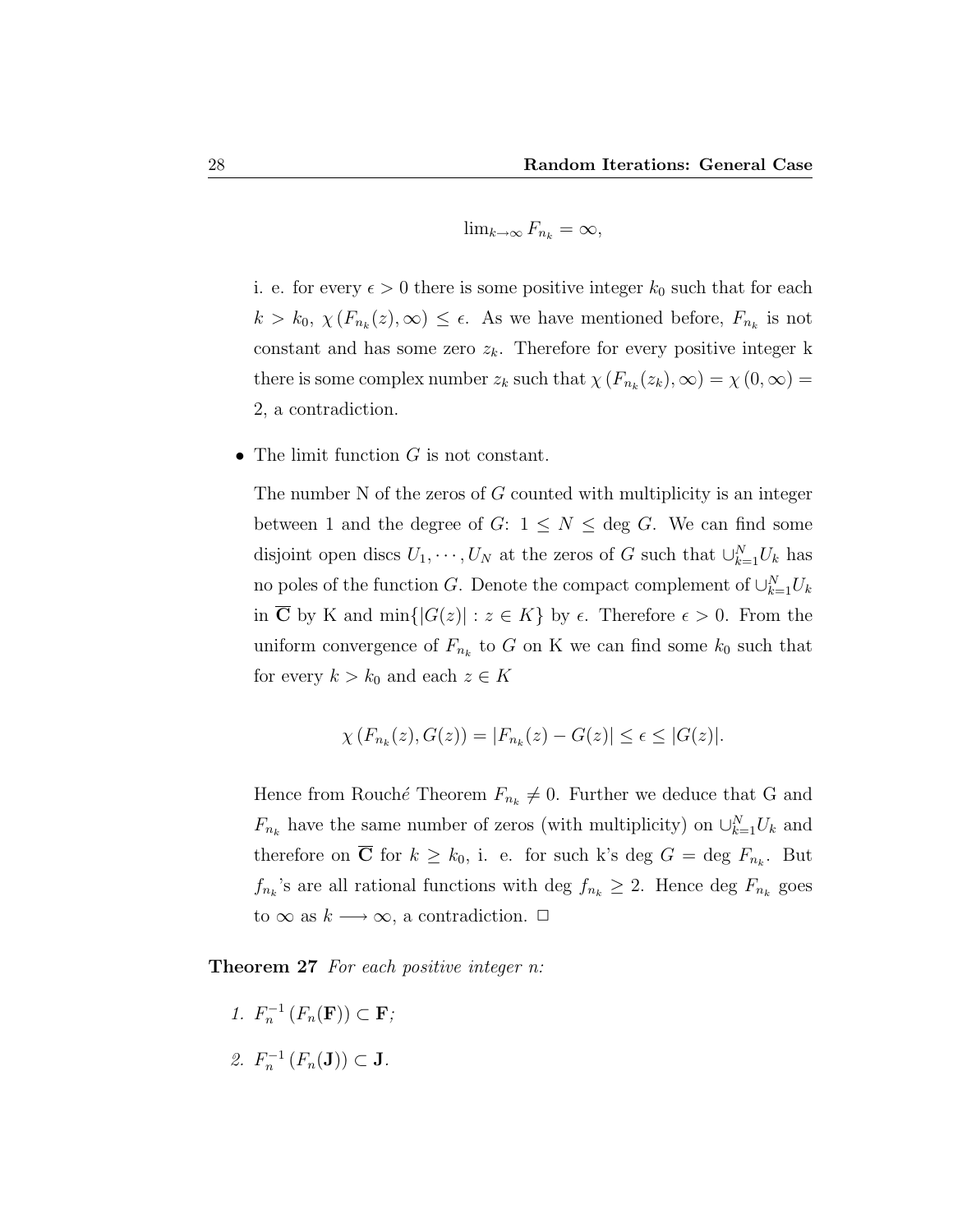# [\[Bueger\]](#page-90-1)

# Proof.

- 1. Let z be in **F**, there is a neighborhood U of z where  ${F_{n_k}}$  is defined and normal. Denote  $U_n := F_n(U)$ , and  $G_k := f_{n+k} \circ \cdots \circ f_{n+1}$ , for positive integers k. Thus the family  $\{G_n\}$  is defined and normal in  $U_n$ . For  $w \in F_n^{-1}(F_n(z))$  there exists a neighborhood V with the property  $F_n(V) \subset U_n$ . Hence the family  $\{G_n\}$  is normal in  $U_n$  from which we deduce that  ${F_k}$  is normal in V, i. e.  $w \in \mathbf{F}$ .
- 2. Now assume  $z \in \mathbf{J}$  and  $w \in F_n^{-1}(F_n(z))$ . Thus  $F_n(w) = F_n(z)$  which means  $z \in F_n^{-1}(F_n(w))$ . Therefore if  $w \in \mathbf{F}$ , then from the first part we have  $z \in \mathbf{F}$ , a contradiction.  $\Box$

For an arbitrary family F, the Julia set  $J(\mathcal{F}) = J$  is not necessarily nowhere dense. But under some conditions on the sequence  $\{f_n\}$  we have this property again:

**Theorem 28** Let  $U \subset \overline{C}$  be a nonempty open set whose complement has at least three points. If the sequence  $\{f_n\}_{n\in\mathbb{N}}$  satisfies  $f_n(U) \subset U$ ,  $\forall n \in \mathbb{N}$ , then  $U \subset \mathbf{F}$ , and **J** is nowhere dense. U is called an invariant domain of the family  $F.$  [\[Bueger\]](#page-90-1)

# Proof.

For every positive integer n we have  $f_n(U) \subset U$ . Hence  $F_n(U) \subset U$ . Since  $\sharp(\overline{\mathbf{C}} \setminus U) \geq 3$ , we deduce from Montel's Theorem that  $\{F_n\}$  is normal in U, which means  $U \subset \mathbf{F}$ .

Now we show by contradiction that  $J$  is nowhere dense: otherwise there is some domain  $D \subset J$  such that  $\{F_n\}$  is holomorphic in D.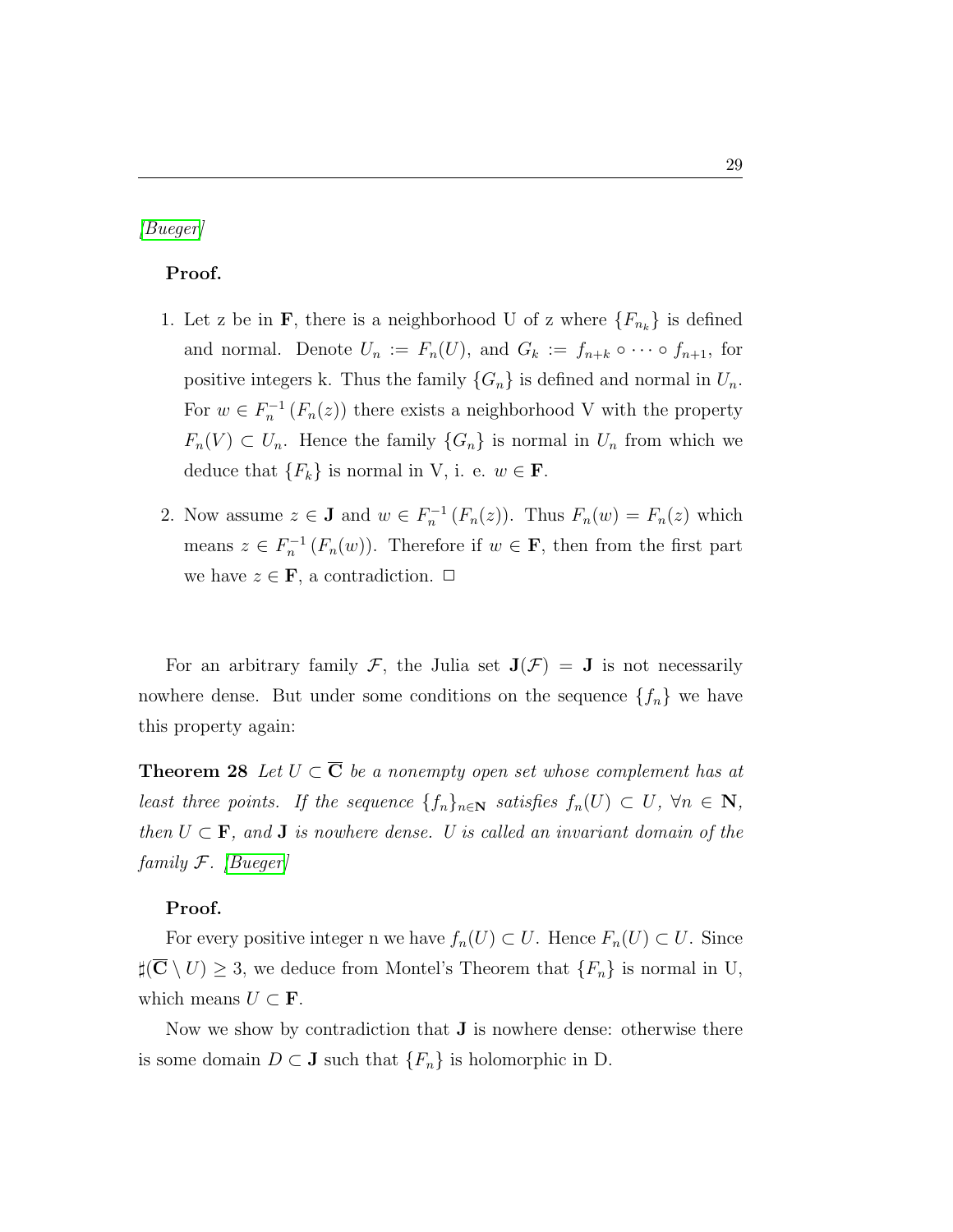We claim there is some positive integer n such that  $F_n(D) \cap U \neq \emptyset$ ; otherwise from Montel's theorem  $D \subset \mathbf{F}$  (as U is open and not empty), which is a contradiction.

Hence there is a domain  $V \subset D$  with  $F_k(V) \subset U$ , and therefore  $F_n(V) \subset$ U for every  $n \geq k$ . According to Montel's Theorem it can not occure, since then  $V \subset \mathbf{F}$ . This completes the proof.  $\Box$ 

Let V be a stable domain (cf. Definition 7, sec. 2.1.2) of  $\bf{F}$  and W be a connected component of  $F_n^{-1}(F_n(V))$ , then  $W \subset \mathbf{F}$ . Indeed, we have  $\partial W \subset J$  [\[Bueger,](#page-90-1) p. 41]: if there is some  $z_0$  in  $\partial W \cap \mathbf{F}$ , then there is some connected neighborhood U of  $z_0$  such that  $U \subset \mathbf{F}$ . Specially,  $U \cap W \neq \emptyset$ . Therefore  $F_n(U) \cap F_n(W) \neq \emptyset$  which means  $W \cap F_n^{-1}(F_n(U)) \neq \emptyset$ . Let U' be a connected component of  $F_n^{-1}(F_n(U))$  which meets W. The case  $U' \subset W$ can not accure, since then  $F_n(U) = F_n(U') \subset F_n(W)$  which yields  $U \subset W$ . Therefore  $U' \cap \partial W \neq \emptyset$ , and  $U' \cap J \neq \emptyset$  which contradicts Theorem 27. Thus we have

**Theorem 29** Let V be a stable domain. Then for every positive integer n, every connected component of  $F_n^{-1}(F_n(V))$  is also a stable domain. [\[Bueger\]](#page-90-1)

An easy application of Theorem 27 and Theorem 29 yields

**Theorem 30** Let V and W be two stable domains of the family  $\mathcal{F}$ . Then either  $F_n(V) = F_n(W)$  or  $F_n(V) \cap F_n(W) = \emptyset$  for every positive integer n.[\[Bueger,](#page-90-1) p. 41]

**Theorem 31** Let V be a stable domain. Then the following two statements are equivalent

1. V is a contracting domain;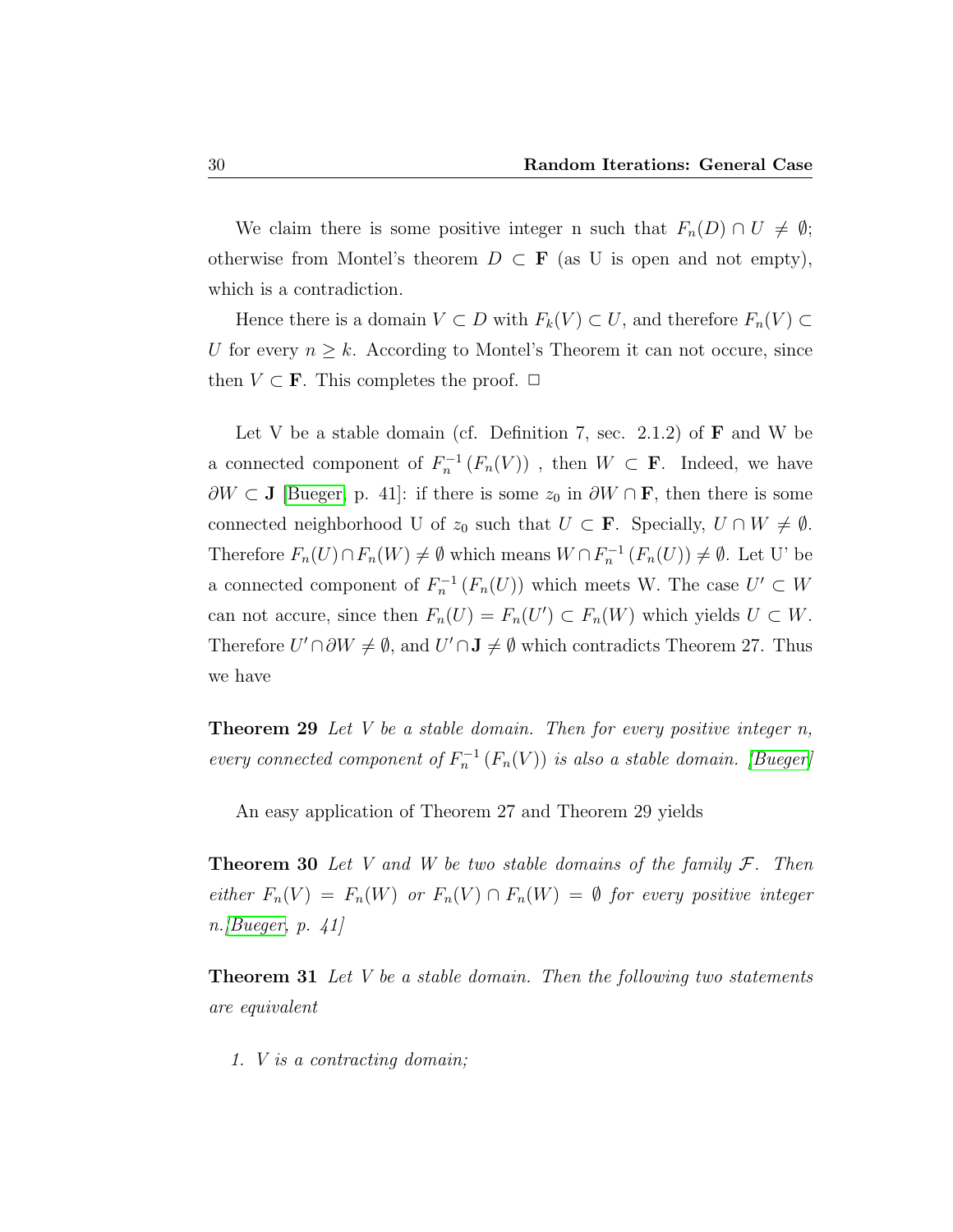2. For every z,w in V,

 $\chi(F_n(z), F_n(w)) \longrightarrow 0$  as  $n \longrightarrow \infty$ .

[\[Bueger\]](#page-90-1)

#### Proof.

First we show that  $1 \Rightarrow 2$ . Let V be contracting domain and  $z, w \in V$ such that  $\chi(F_n(z), F_n(w)) \to 0$  as  $n \to \infty$ . Hence there are a subsequence  $(n_k)$  and some positive  $\epsilon$  for which we have  $\chi(F_{n_k}(z), F_{n_k}(w)) \geq \epsilon$  for every positive integer k. As  $\{F_n\}$  is normal in V, it has a subsequence  $\{F_{n_k}\}$ convergent in V. We denote its limit function by F. But V is a contracting domain (cf. Definition 8, sec. 2.1.2), i. e. F is a constant function:  $F \equiv c$ for some complex number  $c \in \overline{C}$ . We conclude

$$
F_{n_k}(z) \longrightarrow c
$$
 and  $F_{n_k}(w) \longrightarrow c$  as  $k \longrightarrow \infty$ ,

which is a contradiction.

Now we will show that  $2 \Rightarrow 1$ . Let F be in  $\mathcal{G}(V)$  and  $\{F_{n_k}\}\$ be a subsequence of  $\{F_n\}$  convergent to F on V. For some arbitrary  $w \in V$  we put  $F(w) = c$ . Then for every z in V:

$$
\chi(F_{n_k}(z),c) \leq \chi(F_{n_k}(z),F_{n_k}(w)) + \chi(F_{n_k}(w),c).
$$

The first summand on the right goes to 0 according to the assumption 2. As  $F(w) = c$ , the second summand goes to 0, too. Hence for every z in V

$$
(F_{n_k}(z), F_{n_k}(w)) \longrightarrow 0 \text{ as } k \longrightarrow 0,
$$

which means  $F \equiv c$  for some  $c \in \overline{C}$ .  $\Box$ 

Similar to the standard case we can define here the notion of a periodic point of the family  $\mathcal{F}$ :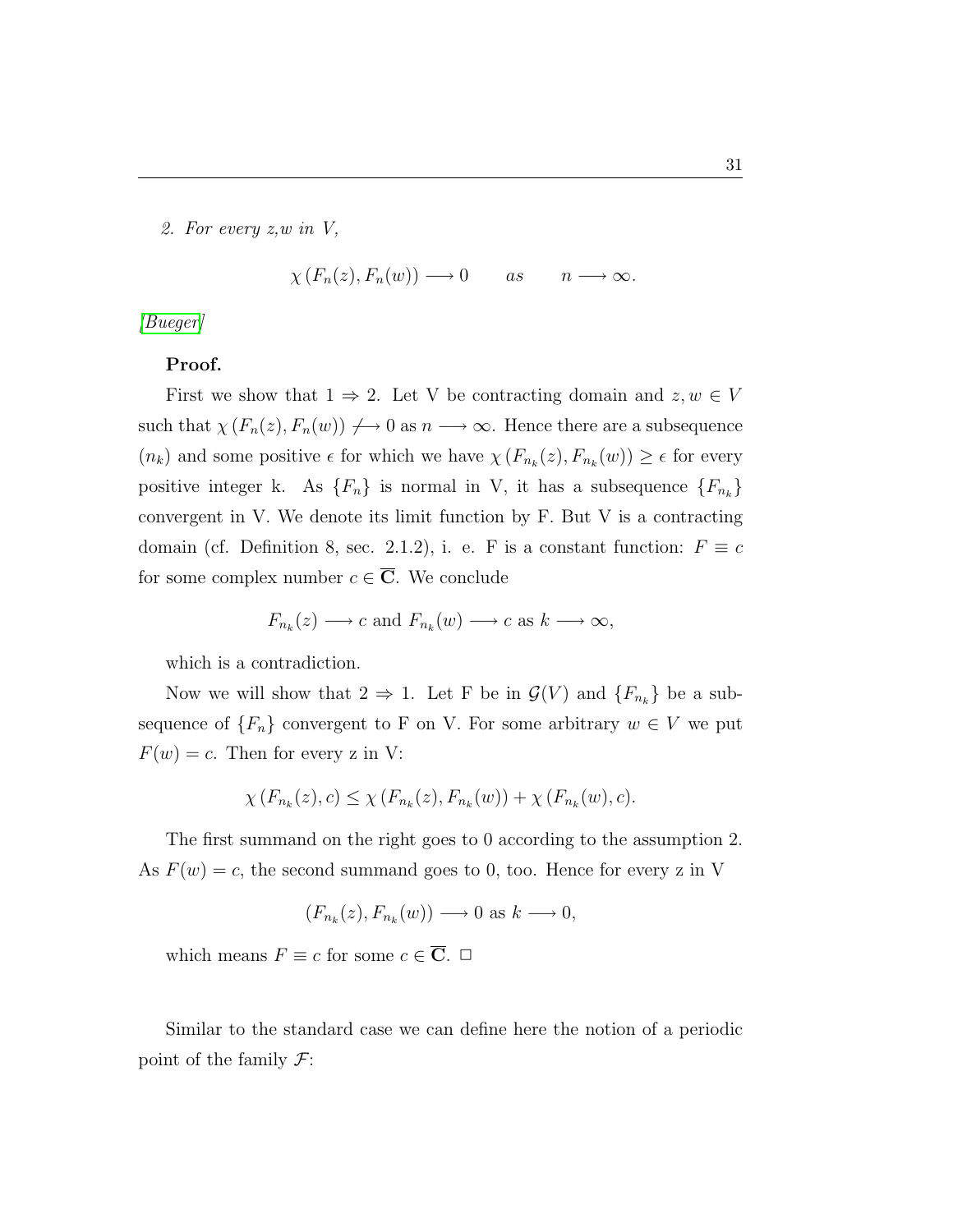**Definition 24** If there exist some  $z_0 \in \overline{C}$  and some positive integer  $n_0$  such that for every integer  $n \geq n_0$ ,  $f_n(z_0)$  is defined and equal to  $z_0$ , then  $z_0$  is called a periodic point of order  $n_0$  of the family  $\mathcal{F}.[Bueger]$  $\mathcal{F}.[Bueger]$ 

**Theorem 32** Let  $z_0$  be a periodic point of order  $n_0$ . If the sequence  $\{\prod_n |f'_n(z_0)|\}_{n\geq n_0}$ is divergent, then  $F_{n_0}^{-1}(z_0) \subset \mathbf{J}$ . We call such  $z_0$  a repelling periodic point of order  $n_0$  of the family  $\mathcal{F}$ . [\[Bueger,](#page-90-1) p.23]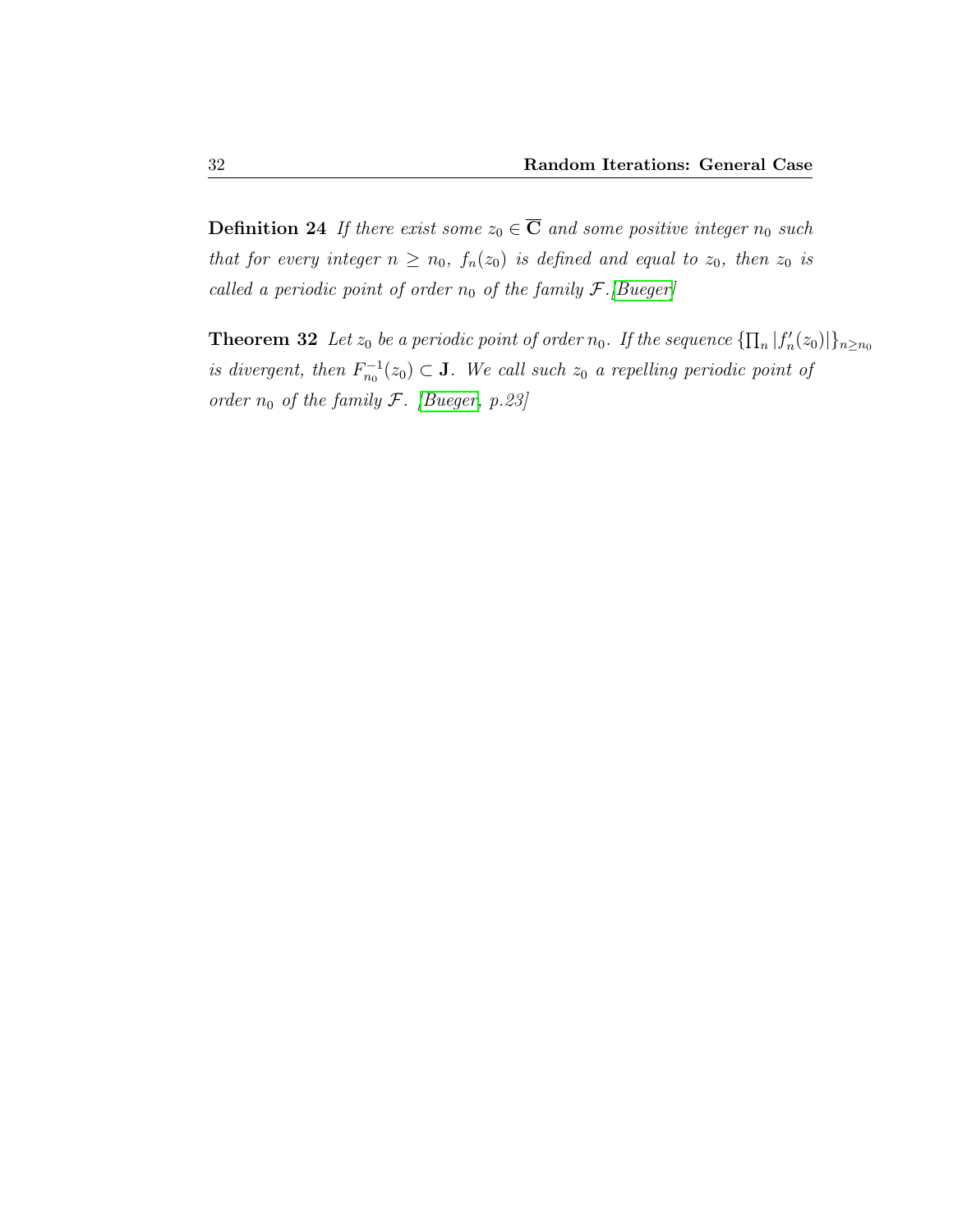# 3 The Subhyperbolic Relaxed Newton's Method

# 3.1 Introductory Remarks

Let  $P_0(z) \in \mathcal{R}_d$  be a polynomial of the form

$$
P_0(z) = a_0 + a_1 z + \dots + a_d z^d
$$
,  $d \ge 2$  and  $a_d \ne 0$ ,

with  $[(a_0, \dots, a_d) : (1, \dots, 1)] \in \mathbf{CP}^d$ .

The relaxed Newton's method for such a polynomial is by definition

(\*) 
$$
N_{P_0,h_0}(z) = z - h_0 \frac{P_0(z)}{P'_0(z)},
$$

where  $h_0$  is an arbitrary number in  $(0,1]$ . Therefore,

$$
N'_{P_0,h_0}(z) = 1 - h_0 + h_0 \frac{P_0(z)P_0''(z)}{(P_0'(z))^2}.
$$

If  $h_0 = 1$ , the formula (\*) takes the form

$$
N_{P_0}(z) = z - \frac{P_0(z)}{P'_0(z)},
$$

which is called the Newton's method for the polynomial  $P_0$ . In this case  $z_0$  is a simple root of  $P_0$  if and only if  $z_0$  is a superattracting fixed point of the rational function  $N_{P_0}$ .

From now on we assume the following conditions: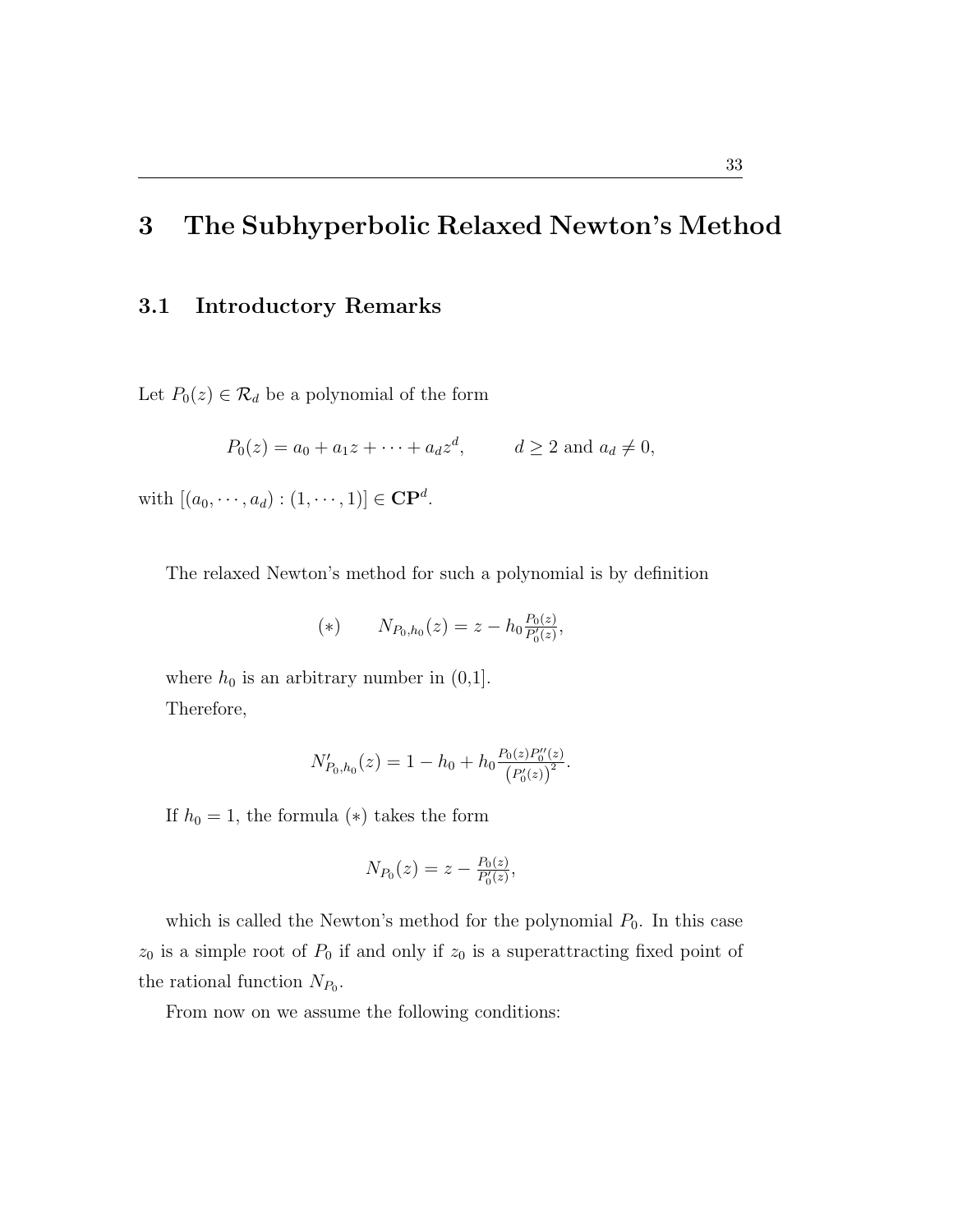- 1.  $P_0$  has at least two different roots;
- 2.  $N_{P_0,h_0}$  is a subhyperbolic rational function.

These facts are then immediate:

- $N_{P_0,h_0}$  is a rational function of degree d with  $2 \leq d \leq deg(P_0)$ .
- $z_0 \in \overline{\mathbf{C}}$  is a zero of  $P_0$  of multiplicity k if and only if  $z_0$  is an attracting fixed point of  $N_{P_0,h_0}$  of multiplicity  $\frac{k-h}{k}$ .
- If  $N'_l$  $P_{(P_0,h_0}(c) = 0$  for some  $c \in \overline{\mathbf{C}}$ , then the set  $\{N_{P_0,h_0}^n(c)\}_{n \in \mathbb{N}}$  has either finitely many elements, or every accumulation point of it is a (super-) attracting periodic point of the family  $\{N_{P_0,h_0}^n\}_{n\in\mathbb{N}}$ .
- If for such c as in the last paragraph  $\{N_{P_0,h_0}^n(c)\}$  converges to some complex number  $z_0$ , then

$$
N_{P_0,h_0}(z_0) = N_{P_0,h_0} \left( \lim_{n \to \infty} N_{P_0,h_0}^n(c) \right) = \lim_{n \to \infty} N_{P_0,h_0}^{n+1}(c) = z_0;
$$

thus if for every critical point c of  $N_{P_0,h_0}$ , the orbit of c converges, then the limit point is an attracting fixed point, which means there are no attracting periodic points of period  $\geq 2$ . Hence the Fatou set  $\mathbf{F}(N_{P_0,h_0})$ is equal to  $\bigcup_{P_0(\zeta)=0} \mathcal{A}(\zeta)$ , where  $\mathcal{A}(\zeta)$  is the basin of attraction of  $\zeta$ .

•  $\infty$  is a repelling fixed point of  $N_{P_0,h_0}$  with multiplier  $\frac{d}{d-h_0}$ .

Indeed,  $\infty$  is the only repelling fixed point for the family  $\{N_{P_0,h_0}^n\}_{n\in\mathbb{N}}$ . From a theorem due to Shishikura [\[Shishikura,](#page-92-0) Corollary II of Theorem I] we deduce that the Julia set  $J(N_{P_0,h_0})$  is connected, therefore also locally connected,since  $N_{P_0,h_0}$  is subhyperbolic ([\[Milnor,](#page-91-0) chap. 19]).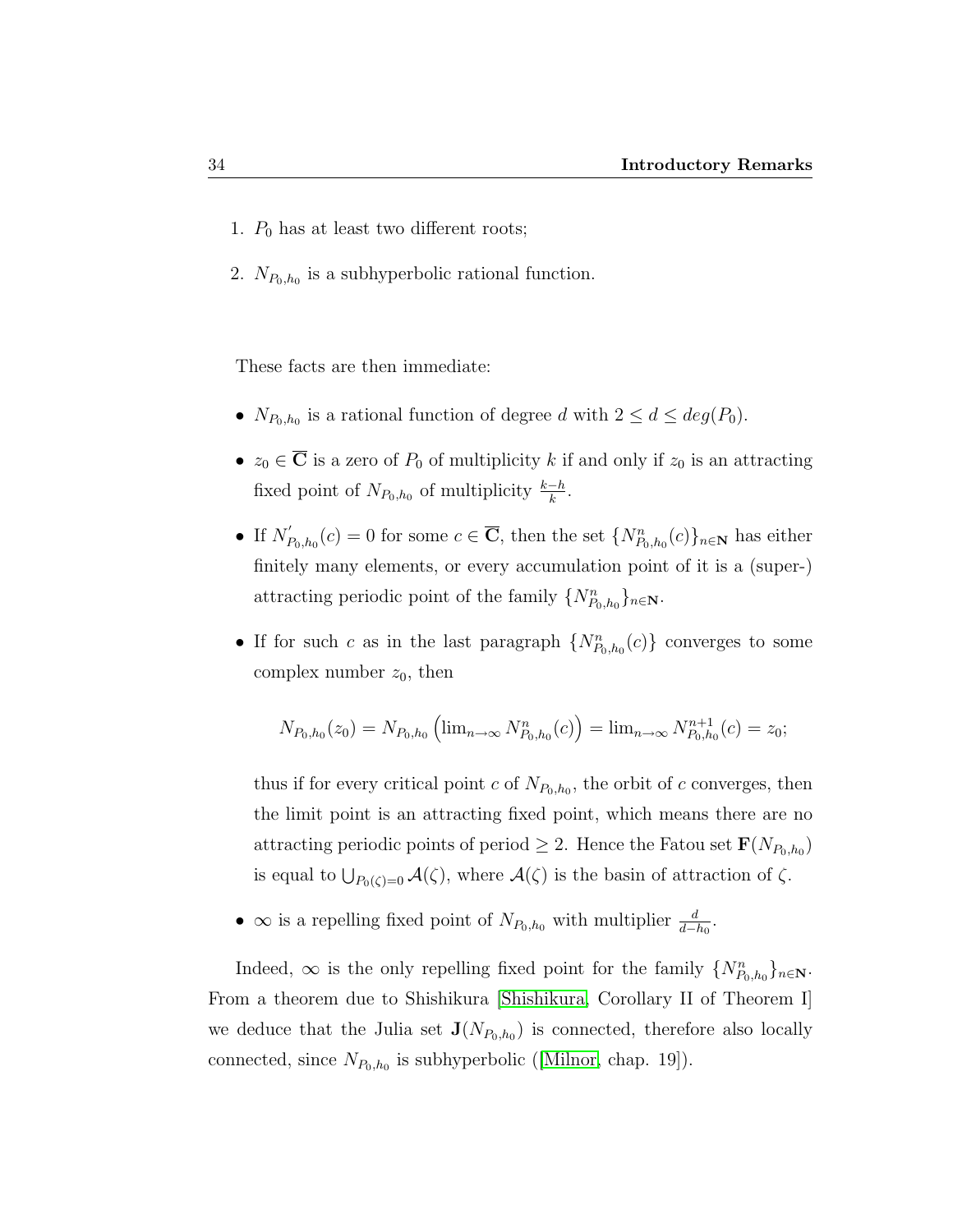Now let  $\{P_n\}_{n\in\mathbb{N}}$  be a sequence of polynomials

$$
P_n(z) = a_{n,0} + a_{n,1}z + \dots + a_{n,d}z^d,
$$

all in  $\mathcal{R}_d$  with  $a_{n,d} \neq 0$ , and  $\{h_n\} \subset\subset (0,1]$  be a sequence of real numbers. These two families produce a sequence of relaxed Newton's methods  $\{N_{P_n,h_n}\}_{n\in\mathbb{N}}$  which works as the base family for the main sequence  $\{N_n := N_{P_n,h_n} \circ \cdots \circ N_{P_1,h_1}\},\ i.\ e.\ we are now in the zone of random$ iterations of rational functions. According to the different conditions on the sequence  $\{P_n\}_{n\in\mathbb{N}}$  we have different dynamical behaviors for the family  $\{N_n\},$ which will be studied in following sections.

We denote the open disc of radius r and center  $z \in \overline{C}$  (in the relevant topology) by  $D_r(z)$ .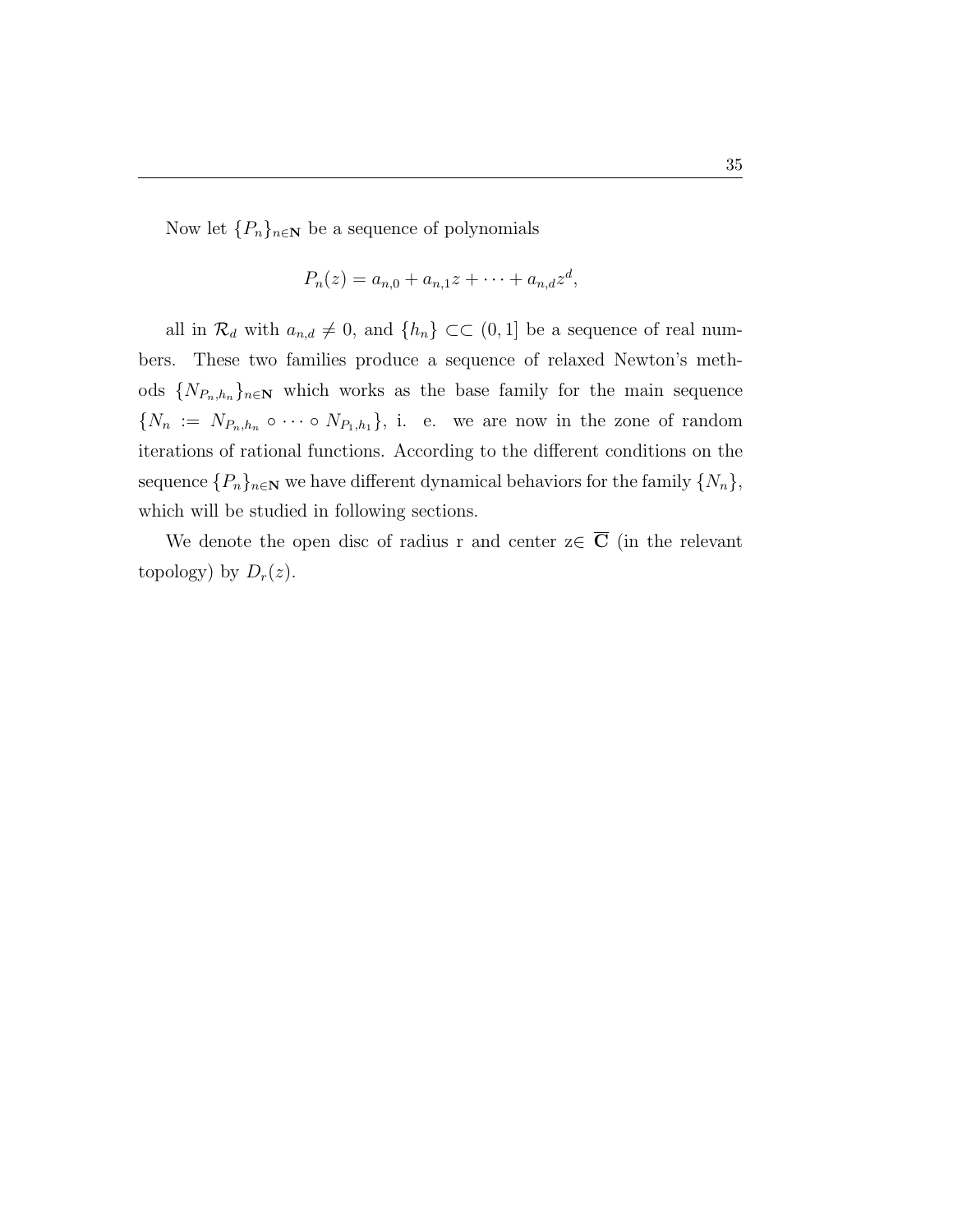# 3.2 Near  $(P_0, h_0)$

## 3.2.1 Introduction

Let the real number  $\varepsilon > 0$  be so small that  $U_{\varepsilon}(P_0)$  lies in  $\mathcal{R}_d$  (each  $\mathcal{R}_d$  is an open set, and  $d \geq 2$ , and  $h_0 > 0$ .  $U_{\varepsilon}(P_0)$  is as mentioned before the  $\varepsilon$ -neighborhood of  $P_0$  in  $\mathcal{R}_d$  with respect to the uniform metric.

Beginning with a sequence of polynomials  $\{P_n\}_{n\in\mathbb{N}}$  in  $U_{\varepsilon}(P_0)$  and a sequence of real numbers  $\{h_n\}$  in the interval  $(\max\{0, h_0-\varepsilon\}, \min\{1, h_0+\varepsilon\}]$  of  $h_0 > 0$ , we consider the family  $\{N_n\}_{n \in \mathbb{N}}$  where  $N_n = N_{P_n,h_n} \circ \cdots \circ N_{P_1,h_1}$ . Our aim is to find out how small this  $\varepsilon$  can be chosen to let the family  $\{N_n\}$  have a dynamical behavior similar to that of the standard family  $\{N_{P_0,h_0}^n\}_{n\in\mathbb{N}}$ .

As  $N_{P_n,h_n}$ 's are nonconstant rational functions of degree at least 2, we note that  $\{N_n\}$  is a family of rational functions of degree at least 2.

#### 3.2.2 The Julia Set

The inverse function  $\phi(z) = \frac{1}{z}$  maps a small neighborhood U of 0 to a neighborhood of  $\infty$  so that the map  $M_{P_0,h_0} = \phi^{-1} \circ N_{P_0,h_0} \circ \phi$  has the form

$$
M_{P_0,h_0}(z) = \alpha_0 z + \cdots, \qquad |\alpha_0| > 1
$$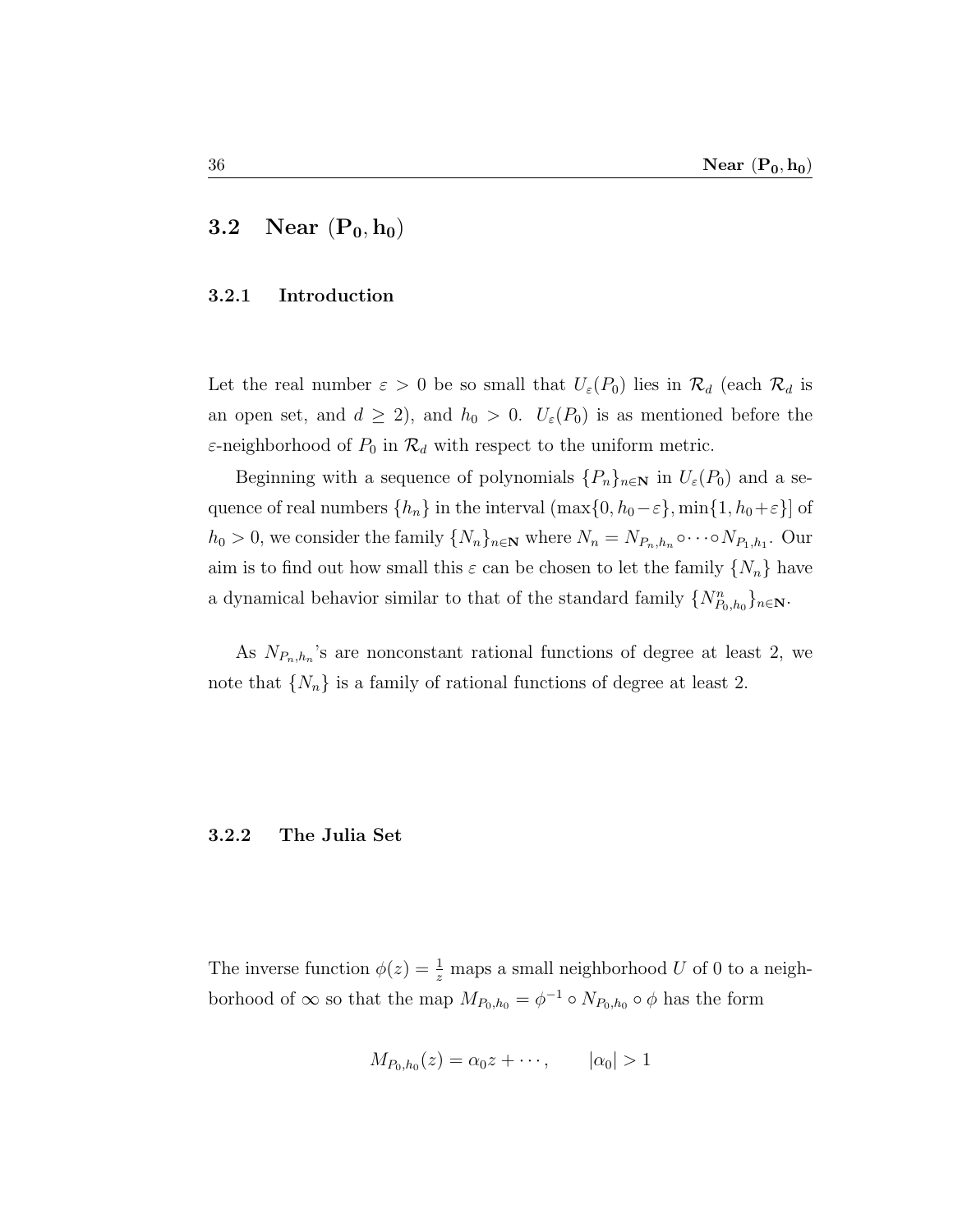Since each component  $\mathcal{R}_d$  is open in  $\mathcal{R}$ , we can choose  $\varepsilon$  so that for every polynomial  $P_n$  in the neighborhood  $U_\varepsilon(P_0) \subset \mathcal{R}_d$  of  $P_0$ , and every  $h_n$  in the real interval  $(\max\{0, h_0 - \varepsilon\}, \min\{1, h_0 + \varepsilon\})$  around  $h_0$  the maps  $M_{P_n,h_n}(z) = \phi^{-1} \circ N_{P_n,h_n} \circ \phi(z)$  have the form

 $M_{P_n,h_n}(z) = \alpha_n z +$  (terms of higher degrees of z),

and for some  $C > 1$ 

$$
\inf_n |\alpha_n| \ge C, \qquad \text{in } U.
$$

We denote this modified  $\varepsilon$  by  $\varepsilon_0$ .

**Theorem 1** The Julia set **J** of  $\{N_n\}$  is nonempty.

## Proof.

The point  $\infty$  is a repelling fixed point (of order 1) for the family  $\{N_n\}$ , or 0 is a repelling fixed point for the family  $\{M_n = M_{P_n,h_n} \circ \cdots \circ M_{P_1,h_1}\}.$ Therefore 0 is in the Julia set of the family  $\{M_n\}$ , since otherwise  $\{M_n\}$ is normal at  $0$ , i. e. it has a subsequence  $\{M_k\}$  which converges locally uniformly on some neighborhood  $V$  of 0 to some meromorphic map  $g$ . Since  $g(0) = 0, g'(0)$  is finite. On the other hand,  $g'(0) = \lim_{k \to \infty} (M_k)'(0)$ . But for each positive integer k,  $(M_k)'(0) \geq C^k$ . This implies  $g'(0) = \infty$  which is a contradiction. Thus 0 belongs to the Julia set of  $\{M_n\}$ , or  $\infty$  is in the Julia set **J** of  $\{N_n\}$ .  $\Box$ 

**Lemma 1** For every attracting fixed point  $\zeta$  of  $\{N_{P_0,h_0}^n\}$  there exist some  $r >$ 0 and a neighborhood  $U_{\varepsilon_1}(P_0) \times (\max\{0, h_0 - \varepsilon_1\}, \min\{1, h_0 + \varepsilon_1\}]$  of  $(P_0, h_0)$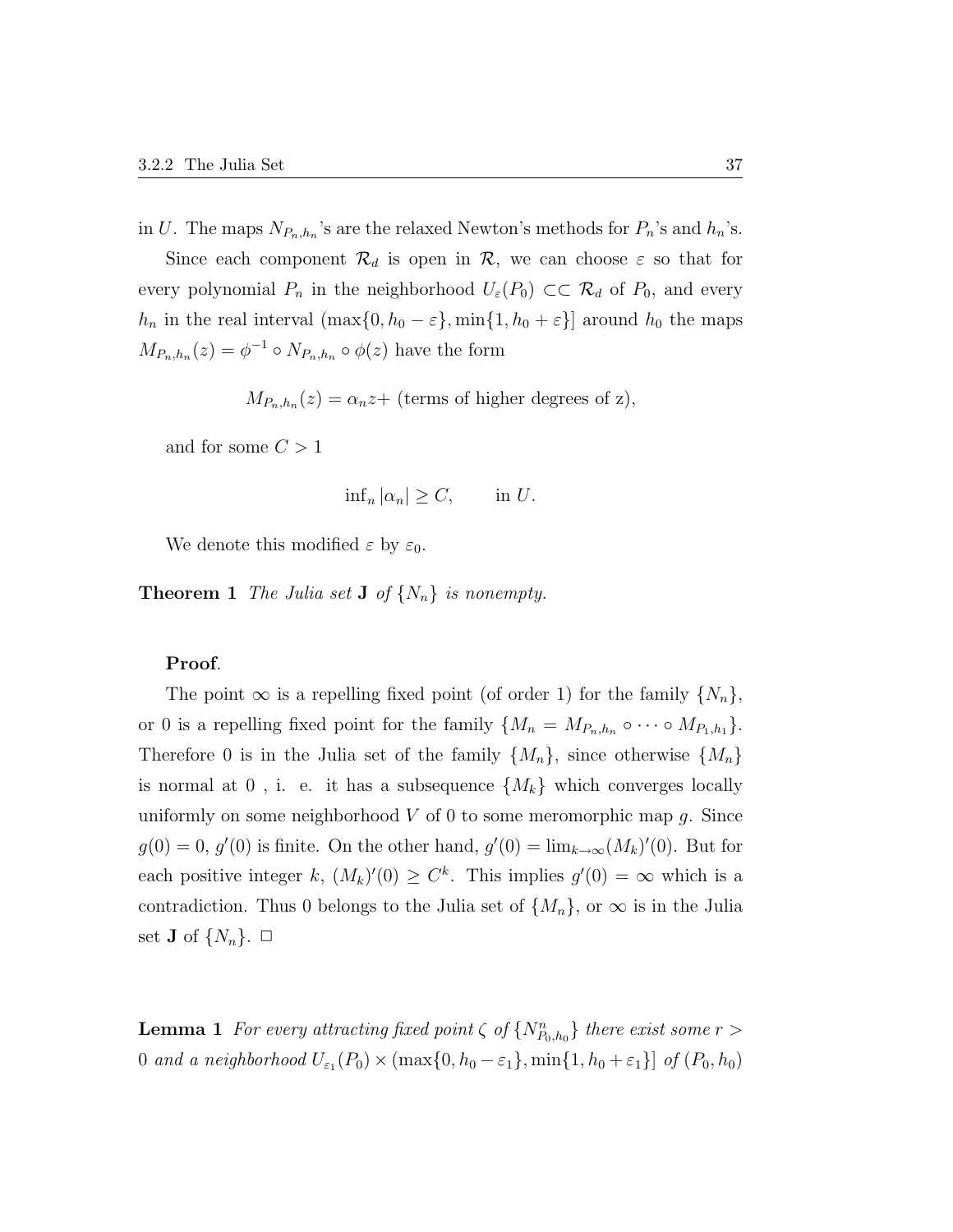in  $\mathcal{R}_d \times (0,1]$  such that for every sequence  $\{(P_n, h_n)\}\$ in this neighborhood,  $D_r(\zeta)$  is contained in the Fatou set **F** of the family  $\{N_n\}$ , and the Julia set J of this family is nowhere dense.

Remark 1 In the proof we do not use the (sub-)hyperbolicity. The lemma is valid without condition (2) on  $N_{P_0,h_0}$  (sec. 3.1).

#### Proof.

Let  $\zeta$  be an attracting fixed point of  $\{N_{P_0,h_0}^n\}$  with the immediate basin  $A(\zeta)$  (such a point exists because  $P_0$  satisfies condition 1, sec. 3.1, and  $h_0 \neq 0$ ). From the definition,  $\{N_{P_0,h_0}^n\}$  converges uniformly to  $\zeta$  in  $A(\zeta)$ , i.e. there are  $q \in (0,1)$  and  $r > 0$  such that

$$
\forall z \in D_r(\zeta) \subset \subset A(\zeta): \ |(N_{P_0,h_0})'(z)| \le q.
$$

Therefore  $N_{P_0,h_0}(D_r(\zeta)) \subset D_{rq}(\zeta) \subset D_r(\zeta)$ .

Since  $N_{P,h}$  is continuous with respect to P and h, there is some  $\varepsilon_1 \in (0, \varepsilon_0]$ such that for every polynomial P in  $U_{\varepsilon_1}(P_0)$  and any h in  $D_{\varepsilon_1}(h_0)$  we have

$$
N_{P,h}\left(\overline{D_r(\zeta)}\right) \subset D_r(\zeta).
$$

But  $D_r(\zeta)$  is a nonempty open subset of  $\overline{C}$  with a complement which has more than three points, so from the Theorem of Montel (Theorem 5, sec. 2.1.2) and Theorem 28 (sec. 2.3) the proof is complete.  $\Box$ 

**Remark 2** Since the number of (super-)attracting fixed points of  $\{N_{P_0,h0}^n\}$ is finite, we can choose  $\varepsilon_1 > 0$  so that the two neighborhoods  $U_{\varepsilon_1}(P_0) \subset \mathcal{R}_d$ and  $(\max\{0, h_0 - \varepsilon_1\}, \min\{1, h_0 + \varepsilon_1\}] \subset (0, 1]$  satisfy the previous lemma for every attracting fixed point of  $\{N_{P_0,h0}^n\}$ .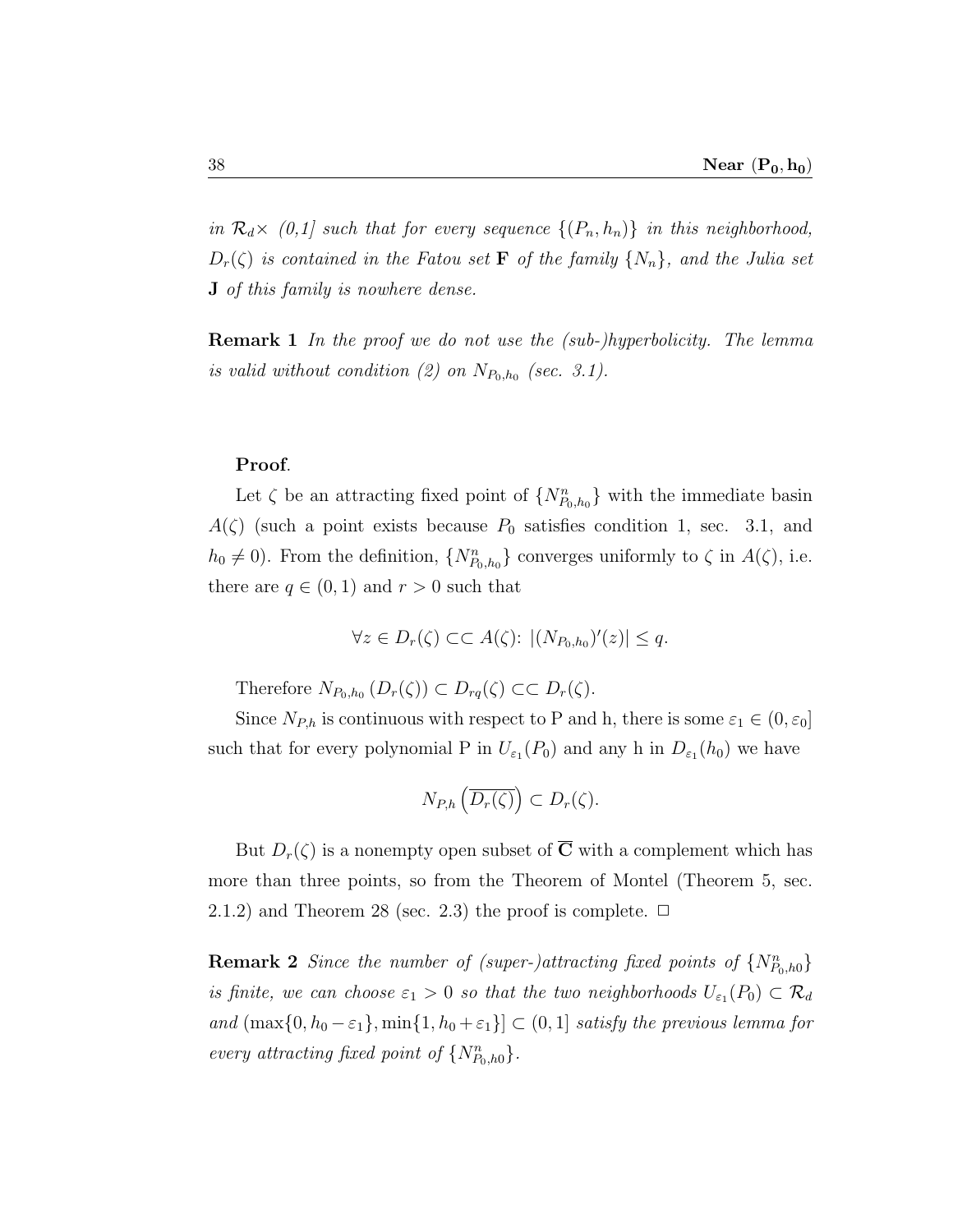Remark 3 From the last theorem of section 2.3 we know that every repelling fixed point of the family  $\{N_n\}$  is in the Julia set **J**.

**Theorem 2** If the family  $\{N_n\}$  is chosen as in the previous lemma, then its Julia set J is a perfect set.

## Proof.

If  $z_0 \in \mathbf{J}$  is an isolated point of  $\mathbf{J}$ , then there is an open neighborhood V of  $z_0$  such that  $V \cap J = \{z_0\}$  and  $V \setminus \{z_0\} \subset F$ . From our assumptions on  $P_0$ , there are two different points  $\zeta_1, \zeta_2$  in the set  $P_0^{-1}(0)$ . Since  $\zeta_1, \zeta_2$  are attracting fixed points for  $\{N_{P_0,h_0}^n\}$ , we can find numbers  $r_1, r_2 > 0$  so that :

- $D_{r_1}(\zeta_1) \cap D_{r_2}(\zeta_2) = \emptyset$ ,
- for  $j = 1, 2$  and every positive integer n:

$$
N_n\left(D_{r_j}(\zeta_j)\right)\subset\subset D_{r_j}(\zeta_j)\subset\subset A^*(\zeta_j),
$$

where  $A^*(\zeta_j)$  is the standard immediate basin of the attracting fixed point  $\zeta_j$  under iterations of the rational map  $N_{P_0,h_0}$ .

There are also positive integers  $n_1, n_2$  sufficiently large such that

$$
N_{n_j}(V) \cap D_{r_j}(\zeta_j) \neq \emptyset,
$$

otherwise the family  $\{N_n\}$  omits at least three different values (for example in  $D_{r_1}(\zeta_1)$  on the domain V which enables us to deduce from Montel's Theorem that V is a subset of the Fatou set **F** of the family  $\{N_n\}_{n\in\mathbb{N}}$ . This contradicts  $V \cap J = \{z_0\}.$ 

If  $W_j$  are defined as  $W_j = N_{n_j}^{-1} (N_{n_j}(V) \cap D_{r_j}(\zeta_j)) \cap V$  for  $j = 1, 2$ , then each  $W_j$  is an open subset of V. Therefore by taking  $n_0 = max(n_1, n_2)$ , we have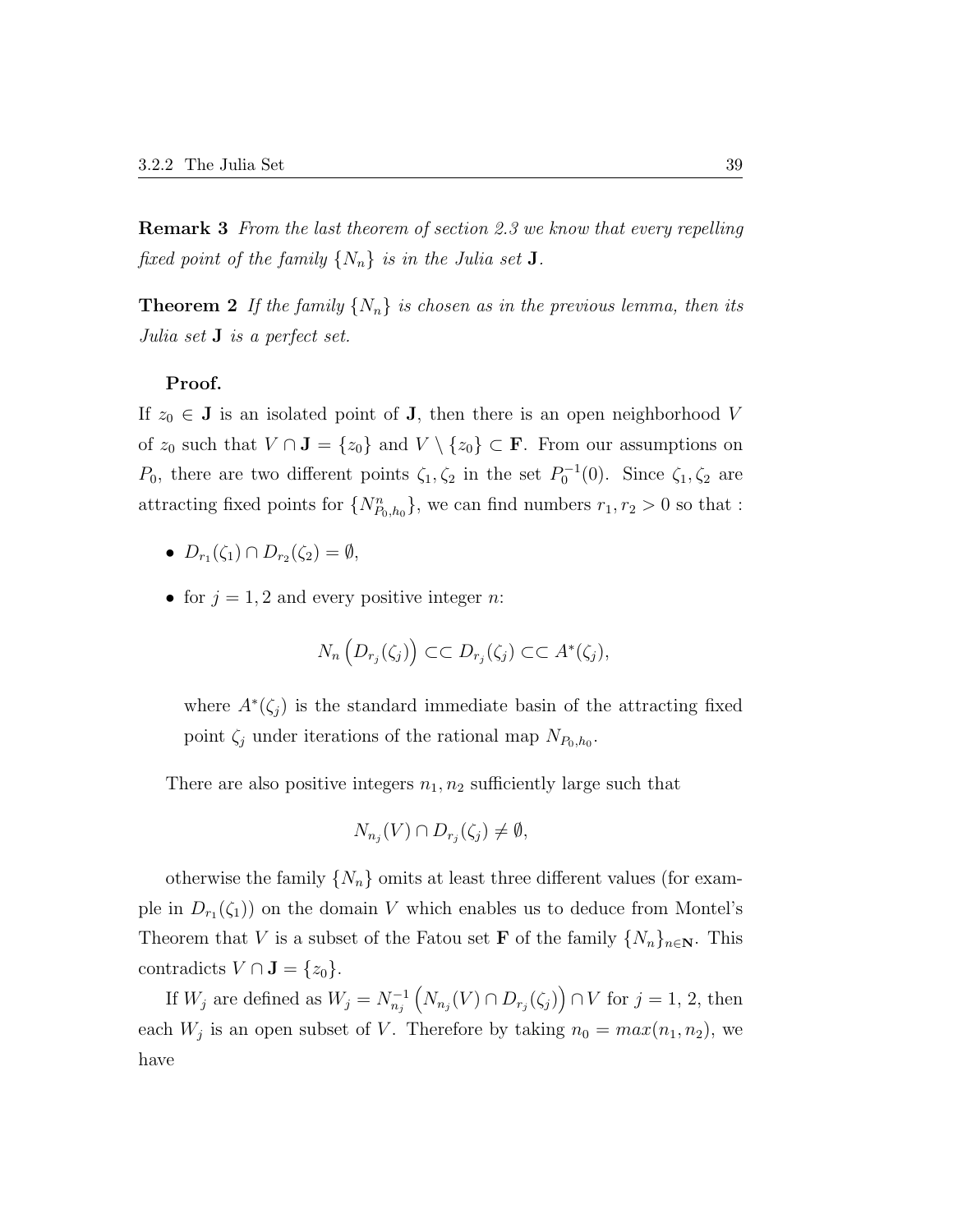$N_n(W_j) \subset D_{r_j}(\zeta_j), \qquad \forall n \geq n_0.$ 

Hence  $N_{n_0}(V \setminus \{z_0\}) \cap D_{r_j}(\zeta_j) \neq \emptyset$ ,  $j = 1, 2$  (Figure 1, below). On the other hand, we know that the derivative sequence  $\{N'_n\}$  is a normal family on  $V \setminus \{z_0\}$  [\[Ahlfors,](#page-90-2) p. 225]. This sequence converges to 0 on the subdomains  $W_j$ ,  $j = 1, 2$ . Therefore by Vitali's theorem the sequence  $\{N'_n\}$  converges locally uniformly to 0 on  $V \setminus \{z_0\}$ . Consequently, each limit function of  $\{N_n|_{W_j}\}\$ is a constant contained in  $D_{r_j}(\zeta_j)$ .

But  $V \setminus \{z_0\} \subset \mathbf{F}$ , therefore there is a subsequence  $\{N_{n_k}\}$  converging to a meromorphic limit function locally uniformly on  $V \setminus \{z_0\}$  so that this limit function is constant on each  $W_j$ . We obtain  $N_{n_k}|_{W_j} \to \xi_j \in D_{r_j}(\zeta_j)$ . By the identity theorem,  $\xi_1 = \xi_2$  which contradicts the fact  $D_{r_1}(\zeta_1) \cap D_{r_2}(\zeta_2) = \emptyset$ . Therefore  $z_0$  is not an isolated point of **J**.  $\Box$ 



#### Figure 1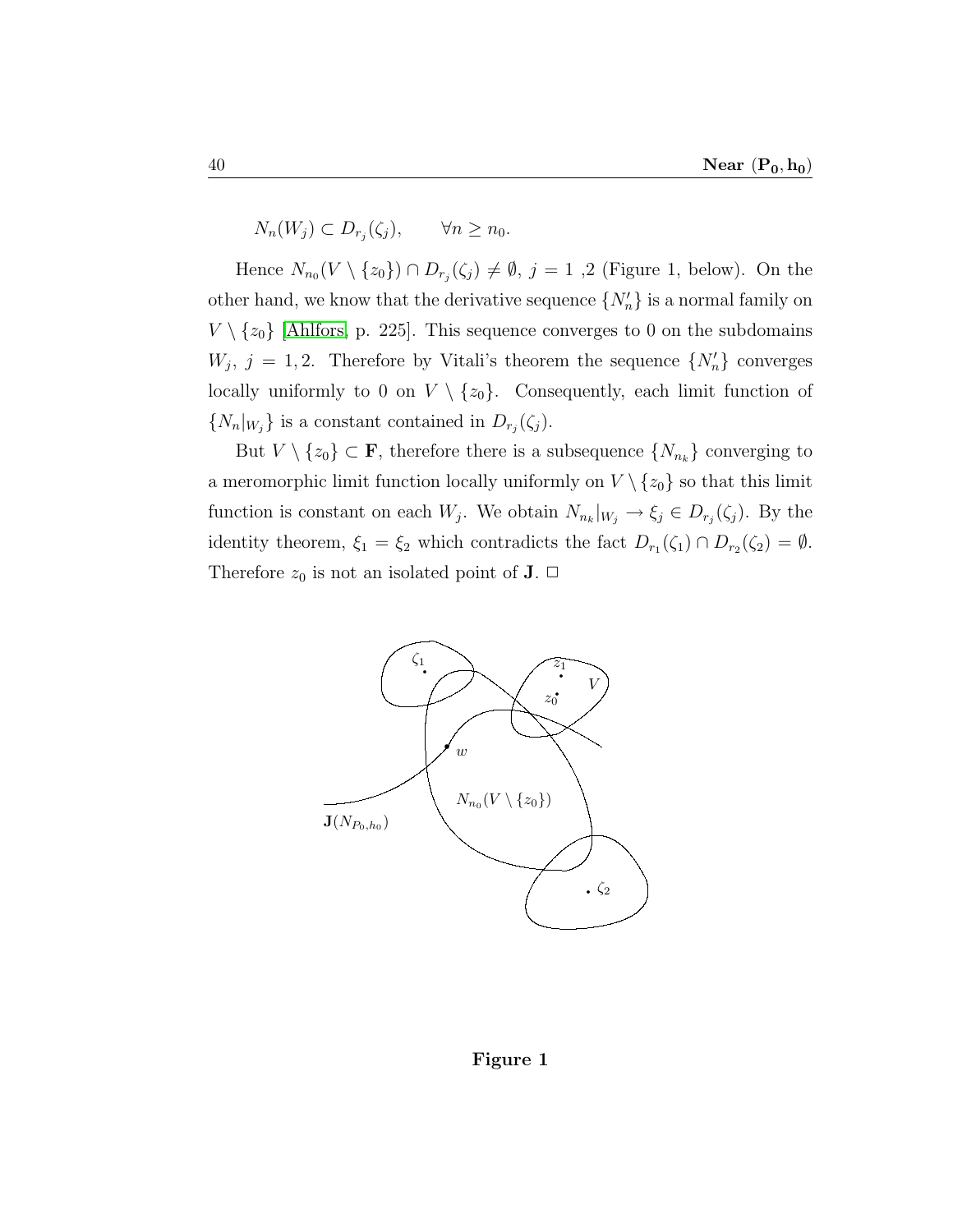Remark 4 The last theorem is also valid in general, i. e. without the (sub*f*)hyperbolicity assumption on  $N_{P_0,h_0}$ .

**Theorem 3** There exists some positive number  $\eta > 0$  so that if  $(P_n, h_n) \in$  $U_{\eta}(P_0)\times(\max\{0, h_0-\eta\}, \min\{1, h_0+\eta\})$  for positive integers n, then  $\overline{O^-(\infty)}=$ **J**. The set  $\overline{O^-(\infty)}$  is the closure of the set of the backward images of  $\infty$  under the family  $\{N_n\}$ ,  $N_n = N_{P_n,h_n} \circ \cdots \circ N_{P_1,h_1}$ .

#### Proof.

As we know  $\in \mathbf{J}(N_{P_0,h_0})$ , and  $\overline{O}_{N_{P_0,h_0}}(\infty) = \mathbf{J}(N_{P_0,h_0})$  (Theorem 11, sec. 2.2). Thus there is some positive integer  $m_0 > 0$  such that  $\sharp(N_{P_0,h_0}^{-m_0})$  $\bar{P}_{P_0,h_0}^{-m_0}(\infty))\geq$ 3. We take three different complex numbers  $a_0, b_0, c_0$  in  $\{N_{P_0,h_0}^{-m_0}\}$  $\{F_{\alpha}^{-m_{0}}(\infty)\}\;$  and choose open neighborhoods  $U, V, W$  at  $a_0$ ,  $b_0$  and  $c_0$  respectively, so that  $\overline{U}, \overline{V}, \overline{W}$  are mutually disjoint (Figure 2). From the continuity, there is some  $\eta > 0$  such that for every finite sequence  $((P_{n+1}, h_{n+1}), \cdots, (P_{n+m_0}, h_{n+m_0}))$ in  $U_{\eta}(P_0) \times (\max\{0, h_0 - \eta\}, \min\{1, h_0 + \eta\})$  there are three points  $a_n, b_n, c_n$ in  $(N_{P_{n+m_0},h_{n+m_0}} \circ \cdots \circ N_{P_{n+1},h_{n+1}})^{-1}(\infty)$  with  $a_n \in U, b_n \in V$  and  $c_n \in W$ , where  $n \in \{0, 1, 2, \dots\}.$ 

Let D be a domain with  $D \cap J \neq \emptyset$ . If for all but finitely many positive integers n,  $a_n, b_n$  and  $c_n$  are not in  $N_n(D)$ , then according to the weaker theorem of Montel (Theorem 6, sec. 2.1.2)  $D \subset \mathbf{F}$ , which is a contradiction. Thus there are some  $z_0 \in D$  and some positive integer  $n_0$  such that for example  $N_{n_0}(z_0) = a_{n_0}$ . This means that  $N_{n_0+m_0}(z_0) = \infty$  and therefore,  $z_0 \in O^{-}(\infty)$ .  $\Box$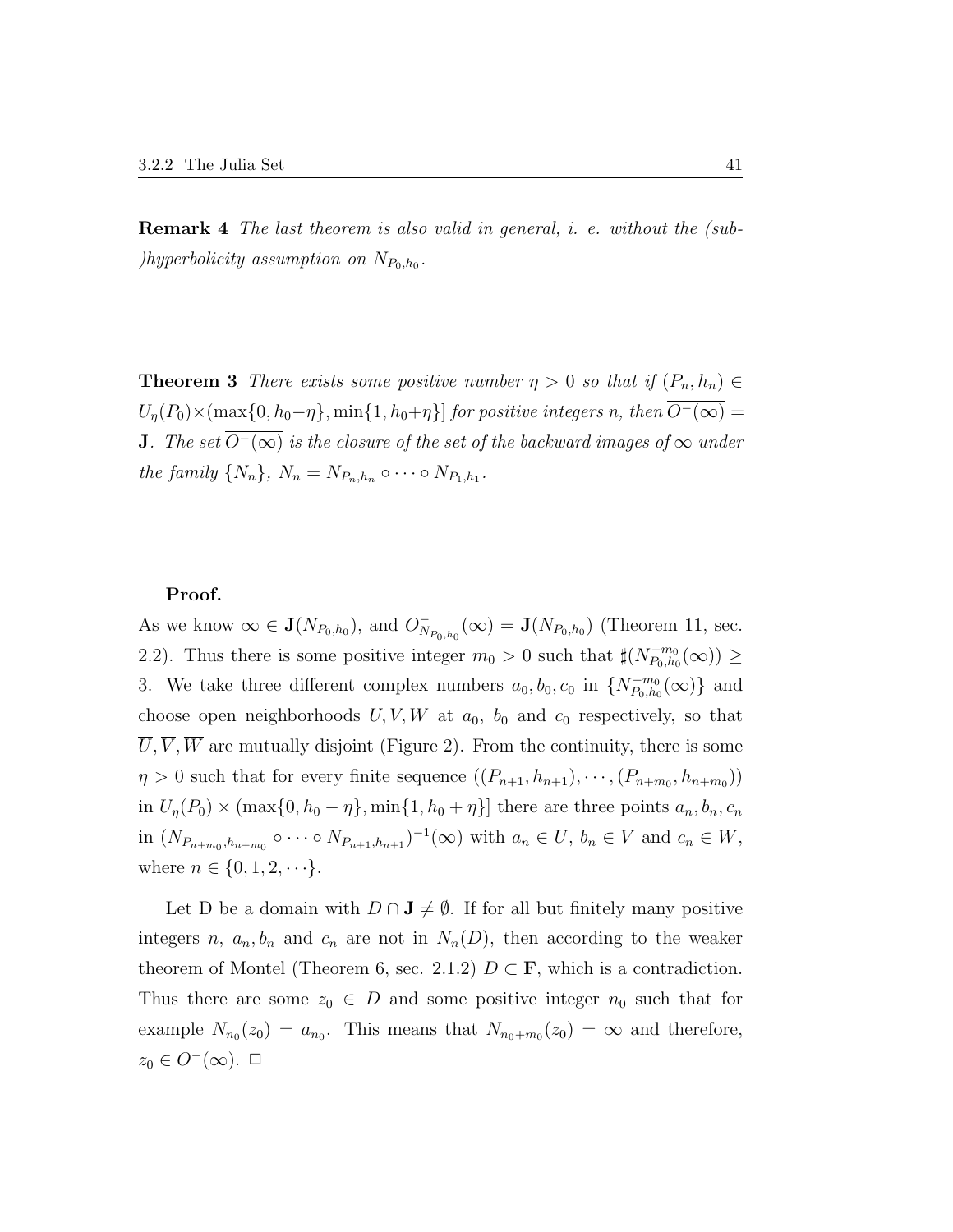

# Figure 2

To have a neighborhood of  $(P_0, h_0)$  where all of the theorems proven so far in this chapter are valid, we define  $\varepsilon_2$  to be the positive number  $\min(\eta, \varepsilon_1)$  $(\eta \text{ comes from the last theorem}).$  Our suitable neighborhood will be then the set  $U_{\varepsilon_2}(P_0) \times (\max\{0, h_0 - \varepsilon_2\}, \min\{1, h_0 + \varepsilon_2\}).$ 

## 3.2.3 The Stable Domains

First we recall that the set  $\mathcal{G}(D)$  denotes the set of limit functions of all possible convergent subsequences of the family  $\{N_n\}$  on a domain D. If all of the elements of  $\mathcal{G}(D)$  are constant functions, then D is called a contracting domain.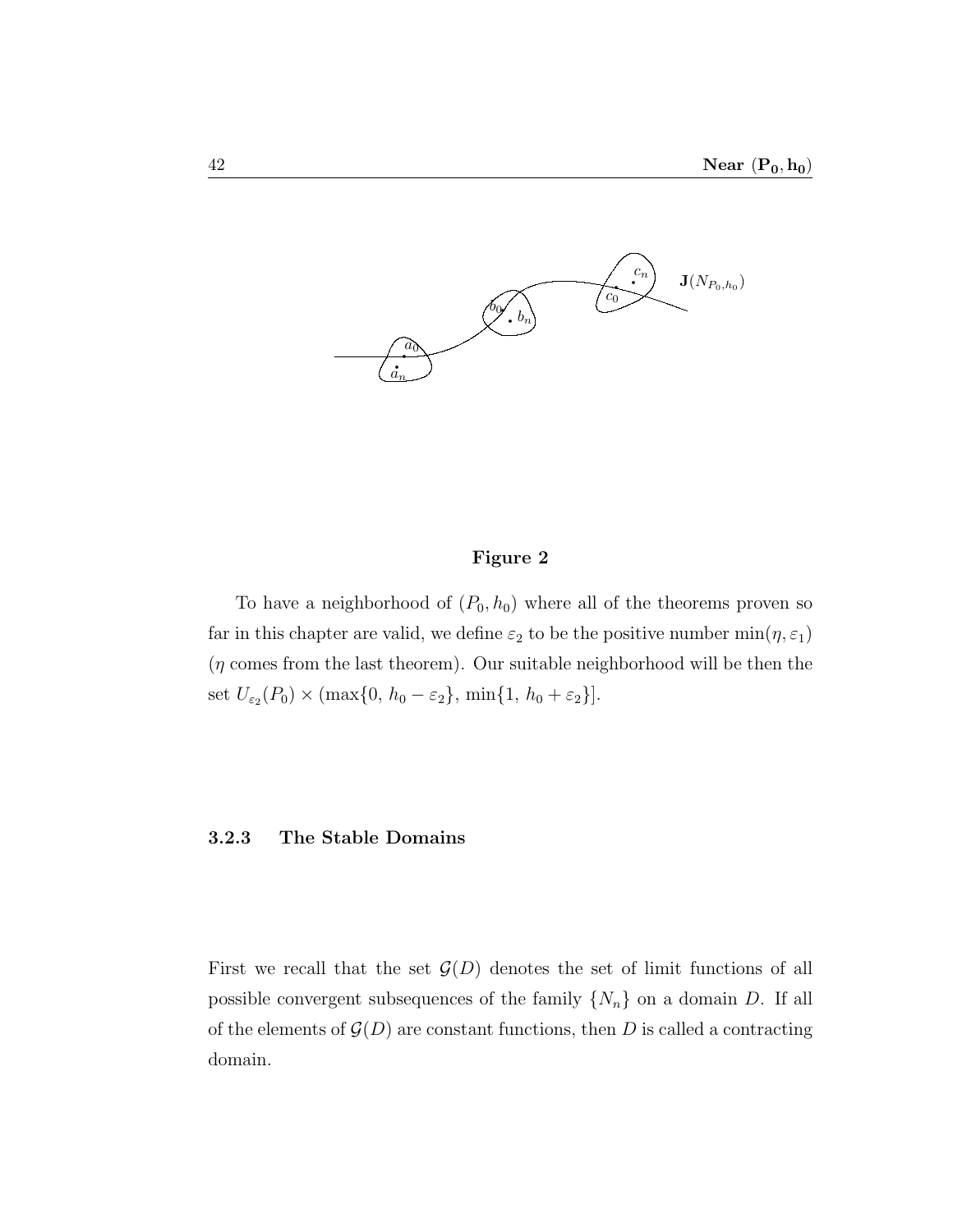**Lemma 2** Let  $\{(P_n, h_n)\}_{n \in \mathbb{N}}$  be in  $U_{\varepsilon_2}(P_0) \times (\max\{0, h_0 - \varepsilon_2\}, \min\{1, h_0 + \varepsilon_2\})$  $\{\varepsilon_2\}$ . If  $\zeta$  is a repelling fixed point of the family  $\{N_n\}$ , then  $\zeta \notin \mathcal{G}(D)$  for every stable domain D.

# Proof.

Let D denote the given stable domain and  $\zeta \in \overline{C}$  be a repelling fixed point of the family such that  $\zeta \in \mathcal{G}(D)$ . There is a subsequence  $\{N_k\}$  of  $\{N_n\}$  which converges to  $\zeta$  on D. If there is some  $k_0 \in \mathbb{N}$  such that  $N_{k_0} \equiv \zeta$ on D, then deg  $N_{k_0} \equiv 0$  which contradicts the fact deg  $N_{k_0} \equiv d^{k_0}$ .

Therefore the subsequence  $\{N_k\}$  must be infinite. For an arbitrary  $z_0 \in D$  we define  $z_k = N_k(z_0)$ . Thus  $(z_k)$  converges to  $\zeta$ . But  $(z_k)$  is an infinite sequence, otherwise for some m,  $z_m = N_m(z_0) = \zeta$ , which means  $z_0 \in N_m^{-1}(\zeta) =$  $N_m^{-1}(N_m(\zeta))$  since  $\zeta$  is a fixed point of the family. This would imply  $z_0 \in \mathbf{J}$ (Theorem 8, sec. 2.3), which is a contradiction to the assumption  $z_0 \in D$ .

Thus  $z_k \neq \zeta$  for every k, and for infinitely many k:

$$
|z_{k+1}-\zeta|<|z_k-\zeta|.
$$

However, we can find a number  $c_{k+1} > 1$  so that  $|(N_{P_{k+1},h_{k+1}})'(\zeta)| \ge$  $c_{k+1} > 1$ . Hence in some neighborhood V of  $\zeta$ :

$$
|N_{P_{k+1},h_{k+1}}(z) - \zeta| = |N_{P_{k+1},h_{k+1}}(z) - N_{P_{k+1},h_{k+1}}(\zeta)| \geq c_{k+1}|z - \zeta|,
$$

for every  $z \in V$ . By taking  $z = z_k$  for suitably large k, we come to a contradiction. Thus  $\zeta \notin \mathcal{G}(D)$ .  $\Box$ 

So the point  $\infty$  for example can not be an element of  $\mathcal{G}(D)$  for every stable domain  $D$  of the Fatou set  $\mathbf F$ .

Indeed, we can prove a stronger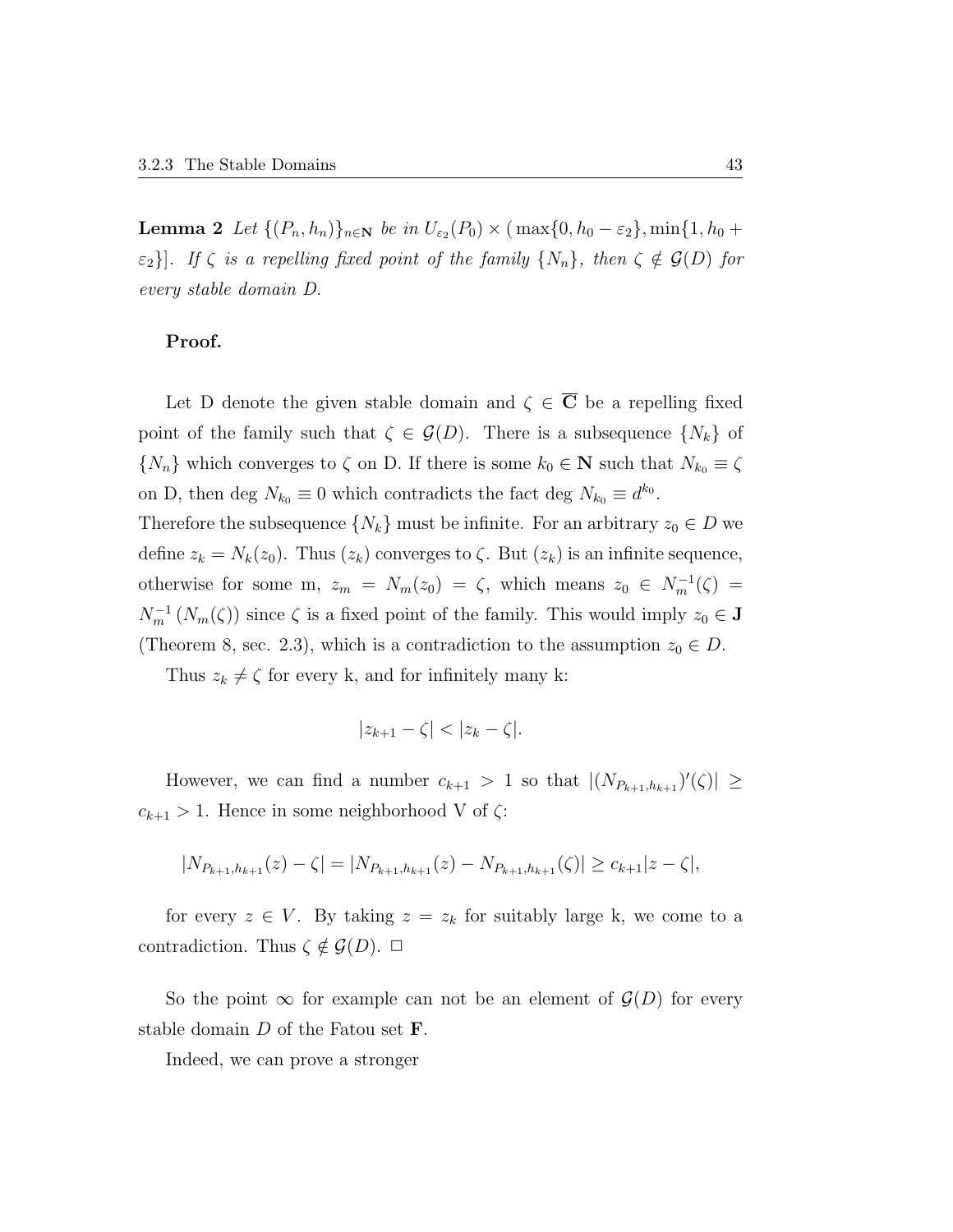**Lemma 3** Let  $\{(P_n, h_n)\}_{n\in\mathbb{N}}$  be as in the previous lemma. If V is a contracting domain, then each element of  $\mathcal{G}(D)$  belongs to the Fatou set **F** of the family  $\{N_n\}$ .

## Proof.

Let V be a contracting domain, and  $\{N_{n_k}\}_{k\in\mathbb{N}}$  be a subsequence of  $\{N_n\}$ which converges on V to some element  $\zeta$  in  $\mathcal{G}(V)$ . First we claim that every  $N_{n_k}(V)$  is a subset of **F**: otherwise there is some  $v_0 \in N_{n_k}(V)$  such that  $v_0 \in \mathbf{J}$ . As  $N_{n_k}(V)$  is an open set, and  $O^-(\infty)$  is dense in the Julia set  $\mathbf{J}$ , there are some positive integer  $m_0$  and some complex number  $w_0 \in N_{n_k}(V)$ such that  $w_0 \in N_{m_0}^{-1}(\infty)$ . Since the point  $\infty$  is a fixed point of the family  $\{N_n\}$ , this means that for some positive integer  $k_0$ :

$$
N_{n_j}(w_0) = \infty, \forall j \ge k_0.
$$

At least one preimage of  $N_{n_k}^{-1}(w_0)$  is in V. Hence we deduce that  $\zeta = \infty$ which is a contradiction according to the previous lemma. Therefore for every positive integer k we have  $N_{n_k}(V) \subset \mathbf{F}$ , and there is some stable domain  $W_k$ which contains  $N_{n_k}(V)$ .

Next we claim that  $N_{n_k}(V)$  is the whole stable domain  $W_k$ ; otherwise there is some positive integer  $k_0$  such that  $\partial N_{n_{k_0}}(V) \cap W_{k_0} \neq \emptyset$ . Let  $v_0$  be in  $\partial N_{n_{k_0}}(V) \cap W_{k_0}$ . As V is a connected component of  $(N_{n_{k_0}})^{-1} \left(N_{n_{k_0}}(V)\right)$  we see that  $N_{n_{k_0}}(\partial V) = \partial N_{n_{k_0}}(V)$ . Therefore there is some  $z_0 \in \partial V \subset \mathbf{J}$  such that  $v_0 = N_{n_{k_0}}(z_0)$ . On the other hand, there is some open neighborhood  $U_0$  of  $v_0$  in  $W_{k_0}$ . Hence  $U_0 \cap N_{n_{k_0}}(\partial V) \neq \emptyset$ . As  $O^-(\infty) = J$ , we can find some positive integer  $m_0$  so that  $N_{m_0}^{-1}(\infty) \in N_{n_{k_0}}^{-1}$  $(U_0 \cap N_{n_{k_0}}(\partial V)),$  i. e.  $N_{n_{k_0}}\left(N_{m_0}^{-1}(\infty)\right) \in N_{n_{k_0}}(\partial V) \cap W_{k_0}$ . For every positive integer k we have  $N_{n_k}(V) \subset W_k$ , according to the definition of  $W_k$ . Therefore for every positive integer m: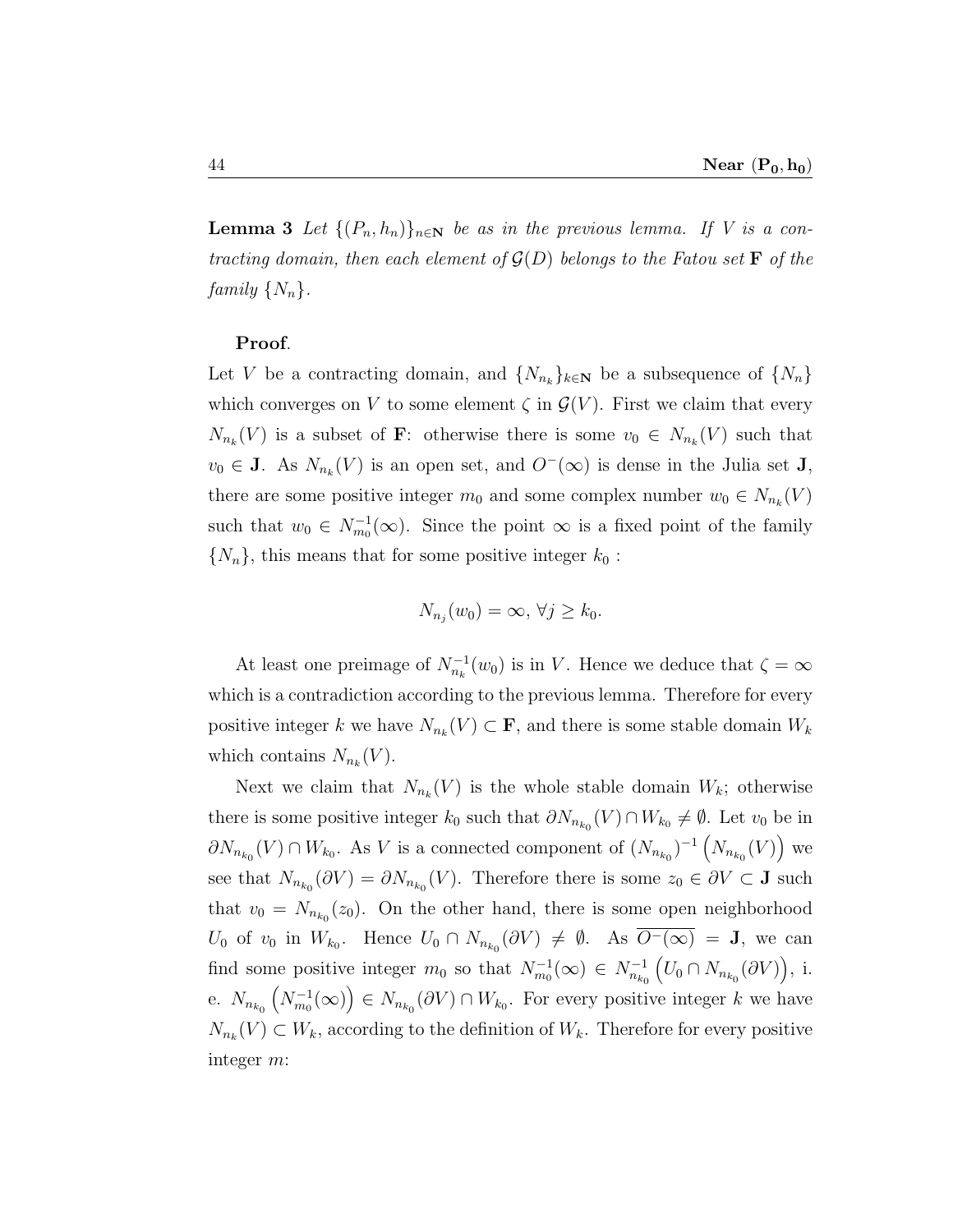$$
N_{n_{k_0+m}}\left(N_{m_0}^{-1}(\infty)\right) \in \overline{W}_{k_0+m} \cap N_{n_{k_0+m}}(\partial V).
$$

This yields either  $\infty \in W_{k_0+m}$  which is a contradiction  $(W_{k_0+m}$  is a stable domain), or  $\infty \in \partial(W_{k_0+m}) \cap \partial N_{n_{k_0+m}}(V)$ . But  $\overline{N_{n_{k_0+m}}(V)} \longrightarrow \zeta$  as  $m \longrightarrow \infty$ which gives  $\zeta = \infty$ , again a contradiction according to the previous lemma.

Therefore  $N_{n_k}(V) = W_k$  for every positive integer k. We deduce there is some positive integer  $k_0$  so that  $\zeta \in N_{n_{k_0}}(V)$ , otherwise the previous paragraph gives the contradiction  $\zeta = \infty$  again!  $\Box$ 

From the above proof we have an important result which we formulate in the following

**Theorem 4** Let  $\{(P_n, h_n)\}_{n\in\mathbb{N}}$  be as in Lemma 2, and V be a contracting domain of the Fatou set **F** of the related family  $\{N_n\}_{n\in\mathbb{N}}$ . If  $\{N_{n_k}\}\$ is a subsequence of  $\{N_n\}$  convergent to an element  $\zeta \in \mathbf{C}$  of the limit set  $\mathcal{G}(V)$ , then each set  $N_{n_k}(V)$  is a stable domain of **F**. Further, there is some positive integer  $k_0$  such that  $\zeta \in N_{n_{k_0}}(V)$ ,  $N_{n_{k_0}}(V)$  remains invariant under  $N_{P_k,h_k}$ 's for  $k > k_0$  and has therefore  $\infty$  on its boundary  $\partial N_{n_{k_0}}(V)$ .

**Notation 1** In what follows, we denote the real interval ( $\max\{0, h_0 - \varepsilon_2\}$ ,  $\min\{1, h_0 +$  $\varepsilon_2$ } briefly by  $D_{\varepsilon_2}(h_0)$ .

**Definition 1** A stable domain V of the Fatou set  $\bf{F}$  is called a "wandering" domain if  $N_m(V) \cap N_n(V) = \emptyset$  for every distinct positive integers m and n. For  $n = 0$  we assume  $N_0(V) = V$ . We denote by W the set of the points  $z \in \overline{C}$  with the property that each  $z \in \mathcal{W}$  has an open "wandering" neighborhood  $U_z$ , i. e. with the property  $N_m(U_z) \cap N_n(U_z) = \emptyset$ , for all positive integers  $m, n$ . The complement of  $\mathcal W$  is denoted by  $\mathcal A$ .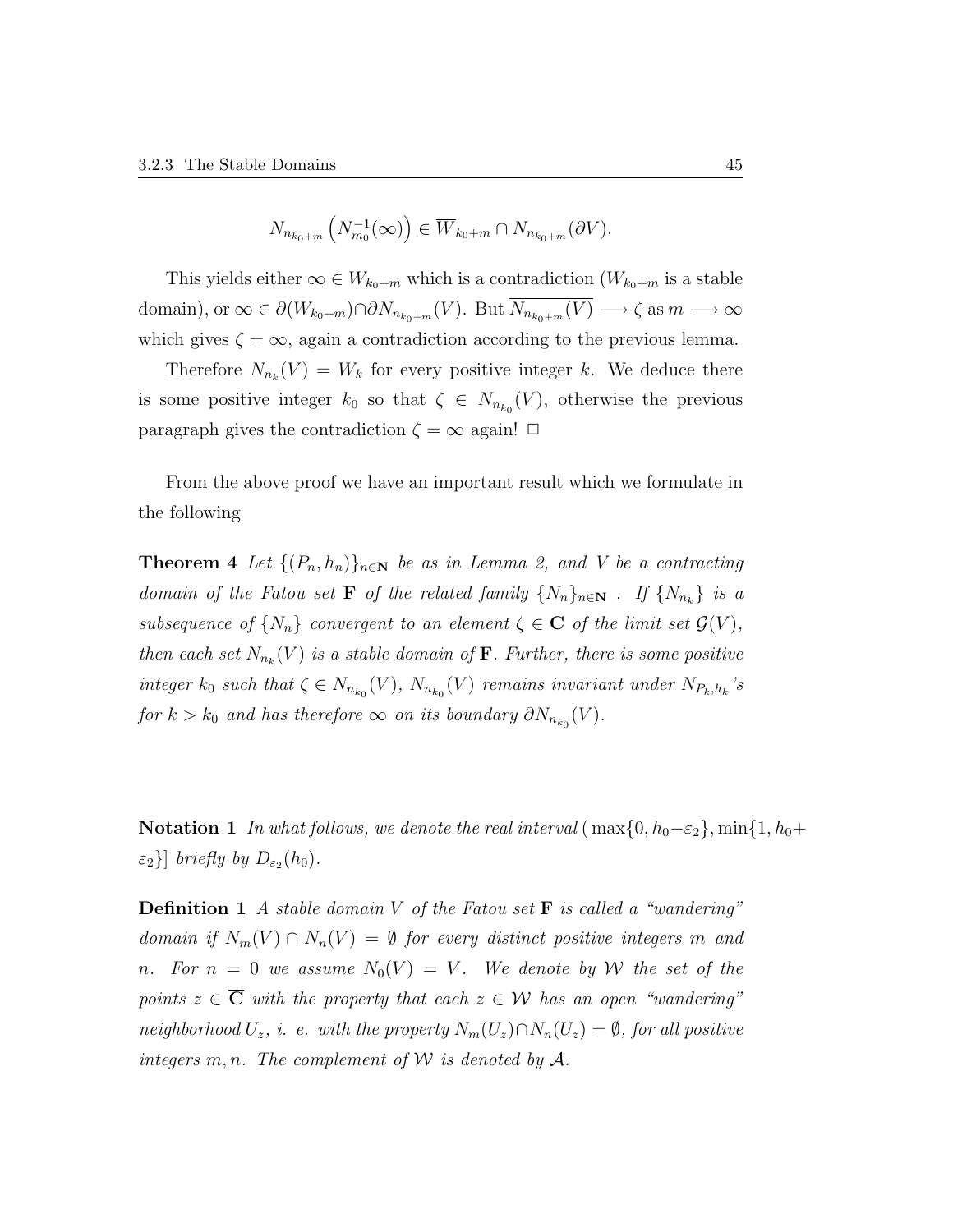The set  $W$  is an open set according to the definition and therefore  $A$  a closed one.

The Julia set **J** is a subset of  $\mathcal{A}$ : if  $z \in J$ , then for every open neighborhood U of z there exists a positive integer m with the property  $z_m =$  $(N_m)^{-1}(\infty) \in U$ . Let  $U_1, U_2$  be two such neighborhoods with  $U_2 \subset \subset U_1$ . We can find two positive integers  $m_1 \neq m_2$  with  $z_2 = (N_{m_2})^{-1}(\infty) \in U_2$  and  $z_1 = (N_{m_1})^{-1}(\infty) \in U_1$ . This means  $\infty \in N_{m_1}(U_1) \cap N_{m_2}(U_1)$ . As  $U_1$  was arbitrary, **J** can not be a subset of  $W$ .

**Lemma 4** Let  $W \subset \mathcal{W}$  be a domain. Then for every compact subset K of W,  $diam[N_n(K)] \longrightarrow 0$  as  $n \longrightarrow \infty$  ([\[Beardon,](#page-90-3) p. 177]).

#### Proof.

Suppose that this is false. Then there is a compact subset  $K$  of  $W$ , a positive number  $\alpha$ , and some increasing sequence  $n_j$  of positive integers such that for  $j = 1, 2, \dots,$ 

$$
(*)\qquad diam[N_n(K)] \ge \alpha.
$$

Since  $J \subset A$ , the family  $\{N_n\}$  is normal in W. Thus there is a subsequence of  $\{N_{n_j}\}\$  which converges locally uniformly on W to some meromorphic function g. We relabel this subsequence and assume that  $\{N_{n_j}\}\$  itself has this property. If g is constant with value c on W, then  $N_{n_j}$  converges uniformly to c on K, and therefore for large j,  $N_{n_j}(K)$  lies in an  $\frac{\alpha}{3}$ -neighborhood of c. This contradicts  $(*)$ . We conclude that g is non-constant on W.

Therefore we can find a point  $\zeta \in W$  where  $g'(\zeta) \neq 0$  and drew a small circle C with center  $\zeta$  which with its interior D lies in W, and which is such that  $g(z) \neq g(\zeta)$  when z is on the circle C. As  $\inf_{w \in C} |g(w)-g(\zeta)| > 0$ , there is some positive integer  $j_0$  such that for  $j \geq j_0$ ,

$$
|N_{n_j}(z) - g(z)| < \inf_{w \in C} |g(w) - g(\zeta)| < |g(z) - g(\zeta)|
$$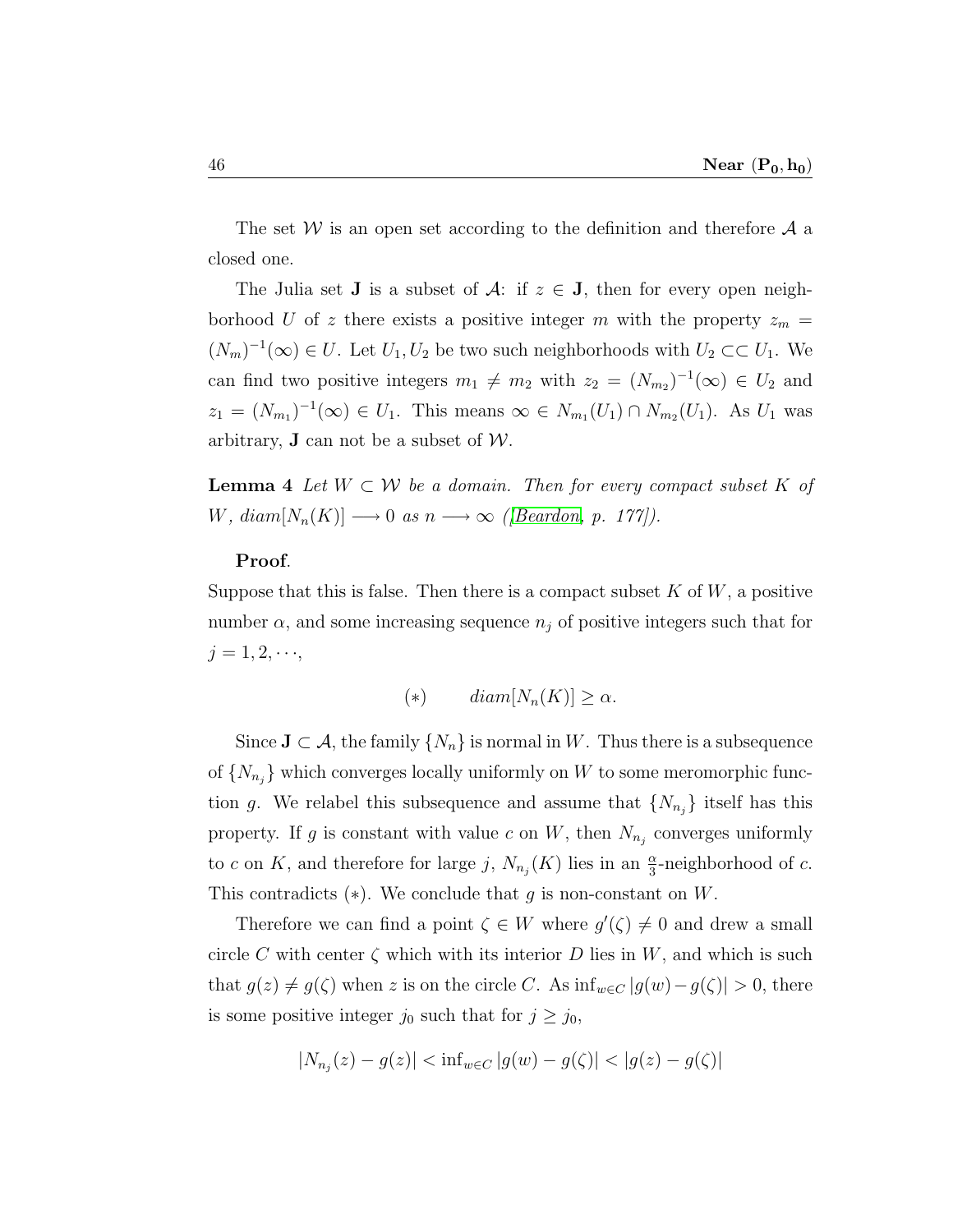on C. So by Rouché's Theorem,  $N_{n_j}(D)$  contains the point  $g(\zeta)$  for  $j \geq j_0$ which contradicts the wandering character of  $W$ . This completes the proof.  $\Box$ 

From the previous lemma (Lemma 4) and Theorem 31, sec. 2.3., we deduce that each wandering **stable** domain  $V$  is actually a contracting (stable) domain. But this contradicts the wandering nature of  $V$ , according to the proof of Lemma 3. In fact, for each contracting domain  $V$  there are sufficiently large positive integers m and n such that  $N_m(V) = N_n(V)$ . Therefore there is no wandering stable domains in the Fatou set F!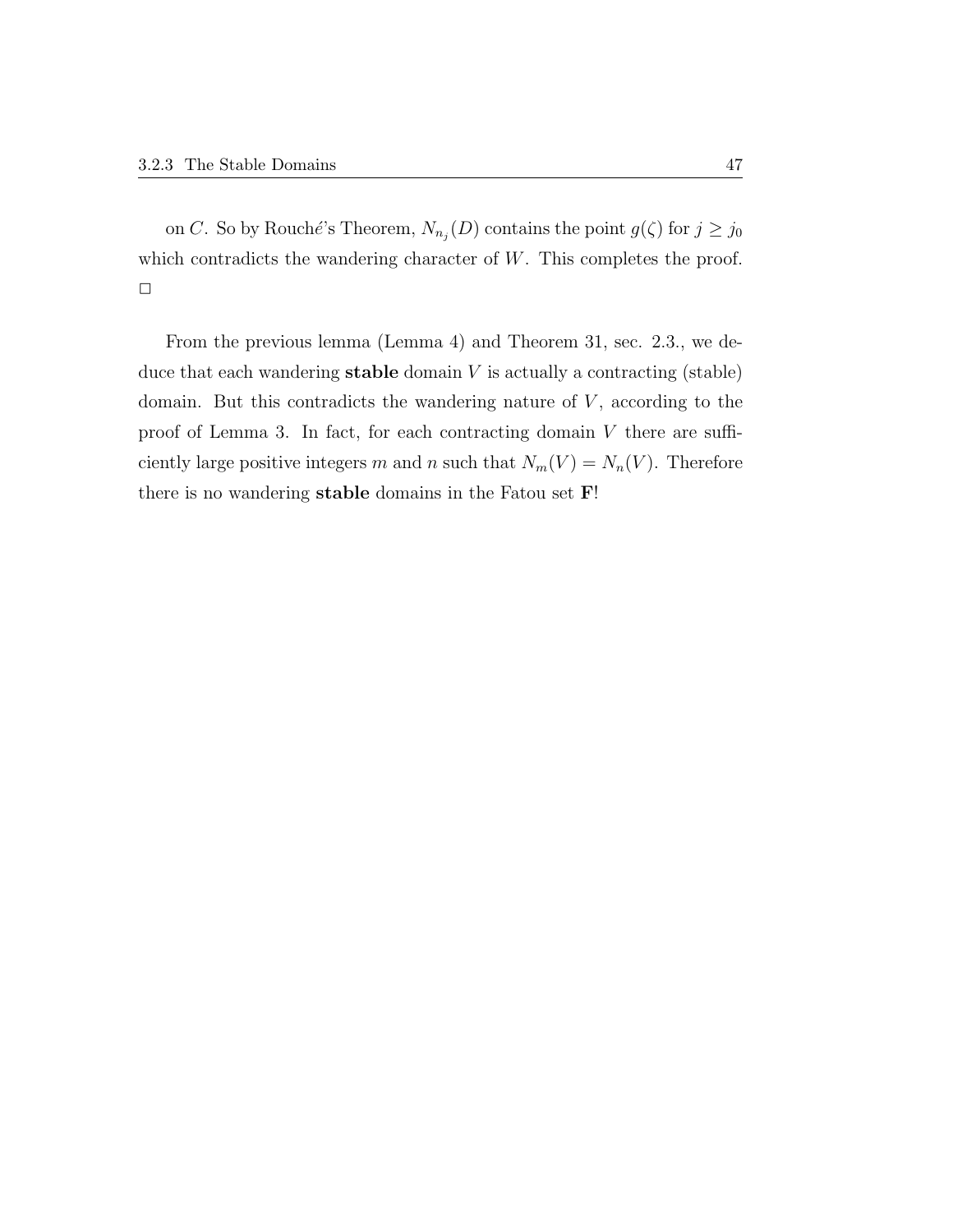# 3.3 Convergent Sequences Near  $(P_0, h_0)$

## 3.3.1 Introduction

Let  $\{(P_n, h_n)\}_{n\in\mathbb{N}}$  be in  $U_{\varepsilon_2}(P_0) \times D_{\varepsilon_2}(h_0)$  as before, with the extra property

# $P_n \longrightarrow P_0$  and  $h_n \longrightarrow h_0$  as  $n \longrightarrow \infty$ .

We assume again that  $N_{P_0,h_0}$  is a subhyperbolic rational function.

As we know so far, the Julia set  $\mathbf{J}(N_{P_0,h_0})$  of the family  $\{N_{P_0,h_0}^n\}$  is con-nectedand locally connected ([\[Milnor\]](#page-91-0)). Further,  $\mu(\mathbf{J}(N_{P_0,h_0}))=0$ , where  $\mu$ is the two-dimentional Lebesgue measure produced by the spherical metric on C ([\[Lyubich 1983\]](#page-91-1)). Its Fatou set  $\mathbf{F}(N_{P_0,h_0})$  consists of simply-connected contracting (stable) domains([\[Milnor,](#page-91-0) [Beardon\]](#page-90-3)). In the following sections we try to find out if there is some  $\varepsilon > 0$  such that for every convergent sequence  $\{(P_n, h_n)\}_{n\in\mathbb{N}}$  in  $U_{\varepsilon}(P_0) \times D_{\varepsilon}(h_0)$ , the Julia and Fatou sets of the family  $\{N_n = N_{P_n,h_n} \circ \cdots \circ N_{P_1,h_1}\}\$  have similar behaviours as of  $\mathbf{J}(N_{P_0,h_0})$ and  $\mathbf{F}(N_{P_0,h_0})$ , respectively.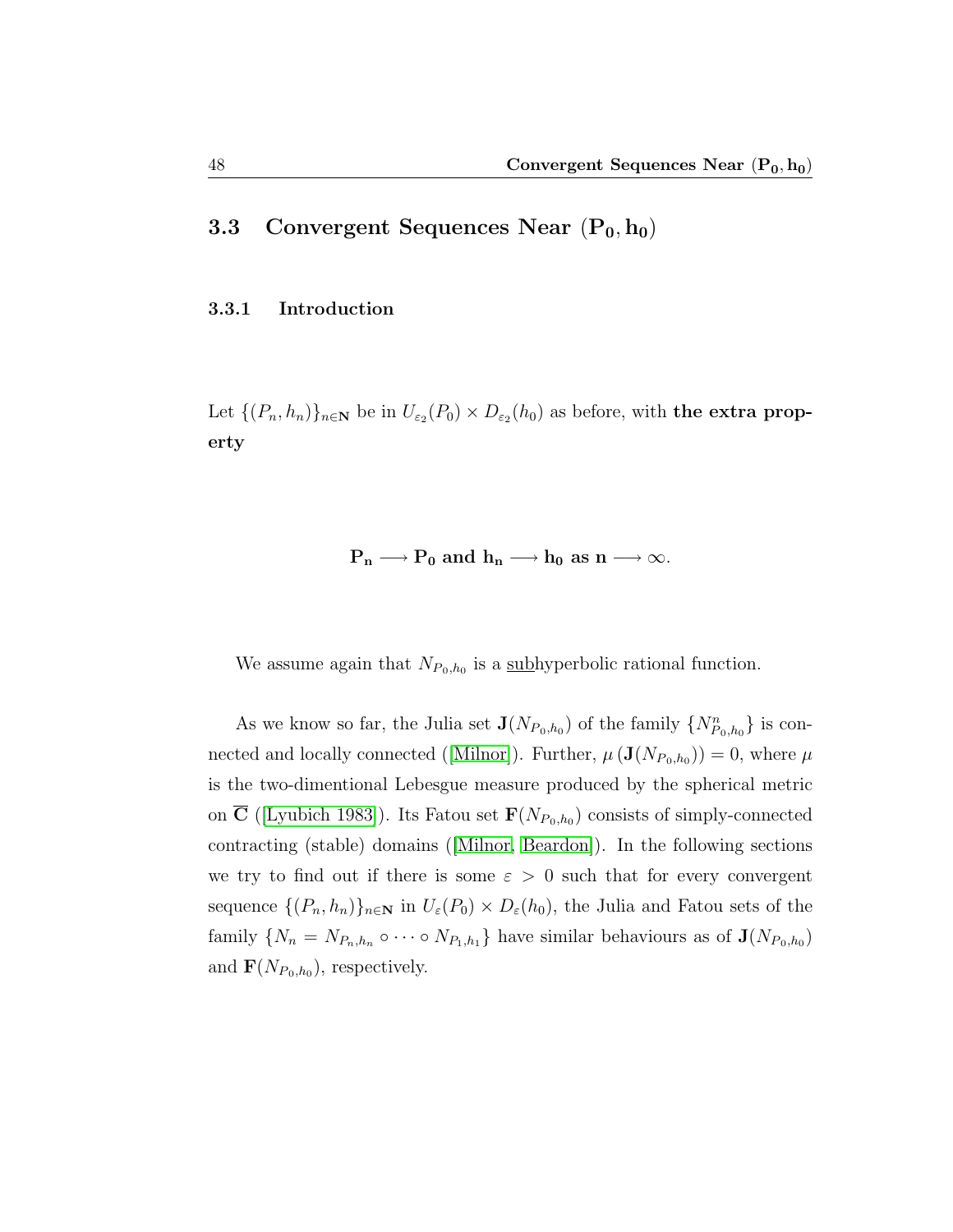#### 3.3.2 The Structure of the Fatou Set

**Theorem 5** Let  $\{N_n\}_{n\in\mathbb{N}}$ ,  $N_n = N_{P_n,h_n} \circ \cdots \circ N_{P_1,h_1}$ , be a family in  $U_{\varepsilon_2}(P_0) \times$  $D_{\varepsilon_2}(h_0)$  as mentioned in sec. 3.2.2, such that  $P_n \longrightarrow P_0$  and  $h_n \longrightarrow h_0$ as  $n \longrightarrow \infty$ . If there is a subsequence  $\{N_{n_k}\}_{k \in \mathbb{N}}$  which converges locally uniformly on a stable domain  $W \in \mathbf{F}$  to a constant map  $\zeta \in \mathbf{C}$ , then  $\zeta$  is a (super-)attracting periodic point of  $\{N_{P_0,h_0}^n\}$ .

#### Proof.

First,  $\zeta$  is not in  $\mathbf{J}(N_{P_0,h_0})$ , since otherwise  $N_{P_0,h_0}$  (which is subhyperbolic) expands in a neighborhood of  $\zeta$  except perhaps at  $\zeta$ , and therefore for some suitable positive integer  $k_0$ ,  $\{N_{P_{n_k},h_{n_k}}\}_{k\geq k_0}$  expands in a neighborhood of  $\zeta$ , too. This contradicts the assumptions of the theorem. Thus there is some stable domain V of  $\mathbf{F}(N_{P_0,h_0})$  which contains  $\zeta$ . So we can find some  $r > 0$ so that  $D_r(\zeta) \subset V$ .

We know that every stable domain of  $\mathbf{F}(N_{P_0,h_0})$  is a basin of attraction for some (super-)attracting periodic point of  $\{N_{P_0,h_0}^n\}$ . If  $\zeta$  is not a (super-)attracting periodic point of  $\{N_{P_0,h_0}^n\}$ , then there exists some other point  $\eta \neq \zeta$  in V such that for a subsequence of the family which we denote also by  ${N_{P_0,h_0}^m}_{n\in\mathbb{N}}$  we have  $\lim_{m\to\infty} N_{P_0,h_0}^m = \eta$  locally uniformly on V. Therefore for each neighborhood  $D_{\varepsilon}(\eta)$  of  $\eta$  there is a neighborhood  $D_{\delta}(\zeta)$ , and some  $M_0 \in \mathbb{N}$  such that

$$
(*)\qquad N_{P_0,h_0}^m\left(D_{\delta}(\zeta)\right)\subset D_{\varepsilon}(\eta),\qquad\forall m\geq M_0.
$$

Now let K be a nonempty compact subset of W. There is some subsequence  $\{N_{n_k}\}\$  of  $\{N_n\}$  which is convergent on K to  $\zeta$ . Hence there is some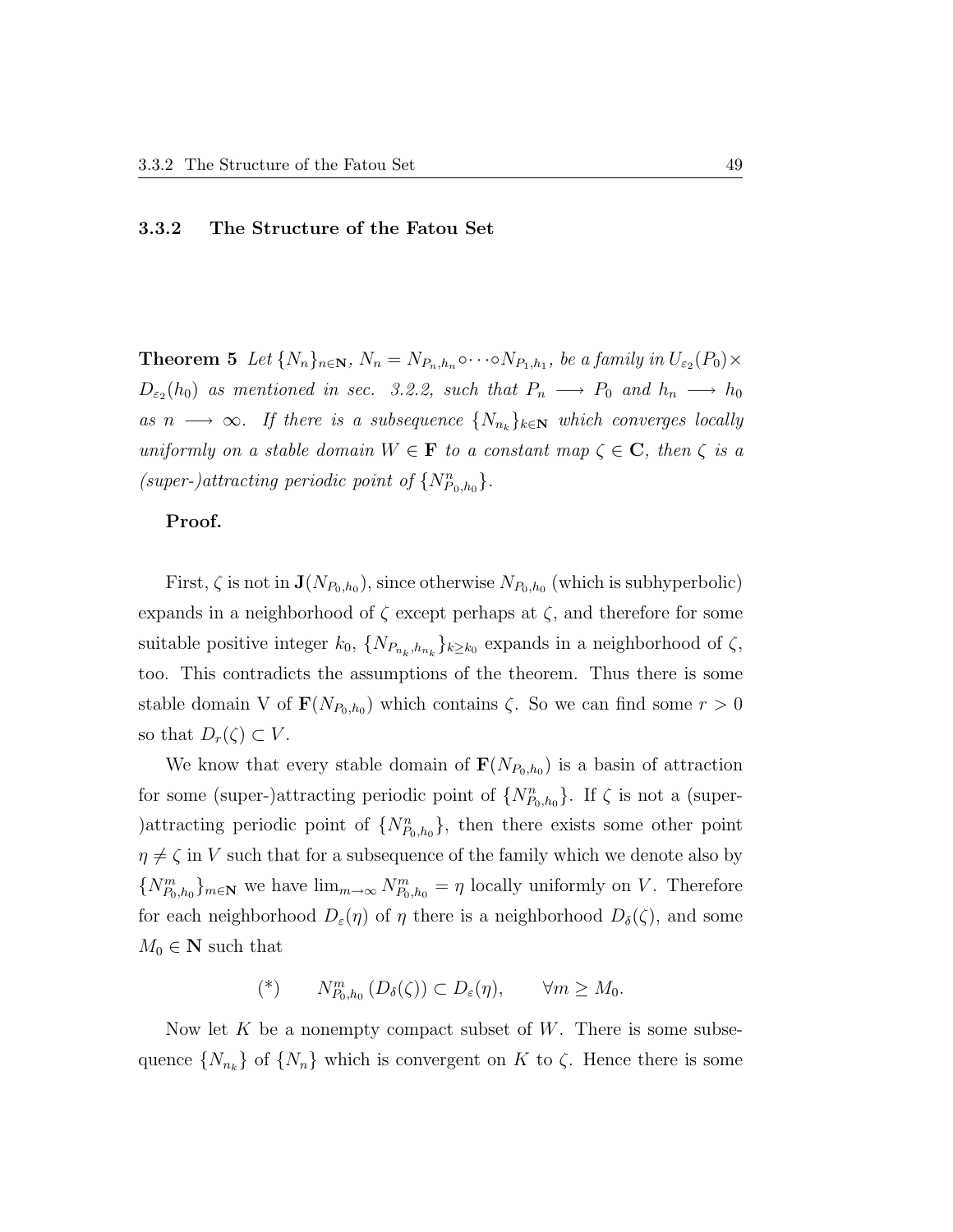positive integer  $M_1$  such that for every  $z \in K$  and every  $k \geq M_1$ :

$$
|N_{n_k}(z) - \zeta| < \frac{\delta}{2}
$$

We can choose  $\delta, \varepsilon > 0$  so that  $D_{\delta}(\zeta) \cap D_{\varepsilon}(\eta) = \emptyset$ . On the other hand, for every positive integer  $l$  there is some positive integer  $M_l$  with

$$
|N_{P_{n_k+l},h_{n_k+l}} \circ \cdots \circ N_{P_{n_k+1},h_{n_k+1}}(z) - N_{P_0,h_0}^l(z)| < \frac{\delta}{4},
$$

for every z in  $\overline{C}$ , and every  $k \geq M_l$ .

Let  $M = max(M_l, M_1)$  and  $z_l = N_{P_{n_M+l}, h_{n_M+l}} \circ \cdots \circ N_{P_{n_M+1}, h_{n_M+1}}(z_1)$  for some  $z_1 = N_{n_M}(z_0)$ , where  $z_0 \in K$ . Then  $z_l \in D_{\frac{\delta}{2}}(\zeta) \subset D_{\delta}(\zeta)$  and

$$
|N_{P_0,h_0}^l(z_l) - \zeta| \le
$$
  
\n
$$
|N_{P_0,h_0}^l(z_l) - N_{P_{n_M+l},h_{n_M+l}} \circ \cdots \circ N_{P_{n_M+1},h_{n_M+1}}(z_1)| +
$$
  
\n
$$
|N_{P_{n_M+l},h_{n_M+l}} \circ \cdots \circ N_{P_{n_M+1},h_{n_M+1}} (N_{n_M}(z_0)) - \zeta| \le
$$
  
\n
$$
\frac{\delta}{4} + |N_{n_M+l}(z_0) - \zeta| \le \frac{\delta}{4} + \frac{\delta}{2} \le \delta.
$$

So we have shown that for every positive integer l there is some  $z_l \in D_{\delta}(\zeta)$ such that  $N_{P_0,h_0}^l(z_l)$  remains in  $D_{\delta}(\zeta)$ . Since  $D_{\delta}(\zeta)$  and  $D_{\varepsilon}(\eta)$  are disjoint, this contradicts (\*). Thus  $\zeta$  is a periodic point of  $\{N_{P_0,h_0}^n\}$ .  $\Box$ 

**Corollary 1** If V is a contracting domain of  $\{N_n\}$ , then  $\mathcal{G}(V) = O^+(\zeta)$  for some periodic point  $\zeta \in \mathbf{C}$ .

#### Proof.

Let K be a compact subset of V. If  $\zeta$  and  $\eta$  are two different complex values in  $\mathcal{G}(V)$ , then we can find two subsequences  $\{N_i\}$  and  $\{N_j\}$  of  $\{N_n\}$  with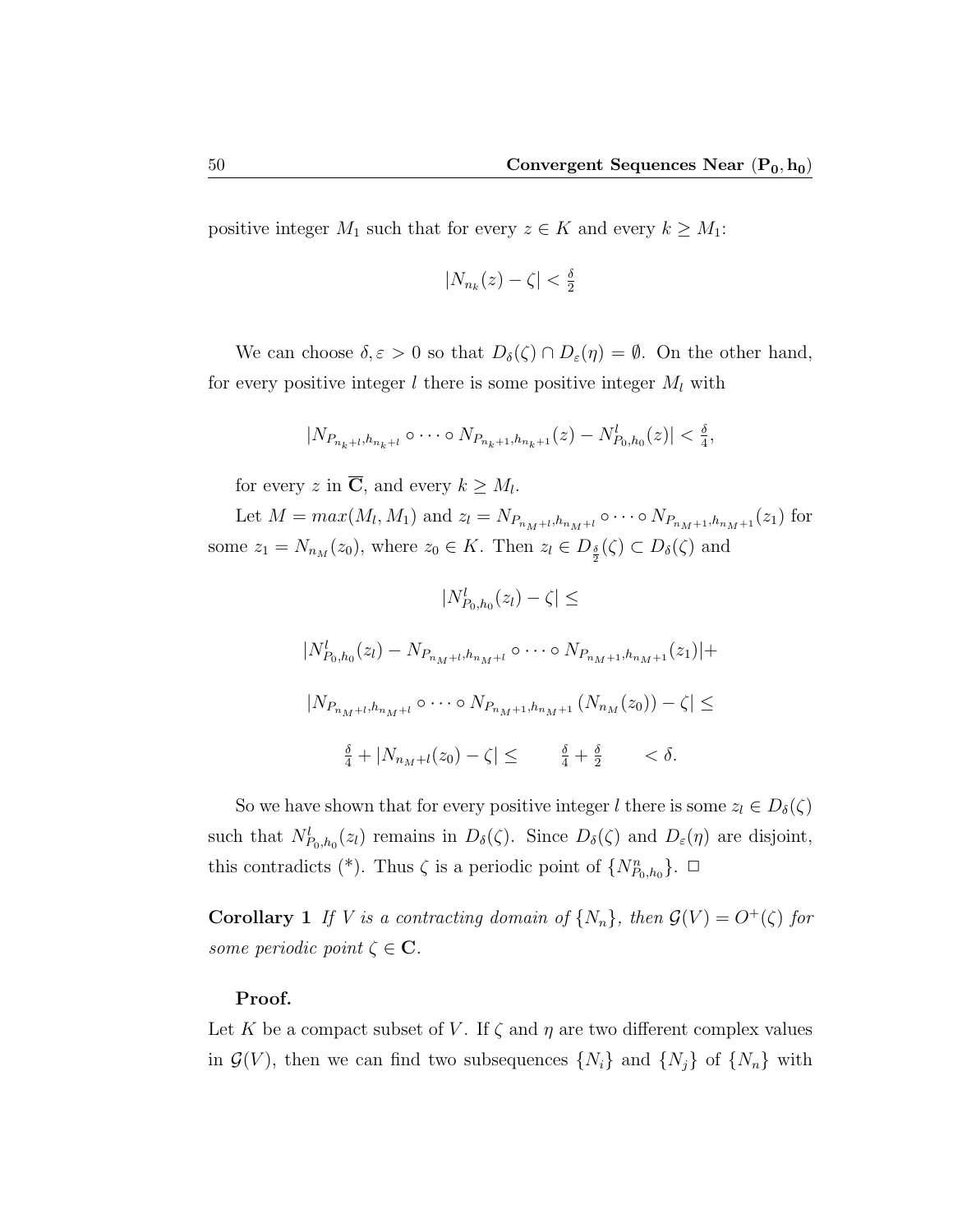$N_i \longrightarrow \zeta$  and  $N_j \longrightarrow \eta$  as  $i \longrightarrow \infty$  and  $j \longrightarrow \infty$ , respectively. Therefore there are disjoint neighborhoods  $U_{\zeta}$  at  $\zeta$  and  $U_{\eta}$  at  $\eta$  such that for some positive integers  $i_0$  and  $j_0$ ,  $N_i(K) \subset U_\zeta$  and  $N_j(K) \subset U_\eta$ , for some  $i \geq i_0$ and some  $j \geq j_0$  respectively. Since  $\zeta$  and  $\eta$  are two different periodic points of  $\{N_{P_0,h_0}\}$ , we can find two disjoint neighborhoods  $V_\zeta \subset U_\zeta$  and  $V_\eta \subset U_\eta$  at  $\zeta$  and  $\eta$  respectively, and some positive integer  $n_0$  so that  $N_{P_n,h_n}(V_\zeta) \subset V_\zeta$ and  $N_{P_n,h_n}(V_\eta) \subset V_\eta$  for every  $n > n_0$ . Therefore  $N_n(K) \subset V_\zeta \cap V_\eta$ ,  $\forall n >$  $max(n_0, i_0, j_0)$ , which contradicts our assumption that  $V_\zeta \cap V_\eta = \emptyset$ .

**Notation 2** Let  $\zeta$  be a complex number. The set  $B(\zeta)$  denotes the contracting domain for which  $\{\zeta\} \in \mathcal{G}(B(\zeta))$ . The number  $\zeta$  is called a contracting value of the family  $\{N_n\}$ .

**Recall 1** The number of attracting periodic points for the family  $\{N_{P_0,h_0}^n\}$  is a finite number  $s > 0$ , according to Riemann-Hurewitz Theorem. Therefore there are s distinct contracting values  $\zeta_i$ ,  $1 \leq i \leq s$ , for the family  $\{N_n\}$ , where  $1 \leq s < \infty$ . The positive integer d is the degree of  $N_{P_0,h_0}$ . If we denote the set

 ${z \in \mathbf{C} | \lim_{k \to \infty} N_{P_0}^{n_k}}$  $P_{0,h_0}^{n_k}(z)=\alpha_j,$  where  $\alpha_j$  is some attracting periodic point equal to  $\zeta_i$ ,  $1 \leq j \leq t$  and  $s \leq t < \infty$ }

by  $A(\zeta_i)$ , then  $\mathbf{F}(N_{P_0,h_0}) = \bigcup_{i=1}^t A(\zeta_i)$ .

**Definition 2** For every  $\xi > 0$ , the  $\xi$ -neighborhood of a set A in  $\overline{C}$  is

$$
U_{\xi}(A) = \{ z \in \overline{\mathbf{C}} | \chi(z, A) \le \xi \},
$$

where  $\chi$  is the spherical distance.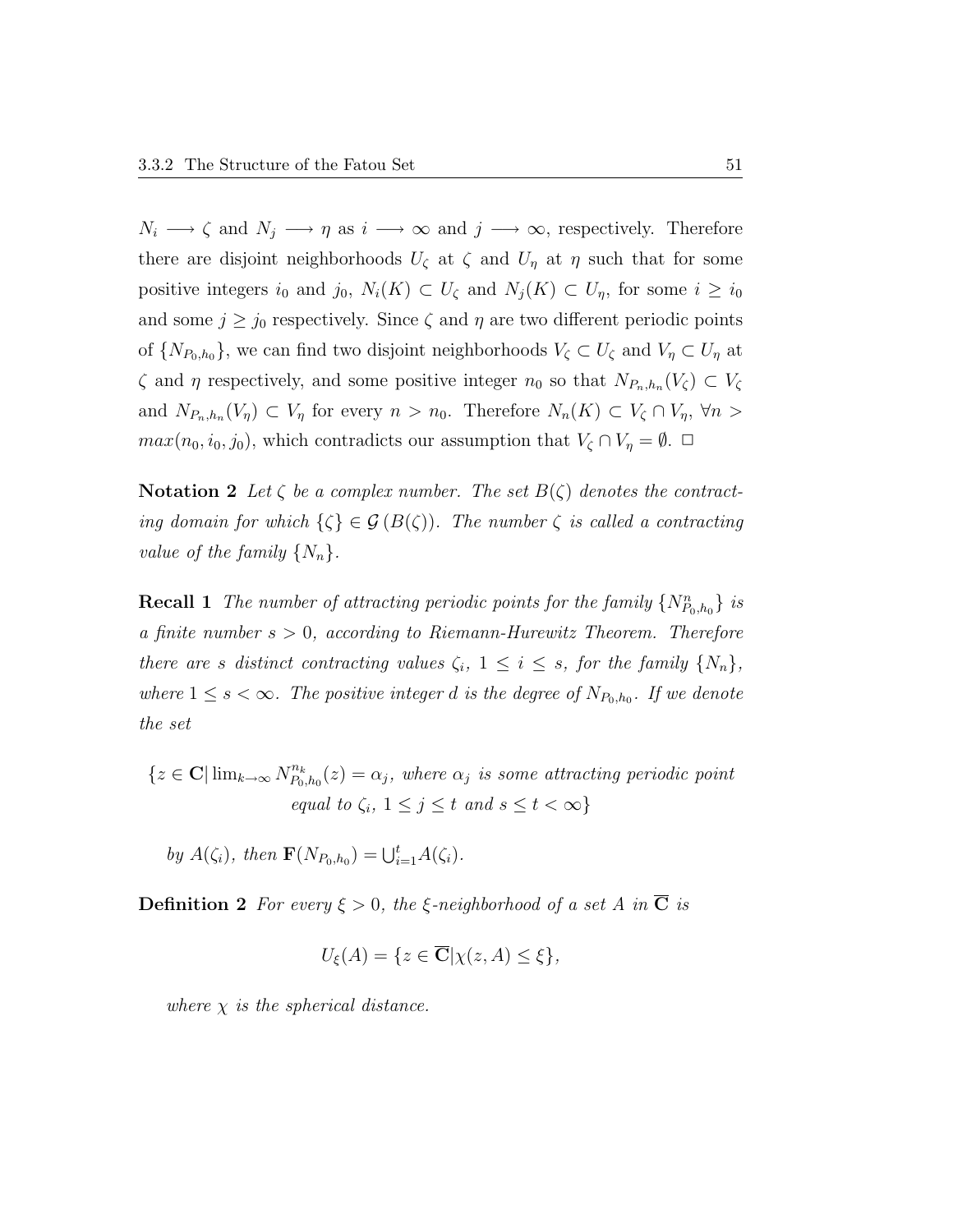**Lemma 5** For every  $\eta > 0$  there is some  $\epsilon \in (0, \epsilon_2]$  such that for every  $\{(P_n, h_n)\}_{n\in\mathbb{N}}$  in  $U_{\epsilon}(P_0) \times D_{\epsilon}(h_0)$ ,

$$
\mathbf{F} \setminus \bigcup_{i=1}^s B(\zeta_i) \subset U_{\eta} \left( \mathbf{J}(N_{P_0,h_0}) \right),
$$

where each  $\zeta_i$  is an attracting periodic point of the family  $\{N_{P_0,h_0}^n\}$ , and  $1 \leq$  $s < \infty$ . The set **F** is the Fatou set defined for the family  $\{N_n\}$ , where  $\{(P_n, h_n)\}\$ are now in  $U_{\epsilon}(P_0) \times D_{\epsilon}(h_0)$ .

#### Proof.

Since for every  $\eta > 0$ ,  $\overline{C} \setminus U_{\eta}(J(N_{P_0,h_0}))$  is compact, there is some  $r > 0$  and some positive integer m with

$$
N_{P_0,h_0}^m\left(\overline{\mathbf{C}}\setminus U_{\eta}(\mathbf{J}(N_{P_0,h_0}))\right) \subset \bigcup_{i=1}^s D_r(\zeta_i), \quad \text{ for some } s < \infty.
$$

From the continuity with respect to the norm on the space of rational maps we deduce that there is some  $\epsilon \in (0, \varepsilon_2]$  such that

$$
N_{P,h}\left(\bigcup_{i=1}^s D_r(\zeta_i)\right) \subset \subset \bigcup_{i=1}^s D_r(\zeta_i),
$$

and

$$
N_{P_m,h_m} \circ \cdots \circ N_{P_1,h_1} \left( \mathbf{F}(N_{P_0,h_0}) \setminus U_{\eta}(\mathbf{J}(N_{P_0,h_0})) \right) \subset \subset \bigcup_{i=1}^s D_r(\zeta_i),
$$

where  $(P, h)$  and  $(P_n, h_n)$  are in  $U_{\epsilon}(P_0) \times D_{\epsilon}(h_0)$ .

So from Theorem 8, sec. 2.2:

$$
\overline{\mathbf{C}}\setminus U_{\eta}(\mathbf{J}(N_{P_0,h_0}))\subset \mathbf{F}.
$$

Since  $\mathbf{F}(N_{P_0,h_0}) \cup \mathbf{J}(N_{P_0,h_0}) = \overline{\mathbf{C}},$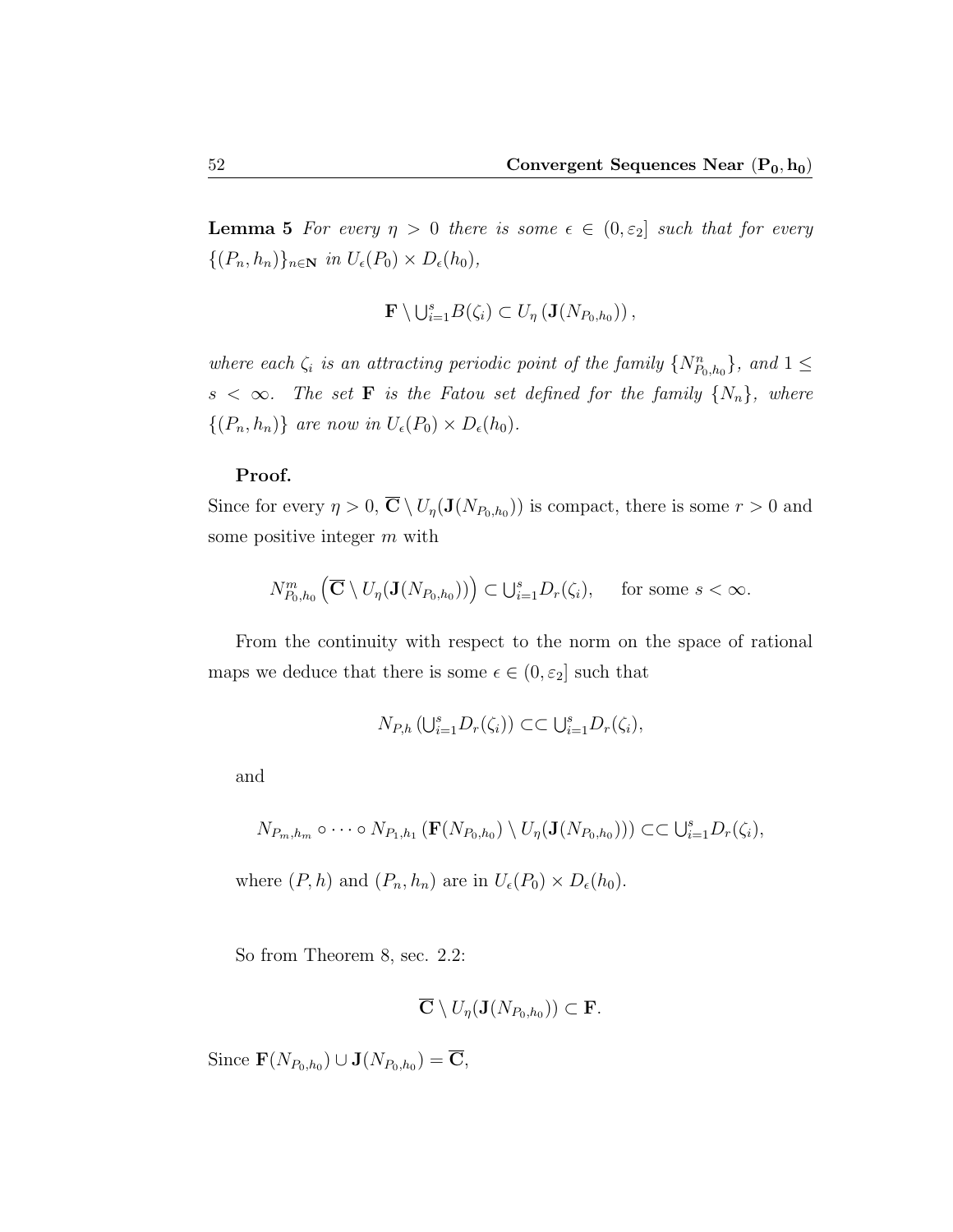$$
\mathbf{F} \setminus \bigcup_{i=1}^s B(\zeta_i) \subset \mathbf{F} \setminus \bigcup_{i=1}^s D_r(\zeta_i) \subset U_{\eta}(\mathbf{J}(N_{P_0,h_0})). \ \ \Box
$$

We choose  $\varepsilon_2$  equal to the positive number  $\epsilon$  in the previous lemma.

**Lemma 6** Assume  $N_{P_0,h_0}$  to be subhyperbolic as before. Then for every  $c > 1$ there is a neighborhood U of  $\mathbf{J}(N_{P_0,h_0})$  and a positive integer  $n_0$  such that for every  $n \geq n_0$ 

$$
\sup_{z\in U} |(N_{P_n,h_n}\circ\cdots\circ N_{P_{n_0},h_{n_0}})'(z)|\geq c.
$$

## Proof.

From the definition of subhyperbolicity there is a neighborhood  $U$  of the Julia set  $\mathbf{J}(N_{P_0,h_0})$ , where the rational function  $N_{P_0,h_0}$  is expanding except at finitely many points in U. Therefore for every  $s > 1$  there is some positive integer K such that

$$
\sup_{z \in U} |(N_{P_0, h_0}^n)'(z)| \ge s, \forall n \ge K
$$

(the critical orbits in  $\mathbf{J}(N_{P_0,h_0})$  are finite).

On the other hand,  $\{N_{P_n,h_n}\}\$  converges locally uniformly on compact subsets to  $N_{P_0,h_0}$ , and  $\mathbf{J}(N_{P_0,h_0})$  is invariant under  $N_{P_0,h_0}$ . Thus for every  $\delta > 0$  there is some positive integer L such that on U:

$$
|\left(N_{P_{n+K-1},h_{n+K-1}}\circ\cdots\circ N_{P_n,h_n}\right)'(z)-\left(N_{P_0,h_0}^K\right)'(z)|\leq \delta,\,\forall n\geq L.
$$

We can also modify L so that for every  $n \geq L$ ,

$$
|(N_{P_n,h_n})'-(N_{P_0,h_0})'|<\delta,
$$

on compact subsets.

Now we can choose  $n_0 := max(L, K)$ . Thus for every  $n \ge n_0$ :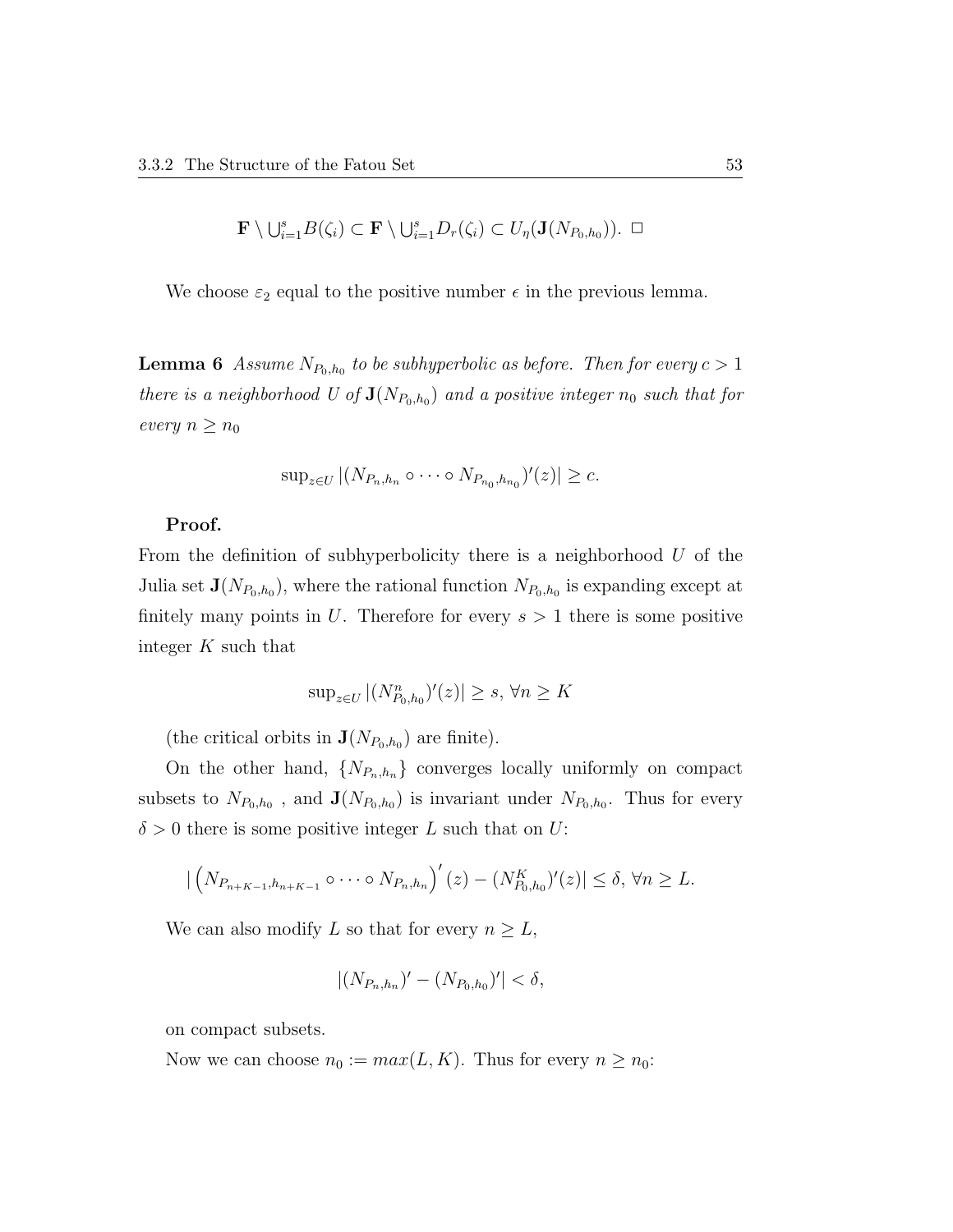$$
\sup_{z \in U} |(N_{P_n,h_n} \circ \cdots \circ N_{P_{n_0},h_{n_0}})'(z)| =
$$
  
\n
$$
\sup_{z \in U} [|(N_{P_n,h_n} \circ \cdots \circ N_{P_{n_0+K},h_{n_0+K}})'(N_{P_{n_0+K-1},h_{n_0+K-1}} \circ \cdots \circ N_{P_{n_0},h_{n_0}})(z)|
$$
  
\n
$$
|(N_{P_{n_0+K-1},h_{n_0+K-1}} \circ \cdots \circ N_{P_{n_0},h_{n_0}})'(z)|] \ge
$$
  
\n
$$
(s-\delta)^{n-(n_0+K)-1} \sup (|(N_{P_0,h_0}^K)'(z)| -
$$
  
\n
$$
|(N_{P_{n_0+K-1},h_{n_0+K-1}} \circ \cdots \circ N_{P_{n_0},h_{n_0}})'(z) - (N_{P_0,h_0}^K)'(z)| \ge (s-\delta)^2.
$$

The number  $\delta > 0$  can be chosen so small that  $(s - \delta)^2 := c$  remains greater than 1. Hence for every  $n \geq n_0$ :

$$
sup_{z \in U} |(N_{P_n, h_n} \circ \cdots \circ N_{P_{n_0}, h_{n_0}})'(z)| \geq c > 1. \ \ \Box
$$

**Theorem 6** For every convergent sequence  $\{(P_n, h_n)\} \subset U_{\varepsilon_2}(P_0) \times D_{\varepsilon_2}(h_0)$ there is positive integers  $s$  and  $k$  such that the Fatou set  $\bf{F}$  of the family of the relaxed Newton's methods  $\{N_n\}$  generated by  $\{(P_n, h_n)\}_{n\geq k}$  consists only of contracting domains:

$$
\mathbf{F} = \bigcup_{i=1}^{s} B(\zeta_i).
$$

## Proof.

From Lemma 6 we can find for every  $c > 1$  some  $\xi > 0$  and a positive integer  $n_0$  so that for some  $x_1, x_2 \in U_{\xi}(\mathbf{J}(N_{P_0,h_0}))$  and every  $n \ge n_0$ :

$$
|N_{P_n,h_n}\circ\cdots\circ N_{P_{n_0},h_{n_0}}(x_1)-N_{P_n,h_n}\circ\cdots\circ N_{P_{n_0},h_{n_0}}(x_2)|\geq c|x_1-x_2|.
$$

From Lemma 5 there exists some positive integer  $n_1$  with

$$
\mathbf{F}(\{N_{P_n,h_n}\circ\cdots\circ N_{P_{n_1},h_{n_1}}\}_{n\geq n_1})\setminus\bigcup B(\zeta)\subset U_{\xi}(\mathbf{J}(N_{P_0,h_0})),
$$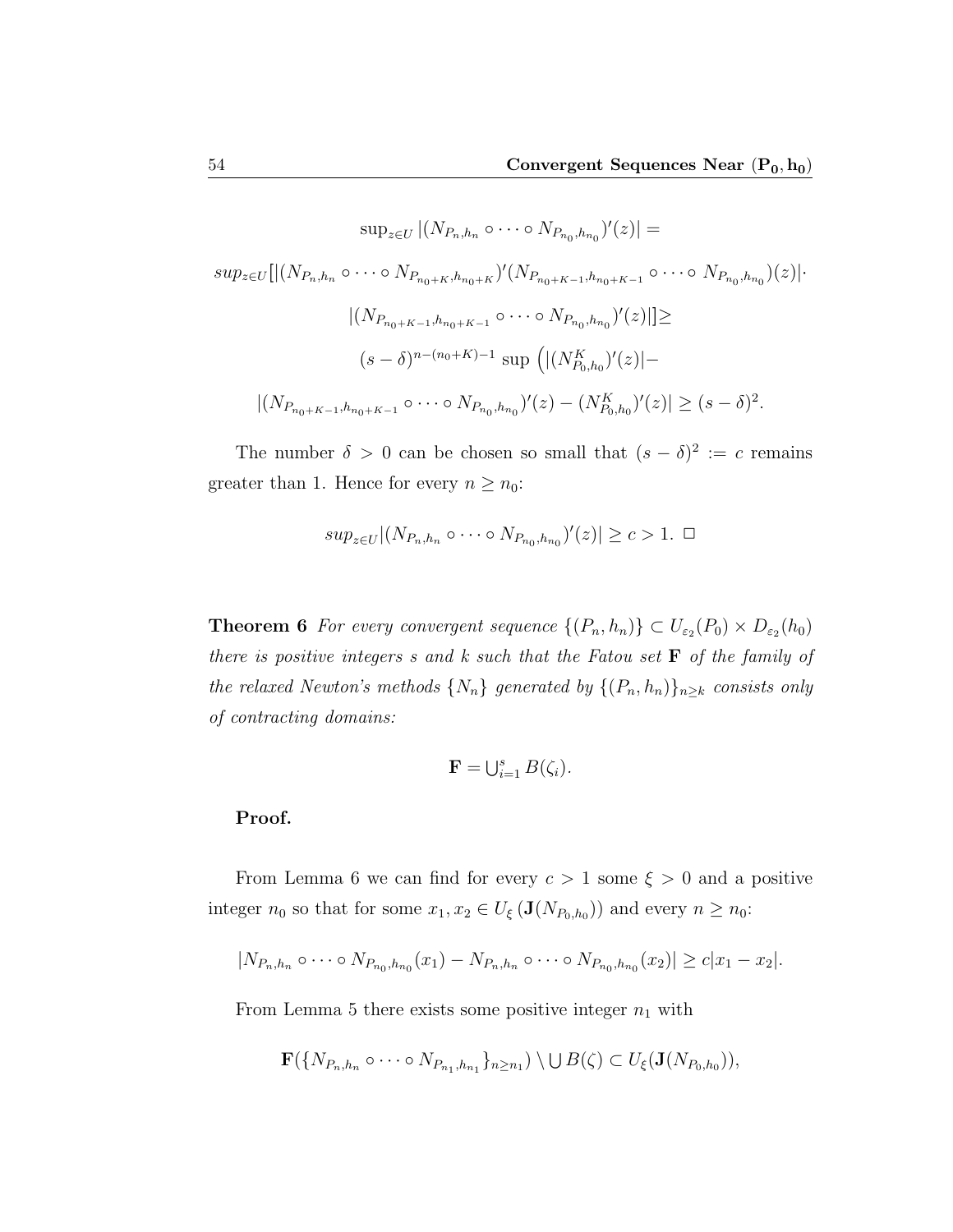where the union  $\bigcup B(\zeta)$  is over all (super-)attracting periodic points  $\zeta$  of the family  $\{N_{P_0,h_0}^n\}$ . Thus if U is a connected open subset of  $\mathbf{F}(\{N_{P_n,h_n}\circ\cdots\circ\}$  $N_{P_{n_1},h_{n_1}}\}_{n\geq n_1}$   $\setminus \cup B(\zeta)$ , then  $\overline{U}\subset U_{\xi}(\mathbf{J}(N_{P_0,h_0}))$  (from the proof of Lemma 6).

On the other hand, as  $N_{P_n,h_n} \longrightarrow N_{P_0,h_0}$ , and  $\mathbf{J}(N_{P_0,h_0})$  is invariant under  $\{N_{P_0,h_0}^n\}$ , we can find some positive integer  $n_2 \geq n_1$  so that for every  $n \geq n_2$ 

$$
N_{P_n,h_n} \circ \cdots \circ N_{P_{n_2},h_{n_2}} (U_{\xi}(\mathbf{J}(N_{P_0,h_0}))) \subset U_{\xi}(\mathbf{J}(N_{P_0,h_0})).
$$

Since  $N_{P_0,h_0}$  is expanding on  $\mathbf{J}(N_{P_0,h_0})$  except at finitely many points, we can choose  $x_1, x_2 \in U \subset U_{\xi}(\mathbf{J}(N_{P_0,h_0}))$  and  $n_2$  so that for every  $m \ge n_2$ :

$$
|N_{P_m,h_m}(x_1) - N_{P_m,h_m}(x_2)| \ge \lambda_m |x_1 - x_2|,
$$

for some  $\lambda_m > 1$ . If we put  $k = max(n_0, n_2)$ , then for the above  $x_1, x_2 \in$  $U \subset U_{\xi}(\mathbf{J}(N_{P_0,h_0}))$  we deduce the inequality  $(*)$ 

$$
|N_{P_n,h_n} \circ \cdots \circ N_{P_{k+1},h_{k+1}} (N_{P_k,h_k}(x_1)) - N_{P_n,h_n} \circ \cdots \circ N_{P_{k+1},h_{k+1}} (N_{P_k,h_k}(x_2))| \ge
$$
  

$$
\lambda_n \cdots \lambda_{k+1} (c|x_1 - x_2|).
$$

As  $x_1, x_2$  are in the connected set  $U \subset \mathbf{F}(\{N_{P_n,h_n} \circ \cdots \circ N_{P_k,h_k}\}_{n \geq k})$  $\bigcup_{i=1}^s B(\zeta_i)$  as mentioned before, the inequality (\*) contradicts the normality of the family  $\{N_{P_n,h_n} \circ \cdots \circ N_{P_s,h_s}\}_{n \geq s}$  on U. Therefore

$$
\mathbf{F}=\bigcup_{i=1}^s B(\zeta_i). \ \Box
$$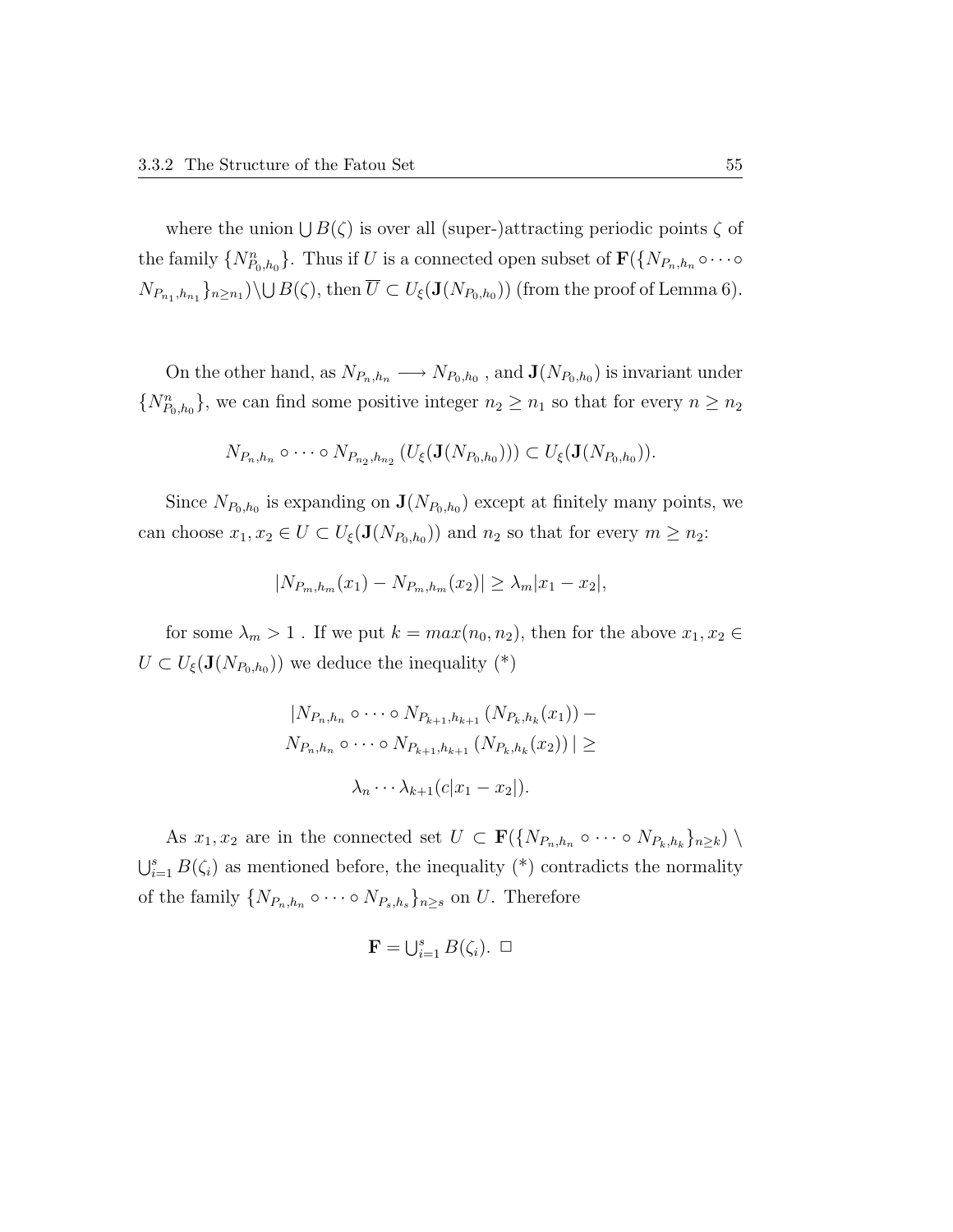#### 3.3.3 The Measure of the Julia Set

We intend here to show that the Julia set **J** of the convergent family  $\{N_n\}_{n\in\mathbb{N}}$ is a set of measure zero. The measure  $\mu$  is the image of the two dimentional Lebesgue measure of  $\mathbb{R}^2 \cup \{\infty\}$  under the inverse map  $\pi^{-1}$  of the stereographic projection defined in sec. 2.1.1 on the Riemann's sphere  $\overline{C}$ . The proof is almost the one given in [\[Lyubich 1983\]](#page-91-1) for the same property of the standard Julia set  $\mathbf{J}(N_{P_0,h_0})$ , however with some changes in the related definitions.

In what follows, we choose the positive number  $\varepsilon_2$  so small that Theorem 6 of the previous section holds for our family  $\{N_n\}$  mentioned above, i. e. the Fatou set **F** of the family  $\{N_n\}$  consists only of contracting domains. We know from sec. 3.2.3 that  $J \subset A$  (A is defined in Definition 1, sec. 3.2.3). Indeed, each point in W (Definition 1, sec. 3.2.3) has a "wandering" neighborhood which goes under  $\{N_n\}$  to some contracting value  $\zeta$  of the family as  $n \longrightarrow \infty$  (Lemma 4, sec. 3.2.3). Therefore each point in W belongs to the Fatou set, and we deduce again that  $W \subset \mathbf{F}$ .

**Notation 3** Let  $C(N_i)$  and  $C(N_{P_i,h_i})$  denote the sets of critical points of  $N_i$ and  $N_{P_i,h_i}$ , respectively. Then for  $1 \leq m \leq \infty$  the set  $C_m$  defined by

$$
C_m = C(N_{P_1,h_1}) \cup N_{P_1,h_1}^{-1} (C(N_{P_2,h_2})) \cup \cdots \cup (N_{m-1})^{-1} (C(N_{P_m,h_m}))
$$

denotes the set of critical points of  $N_m$ . The set of critical values of  $N_m$ will be therefore the set

$$
Z_m = N_m(C(N_{P_1,h_1})) \cup (N_{P_m,h_m} \circ \cdots \circ N_{P_2,h_2}(C(N_{P_2,h_2}))) \cup \cdots \cup N_{P_m,h_m}(C(N_{P_m,h_m})).
$$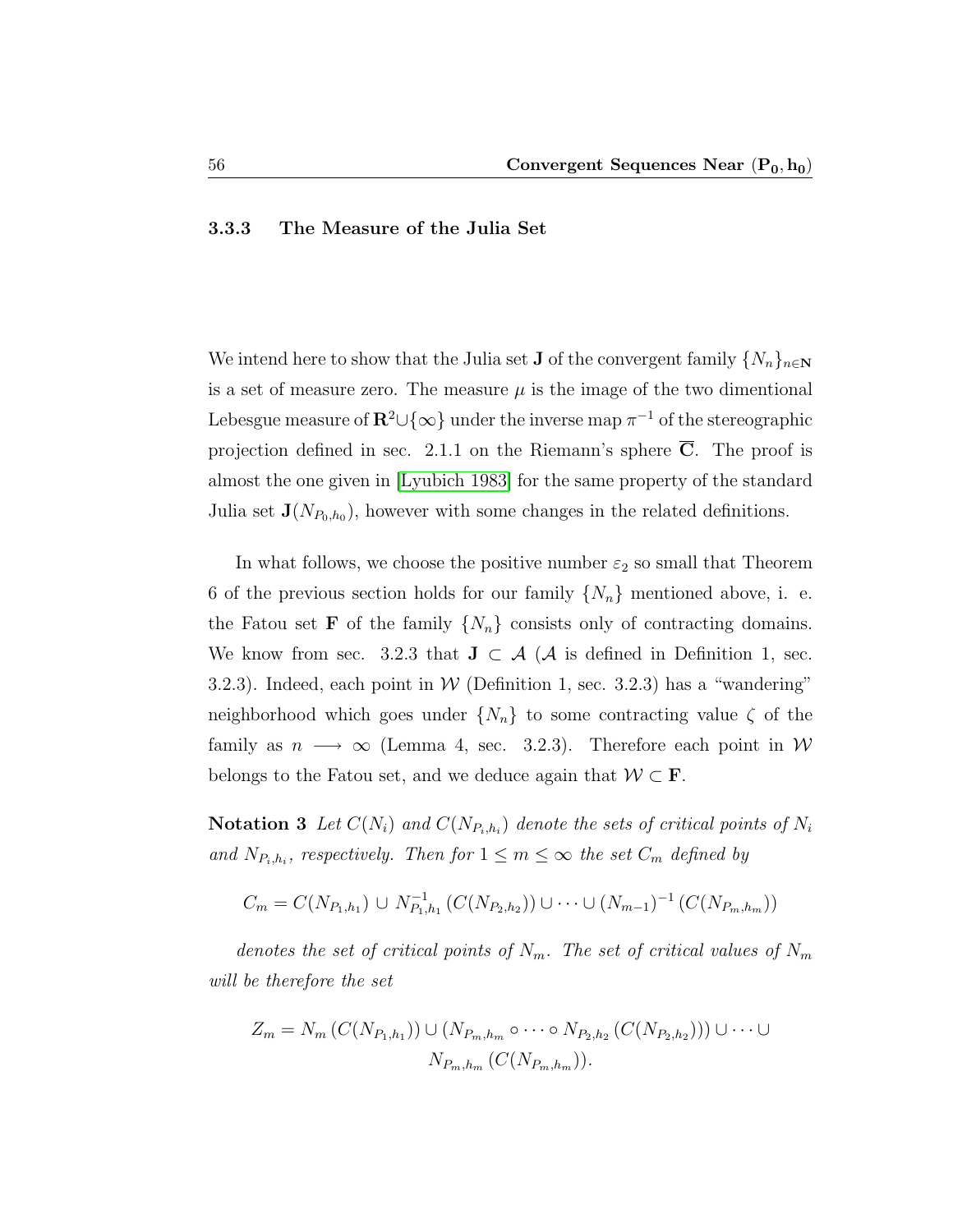Also, the spherical distance of the point z from the set  $C_m$  is denoted by  $r_m(z) := \chi(z, C_m)$ . We recall that the ball of radius r at z in this metric is denoted by  $D_r(z)$ .

**Lemma 7** Under the above assumptions on the family  $\{N_n\}$  we have

$$
\mathbf{J}\subset\partial\mathcal{W}.
$$

## Proof.

Let  $z \in J$  be an arbitrary point. As J is nowhere dense, there is some open neighborhood  $U_z$  of z with the property

$$
U_z \cap \mathbf{F} \neq \emptyset.
$$

We can find a connected open set  $V_z$  in  $U_z \cap \mathbf{F}$  so that there exists a contracting domain  $V \subset \mathbf{F}$  with  $\overline{V_z} \subset V$ . There is some complex number  $\zeta \in \mathbb{C}$  with  $\mathcal{G}(V) = \{\zeta\}$ . So we can find some subsequence  $\{N_{n_k}\}$  of  $\{N_n\}$ which converges uniformly on  $\overline{V_z}$  to  $\zeta$  as k goes to  $\infty$ . On the other hand,  $\zeta$  is a (super-)attracting periodic point of the family  $\{N_{P_0,h_0}^n\}$ . We assume first that  $\zeta$  is a (super-)attracting fixed point of  $N_{P_0,h_0}$ . There is some open neighborhood  $D_{\zeta}$  of  $\zeta$  such that  $N_{P_0,h_0}(D_{\zeta}) \subset\subset D_{\zeta}$  and  $|N_{P_0}^{'}|$  $P_{0,h_0}(z)| = \lambda < 1.$ Let w be some point in  $V_z$  such that for every positive integer  $n, N_n(w) \neq \zeta$ , and  $n_0$  be the smallest positive integer with  $N_{n_0}(w) \in D_{\zeta}$ . Since  $N_{P_n,h_n} \longrightarrow$  $N_{P_0,h_0}$  as  $n \longrightarrow \infty$ , there is some positive integer  $m_0$  such that for every  $m \geq m_0$ :

$$
N_{P_m,h_m}(D_{\zeta}) \subset D_{\zeta},
$$
  
\n
$$
|N'_{P_m,h_m}(z)| = \lambda_m < 1
$$
 and  
\n
$$
\lambda_m \longrightarrow \lambda \text{ as } m \longrightarrow \infty.
$$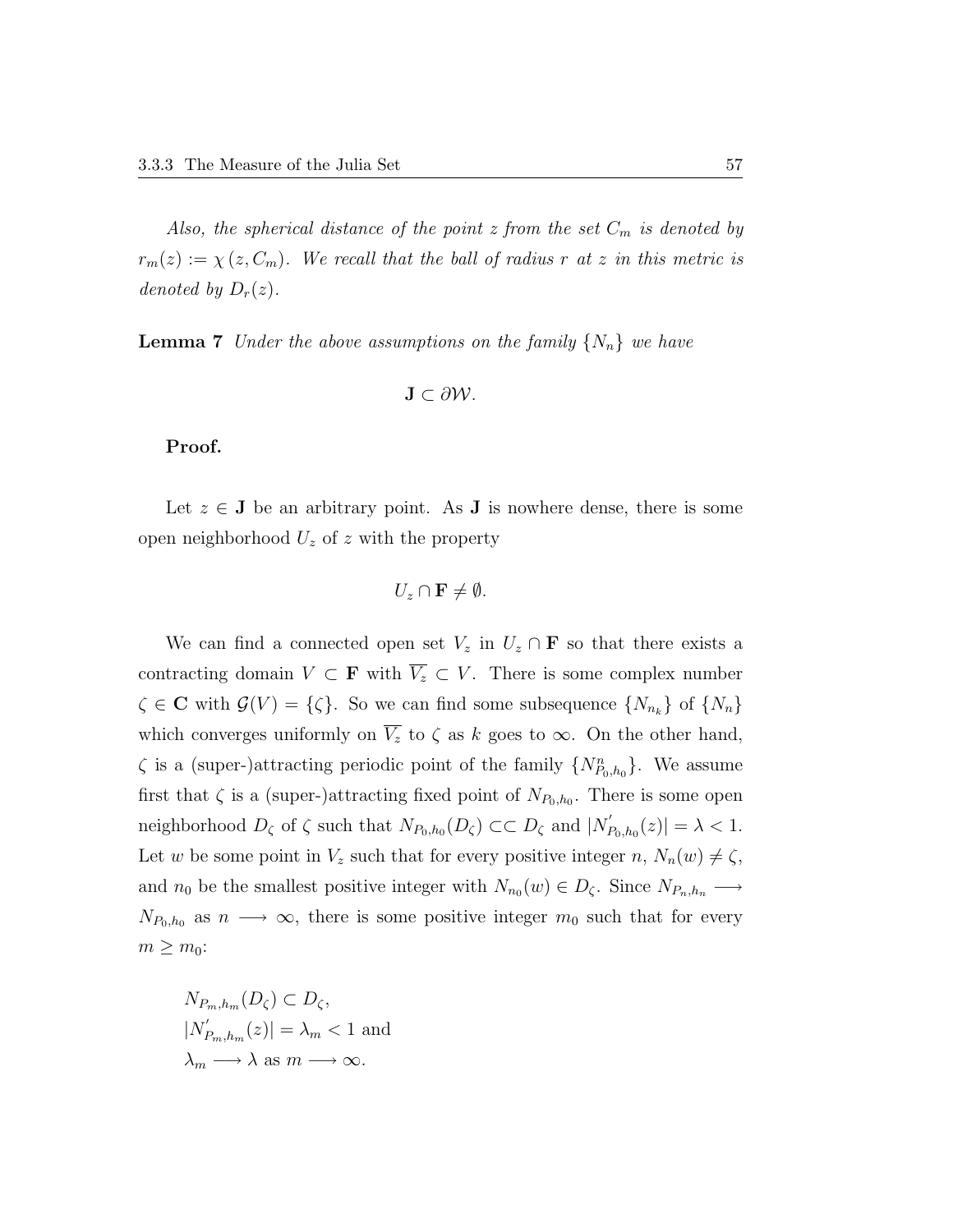Let  $k_0$  be the positive integer  $max(n_0, m_0)$ . The open ball  $D_{r_w}(N_{k_0}(w))$ around  $N_{k_0}(w)$  with  $r_w := min\left(\chi(N_{k_0}(w), \partial D_\zeta), \left(\frac{1-\lambda_{k_0}(w)}{1+\lambda_{k_0}(w)}\right)\right)$  $\frac{1-\lambda_{k_0}}{1+\lambda_{k_0}}$ )  $\frac{\chi(N_{k_0}(w),\zeta)}{10}$  has the property

$$
(N_{P_n,h_n} \circ \cdots \circ N_{P_{k_0+1},h_{k_0+1}})(D_{r_w}(N_{k_0}(w))) \cap (N_{P_m,h_m} \circ \cdots \circ N_{P_{k_0+1},h_{k_0+1}})(D_{r_w}(N_{k_0}(w))) = \emptyset,
$$

for every  $m,n > k_0$ ,  $m \neq n$ . On the other hand, the rational functions  $N_{P_i,h_i}$ ,  $1 \leq i \leq k_0$ , are in the  $\varepsilon_2$ -neighborhood of  $N_{P_0,h_0}$ . Since the points w,  $N_{P_0,h_0}(w),\cdots\!,\,N_{P_0}^{k_0}$  $P_{p_0, h_0}(w)$  are mutually distinct, the points  $N_i(w)$   $(1 \leq i \leq k_0)$ are mutually distinct, too ( $\varepsilon_2$  can be chosen suitably small, if necessary). Therefore there are open neighborhoods  $U_i$  at  $N_i(w)$ ,  $1 \leq i \leq k_0 - 1$ , which are mutually disjoint and have empty intersection with  $D_{\zeta}$ . Now we consider the open neighborhood  $(N_{k_0})^{-1}(D_{r_w}(N_{k_0}(w))) \cap (N_1)^{-1}(U_1) \cap$  $\cdots \cap (N_{k_0-1})^{-1}(U_{k_0-1}) \cap V_z$ . This is an open neighborhood of w in  $U_z$  which "wanders"(Definition 1, sec. 3.2.3)!

If  $\zeta$  is an attracting periodic point of period s of the family  $\{N_{P_0,h_0}^n\}$ , then we work with mutually disjoint neighborhoods  $D_{\zeta_j}$ 's, where  $\{\zeta_1 = \zeta, \dots, \zeta_s =$  $N_{P_0,h}^{s-1}$  $P_{p_0,h_0}^{s-1}(\zeta)$ , which play the same as of  $D_{\zeta}$  mentioned above. Since  $U_z$  and w were arbitrary, we have  $\mathbf{J} \subset \partial \mathcal{W}$ .  $\Box$ 

**Theorem 7** For almost all points z (with respect to the Lebesque measure on the plane) in  $\overline{\mathcal{W}} \setminus \{\infty\}$ :

$$
\lim_{m \to \infty} r_m(z) = 0.
$$

The proof of this theorem is similar to the standard one. As mentioned in [\[Lyubich 1983\]](#page-91-1), we need three lemmas for the proof of this theorem, which we state again since they are a little bit different in the form from the ones in [\[Lyubich 1983\]](#page-91-1).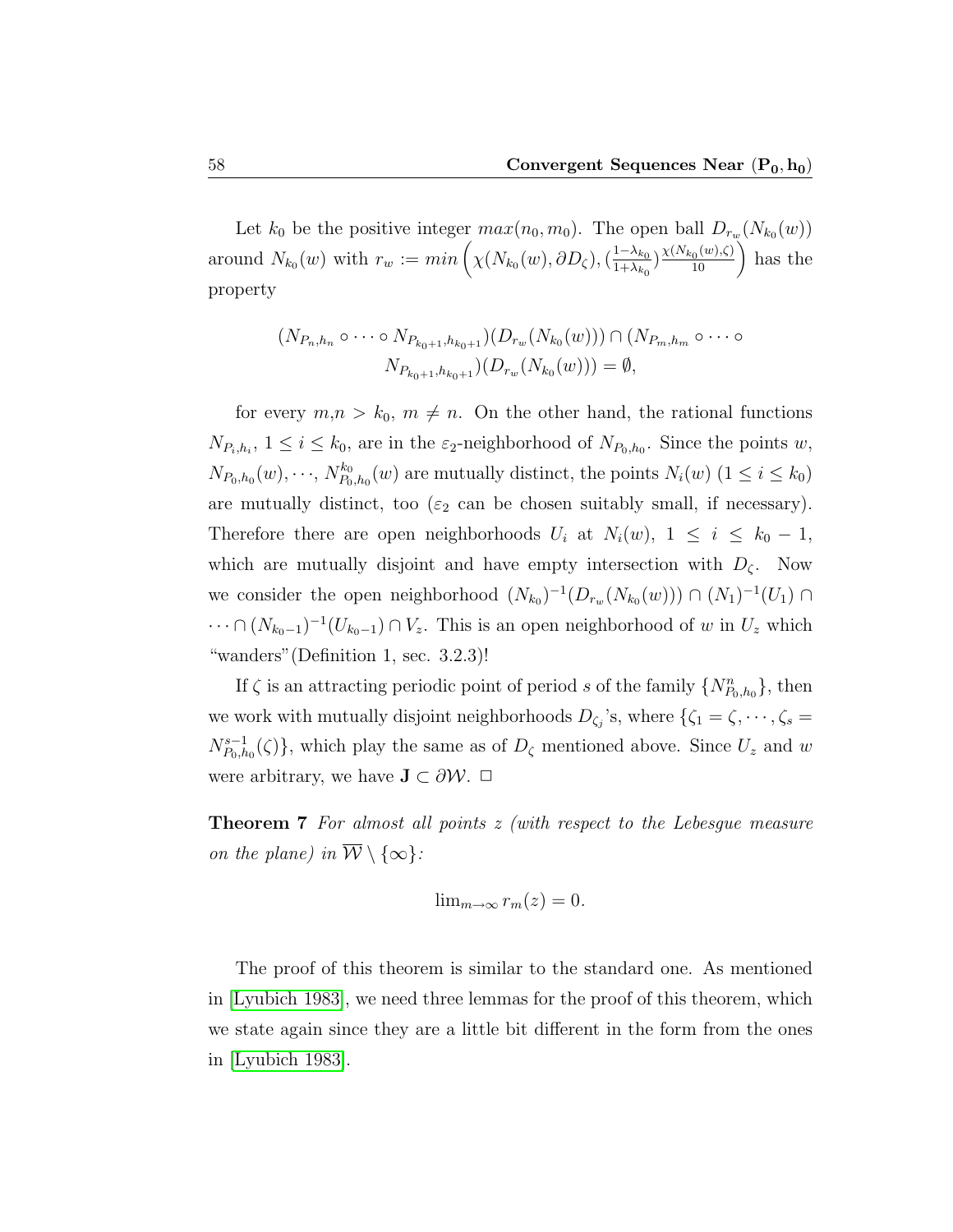The first lemma comes from the Koebe's Distortion Theorem (Theorem 7, sec. 2.1.2): since  $N_m|_{D_{r_m(z)}(z)}$  is univalent on  $D_{r_m}(z)$  for every z not belonging to a finite set of critical points with at most  $2m(d-1)$  elements,  $\{z_1, \cdots, z_{2m(d-1)}\},$  we have:

**Lemma 8** Let  $0 < \alpha < 1$ . There exists a positive number  $M(\alpha)$  such that for any two measurable subsets  $Y_1, Y_2$  in  $D_{\alpha r_m}(z), z \notin \{z_1, \dots, z_{2m(d-1)}\}$ :

$$
\frac{\mu(N_m(Y_1))}{\mu(N_m(Y_2))} \leq M(\alpha) \frac{\mu(Y_1)}{\mu(Y_2)}.
$$

As we know, each  $x \in \mathcal{W}$  has a wandering open neighborhood  $U_x$ . Therefore for every positive number  $\delta > 0$ , the set  $V_x := U_x \cap D_{\delta}(x)$  defines a wandering open neighborhood with diameter less than  $\delta$ . We consider the covering  $(\bigcup_{x\in\mathcal{W}}V_x)\cup(\bigcup_{x\in\partial\mathcal{W}}D_\delta(x))$  of the compact closed set  $\overline{\mathcal{W}}$ . There is a Lebesguenumber  $\eta$  for this covering ([\[Munkres\]](#page-91-3)). If we denote the positive number  $\min(\eta, \frac{\delta}{3})$  by  $\xi(\delta)$ , then we have the next

**Lemma 9** For any  $\delta > 0$  there is a  $\xi(\delta) > 0$  and a finite set of points  $Y_{\delta}$ such that if  $z \in \overline{\mathcal{W}}$ , then the disc  $D_{\delta}(z)$  contains a wandering disc  $D_{\xi(\delta)}(w)$ centered at some point  $w \in Y_\delta$ . [\[Lyubich 1983\]](#page-91-1)

**Notation 4** Let  $\epsilon > 0$  be given. Denote  $\Gamma_m(\epsilon) := \overline{\mathcal{W}} \setminus D_{\epsilon}(Z_m)$  and  $X_m(\epsilon) :=$  $N_m(\Gamma_m(\epsilon)).$ 

Lemma 10  $\sum_{m=1}^{\infty} \mu(X_m(\epsilon)) < \infty$ . [\[Lyubich 1983\]](#page-91-1)

Proof.

For  $\delta = \frac{\epsilon}{3}$  we find a finite set  $Y'_\delta \subset \Gamma_m(2\delta)$  so that  $Y'_\delta \subset Y_\delta$  and  $\Gamma_m(\epsilon) \subset$  $D_{\delta}(Y_{\delta}')$ . By Lemma 8, for every  $y \in Y_{\delta}'$ :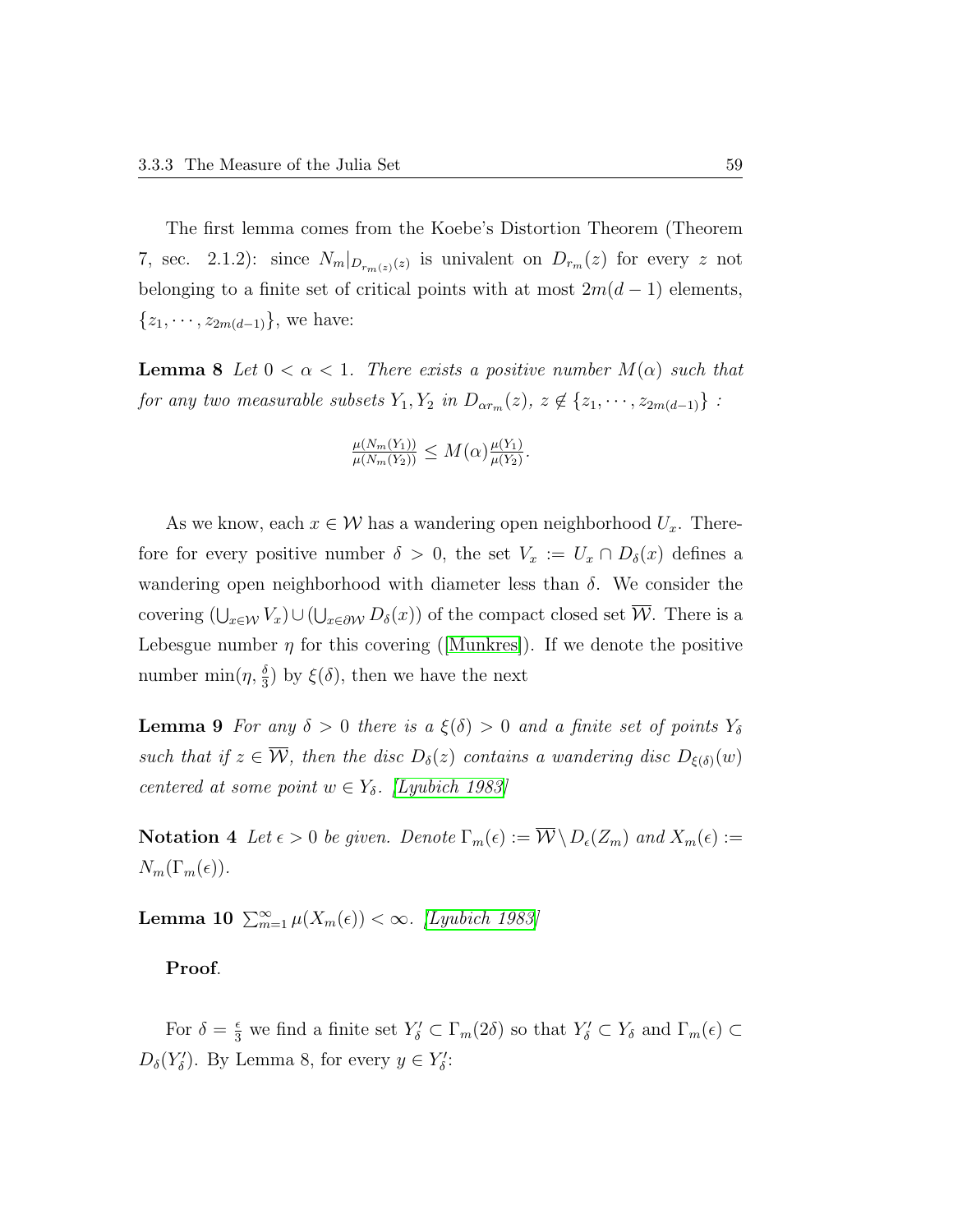$$
\frac{\mu(N_m(D_\delta(y)))}{\mu\big(N_m(D_{\xi(\delta)}(y))\big)} \le M\big(\tfrac{1}{2}\big) \frac{\mu(D_\delta(y))}{\mu(D_{\xi(\delta)}(y))} \equiv C(\delta).
$$

According to the subadditivity of the measure,

$$
\mu(X_m(\epsilon)) \le C(\delta) \sum_{y \in Y'_\delta} \mu\left(N_m(D_{\xi(\delta)}(y))\right) \le C(\delta) \sum_{y \in Y_\delta} \mu\left(N_m(D_{\xi(\delta)}(y))\right).
$$

Note that  $Y_{\delta}$  is a finite set. Again since  $D_{\xi(\delta)}(y)$  is a wandering disc, we have

$$
\sum_{m=1}^{\infty} \mu\left(N_m(D_{\xi(\delta)}(y))\right) = \mu\left(\bigcup_{m=1}^{\infty} N_m(D_{\xi(\delta)}(y))\right) < \infty. \quad \Box
$$

# Proof of Theorem 7.

Let  $X(\epsilon) = \overline{\lim}_{m \to \infty} X_m(\epsilon)$ . Then  $X(\epsilon) = \{z \mid z \text{ is a point in } \overline{\mathcal{W}} \text{ with }$ lim<sub>m→∞</sub> $r_m(z) > \epsilon$ . From the last lemma,  $\mu(X(\epsilon)) = 0$ . □

From Theorem 7 we see that the orbits of the critical points converge to the contracting values in F. Since the points on J do not have this property, and  $J \subset \partial \mathcal{W}$ , we deduce again from Theorem 7 that  $\mu(J) = 0$ .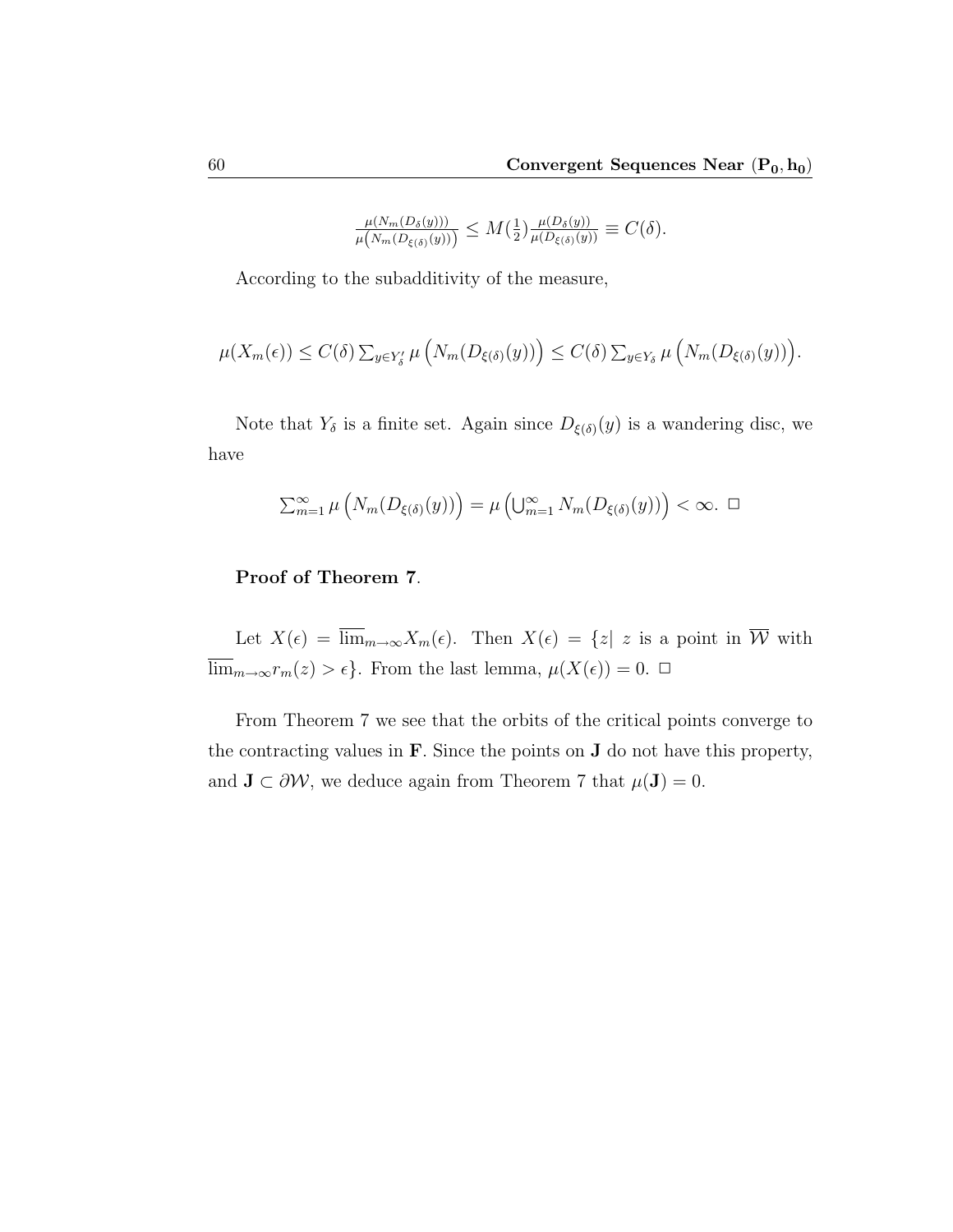# 3.4 A General Convergent Sequence

#### 3.4.1 Introduction

Let  ${P_n}_{n\in\mathbb{N}}$  be a sequence of polynomials of the same degree of  $P_0$  which converges to  $P_0$ ,  $\{h_n\}_{n\in\mathbb{N}}$  be a sequence of positive real numbers which converges to some  $h_0 > 0$ , and k be as in the Theorem 4 (sec. 3.2.3).

There are two families to be considered:

the main family:

$$
\mathbf{A} = \{N_1 = N_{P_1,h_1}, \cdots, N_n = N_{P_n,h_n} \circ \cdots \circ N_{P_1,h_1}, \cdots \};
$$

the truncated family:

$$
\mathbf{B} = \{M_1 = N_{P_{k+1},h_{k+1}}, \cdots, M_n = N_{P_{k+n},h_{k+n}} \circ \cdots \circ N_{P_{k+1},h_{k+1}}, \cdots \}.
$$

The Julia set  $J(B)$  and Fatou set  $F(B)$  of the family B have been already studied. The main goal is now to study these two sets for the new family A. The norm on  $\overline{C}$  is the spherical norm.

#### 3.4.2 The Fatou Set

The first thing to be considered is the relation between two families: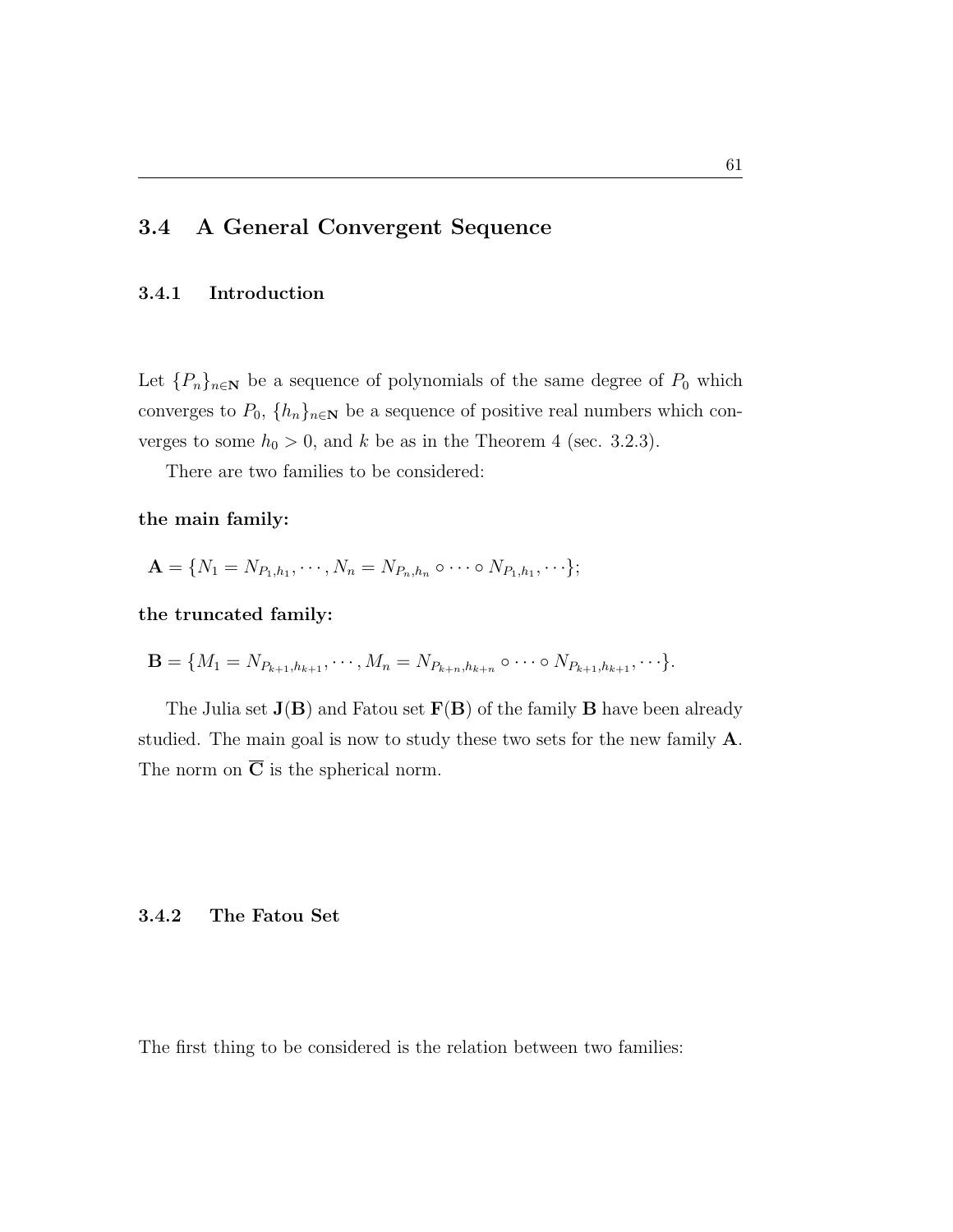**Lemma 11** For every compact subset  $K$  of a stable domain of the Fatou set  $\mathbf{F}(\mathbf{A}), N_k(K) \subset \mathbf{F}(\mathbf{B}),$  where  $\mathbf{F}(\mathbf{B})$  is the Fatou set of the family  $\mathbf{B}.$ 

#### Proof.

For every  $x_0$  in K and for every  $\epsilon' > 0$  there is some  $\delta' > 0$  such that if  $|x-x_0| < \delta'$ , then  $|N_n(x) - N_n(x_0)| < \epsilon'$ , for every integer n. We show that for every  $\epsilon > 0$  there is some  $\delta > 0$  such that if  $|N_k(x_0) - y| < \delta$ , then

$$
|M_j\left(N_k(x_0)\right) - M_j(y)| < \epsilon, \qquad \forall j \in \mathbf{N}.
$$

Given  $\epsilon > 0$ , there is some  $\delta_1 > 0$  such that

$$
|x - x_0| < \delta_1 \Longrightarrow \left\{ \begin{array}{l} |N_k(x) - N_k(x_0)| < \epsilon \\ |M_j\left(N_k(x)\right) - M_j\left(N_k(x_0)\right)| < \epsilon \end{array} \right.
$$

Since  $N_k(U_{\delta_1}(x_0))$  is open, there is some  $\delta$  such that  $U_{\delta}(N_k(x_0)) \subset N_k(U_{\delta_1}(x_0))$ . Hence for every y in  $U_{\delta}(N_k(x_0))$  there is some x in  $U_{\delta_1}(x_0)$  with  $y = N_k(x)$ . Then for every j

$$
|M_j\left(N_k(x)\right) - M_j\left(N_k(x_0)\right)| < \epsilon
$$

Thus we have found a  $\delta$  for the given  $\epsilon$ , which means that  $\{M_j\}_{j\in\mathbb{N}}$  is equicontinuous on  $N_k(K)$ .

Therefore

$$
N_k(K) \subset \mathbf{F}(\mathbf{B}). \ \Box
$$

**Lemma 12** For every compact subset K of a stable domain of  $\mathbf{F}(\mathbf{B})$ ,  $N_k^{-1}(K) \subset$  $\mathbf{F}(\mathbf{A})$  (for every branch  $N_k^{-1}$ ).

#### Proof.

For every  $x_0$  in K we have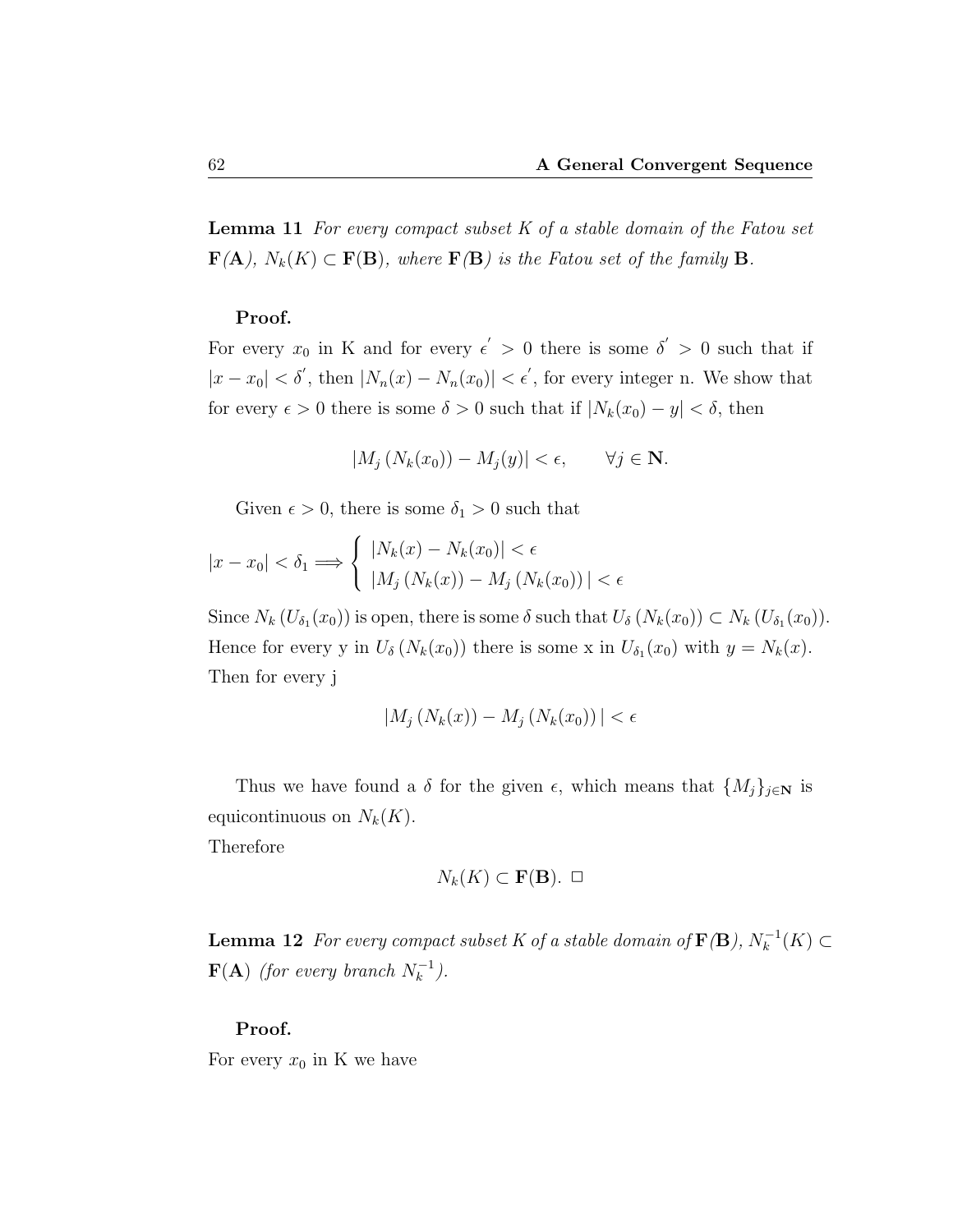$$
\forall \epsilon > 0 \; \exists \delta' > 0 \text{ such that } \forall n \in \mathbf{N}, |x - x_0| < \delta' \Longrightarrow |M_n(x) - M_n(x_0)| < \epsilon.
$$

But  $N_k$  is a rational function, therefore it satisfies a Lipschitz condition ([\[Beardon\]](#page-90-0)):

$$
|N_k(x) - N_k(x_0)| \le L|x - x_0|.
$$

Thus if  $\delta$  is so that  $L\delta < \delta'$ , then for each x in  $U_{\delta}\left(N_k^{-1}(x_0)\right)$  we have:

$$
|N_k(x) - x_0| = |N_k(x) - N_k\left(N_k^{-1}(x_0)\right)| \le L|x - N_k^{-1}(x_0)| < L\delta < \delta'.
$$

Therefore

$$
|N_n(x) - N_n\left(N_k^{-1}(x_0)\right)| =
$$
  

$$
M_n\left(N_k(x)\right) - M_n\left(N_k\left(N_k^{-1}(x_0)\right)\right)|
$$
  

$$
< \epsilon.
$$

Hence

$$
N_k^{-1}(K) \subset \mathbf{F}(\mathbf{A}). \ \Box
$$

Now consider a stable domain V of  $F(A)$ . For every integer s, every x and y in V and every compact subset K of V containing x and y we deduce

$$
N_s(K) \subset \mathbf{F}(\mathbf{B}),
$$

for every n greater than s. From the previous results, the stable domain V is actually a contracting domain, hence of the form  $B'(\zeta_i)$ , where  $P_0(\zeta_i) = 0$ and  $B'(\zeta_i) = \{z \in \mathbb{C} | N_n(z) \longrightarrow \zeta_i \text{ as } n \longrightarrow \infty \}.$  It yields that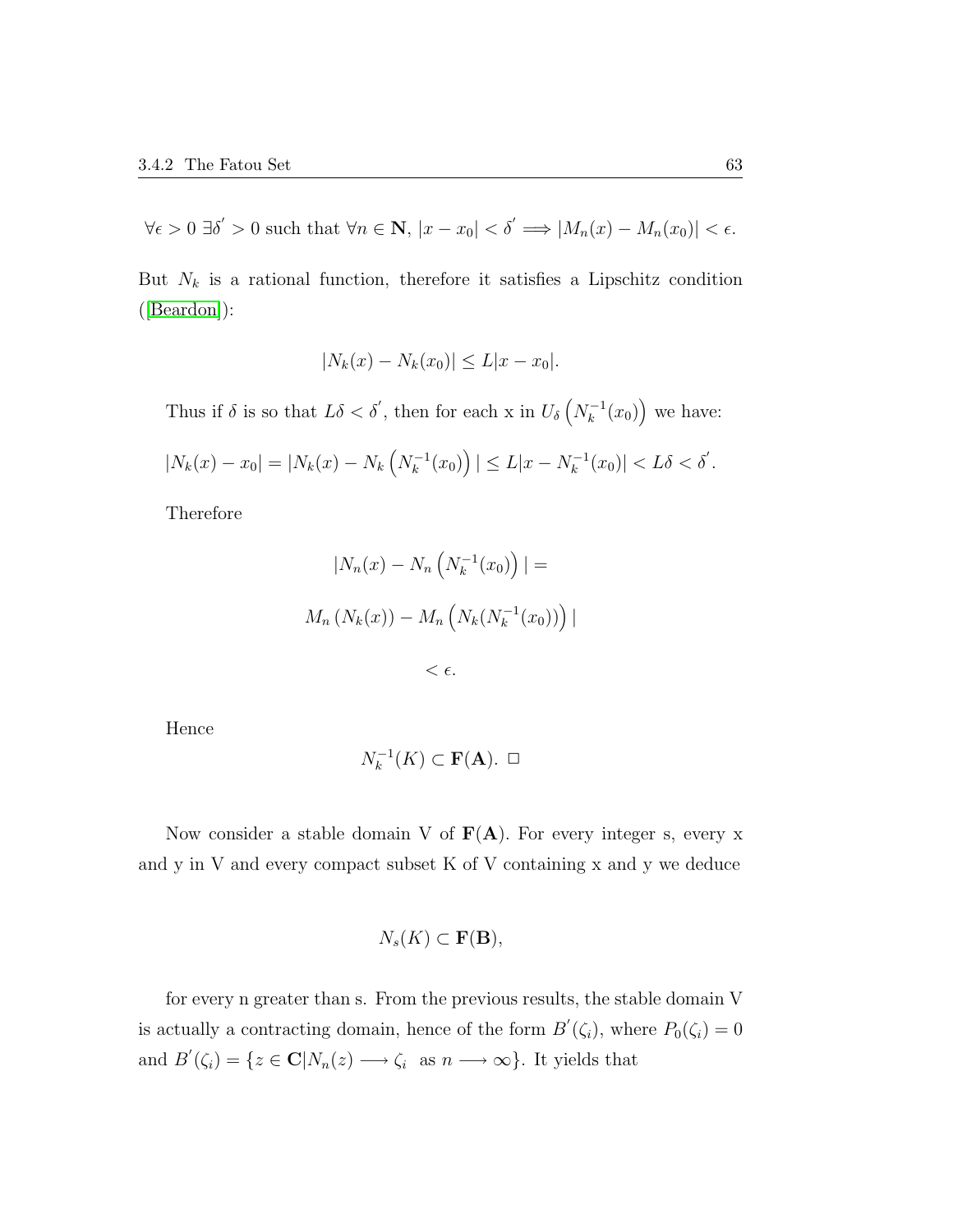$$
\mathbf{F}(\mathbf{A})=\bigcup_{P_0(\zeta_i)=0}B'(\zeta_i).
$$

#### 3.4.3 The Julia Set

The Julia set  $J(A)$  is by far a nonempty, closed, nowhere dense and perfect subset of  $\overline{C}$ .

Let  $x_0$  be in  $\mathbf{J}(\mathbf{A})$ . If  $N_s(x_0) \in \mathbf{F}(\mathbf{B})$  for some positive integer s, then a subsequence  $\{M_{n_k}\}$  of  $\{M_n\}$  converges uniformly to a  $P_0$ -root  $\zeta$  on a neighborhood of  $N_s(x_0)$  as k goes to infinity. Since  $N_s$  is a rational map, it is an open map which means that a neighborhood of  $N_s(x_0)$  can be considered as an image  $N_s(U)$  of an open connected neighborhood of  $x_0$ . Thus  ${M_{n_k} \circ N_s}_{k \in \mathbb{N}}$  is uniformly convergent on U. The family  ${M_{n_k} \circ N_s}_{k \in \mathbb{N}}$ defines a subsequence  $\{N_{n_k}\}\$  of  $\{N_n\}$  on U, i.e.  $\{N_n\}$  is equicontinuous on U, therefore normal at  $x_0$  which contradicts our assumption. Hence

$$
(1) \qquad N_s\left(\mathbf{J}(\mathbf{A})\right) \subset \mathbf{J}(\mathbf{B}).
$$

Indeed,  $N_s(\mathbf{J}(\mathbf{A})) = \mathbf{J}(\mathbf{B})$ , since for every stable domain V of  $\mathbf{F}(\mathbf{B})$  there is some stable domain U of  $\mathbf{F}(\mathbf{A})$  such that

$$
N_s(U)=V
$$

and vice versa. Therefore the connected components of  $N_s^{-1}(V)$  are stable domains of  $F(A)$ , too. Hence for every stable domain V of  $F(B)$ ,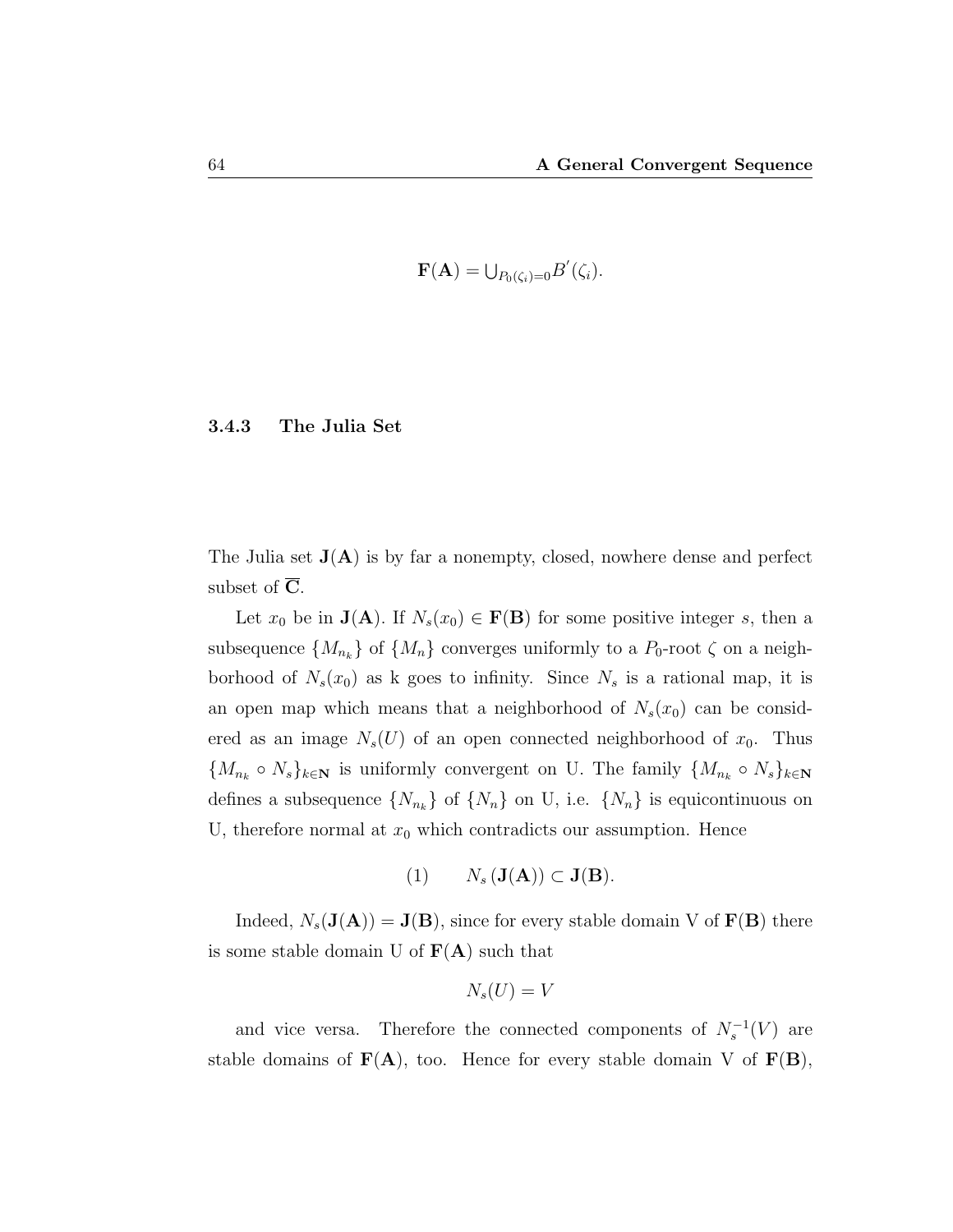$\partial V = N_s(\partial U).$ 

Thus

$$
(2) \qquad \mathbf{J}(\mathbf{B}) \subset N_s(\mathbf{J}(\mathbf{A})).
$$

From  $(1,2)$  we have

$$
N_s^{-1}\left(\mathbf{J}(\mathbf{B})\right) = \mathbf{J}(\mathbf{A}).
$$

Thus  $J(A)$  has no isolated points, too, and is therefore perfect.

### 3.4.4 Connectedness of the Julia Set

To study the behavior of the Julia set of the family  $\{N_n\}$  with respect to the Julia set of the family  $\{N_{P_0,h_0}^n\}$  as  $(P_n,h_n)$  converges to  $(P_0,h_0)$ , we need a distance on the set of all nonempty, compact subsets of the complex sphere C:

**Definition 3** Consider the complex sphere  $\overline{C}$  to be equipped with the spherical metric. Let  $\epsilon$  be a positive number and  $A \subset \overline{\mathbf{C}}$ . We define the set  $U_{\epsilon}(A)$ as follows:

$$
U_{\epsilon}(A) = \bigcup_{a \in A} D_{\epsilon}(a).
$$

We denote the collection of all nonempty compact subsets of  $\overline{C}$  by  $\mathcal{H}$ .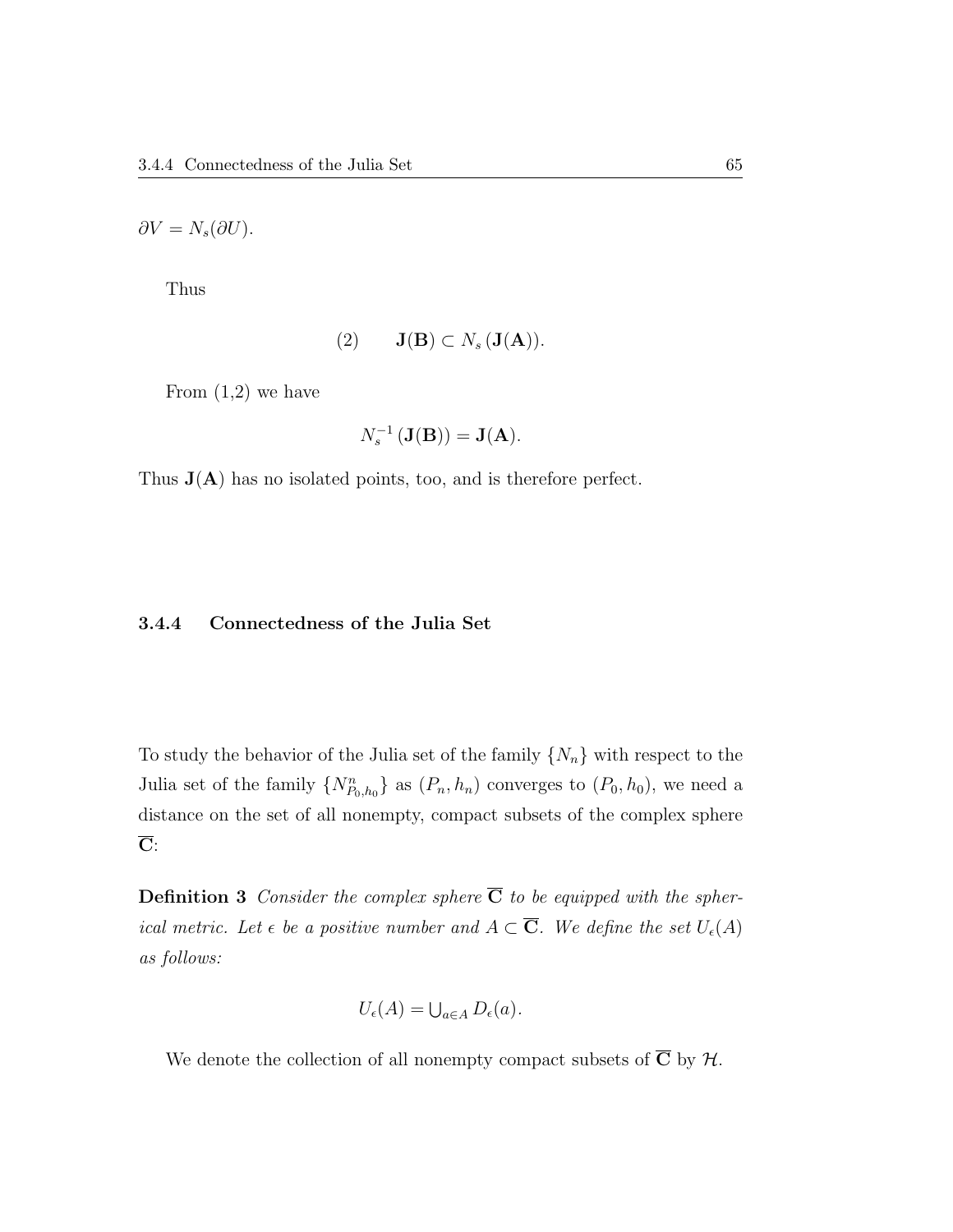**Definition 4** For the elements  $A, B \in \mathcal{H}$  we define

$$
D(A, B) = \sup \{ \epsilon > 0 | A \subset U_{\epsilon}(B) \text{ and } B \subset U_{\epsilon}(A) \}.
$$

The function  $D: \mathcal{H} \times \mathcal{H} \longrightarrow \mathbb{R}^+$  defines a distance known as **Hausdorff** distance on  $H$  so that the space  $H$  with the metric induced by  $D$  is a compact metric space [\[Munkres\]](#page-91-0).

**Theorem 8** Assume the sequence of polynomials  $\{P_n\}_{n\in\mathbb{N}}$  converges to the fixed polynomial  $P_0$  with respect to the uniform metric, and  $\{h_n\}$  converges to  $h_0 \in (0,1]$ , as n goes to  $\infty$ . Also assume the Euler's map  $N_{P_0,h_0}$  is subhyperbolic as before. Then

$$
\lim_{n\to\infty}N_n^{-1}\left(\mathbf{J}(N_{P_0,h_0})\right)=\mathbf{J},
$$

with respect to Hausdorff metric (we recall that **J** is the Julia set of the family  $\{N_n\}$ ).

### Proof.

We know already from Lemma 5, sec. 3.3.2 that for every  $\varepsilon > 0$  there is some  $m > 0$  such that

$$
\mathbf{J}(\mathbf{A}) \subset U_{\varepsilon}(\mathbf{J}(N_{P_0,h_0})),
$$

where  $A = \{N_{m+n}\}_{n \in \mathbb{N}}$ . But  $N_m^{-1}(\mathbf{J}(\mathbf{A})) = \mathbf{J}$ , thus

$$
N_m(\mathbf{J}) \subset U_{\varepsilon}(\mathbf{J}(N_{P_0,h_0})).
$$

Second, we will show that for every  $\varepsilon > 0$  there is some integer m such that for every  $n > m$ :

$$
N_n^{-1}(\mathbf{J}(N_{P_0,h_0})) \subset U_{\varepsilon}(\mathbf{J}).
$$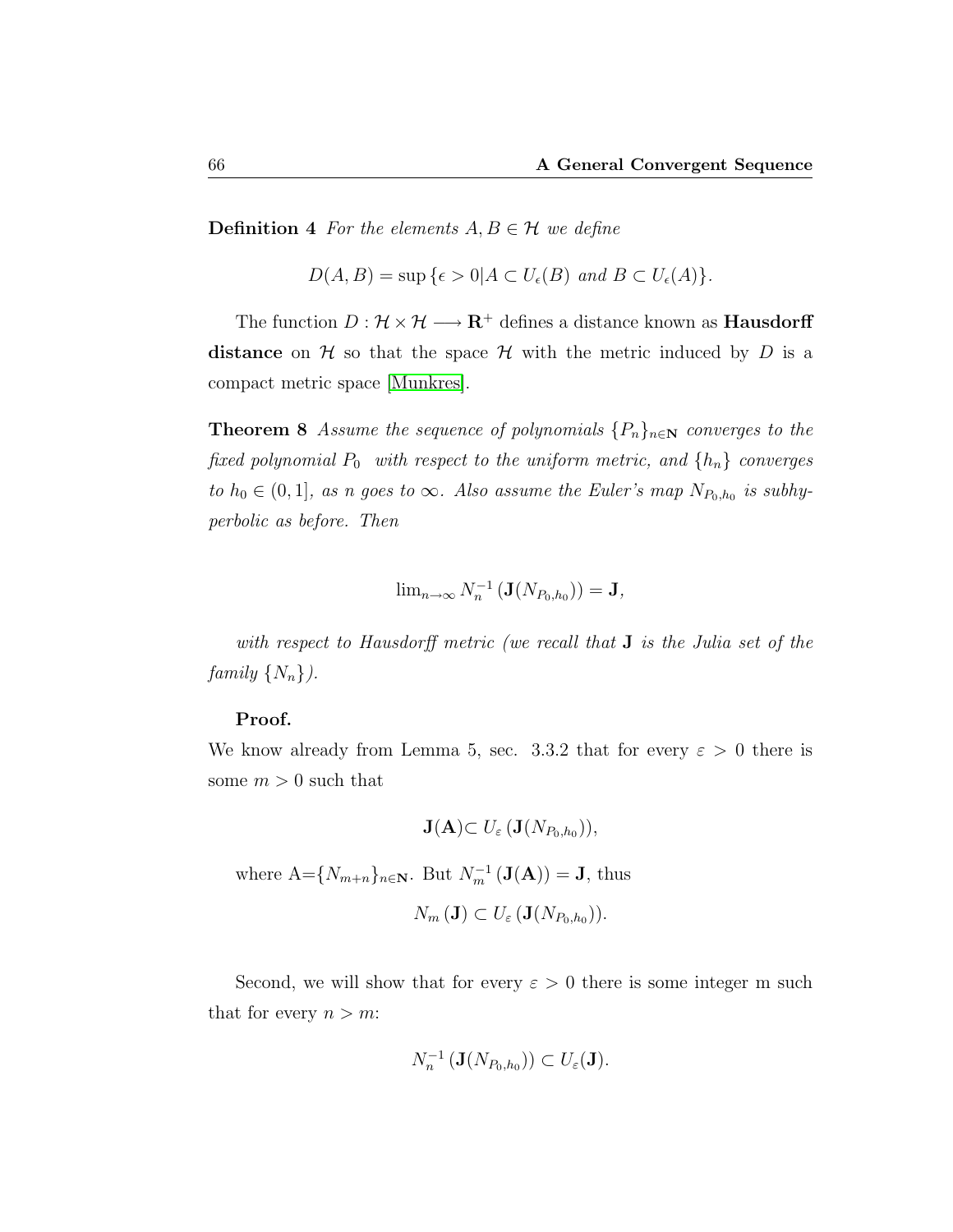If this is not true, there is a sequence  $\{z_n\} \subset \overline{C}$  outside an  $\varepsilon$ -neighborhood  $U_{\varepsilon}(\mathbf{J})$  of **J** such that

$$
N_n(z_n) = \zeta_n
$$
, where  $\zeta_n \in \mathbf{J}(N_{P_0,h_0}).$ 

Since  $\{z_n\}$  lies in the compact set  $S := \overline{\mathbf{C}} \setminus U_{\varepsilon}(\mathbf{J})$ , it has a subsequence  $\{z_{\lambda_n}\}\$  which converges to  $z_0 \in S$  as n goes to  $\infty$ . This yields  $z_0 \in \mathbf{F}$ . Thus  $\{N_n\}$  is normal in a neighborhood  $V_{z_0}$  of  $z_0$ . Hence the subsequence  $\{N_{\lambda_n}\}$ has again a convergent subsequence denoted as  $\{N_s\}$  such that

$$
N_s(z) \longrightarrow G(z) = G(z_0) \quad \text{as } s \longrightarrow \infty,
$$

locally uniformly on  $V_{z_0}$  for some meromorphic function G. Specially,  $N_s(z_s) \longrightarrow G(z_0)$ , as  $s \longrightarrow \infty$ . But  $N_s(z_s) = \zeta_s \in \mathbf{J}(N_{P_0,h_0})$  which is a closed set. Therefore

$$
G(z_0) := \zeta \in \mathbf{J}(N_{P_0,h_0}).
$$

So it yields that  $N_s(z_0)$  goes to  $\zeta \in \mathbf{J}(N_{P_0,h_0})$ , while  $z_0 \in \mathbf{F}$ . But it contradicts the fact that every such  $\zeta$  belongs to  $\mathbf{F}(N_{P_0,h_0})$ .  $\Box$ 

 $N_{P_0,h_0}$  is subhyperbolic. Therefore its Julia set  $\mathbf{J}(N_{P_0,h_0})$  is a (connected,) locally connected closed set in  $\overline{C}$  [\[Milnor,](#page-91-1) chap. 19]. On the other hand, the Hausdorff limit of connected sets is connected, too. Thus

**Theorem 9** The Julia set **J** is connected.  $\Box$ 

**Corollary 2** The Fatou set **F** has simply connected components.  $\Box$ 

Indeed, we can prove a stronger result, namely

Theorem 10 J is locally connected.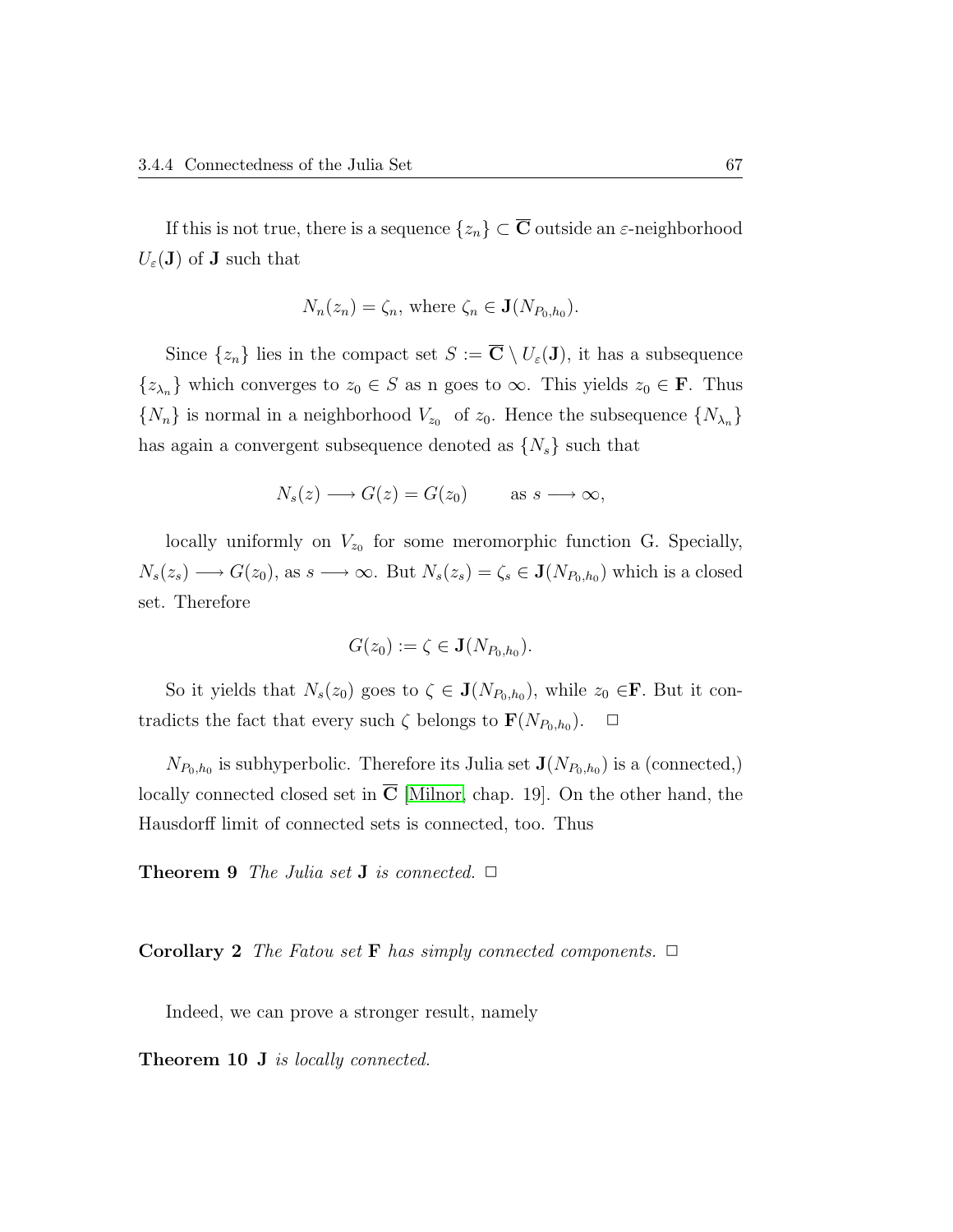## Proof.

The set  $\mathbf{J}(N_{P_0,h_0})$  is locally cannected, that is each point  $z \in \mathbf{J}(N_{P_0,h_0})$ has an open neighborhood  $U_z$  which is connected. Since  $J(N_{P_0,h_0})$  is a compact set, the covering  $\{U_z\}$  has a finite subcovering  $\{U_1, \dots, U_p\}$  such that  $\mathbf{J}(N_{P_0,h_0}) \subset \bigcup_{j=1}^p U_i$ . If we let  $\lambda := \min\{diam(U_j)|1 \leq j \leq p\},\$ where  $diam(U_j)$  is the diameter of the set  $U_j$  in spherical metric, then  $0 < \lambda < \infty$ . According to Theorem 8, there is some  $m_0$  such that  $N_{m_0}(\mathbf{J}) \subset$  $U_{\frac{\lambda}{2}}(\mathbf{J}(N_{P_0,h_0}))$ . So each point  $w \in \mathbf{J}$  maps by  $N_{m_0}$  to some  $U_j$ . Therefore the connected component of  $N_{m_0}^{-1}(U_j)$  which contains w is a connected open neighborhood of  $w$ .  $\Box$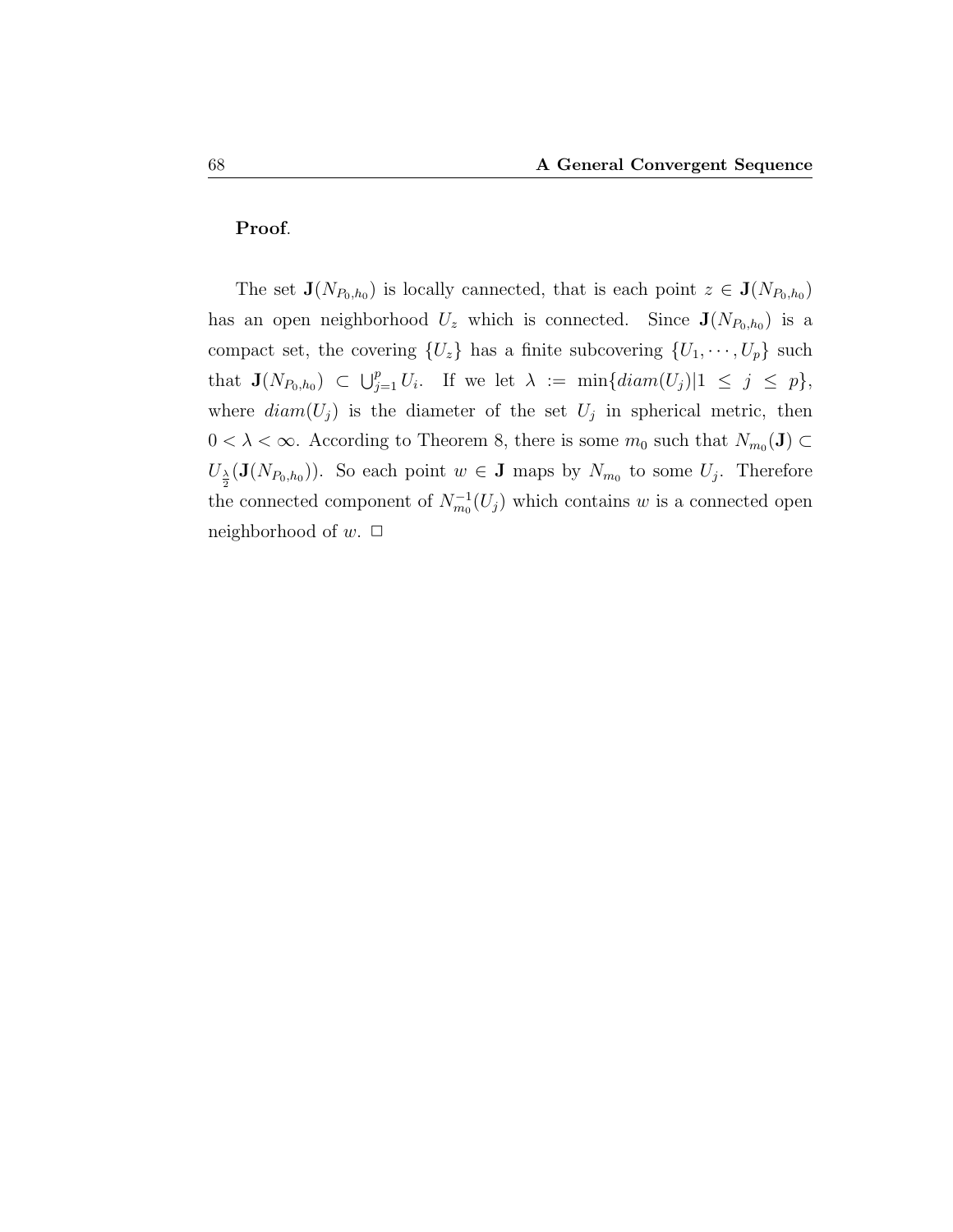# 4 An Application: the Newton's Petals

## 4.1 Basic Assumptions

We begin this section with the following assumptions on the relaxed Newton's function  $N_{P_0,h_0}$  introduced in section 3.1:

- 1'. The polynomial  $P_0$  with  $deg P_0 = d \geq 2$  has at least two different roots, and  $h_0 \in (0, 1]$ , as before (sec. 3.1);
- 2'.  $N_{P_0,h_0}$  has just one parabolic cycle  $\{0, N_{P_0,h_0}(0) = \zeta_1, \cdots, N_{P_0,h_0}^{m-1}(0) =$  $\zeta_{m-1}$ } assumed to contain the origin (without loss of generality, since otherwise we can map this point to 0 by a suitable conjugacy) of length (period) m for some positive integer  $m > 1$ , and multiplier  $(N^m)_{P_0,h_0}'(0) = \lambda$  for which there is some positive integer q with  $\lambda^q = 1$ .

The first assumption is the same as "assumption 1" in sec. 3.1. From the second one we deduce that the forward orbit of 0 under the function  $N_{P_0,h_0}$ is the finite set  $\{0, N_{P_0,h_0}(0) = \zeta_1, \cdots, N_{P_0,h_0}^{m-1}(0) = \zeta_{m-1}\}\,$ , where all of  $\zeta_i$ 's are in C. We already know from section 2.2 that  $\{0, \zeta_1, \dots, \zeta_{m-1}\} \subset \mathbf{J}(N_{P_0,h_0}),$ and the rational function  $N_{P_0,h_0}^m$  has the following form (if necessary, after applying a conjugacy) in a neighborhood of the origin which is now a fixed point of  $N_{P_0,h_0}^m$ :

$$
N_{P_0,h_0}^m(z) = \lambda z - z^{s+1} + O(z^{s+2}),
$$

where  $s = lq$ , for some positive integer l.

Hence there are s petals at  $z = 0$  for  $N_{P_0,h_0}^m$ , these dividing into l sets of q petals such that  $N_{P_0,h_0}^m$  acts as a cycle of length q on each such set, i. e. each such set is invariant under  $N_{P_0,h_0}^m$ .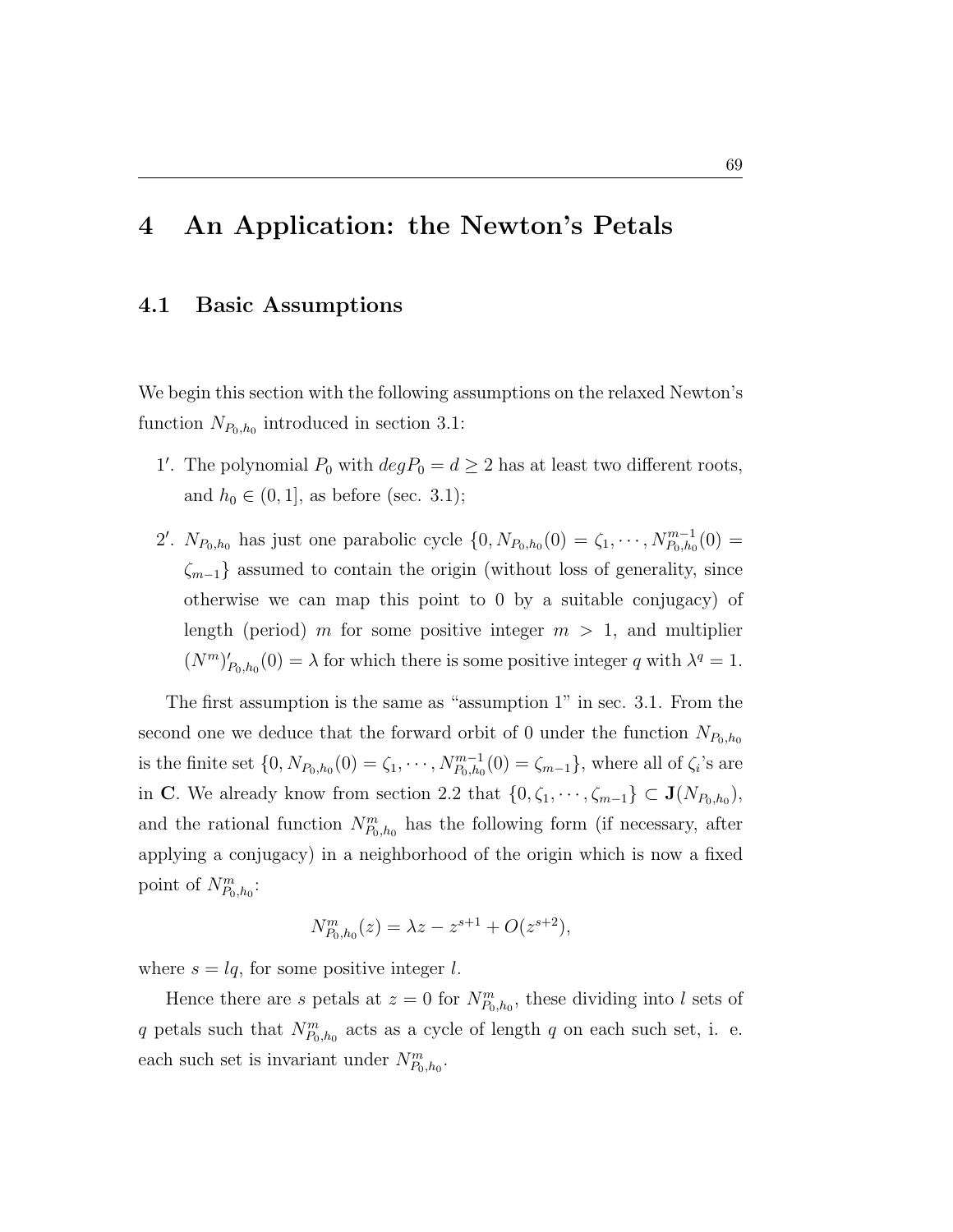Theoretically, these s petals are defined by

$$
\Pi_k(t) = \{ re^{i\theta} | r^s < t(1 + \cos(s\theta)) \le 2t; \, |2k\pi/s - \theta| < \pi/s \},
$$

for some suitable positive number t. We may define  $\epsilon = 1/t$  and write the above formula in the form

$$
\Pi_k(t) = \{ re^{i\theta} | e^{1/s}r < (1 + \cos(s\theta))^{1/s}; \, |2k\pi/s - \theta| < \pi/s \}
$$

which we use in section 4.2.2.

In practice, one can only trace the petals with approximating methods. One of these methods is based on the fact that a rationally indifferent fixed point can be considered as the limit of the attracting case, as we move the attracting fixed point in its immediate attracting basin  $U$  to the boundary  $\partial U \subset \mathbf{J}(N_{P_0,h_0})$  [\[Beardon\]](#page-90-0). The important point in this process is that our movements are not any more defined by the isometries of the plane domains which are conformal transformations, but by the quasiconformal ones. We develop this approach in the next paragraphs for petals  $\Pi_k$  of the function  $N_{P_0,h_0}$  mentioned above by means of the subhyperbolic approximations produced by a method known as "quasiconformal surgery" .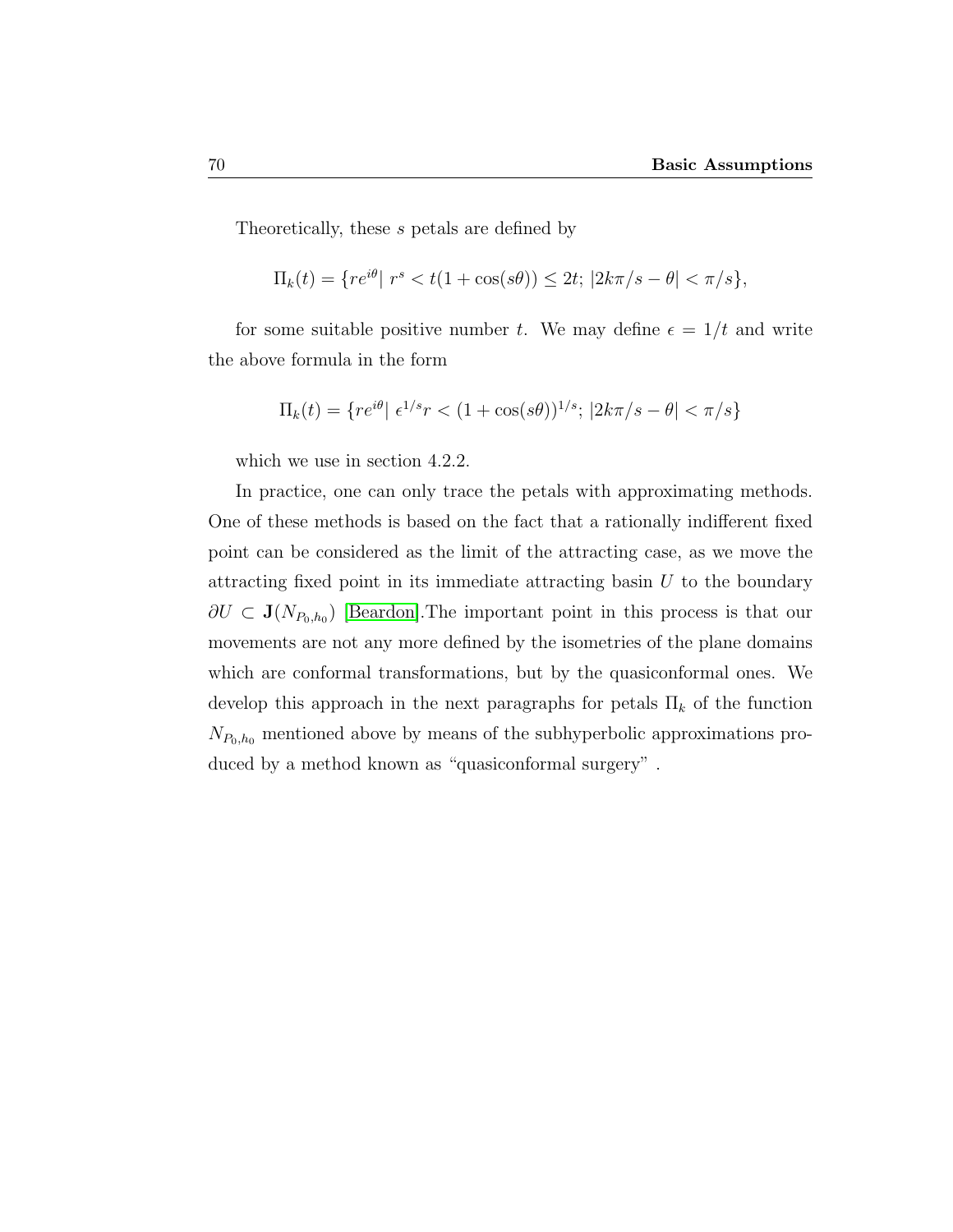# 4.2 Virtual Petals

## 4.2.1 Quasiconformal Mappings

Let  $f: D \longrightarrow D$  be any function with continuous partial derivatives  $f_x =$  $\partial f/\partial x$  and  $f_y = \partial f/\partial y$  in a domain  $D \subset \overline{C}$ . We first fix the notations

$$
dz = dx + idy \qquad , \qquad d\bar{z} = dx - idy
$$

and then introduce the two differential operators

$$
\partial f/\partial \bar{z} = \frac{1}{2} (\partial f/\partial x + i \partial f/\partial y)
$$

$$
\partial f/\partial z = \frac{1}{2i} (\partial f/\partial x - i \partial f/\partial y).
$$

Following the above terminology, we denote  $\partial f/\partial \overline{z}$  by  $f_{\overline{z}}$  and  $\partial f/\partial z$  by  $f_z$ . We see also that the Jacobian  $J_f$  of f is given by

$$
J_f=|f_z|^2-|f_{\bar{z}}|^2
$$

which shows that f preserves orientation if and only if  $|f_{\bar{z}}| < |f_z|$ .

If  $f$  is an analytic function, i. e. it is derivable with respect to the complex variable z, then according to the Cauchy-Riemann equations for analytic functions we have

$$
\partial f/\partial \overline{z} = 0
$$
 and  $\partial f/\partial z = f'(z)$ .

Therefore,  $f_{\bar{z}}/f_z = 0$ . For a general function f with partial derivatives  $f_x, f_y$  in the domain D we can generalize the Cauchy-Riemann equations to the Beltrami equation ([\[Carleson-Gamelin,](#page-90-1) chap. I, sec. 5], [\[Beardon,](#page-90-0) sec. 8.3]):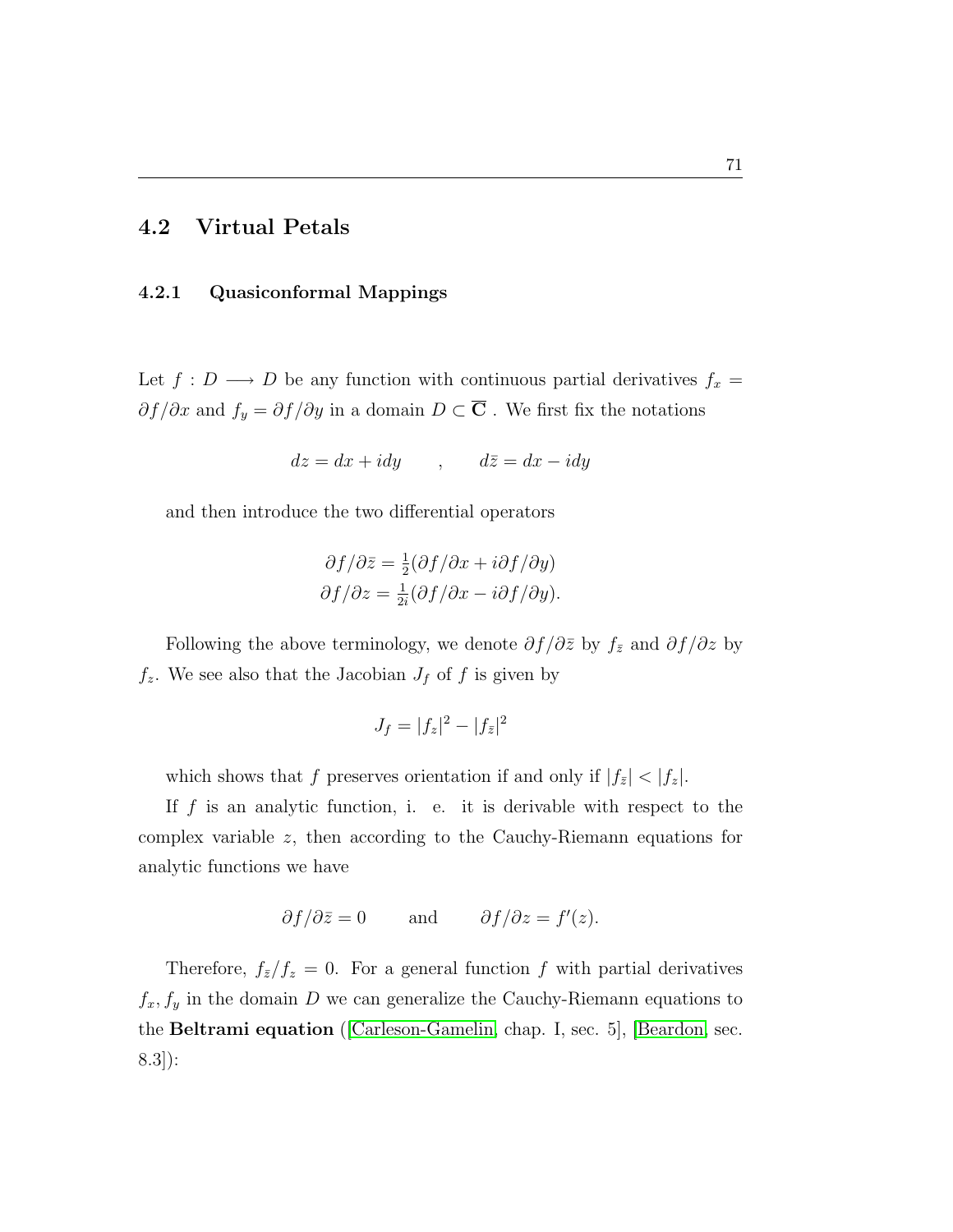$$
(*) \t f_{\bar{z}}/f_z = \mu,
$$

where  $\mu : D \longrightarrow \mathbb{C}$  is a Lebesgue measurable function with  $||\mu||_{\infty} < 1$  in D, and so  $|\mu| \leq ||\mu||_{\infty}$  everywhere in D except on a set of Lebesgue measure zero. A function  $\mu$  with these properties is called a **Beltrami coefficient**. The norm |.| comes from the metric  $\rho$  defined in sec. 2.1.2.

**Definition 1** Given a domain D and a Beltrami coefficient  $\mu$  on D, we say that a homeomorphism f on D is quasiconformal with complex dilatation  $\mu$ in D if f is a  $\mathcal{L}^2$ -solution of (\*) in D ([\[Beardon,](#page-90-0) p. 180], [\[Lehto,](#page-91-2) p. 24],  $[Ahlfors, chap. I]).$  $[Ahlfors, chap. I]).$ 

We always assume that the quasiconformal function  $f$  is an **orientationpreserving diffeomorphism**, which means that  $\mu$  is a continuous function with  $|\mu| < 1$  for such f.

If we let f be represented in the form  $w = f(z) = f(x+iy) = u(x+iy) +$  $iv(x+iy)$ , then  $dw = du + idv = f_z dz + f_{\bar{z}} d\bar{z}$ . Therefore:

$$
du^{2} + dv^{2} = (u_{x}^{2} + v_{x}^{2})dx^{2} + 2(u_{x}u_{y} + v_{x}v_{y})dxdy + (u_{y}^{2} + v_{y}^{2})dy^{2}.
$$

This yields that df maps an infinitesimal ellipse in the tangent plane at z with the generators  $(dx, dy)$  to a circle in the tangent plane at  $f(z)$  with the generators  $(du, dv)$ . Since

$$
(|f_z| - |f_{\bar{z}}|)|dz| \le |dw| \le (|f_z| + |f_{\bar{z}}|)|dz|,
$$

we see that the ratio of the major axis of this infinitesimal ellipse to its minor axis is

$$
D_f = \frac{|f_z| + |f_{\bar{z}}|}{|f_z| - |f_{\bar{z}}|} \ge 1.
$$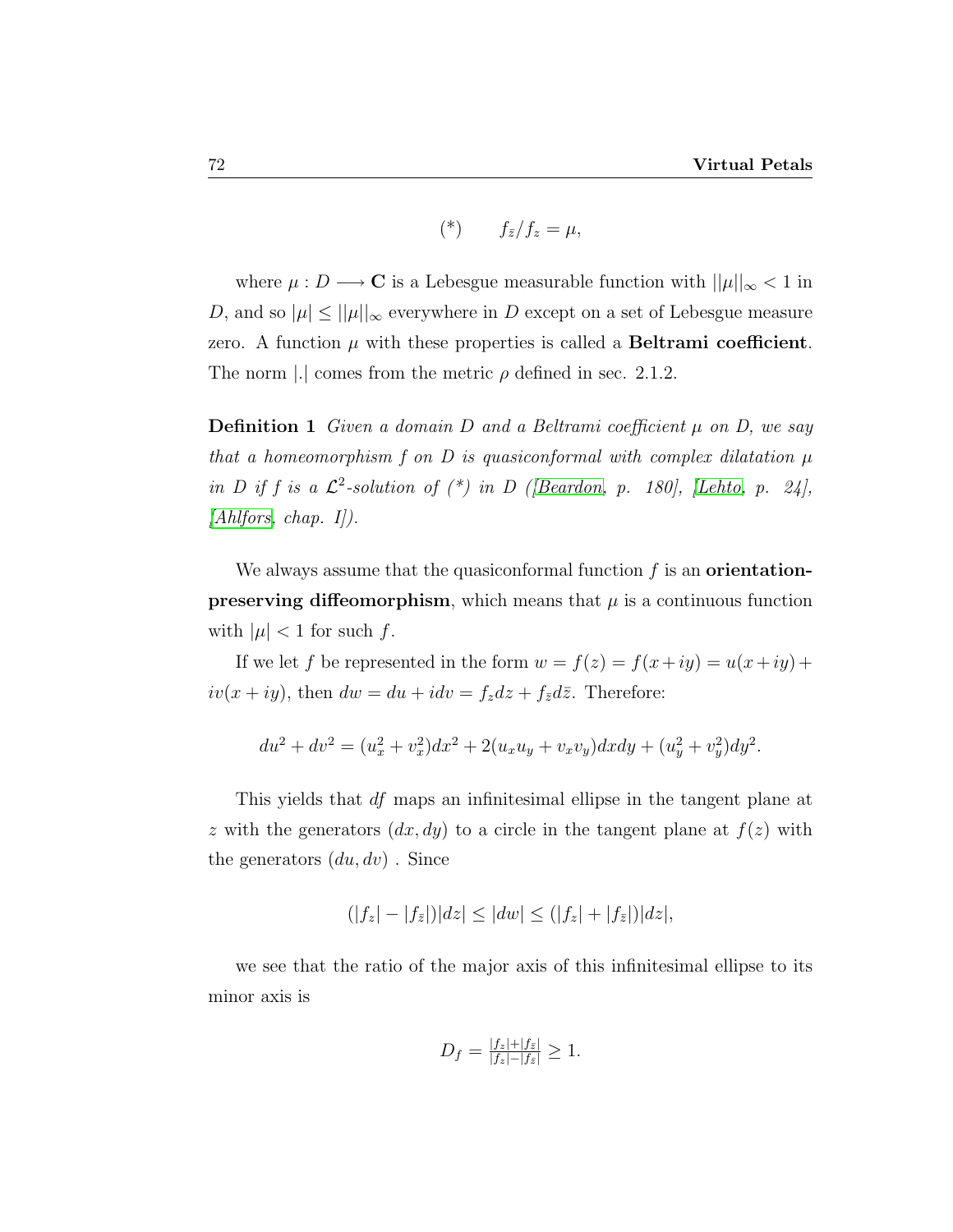**Definition 2** This ratio  $D_f$  is called the dilatation of f at the point z in the domain D. The quasiconformal map f with  $D_f \leq K < \infty$  in D is said to be K-quasiconformal in D. [\[Ahlfors\]](#page-90-2)

The argument of the minor axis of the infinitesimal ellipse (in the tangent plane with generators  $(dx, dy)$ , which is indeed the argument of dz (dz and  $d\overline{z}$  are not perpendicular: they make an angle of  $arg(\mu_f)$  at the origin), is  $arg(\mu_f)/2$ , where  $\mu_f$  is the complex dilatation of f. Therefore the argument of the major axis is  $arg(\mu_f)/2 + \pi/2$ . [\[Carleson-Gamelin,](#page-90-1) p. 16], [\[Ahlfors,](#page-90-2) chap. 1]

The relation between the comlex dilatation  $\mu_f$  of a quasiconformal map f and its dilatation  $D_f$  is [\[Ahlfors,](#page-90-2) chap. 1]

$$
D_f = \frac{1+|\mu_f|}{1-|\mu_f|}.
$$

Therefore, we can assign some  $0 \leq k < 1$  to each K-quasiconformal function  $f(0 \leq K < \infty)$  so that  $|\mu_f| < k$  in the domain D, and call f k-quasiconformal as well. For most applications, we take  $\overline{C}$  as D and just say f is quasiconformal.

In order to have a quasiconformal function on a domain, we need to show that the solutions of (\*) do exist and are unique [\[Beardon,](#page-90-0) p. 180]:

**Theorem 1** Let  $\mu$  be a Beltrami coefficient on a domain D on the the sphere. Then:

- 1. there exists a quasiconformal map with complex dilatation  $\mu$  almost everywhere (with respect to the Lebesgue measure on the sphere) on D [\[Lehto,](#page-91-2) Theorem 4.4, p. 28]; and
- 2. if  $\phi$  and  $\psi$  are two such maps, then  $\phi \psi^{-1}$  is conformal (hence analytic) [\[Lehto,](#page-91-2) Theorem  $4.2$ , p.  $24$ ].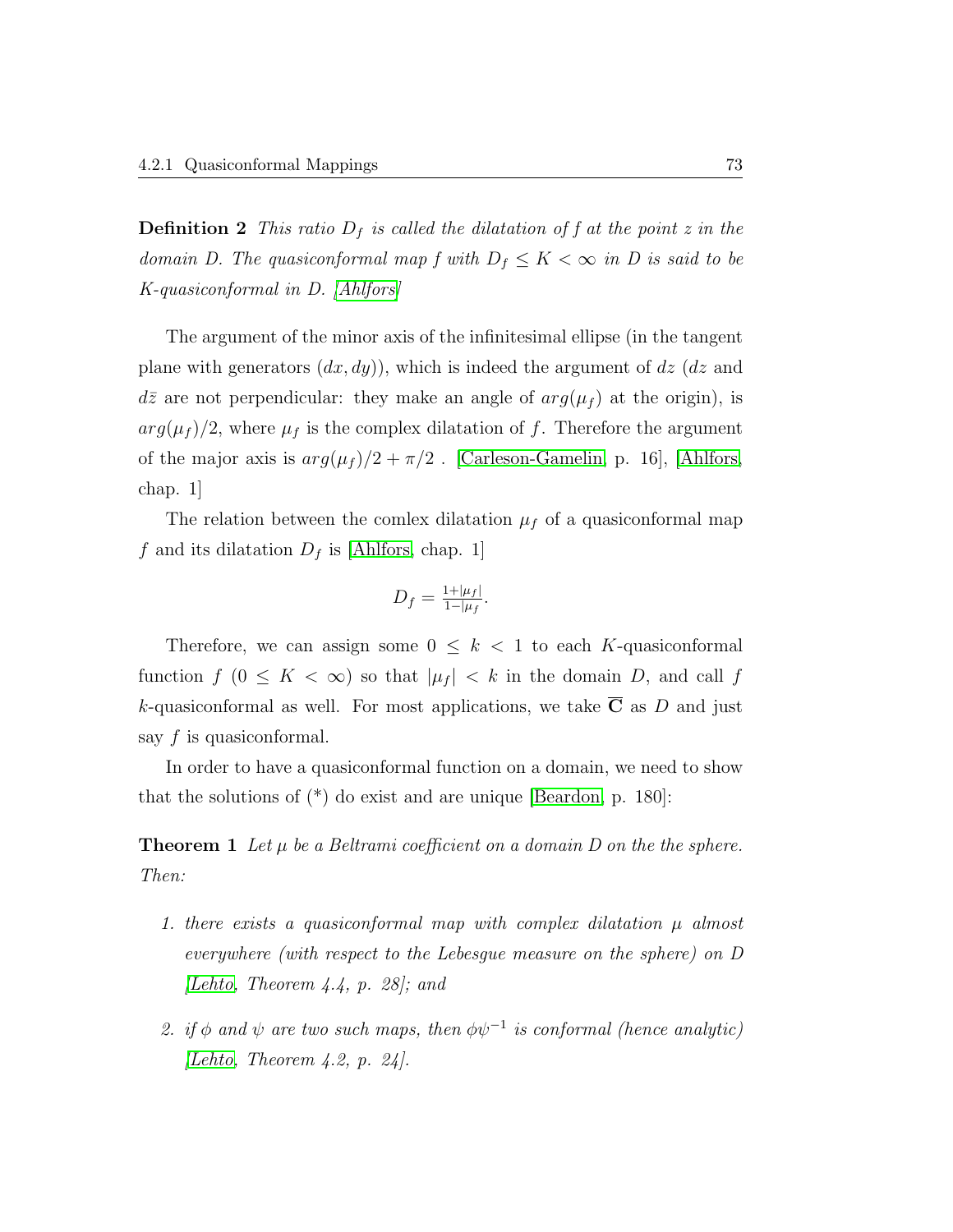There is also another important theorem known as Measurable Riemann Mapping Theorem [\[Beardon,](#page-90-0) p. 181]:

Theorem 2 (Measurable Riemann Mapping Theorem) Given a simply connected domain D (conformally equivalent to the unit disc  $\Delta = \{z \mid$  $\chi(0, z) < 1$ , and a Beltrami coefficient  $\mu$  on D, there is a quasiconformal map  $\phi$  of D onto  $\Delta$  with the complex dilatation  $\mu$  almost everywhere (with respect to Lebesgue measure on the sphere) in D.

The case  $\mu \equiv 0$  is the classical Riemann Mapping Theorem.

## 4.2.2 The Process of Approximating

As mentioned in the introduction to this chapter, one can purterb a rational function  $f : \overline{C} \longrightarrow \overline{C}$  with the help of the quasiconformal surgery to make all of its nonrepelling periodic points attracting . We explain this so-called surgery by applying a method used in the proof of Theorem 1 in [\[Shishikura 1987\]](#page-92-0) to our special case explained in sec. 4.1. Let us assume the rational function f to be  $N_{P_0,h_0}(z) = z - h_0 P_0(z)/P'_0(z)$ . According to assumption 2' it has one rationally indifferent **periodic point** at  $z = 0$  with period  $m$  among its nonrepelling periodic points, the others being all (super-) attracting periodic points. Thus we have

$$
N_{P_0,h_0}^m(z) = \lambda z - z^{s+1} + O(z^{s+2}),
$$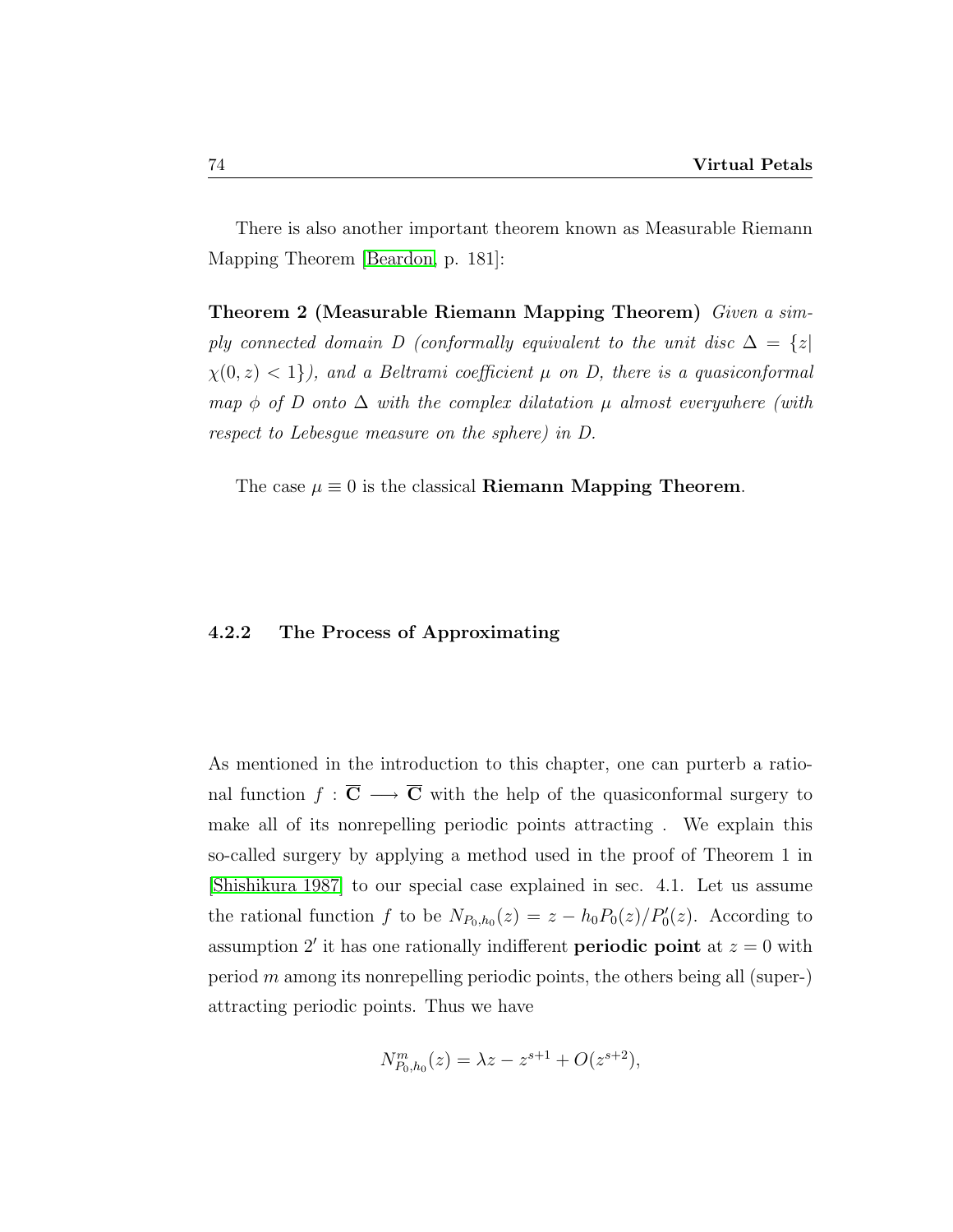in a neighborhood of 0, where  $\lambda$  is the multiplier  $(N^m)'_{P_0,h_0}(0)$  for which there is some positive integer q with  $\lambda^q = 1$ , and  $s = lq$  as mentioned in sec. 4.1. If we define

$$
U_0'=\{z|\ 0<|z|
$$

for some suitably small  $r_0 > 0$ , then we have  $N^m_{P_0,h_0}(\overline{U'_0}) \subset U'_0 \cup \{0\}$  ([\[Beardon,](#page-90-0) Lemma 6.5.2, p. 111]). Let us consider first some  $w_0 \in N_{P_0}^{-1}$  $\bar{P}_{0},_{h_0}(U'_0\cup\{0\})\setminus$  $N^{m-1}_{P_0,h_0}$  ${}_{P_0,h_0}^{m-1}(\overline{U'_0})$  and define the automorphism (holomorphic diffeomorphism of the sphere)  $T$  as

$$
T(z) = \frac{w_0 z}{z - a},
$$

where  $a \in \overline{\mathbf{C}}$ ,  $a \neq w_0$  and  $aw_0 \neq 0$ . We note that the composition  $f = T^{-1} \circ N_{P_0, h_0} \circ T$  takes  $\infty$  to some finite point in  $T^{-1}(U_0')$  for suitably small  $r_0$ , and  $f^m$  has a rational indifferent fixed point at 0. In order to use the next theorems we first apply the surgery process to f and  $T^{-1}(U_0')$  which we denote again by  $U'_0$ , and then change the scale.

There is a complex polynomial h such that  $h(\zeta_i) = 0$  and  $h'(\zeta_i) = -1$ , where  $i = 0, \dots, m - 1$ ,  $\zeta_0 = 0$  and  $\zeta_i = f^i(0)$ , then

**Lemma 1** If  $H_{\epsilon} : \overline{\mathbf{C}} \longrightarrow \overline{\mathbf{C}}$  is defined by

$$
H_{\epsilon}(z) = z + \epsilon \ h(z) \cdot \eta(\epsilon^{1/m}|z|) \qquad z \in \mathbf{C}, \ \epsilon > 0 \ ;
$$
  

$$
H_{\epsilon}(\infty) = \infty,
$$

where  $\eta$  is a smooth real function on the set of real numbers **R** with values in [0,1] such that  $\eta \equiv 1$  on [0,1] and  $\eta \equiv 0$  on [2, $\infty$ ), then  $H_{\epsilon}$  is quasiconformal for small numbers  $\epsilon$ . Furthermore,  $H_{\epsilon} \longrightarrow id_{\overline{\mathbf{C}}}$  uniformly, and  $||\mu_{H_{\epsilon}}||_{\infty} \longrightarrow 0$ , as  $\epsilon \longrightarrow 0$ . [\[Shishikura 1987,](#page-92-0) Lemma 2, p. 8-9]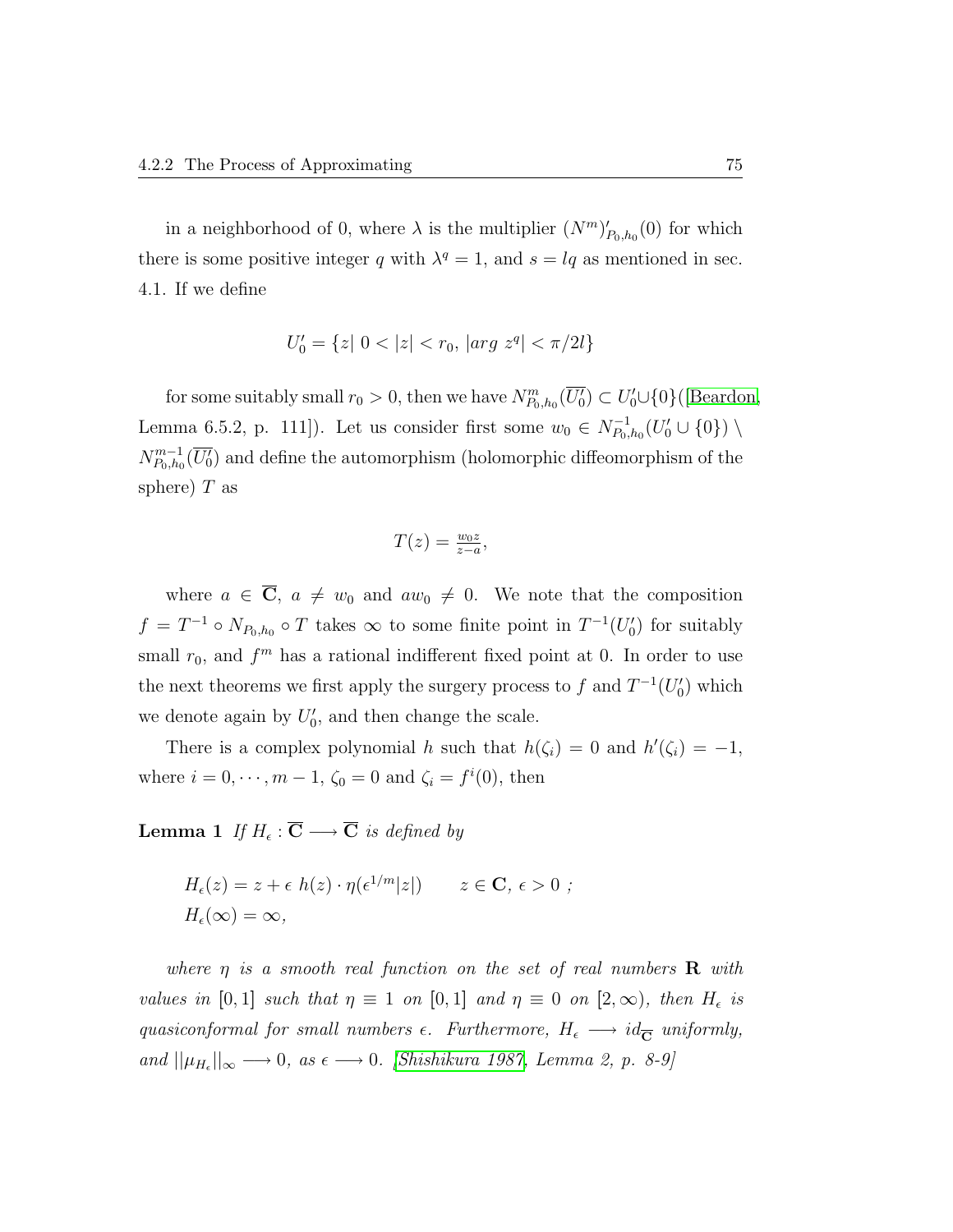We consider the function  $g_{\epsilon} = f \circ H_{\epsilon}$ . For small  $\epsilon > 0$  as above the function  $g_{\epsilon}^{m}$  is equal to  $f^{m}$  out of a neighborhood of zero which contains the petals of  $f^m$ .

The function  $g_{\epsilon}^{m}$  has a Taylor expantion in a suitably small neighborhood of 0:

$$
g_{\epsilon}^{m}(z) = \lambda z [(1 - \epsilon)^{m} - z^{s} + O(\epsilon z) + O(z^{s+1})]
$$

[\[Shishikura 1987,](#page-92-0) p. 10]. There is also a subset  $U'_{\epsilon} = U'_{0} \cap \{z \in \mathbf{C} | |z| < \epsilon \}$  $\epsilon^{r/2m-1}$ of  $U_0'$  such that  $g_{\epsilon}^m(\overline{U_{\epsilon}'}) \subset U_{\epsilon}'$ , for suitably small  $r > 0$  ([\[Shishikura 1987,](#page-92-0) p. 10]). Hence the point 0 is an attracting fixed point of  $g_{\epsilon}^{m}$ , or an attracting periodic point of  $g_{\epsilon}$  of period m.

The function  $g_{\epsilon}$ , which is the quasiconformal perturbation of f, inherits the attracting periodic points of  $f$ . It changes the rationally indifferent nature of zero to an attracting one. Furthermore,  $g_{\epsilon} \longrightarrow f$  uniformly as  $\epsilon \longrightarrow 0$ . The function  $g_{\epsilon}^{m}$  joins all petals of f at zero to build an open set which is the immediate basin of 0 and has 0 naturally in its interior (Fig. 1; compare also with Figure 1, sec. 2.2).

To make the functions  $g_{\epsilon}$  rational we need the following

**Lemma 2** Suppose that a polynomial  $h(z)$ , a rational function  $f(z)$  and open sets  $E_{\epsilon}$  of  $\overline{C}$  ( $0 \leq \epsilon < \epsilon_0$ ) satisfy:

- a.  $E_0 \subset E_{\epsilon}$ , and  $E_{\epsilon}$ 's are uniformly bounded sets in **C**;
- b.  $f(\infty) \in E_0$ ;
- c.  $f \circ (id + \epsilon \; h)(E_{\epsilon}) \subset E_{\epsilon}$ .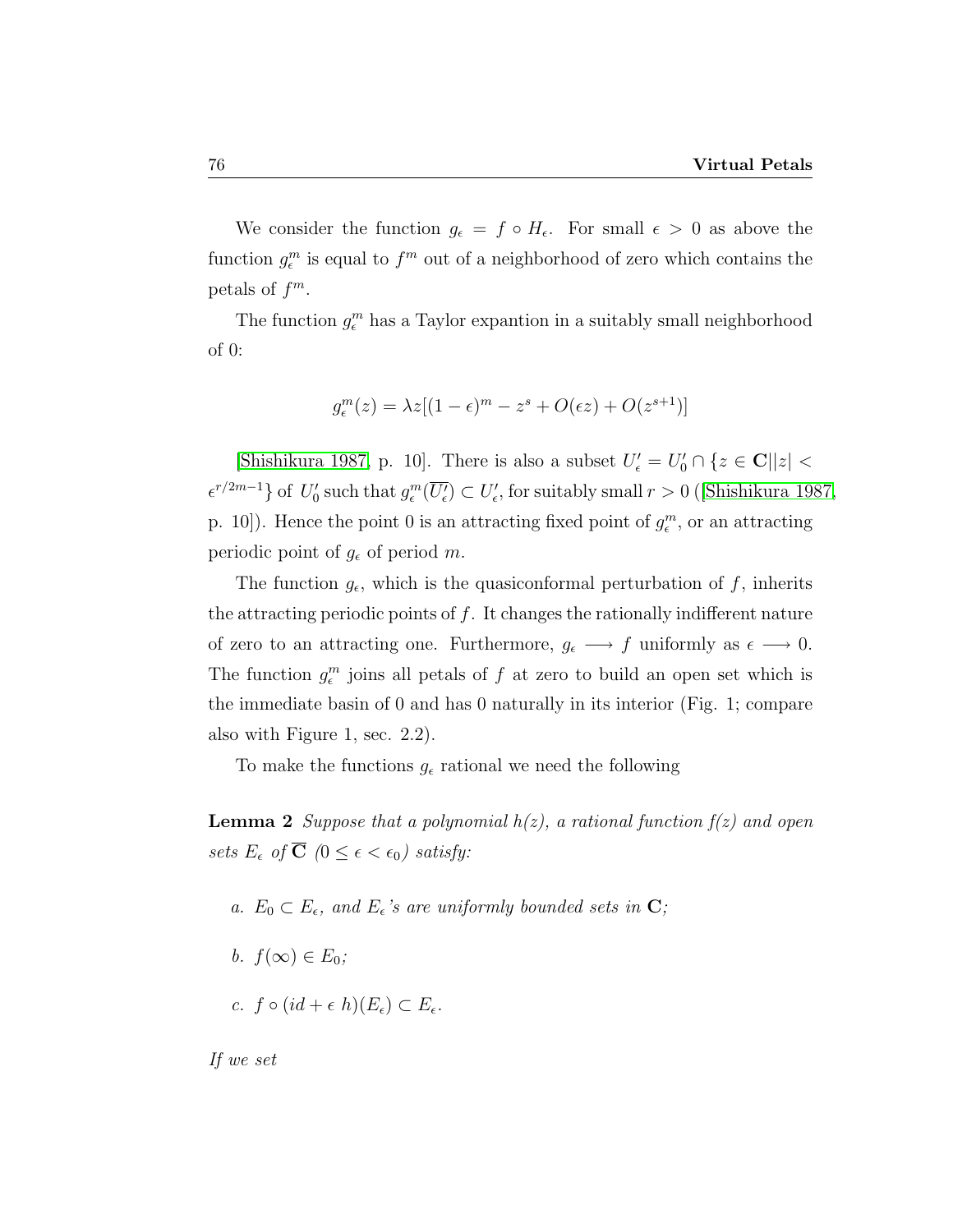$$
H_{\epsilon}(z) = z + \epsilon h(z) \cdot \eta(\epsilon^{1/k} |z|) \qquad z \in \mathbf{C}, \epsilon > 0,
$$

$$
H_{\epsilon}(\infty) = \infty,
$$

and  $g_{\epsilon} = f \circ H_{\epsilon}$ , then for small  $\epsilon > 0$  there exist quasiconformal mappings  $\phi_{\epsilon}$  of  $\overline{C}$  such that  $f_{\epsilon} = \phi_{\epsilon} \circ g_{\epsilon} \circ \phi_{\epsilon}^{-1}$  are rational functions. Furthermore,  $\phi_\epsilon \longrightarrow id_{\bar{\mathbf C}}$  , and  $f_\epsilon \longrightarrow f$  as  $\epsilon \longrightarrow 0$ . [\[Shishikura 1987,](#page-92-0) p. 9]



Figure 1 The perturbed domain for  $s = 4$ 

First we apply the last lemma to the case where  $g_{\epsilon}$  and  $f$  are defined as above, and  $E_{\epsilon} = U'_{\epsilon} \cup g_{\epsilon}(U'_{\epsilon}) \cup \cdots \cup g_{\epsilon}^{m-1}(U'_{\epsilon})$ . The rational functions  $f_{\epsilon}$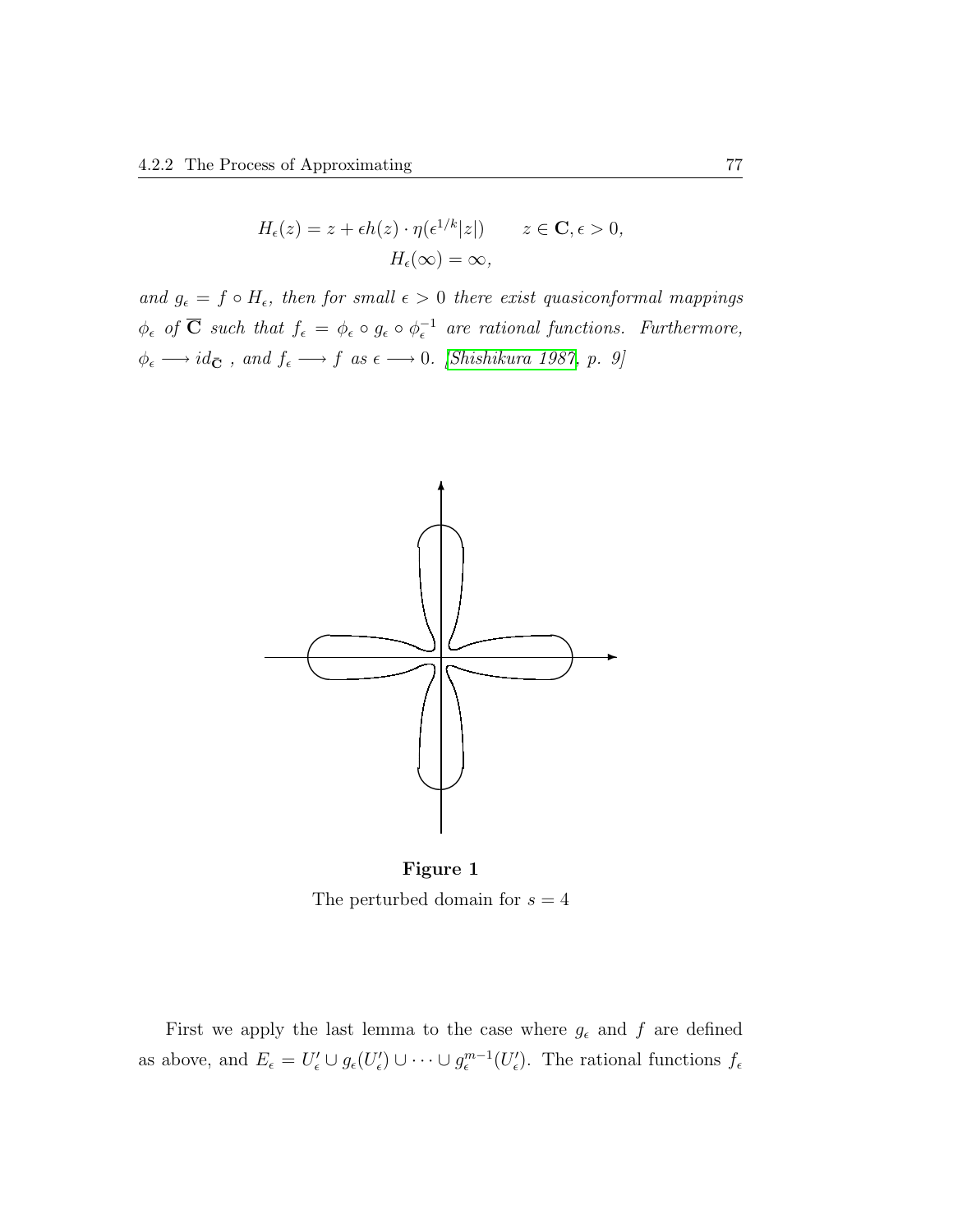obtained are subhyperbolic (since the composition  $f_{\epsilon} = \phi_{\epsilon} \circ g_{\epsilon} \circ \phi_{\epsilon}^{-1}$  does not change the nature of an attracting periodic point) and converge uniformly to f. Then we change the scale to obtain the functions  $F_{\epsilon} \bar{T} \circ f_{\epsilon} \circ T^{-1}$ . Although they still have the origin as an attracting periodic point of order  $m$  and are equal to  $N_{P_0,h_0}$  out of a neighborhood of zero, they are not yet our candidates for approximating the petals, since they do not have the form of a relaxed Newton's function. To this purpose we need the following theorem which is a special case of the well known "Runge's Theorem" [\[Rudin,](#page-91-3) p. 257]:

**Theorem 3** Suppose K is a compact set in the plane,  $\overline{C} \setminus K$  is connected, and f is a function holomorphic in some open set containing  $K$ . Then there is a sequence  $\{P_n\}$  of polynomials such that  $P_n(z) \longrightarrow f(z)$  uniformly on K.

In our case we take the union of the closures of the petals of  $N_{P_0,h_0}$ ,  $\overline{\Pi}_0 \cup \cdots \cup \overline{\Pi}_{mlq-1}$ , as the compact set K in the above theorem. Since  $F_{\epsilon}$  is holomorphic for small  $\epsilon > 0$ , we can introduce the holomorphic function

$$
G_{\epsilon}(z) = \exp\left\{\int \frac{h_0}{z - F_{\epsilon}(z)} dz\right\}.
$$

According to Theorem 1, for each suitably small  $\epsilon > 0$  there exist a polynomial  $P_{\epsilon}$  and a real number  $c_{\epsilon} > 0$  such that

$$
|P_{\epsilon}(z) - G_{\epsilon}(z)| < \epsilon
$$
\nand

\n
$$
|N_{P_{\epsilon},h_0}(z) - F_{\epsilon}(z)| < \epsilon c_{\epsilon},
$$

in a domain  $\Omega$  which contains K, where the rational function  $N_{P_{\epsilon},h_0}$  is the relaxed Newton's function for the pairs  $(P_{\epsilon}, h_0)$ .

For suitably small  $\epsilon$  the function  $N_{P_{\epsilon},h_0}$  has an attracting periodic point  $z_{\epsilon}$  of order m near 0 with the property  $z_{\epsilon} \longrightarrow 0$ , as  $\epsilon \longrightarrow 0$ . Furthermore,  $N_{P_{\epsilon},h_0}^m(\overline{U_{\epsilon}}) \subset U_{\epsilon}$ . Let us take a strictly decreasing sequence of positive real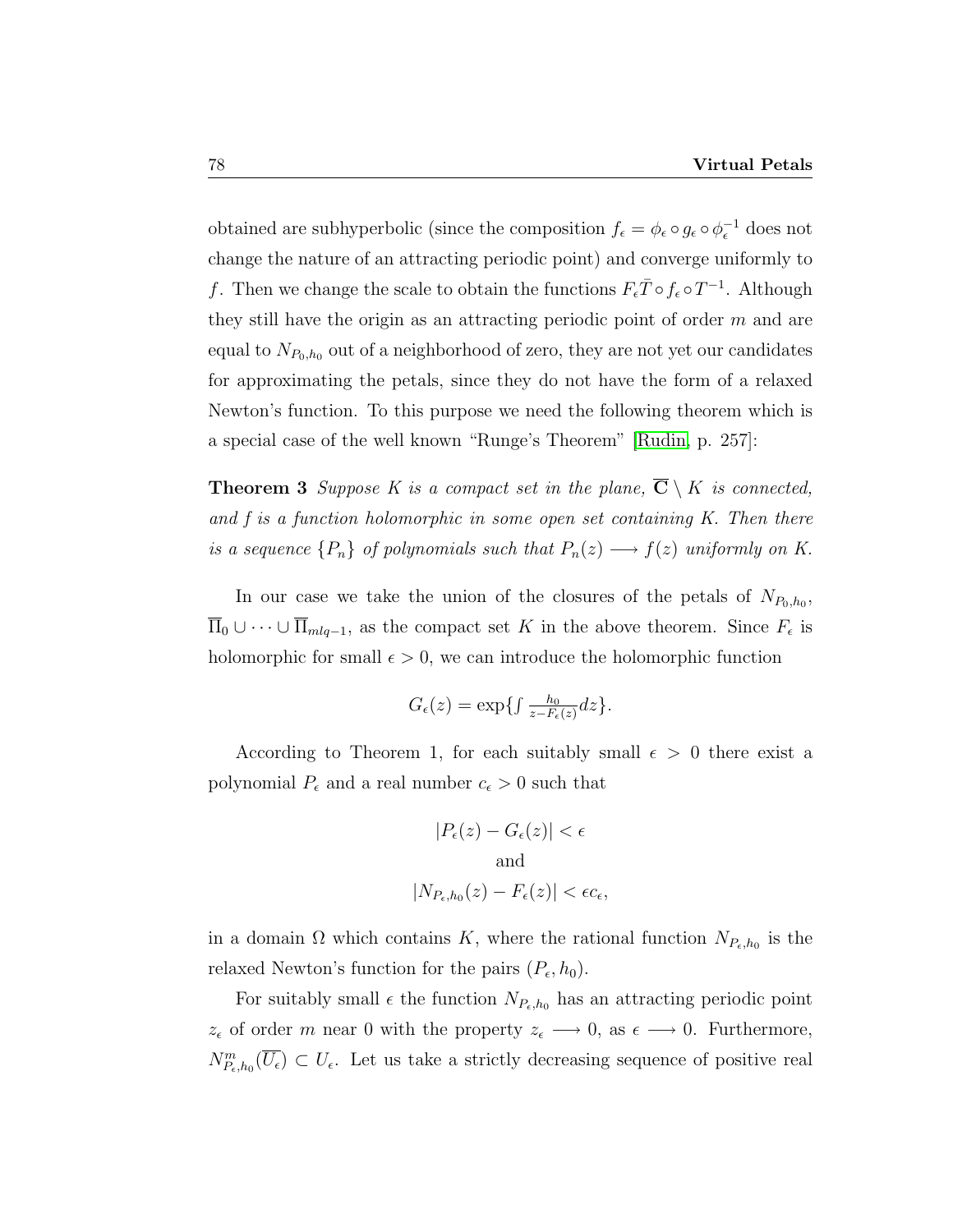numbers  $\{\epsilon_n\}_{n\in\mathbb{N}}$  so that  $\epsilon_n \longrightarrow 0$  as  $n \longrightarrow \infty$ , and  $N^m_{P_{\epsilon_n},h_0}(\overline{U}_{\epsilon_n}) \subset \overline{U}_{\epsilon_{n+1}} \subset$  $U_{\epsilon_n}$ . If we define the functions  $N_n$  by

$$
N_n(z) = N_{P_{\epsilon_n},h_0}|_{\Omega} \circ \cdots \circ N_{P_{\epsilon_1},h_0}|_{\Omega}(z),
$$

then we obtain a family  $\{N_n\}_{n\in\mathbb{N}}$  already studied in chapter 3, whose dynamics near zero approximates that of the family  $\{N_{P_0,h_0}^n\}$  near zero.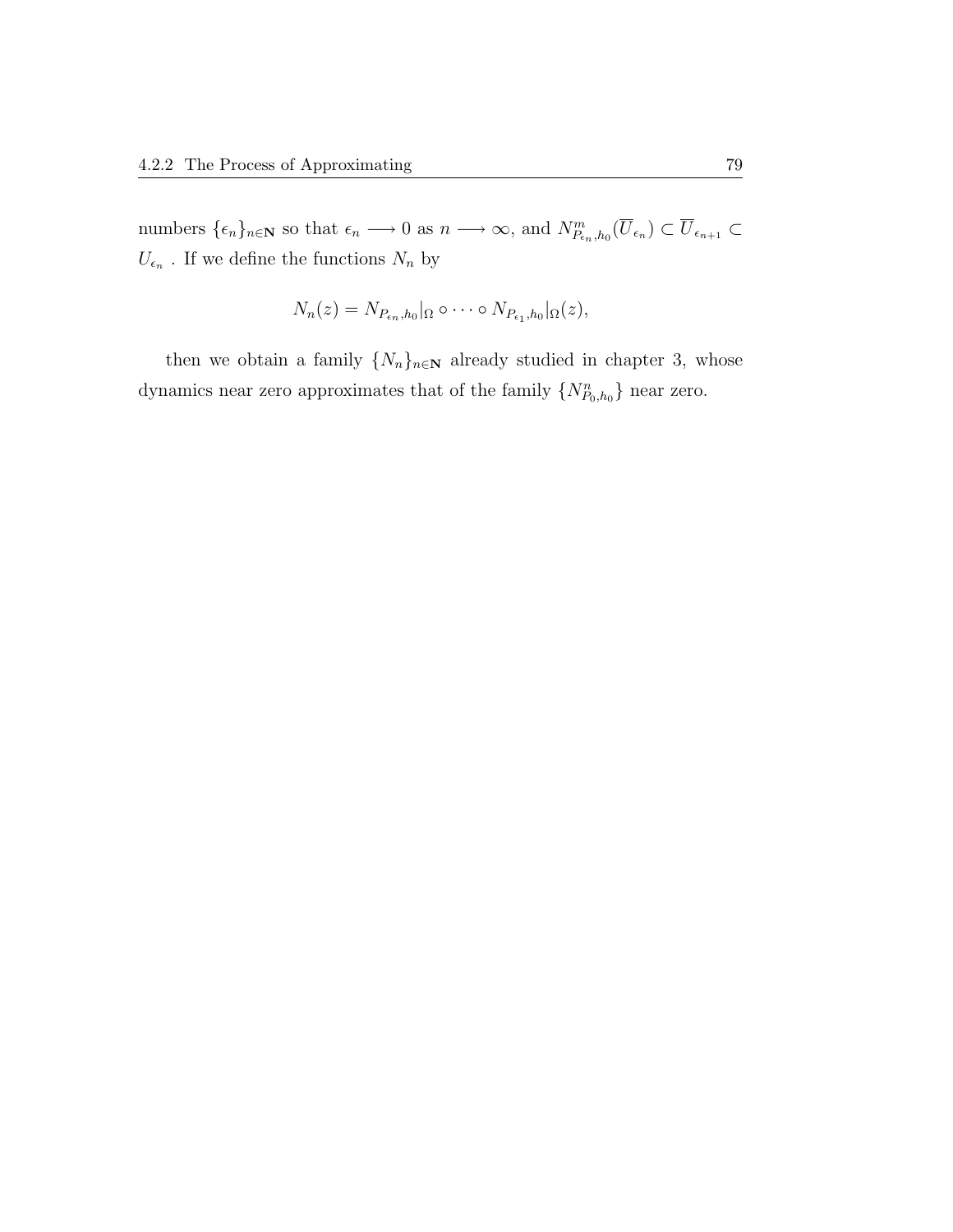# 5 References

# References

- [Ahlfors] L. V. Ahlfors: Complex Analysis, McGraw-Hill, Singapore, 1979.
- <span id="page-90-2"></span>[Ahlfors] L. V. Ahlfors: Lectures on Quasiconformal Mappings, Van Nostrand, Princeton, 1966.
- <span id="page-90-0"></span>[Beardon] A. F. Beardon: Iteration of Rational Functions, Springer Verlag NewYork, 1991.
- [Benzinger] H. E. Benzinger: Plane autonomous systems with rational vector fields, TAMS 326 (1991), 465-484.
- [Bueger] M. Bueger: Eine Verallgemeinerung der klassischen Iterationstheorie, Mitteil. Math. Seminar Giessen 224, 1995.
- <span id="page-90-1"></span>[Carleson-Gamelin] L. Carleson, T. W. Gamelin: Complex Dynamics, Springer Verlag, New York, 1993.
- [Eremenko-Lyubich] A. E. Eremenko, M. Yu. Lyubich: The dynamics of analytic transformations, Leningrad Math. J., Vol. 1:3 (1990), 563- 634.
- [Golusin] G. M. Golusin: Geometrische Funktionentheorie, VEB Deutscher Verlag der Wissenschaften, Berlin, 1957.
- [Haeseler-Kriete] : The relaxed Newton's method for rational functions, Random and Computational Dynamics 3 (1995), 71-92.
- [Henrici] P. Henrici: Discrete Variable Methods in Ordinary Differential Equations, John Wiley & Sons, New York, 1962.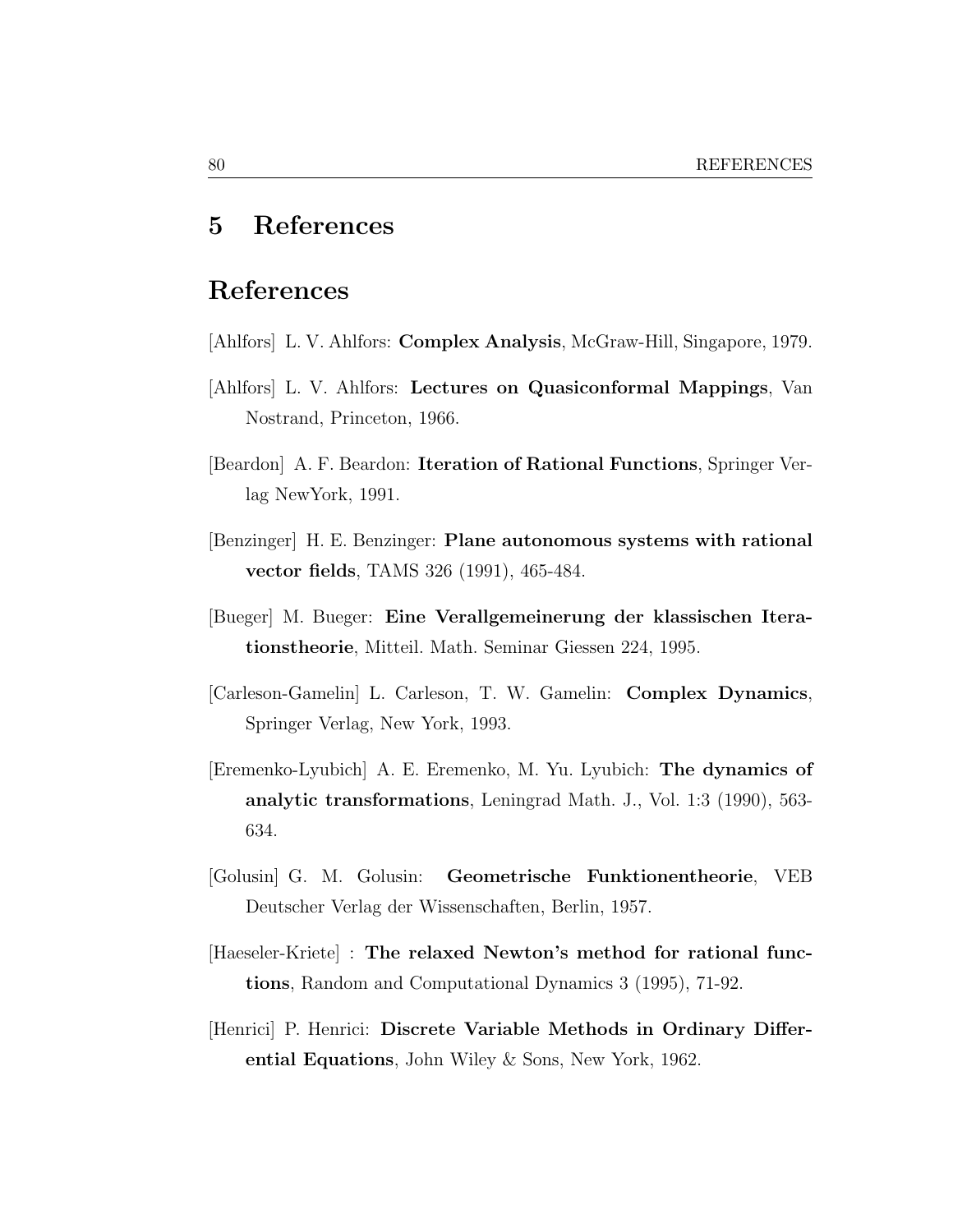- [Hubbard-West] J. H. Hubbard, B. H. West: Differential Equations: A Dynamical Systems Approach, Part I, Springer Verlag, New York, 1991.
- [Jones-Singerman] G. A. Jones, D. Singerman: Complex Functions: an algebraic and geometric viewpoint, Cambridge University Press, Cambridge, 1987.
- [Kriete] H. Kriete: Discrete and continuous complex dynamics, Preprint, Göttingen, 2000.
- <span id="page-91-2"></span>[Lehto] O. Lehto: Univalent Functions and Teichmuller Spaces, Graduate Texts in Mathematics Vol. 109, Springer Verlag, 1987.
- [Lyubich 1983] M. Yu. Lyubich: On the typical behavior of the trajectories of a rational mapping of the sphere, Soviet Math. Dokl. Vol. 27:1 (1983), 22-25.
- [Lyubich 1986] M. Yu. Lyubich: The dynamics of rational transforms: the topological picture, Russian Math. Surveys 41:4 (1986), 43-117.
- [Mañe, Sad, Sullivan] R. Mañe, P. Sad, D. Sullivan: On the dynamics of rational maps, Ann. scient. Éc. Norm. Sup.,  $4^e$  série, t. 16 (1983), 193-217.
- <span id="page-91-1"></span>[Milnor] J. Milnor: Dynamics in One Complex Variable, Vieweg, 1999.
- <span id="page-91-0"></span>[Munkres] J. R. Munkres: Topology, A First Course, Prentice-Hall, 1975.
- [Perko] L. Perko: Differential Equations and Dynamical Systems, Springer Verlag, 1991.
- <span id="page-91-3"></span>[Rudin] W. Rudin: Real and Complex Analysis, McGraw-Hill, 1970.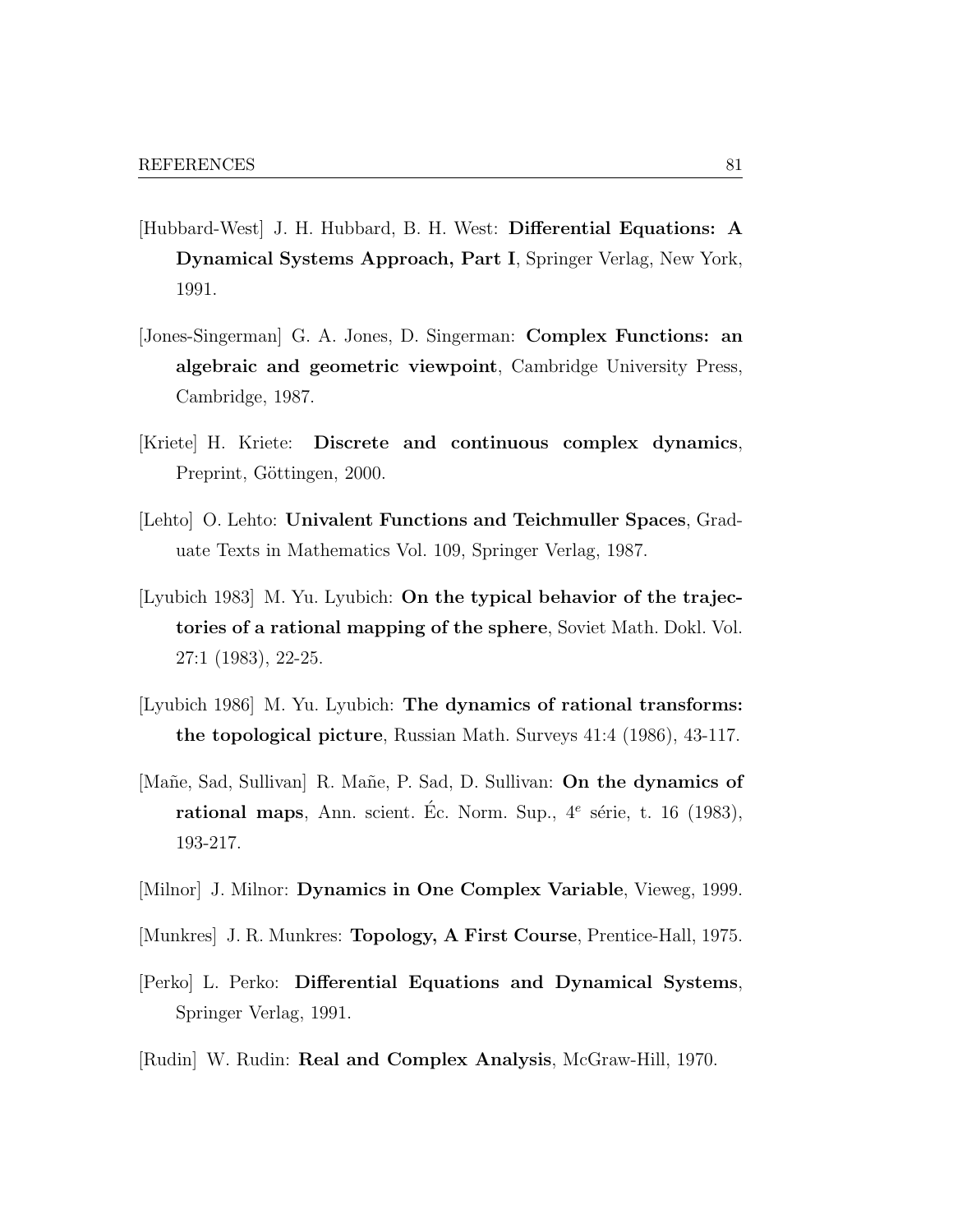- <span id="page-92-0"></span>[Shishikura 1987] M. Shishukura: On the quasiconformal surgery of rational functions, Ann. scient. Éc. Norm. Sup.,  $4^e$  série, t. 20 (1987), 1-69.
- [Shishikura] M. Shishukura: The connectivity of the Julia set and fixed points, Preprint IHES(1990), M/90/37.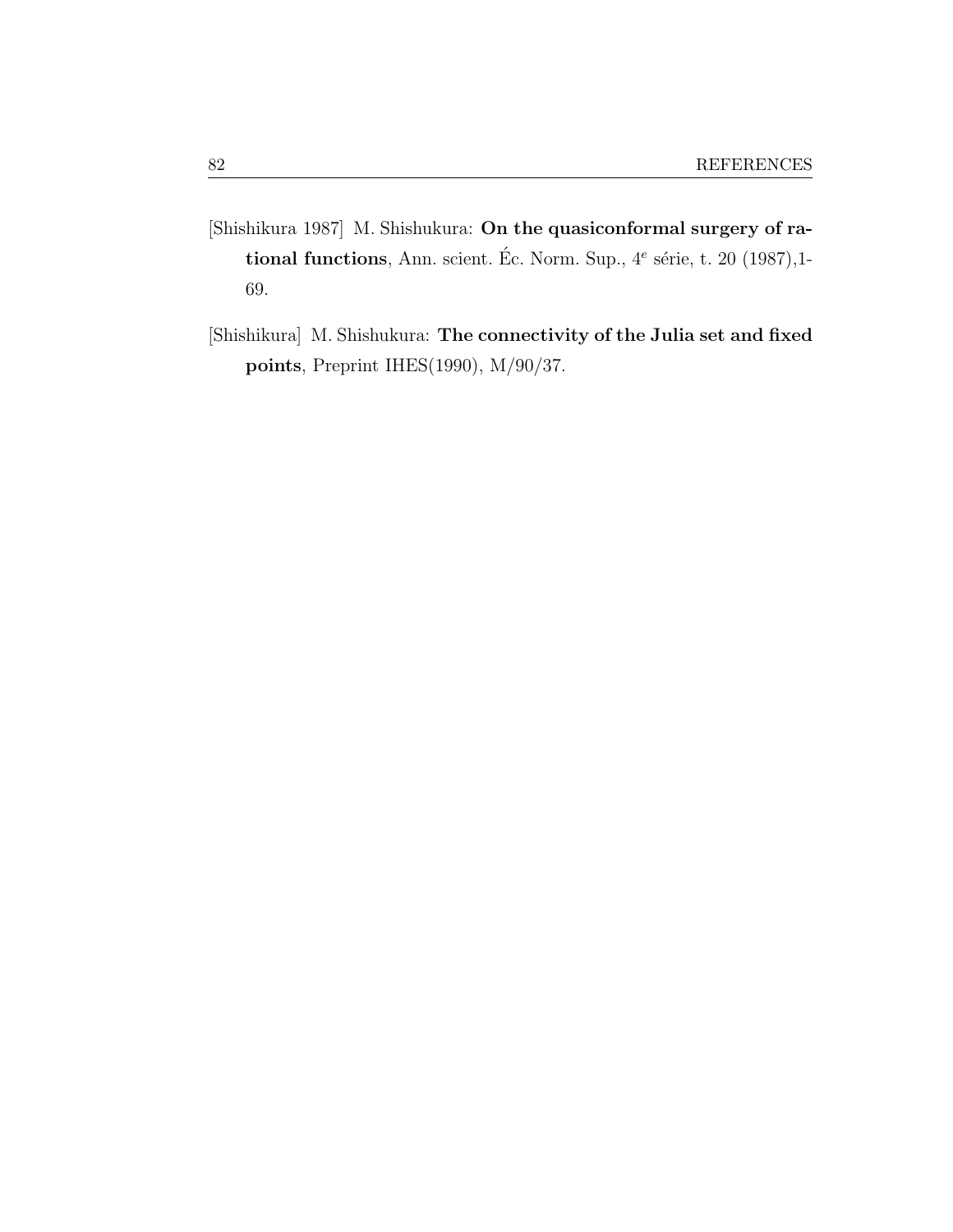# **LEBENSLAUF**

# **Persönliche Daten**

| Vorname:                      | Ghazaleh                                                                                                                                                                                                                                                                        |
|-------------------------------|---------------------------------------------------------------------------------------------------------------------------------------------------------------------------------------------------------------------------------------------------------------------------------|
| Nachname:                     | Arghanoun                                                                                                                                                                                                                                                                       |
| Geburtsdatum:                 | 22.10.1971                                                                                                                                                                                                                                                                      |
| Geburtsort:                   | Teheran, Iran.                                                                                                                                                                                                                                                                  |
| <b>Schule</b>                 |                                                                                                                                                                                                                                                                                 |
| 10/1977 - 08/1985             | Grund- und Mittelschule in Teheran, Iran.                                                                                                                                                                                                                                       |
| 10/1985 - 08/1989             | Gymnasium in Teheran und Abitur im Fach Mathematik-Physik mit der<br>Gesamtnote 18.43 ("sehr gut").                                                                                                                                                                             |
| <b>Studium</b>                |                                                                                                                                                                                                                                                                                 |
| 10/1989 - 07/1994             | Aufnahmeprüfung und Studium der reinen Mathematik mit dem Ziel<br>Bachelor of Science (B. Sc.) an der Sharif University of<br>Technology in Teheran, Iran.                                                                                                                      |
| 08/1994                       | <b>Bachelor of Science</b> in reiner Mathematik mit der Note 13.26<br>("befriedigend") an der Sharif University of Technology, Teheran,<br>Iran.                                                                                                                                |
| $10/1995 - 02/1998$           | Aufnahmeprüfung und Studium der reinen Mathematik mit dem Ziel<br>Master of Science (M. Sc.) an der Shahid Beheshti University in<br>Teheran, Iran.                                                                                                                             |
| 07/1998                       | Master of Science (M. Sc.) in reiner Mathematik mit der Note 17.71<br>("sehr gut") an der Shahid Beheshti University, Teheran, Iran.                                                                                                                                            |
| 10/1999 - 09/2003             | Förderung durch den Deutschen Akademischen Austauschdienst<br>(DAAD) zur Promotion an der Georg-August-Universität in<br>Göttingen, Deutschland, als Doktorandin von P.D. Dr. H. Kriete und<br>Prof. Dr. M. Denker mit einer Dissertation zu komplexen dynamischen<br>Systemen. |
| 04/2004                       | Disputation am Mathematischen Institut der Georg-August-<br>Universität, Göttingen. Der Titel der Doktorarbeit in reiner Mathematik<br>lautet: Random Iterations of Subhyperbolic Relaxed Newton's<br>Methods.                                                                  |
| Wissenschaftliche Aktivitäten |                                                                                                                                                                                                                                                                                 |
| 06/2001                       | Vortrag mit dem Titel Random Iterations combined with the Newton's<br>Method auf der Tagung "Tag der Funktionentheorie" im<br>Mathematischen Seminar der Christian-Albrecht-Universität zu Kiel.                                                                                |
| 07/2001                       | Besuch des "First Joint Mathematical International Meeting AMS-SMF"<br>in Ecole normale superieure de Lyon, Lyon, Frankreich.                                                                                                                                                   |